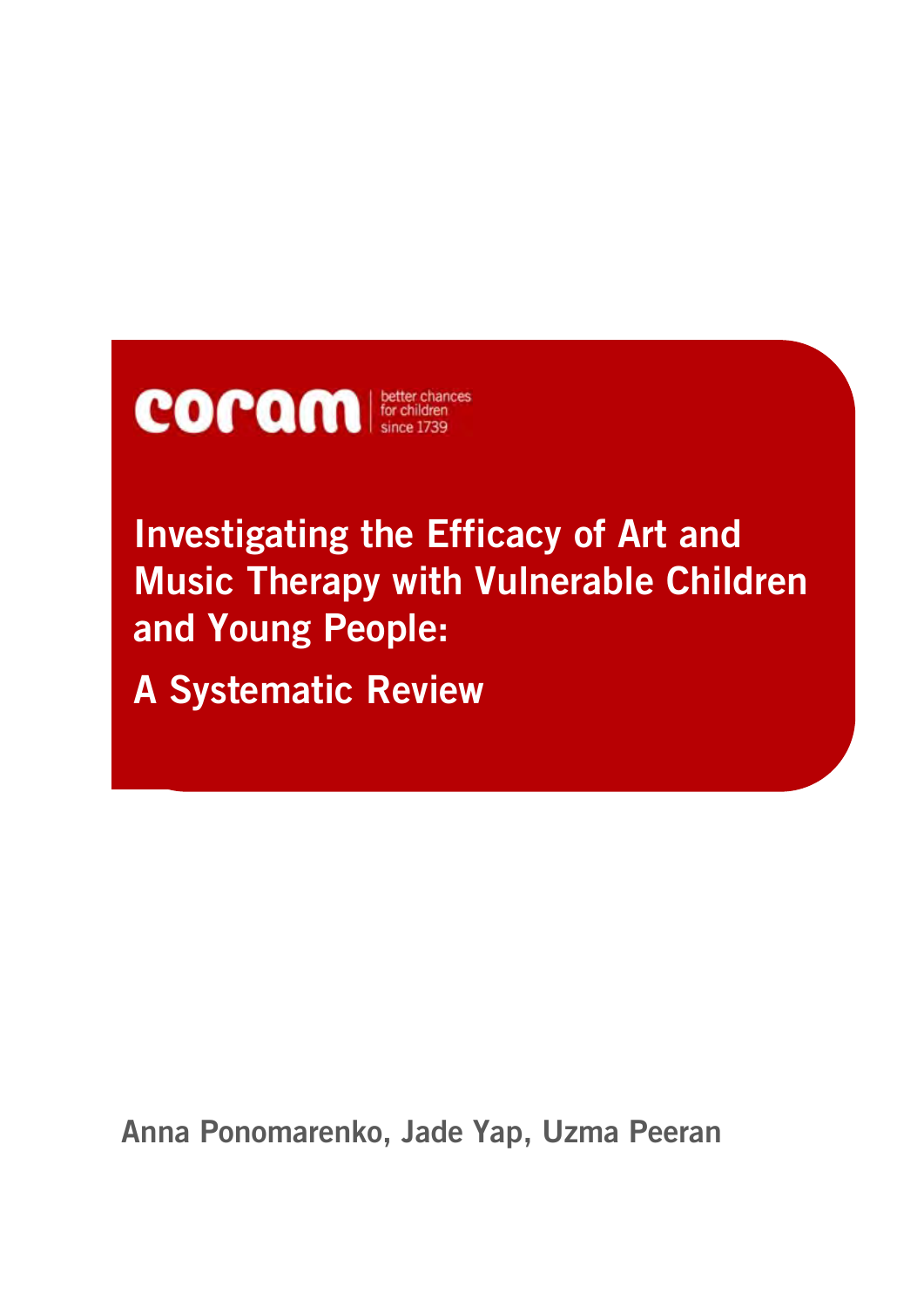# **Contents**

| 1                                                                               |                                                                                |                                                                           |   |  |
|---------------------------------------------------------------------------------|--------------------------------------------------------------------------------|---------------------------------------------------------------------------|---|--|
|                                                                                 | 1.1                                                                            |                                                                           |   |  |
|                                                                                 | 1.2                                                                            |                                                                           |   |  |
|                                                                                 | 1.3                                                                            |                                                                           |   |  |
| 2                                                                               |                                                                                |                                                                           |   |  |
| 3                                                                               |                                                                                |                                                                           |   |  |
|                                                                                 | 3.1                                                                            |                                                                           |   |  |
|                                                                                 | $3.2^{\circ}$                                                                  |                                                                           |   |  |
| 4                                                                               |                                                                                |                                                                           |   |  |
|                                                                                 | 4.1                                                                            |                                                                           |   |  |
|                                                                                 | 4.2                                                                            |                                                                           |   |  |
|                                                                                 | 4.3                                                                            |                                                                           |   |  |
|                                                                                 | 4.4                                                                            |                                                                           |   |  |
| 5                                                                               |                                                                                |                                                                           |   |  |
|                                                                                 | 5.1                                                                            |                                                                           |   |  |
|                                                                                 | 5.2                                                                            |                                                                           |   |  |
| 6                                                                               |                                                                                | General challenges to evaluating the efficacy of art and music therapy 22 |   |  |
| 7                                                                               |                                                                                | Review of Evidence: Adopted Children & Young People  24                   |   |  |
|                                                                                 | 7.1                                                                            |                                                                           |   |  |
|                                                                                 | 7.2                                                                            |                                                                           |   |  |
| 8                                                                               |                                                                                | Review of evidence: Attachment and Parent-Child Bonding 26                |   |  |
|                                                                                 | 8.1                                                                            |                                                                           |   |  |
| The evidence from art therapy relating to attachment: premature babies<br>8.1.1 |                                                                                |                                                                           |   |  |
|                                                                                 | The evidence from music therapy relating to attachment: premature<br>8.1.2     |                                                                           |   |  |
|                                                                                 |                                                                                |                                                                           |   |  |
|                                                                                 |                                                                                |                                                                           |   |  |
|                                                                                 | 8.1.2.5 What are the next steps to be pursued to strengthen the evidence base? |                                                                           |   |  |
|                                                                                 | 8.2                                                                            |                                                                           |   |  |
|                                                                                 |                                                                                |                                                                           | 2 |  |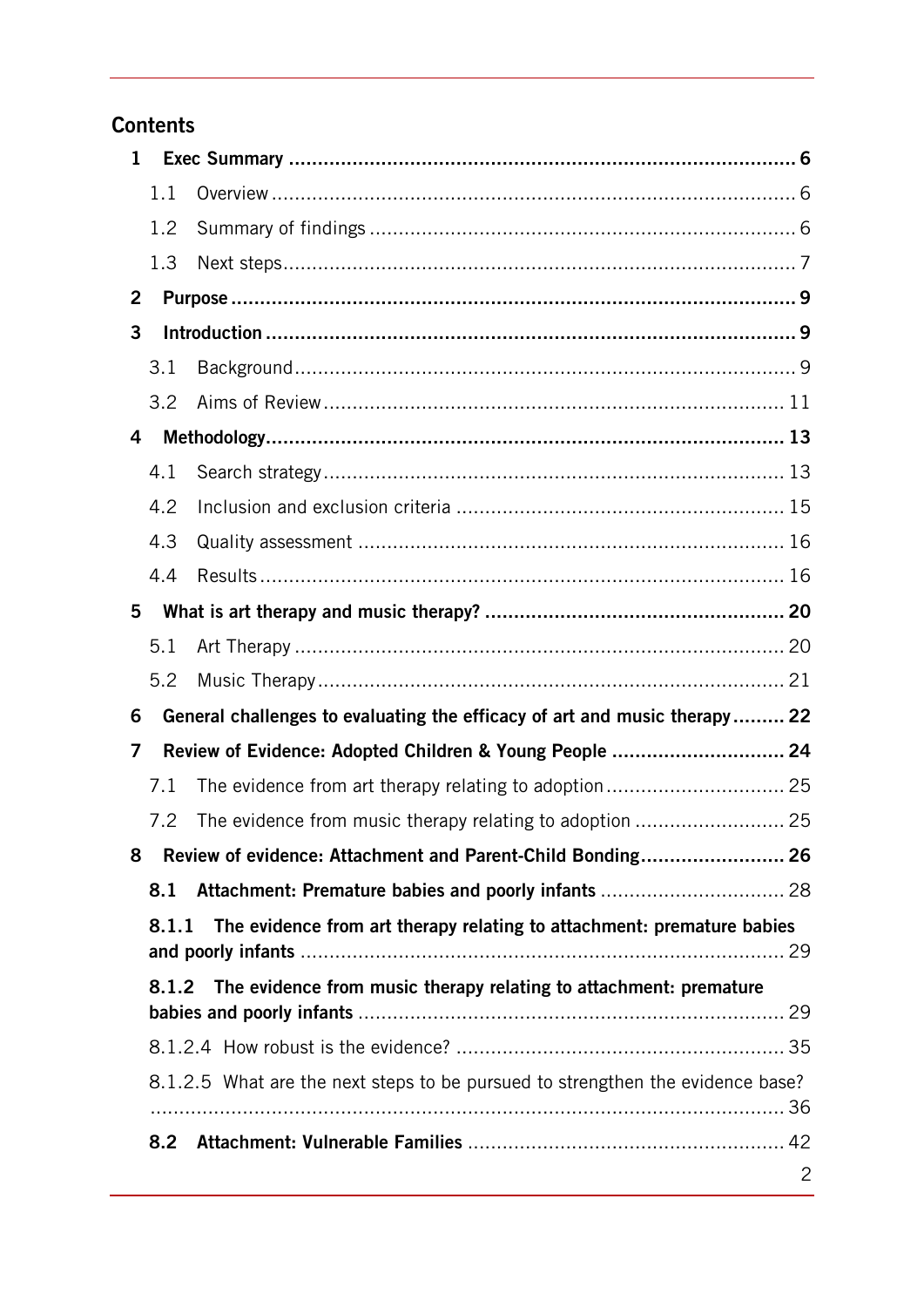|   | 8.2.1      | The evidence from art therapy relating to attachment: vulnerable families<br>42   |  |
|---|------------|-----------------------------------------------------------------------------------|--|
|   |            |                                                                                   |  |
|   |            | 8.2.1.2 What are the next steps which should be pursued to strengthen the         |  |
|   | families44 | 8.2.2 The evidence from music therapy relating to attachment: vulnerable          |  |
|   |            |                                                                                   |  |
|   |            | 8.2.2.2. What are the next steps which should be pursued to strengthen the        |  |
| 9 |            |                                                                                   |  |
|   |            |                                                                                   |  |
|   |            |                                                                                   |  |
|   |            |                                                                                   |  |
|   |            |                                                                                   |  |
|   |            | 9.1.2.2. What are the next steps to be pursued to strengthen the evidence base?   |  |
|   |            |                                                                                   |  |
|   |            | 9.2.1 The evidence from art therapy relating to grief and bereavement  56         |  |
|   |            | 9.2.2 The evidence from music therapy relating to grief and bereavement 56        |  |
|   |            |                                                                                   |  |
|   |            | 9.2.2.2 What are the next steps to be pursued to strengthen the evidence base?    |  |
|   |            |                                                                                   |  |
|   |            |                                                                                   |  |
|   |            |                                                                                   |  |
|   |            | 9.3.1.2 What are the next steps to be pursued to strengthen the evidence base?    |  |
|   |            |                                                                                   |  |
|   |            | 10 Review of Evidence: Behavioural and Social Interaction Difficulties  73        |  |
|   |            | 10.1 The evidence from art therapy relating to behavioural and social interaction |  |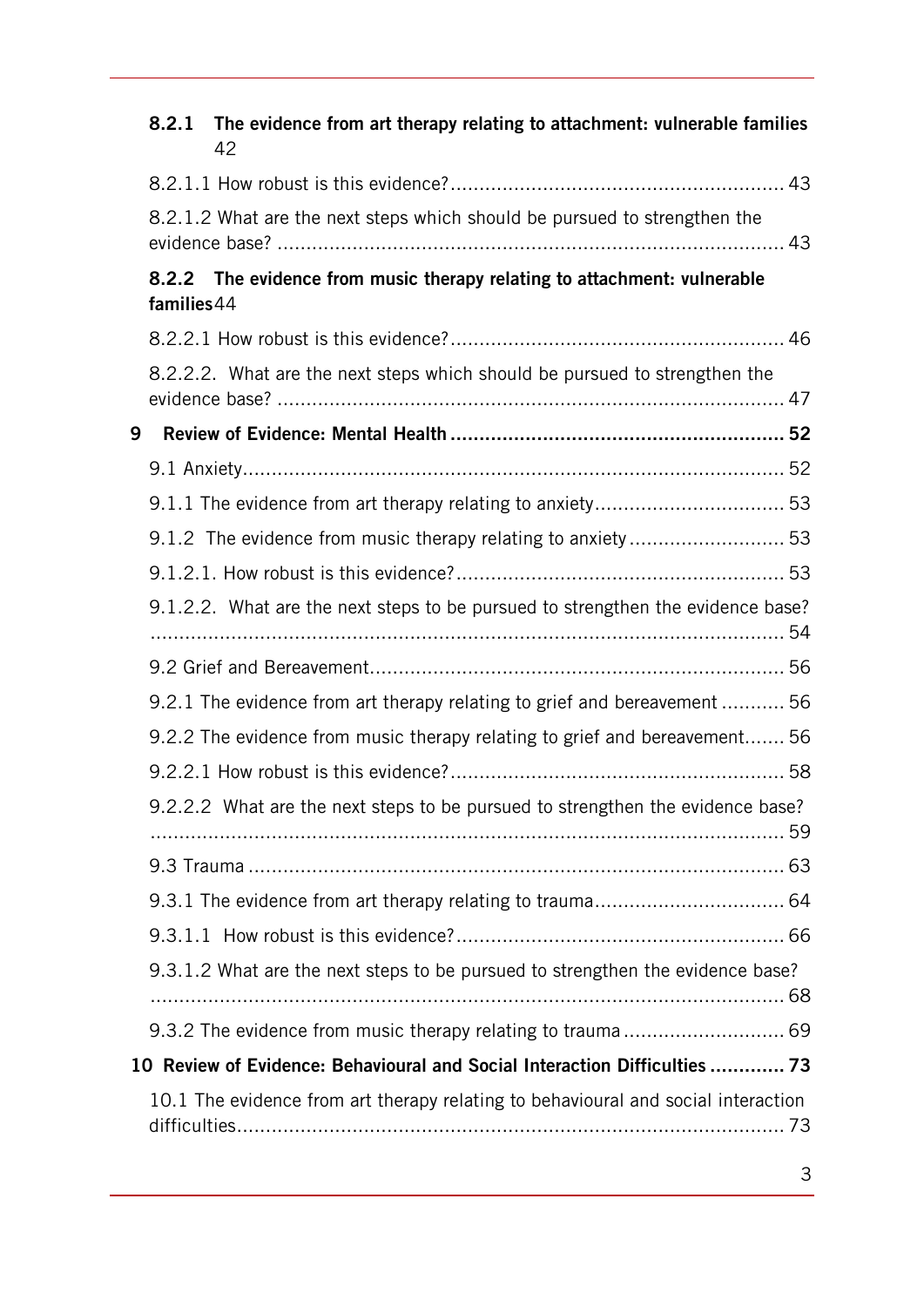| 10.1.2 What are the next steps to be pursued to strengthen the evidence base? |  |
|-------------------------------------------------------------------------------|--|
|                                                                               |  |
| 10.2 The evidence from music therapy relating to behavioural and social       |  |
|                                                                               |  |
| 10.2.2 What are the next steps to be pursued to strengthen the evidence base? |  |
| 11 Review of Evidence: Special Educational Needs (SEN) 96                     |  |
|                                                                               |  |
| 11.1.1 The evidence from art therapy relating to concentration and learning   |  |
|                                                                               |  |
| 11.1.1.3 What are the next steps which should be pursued to strengthen the    |  |
| 11.1.2 The evidence from music therapy relating to concentration and learning |  |
|                                                                               |  |
| 11.1.2.2 What are the next steps which should be pursued to strengthen the    |  |
| 11.2 Children with Autistic Spectrum Disorder (ASD) 103                       |  |
| 11.2.1 The evidence from art therapy relating to ASD  104                     |  |
|                                                                               |  |
| 11.2.1.3 What are the next steps which should be pursued to strengthen the    |  |
| 11.2.2 The evidence from music therapy relating to ASD 106                    |  |
|                                                                               |  |
| 11.2.6 What are the next steps to be pursued to strengthen the evidence base? |  |
|                                                                               |  |
|                                                                               |  |
|                                                                               |  |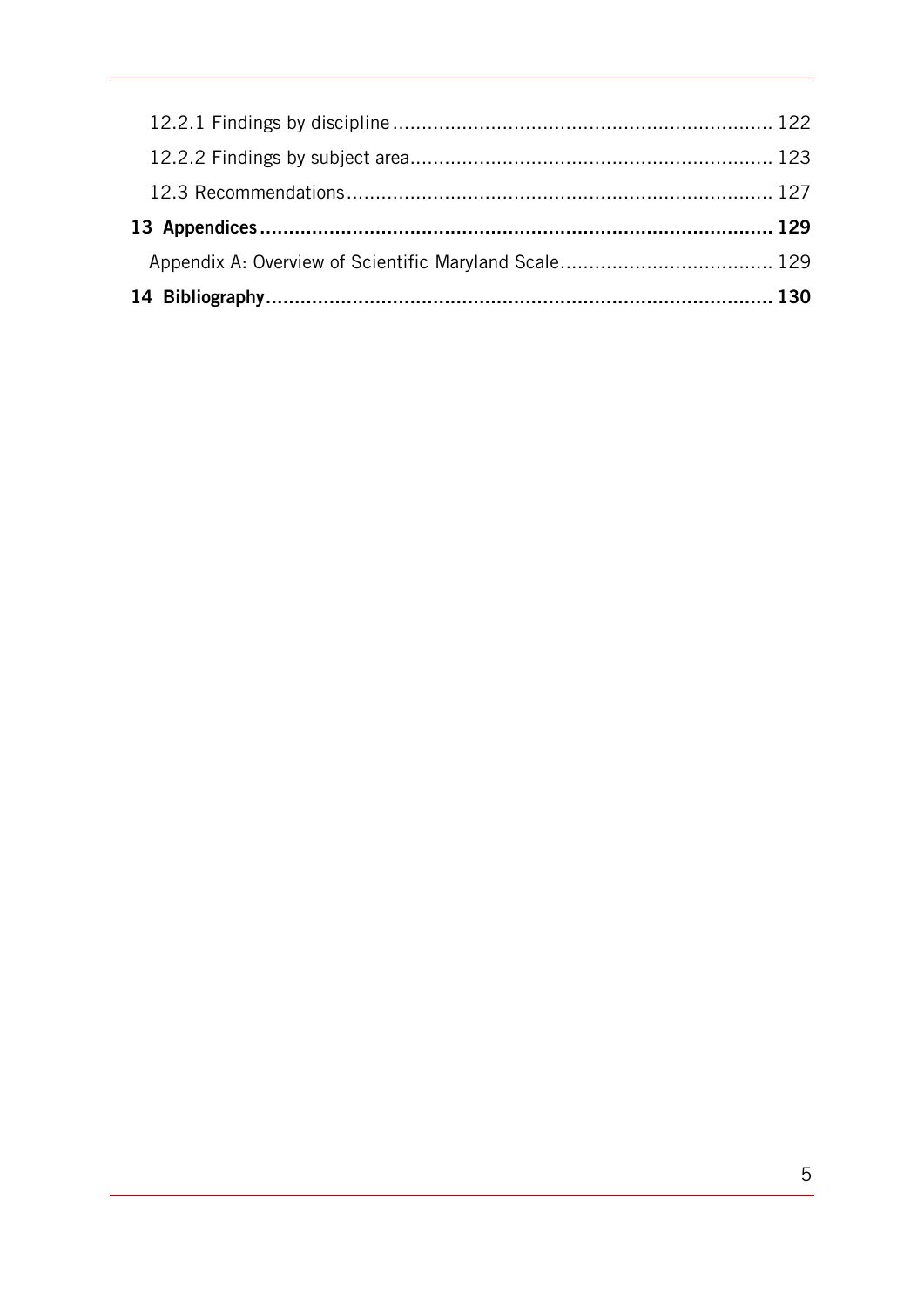# <span id="page-5-1"></span><span id="page-5-0"></span>**1 Exec Summary**

## 1.1 Overview

This systematic review evaluates the existing quantitative evidence base on the impact of art and music therapy with vulnerable children and young people.

The review discusses vulnerability in relation to five broad subject areas: adoption, attachment and parent-child bonding, mental health, behavioural and social interaction difficulties and special educational needs. Within these five categories, a total of 10 specific conditions and diagnoses are covered.

All studies explored within this review were published since the year 2000 and contain at least some statistical component within their methodologies.

1.2 Summary of findings

<span id="page-5-2"></span>The review identified a paucity of relevant quantitative evidence, particularly in relation to art therapy. As it stands therefore, the conclusions drawn from this review should be treated with caution. There is a clear need for further statistical studies to be undertaken to build on the findings of existing work to substantiate their validity.

Only 51 statistical studies were identified which explored any one of the five broad areas of vulnerability and only 49 of these considered unique, original studies; two articles revisited the results of previously published research. Of these 49 publications, 36 related to music therapy and just 14 to art therapy. It is currently unclear what lies behind this imbalance, although it is hypothesised that music therapy lends itself more easily to the measurement and recording often demanded by statistical investigation.

Despite the need for more rigorous investigation, the review identified broadly encouraging results. A crude categorisation of the 49 studies surmised that 25 produced predominantly positive results. These 25 studies serve to demonstrate that art and music therapy can be effective means of supporting vulnerable children and young people. A breakdown between the two disciplines shows that 54% (7 of the 13) studies exploring art therapy were predominantly positive, slightly higher than the proportion of music therapy investigations (50%; 18 of 36).

An analysis of the volume and weight of evidence by subject area seems to indicate that the use of music therapy with children and young people with ASD is very encouraging. It would also suggest that art therapy has been shown to be particularly successful in relation to Behavioural and Social Interaction Difficulties. Meanwhile, studies identified less positive findings in relation to the use of art therapy with children suffering from concentration and learning problems.

However, it is clear that further work is needed before any meaningful conclusions can be drawn about the impact of art and music therapy with respect to specific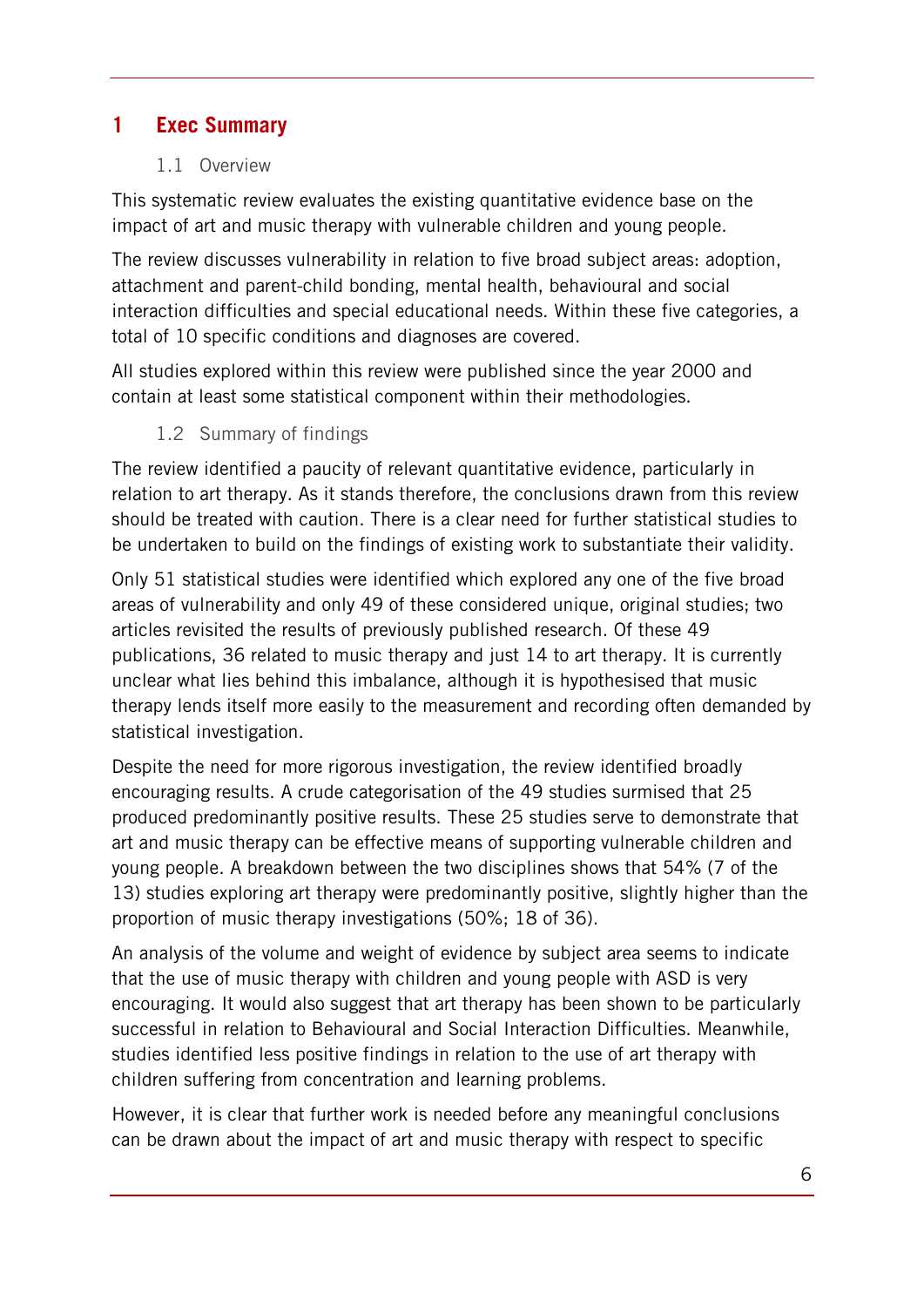contexts or diagnoses. The highly complex nature of the various issues discussed within this review, combined with the wide range of approaches deployed across the 49 unique studies, create significant difficulties in drawing definitive and more specific conclusions at this stage. Many questions remain unanswered and there are substantial gaps in the evidence base. The existing evidence is patchy and tends to cluster around particular topics within each of the two disciplines.

1.3 Next steps

<span id="page-6-0"></span>Therefore, with the evidence currently available, it is impossible to discern which types of children benefit most from art and music therapies and which treatment methods represent the most effective modes of delivery. There is a clear need to respond to these questions and to build upon the existing evidence base.

It is particularly important that work is undertaken in a domestic setting. Of the 51 studies evaluated in this review, only three were undertaken within the UK. During a time of unprecedented budget constraints, it has never been more important for our services to be able to demonstrate impact to commissioners.

In terms of next steps, this review makes the following recommendations:

- **Researchers and practitioners should capitalise on the opportunity to gather evidence from pre-existing, structured programmes.** The well-established, standardised approach of programmes such as *Sing and Grow* present a relatively low cost means of obtaining a large cross-country sample base. If early efforts are made to standardised outcome measures, data could be compared across regions, demographics, socio-economic factors and other subgroups which are so often hard to analyse due to low sample size.
- **Therapists should be trained and encouraged to gather data as a matter of dayto-day practice.** Whilst Randomised Controlled Tests are generally considered to represent the more rigorous standard of research, it is unlikely that services will have the funding or the resources to undertake such ventures. Therefore, it is just as important for more cost-effective, 'low-key' pre and post intervention measures to be capture systematically and routinely by providers as and when therapy is delivered.
- **Wherever possible services and organisations should pool and share insight.**  Positively, in recent years, there has been an increased emphasis in both disciplines on the importance of collating meaningful evidence that can be used to demonstrate efficacy. Organisations such as the BAAT and the BAMT should continue to encourage the sharing and pooling of information at national events.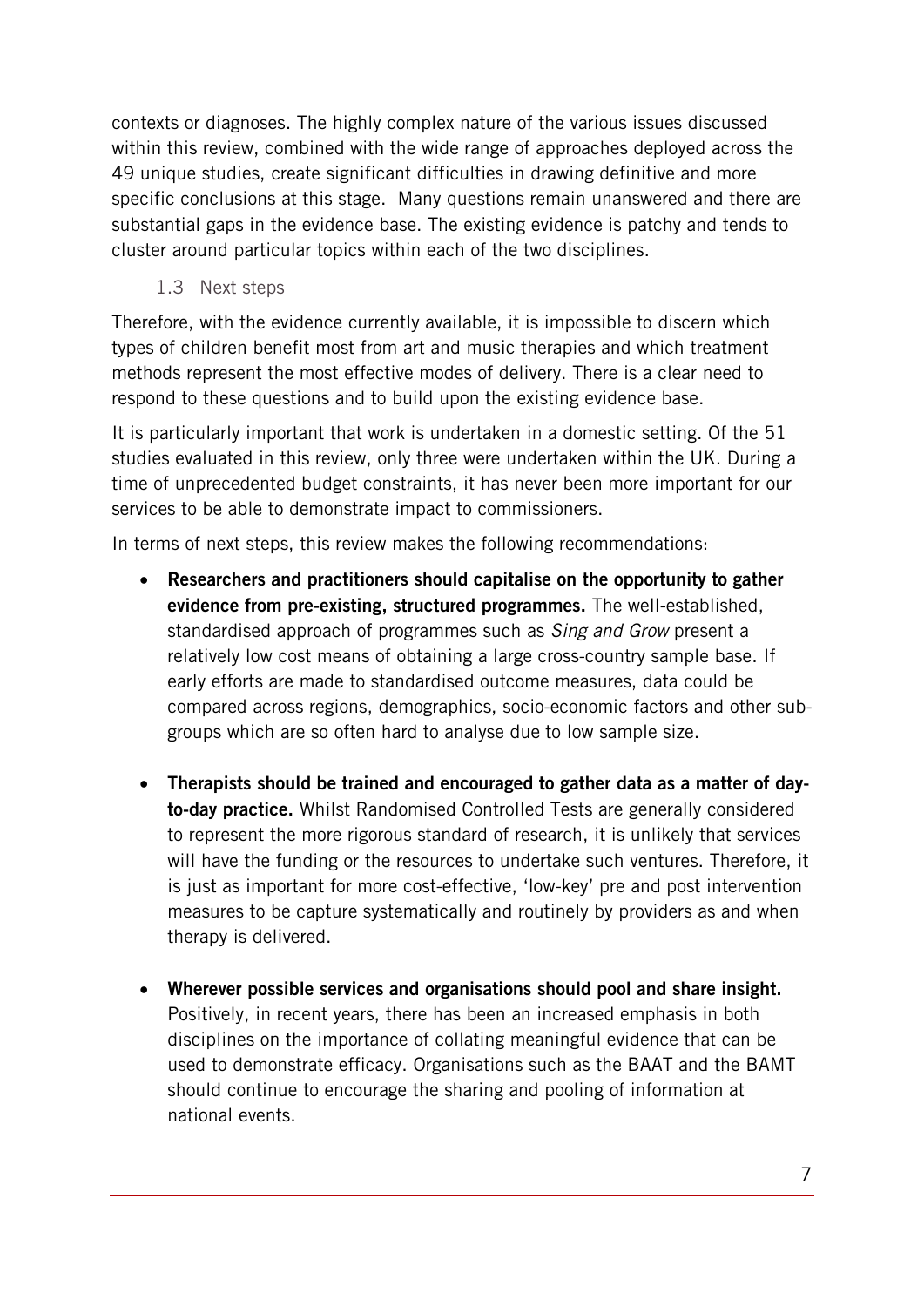- **Organisations should prioritise which areas demand research more urgently.** A clear set of priorities, ideally identified and shared at a national level, would help to focus and direct funding toward clear objectives. Although ensuing debate might provoke contrasting views and opinions, it is probable that such discourse would ultimately help to raise the profile of research and evidence within the professions.
- **Mixed methodologies should be utilised (where appropriate) to offer the most comprehensive analysis.** Combined quantitative and qualitative approaches can offer the most comprehensive and holistic insight. One of the key advantages of incorporating qualitative elements is that this additional context can help to determine why results have been disappointing or failed to support research hypotheses.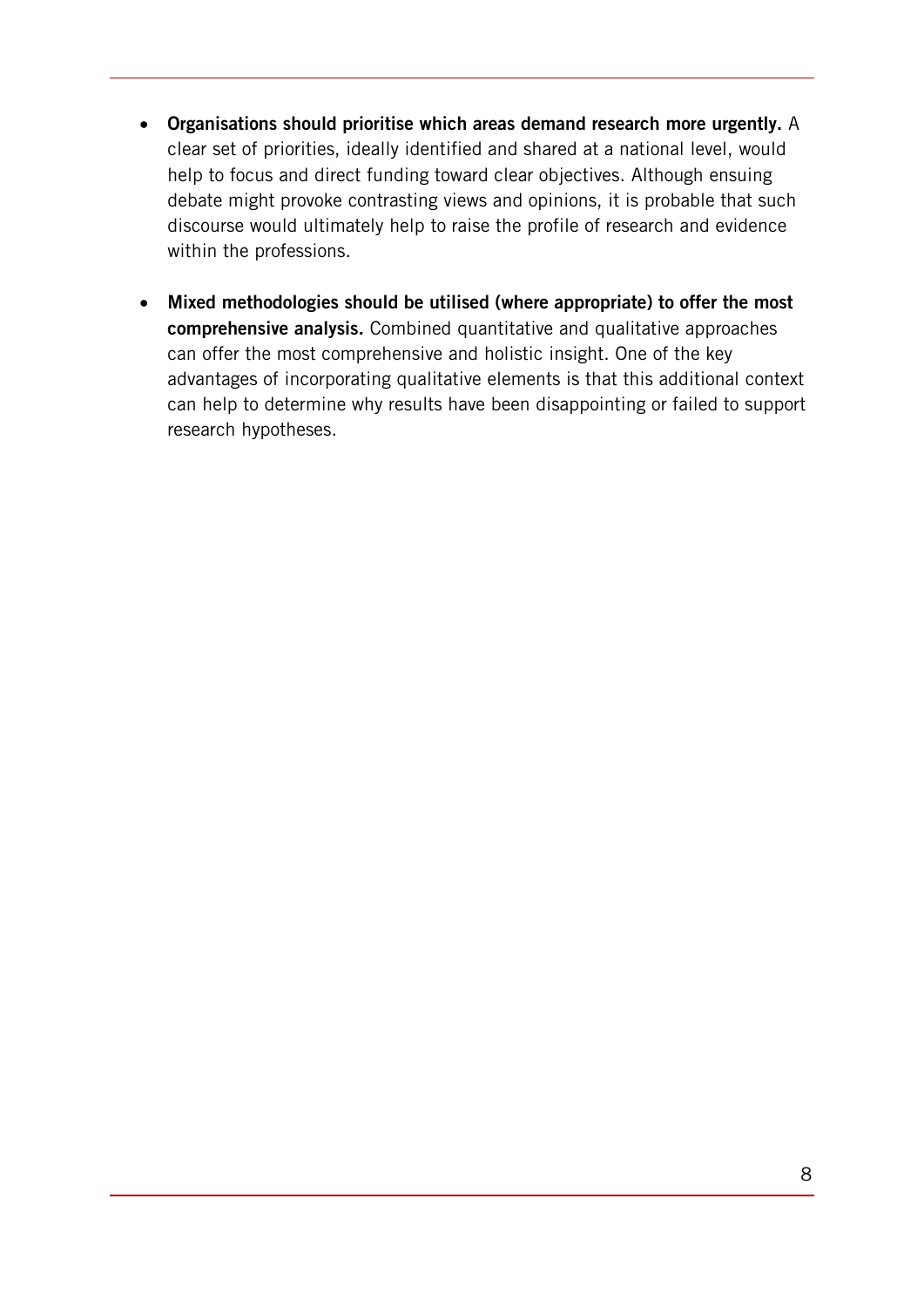## <span id="page-8-0"></span>**2 Purpose**

This literature review was commissioned by the Pears Foundation. It evaluates the existing quantitative evidence base on the impact of delivering music therapy and art therapy to vulnerable children and young people. In doing so, it also identifies any gaps that could be addressed by future research. This review was launched at an event at Coram in October 2017.

# <span id="page-8-2"></span><span id="page-8-1"></span>**3 Introduction**

## 3.1 Background

In recent years there has been heightened interest in the role of creative therapies as a treatment option for vulnerable children (Cobbett, 2016; Finnigan & Starr, 2010) and the National Institute for Health and Care Excellence (NICE) has started to recognise their value in supporting vulnerable young people (Cobbett, 2016). Music therapy and art therapy are gradually being used more commonly by UK agencies working with children and young people as a means of treating a range of social, emotional and behavioural issues (Cobbett, 2016).

Both music therapy (Bruscia, 1987; Marley, 1984) and art therapy (Larose, 1987) have been claimed to have positive calming, restorative and balancing effects on young participants and there is a multitude of anecdotal and case study evidence to demonstrate the efficacy of their use.

This qualitative work has been invaluable in developing understanding of the impact of music and art therapy in niche samples and specific cases. Qualitative research has the advantage of being able to elicit deep insight and detailed understanding of complex cases and studies have highlighted the positive effect of music and art therapies on young people. Such evidence is often particularly compelling because of the 'human' element of the work; participants are understood as individuals rather than a composite part of a larger sample group. Importantly, in this way subtle nuances and idiosyncrasies can be captured that quantitative tools simply cannot measure. Qualitative studies also have the benefit of facilitating greater flexibility of approach enabling therapists to respond and adapt to participants' needs without risking the integrity of the research. Quantitative studies, by definition, are invariably more rigid and structured and often the same is demanded of the therapy being evaluated.

There is an ongoing and legitimate debate about the use of qualitative vs. quantitative methodologies in documenting the effectiveness of creative therapies (Saunders & Saunders, 2000). In art therapy for example, Politsky (1995), Junge and Linesche (1993) and most recently, Gussak and Rosal (2015) have argued for the value for 'softer' descriptive work. In turn, Rogers (1995) has summarised both sides of the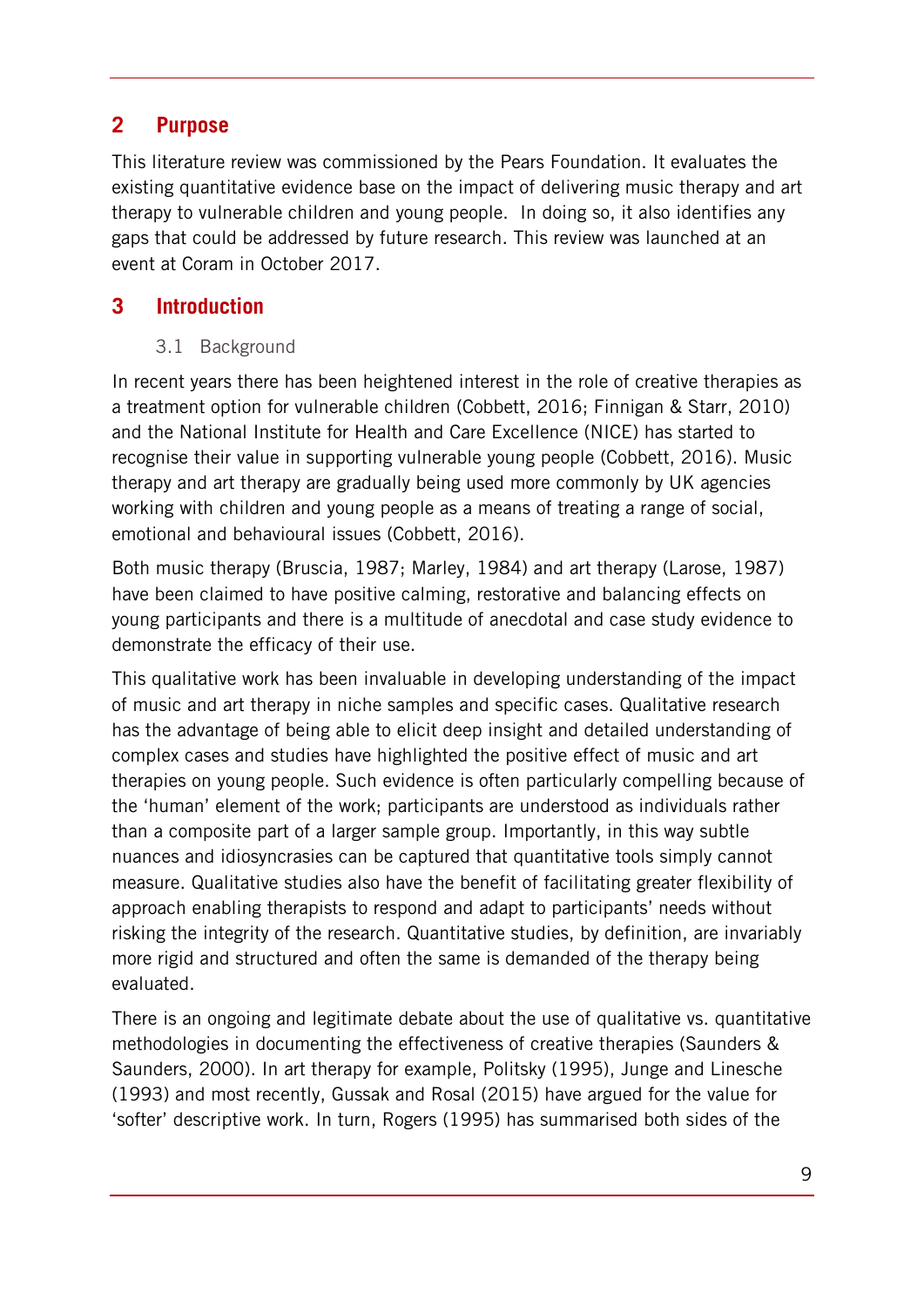debate within a music therapy context, highlighting the works of Ferrara (1984), Forinash and Gonzalez (1989), Tupker (1995) and Langberg et al. (1992) as proponents of qualitative work (p7).

Yet, despite the many merits of qualitative research, this review focuses solely on statistically robust evidence. Although questions should rightfully be raised about the limitations of quantitative research and the extent to which it should be used in isolation to inform practice, most art therapists today 'recognise the importance of vigorous, quantitatively based empirical research' (Gussak & Rosal, 2015, p.607).

At a time of unprecedented budget constraints where 'funders are expecting more outcomes measures of programme success than process measures' (Saunders & Saunders, 2000, p99) it is important that financial accountability can be demonstrated through quantitative means. Rigorous statistical evaluation provides a platform for development, extension and progression that goes beyond the offer of smaller, qualitative studies. As Gilroy (2006) points out:

*'quantitative research…is usually replicated and therein lies its strength. Repetition either highlights erroneous results or confirms true results.' (p.119).* 

Furthermore, it can be argued that statistical evidence is needed more than ever to support the further professionalisation of creative therapies in the UK, which has traditionally lagged behind the US in this respect (Stock, Spielhofer & Gieve, 2016). It was not until the year 2000 that the titles 'art therapist' and 'music therapist' were protected by the Health and Care Professional Council (HCPC). Even today, there is still variable recognition of the value of creative therapies within the NHS (Odell-Miller, Hughes & Westacott 2006). As Rogers (1995) comments, 'outcome research using traditional quantitative methods may provide external validity leading to academic recognition and professional credibility' (p.6). To a certain extent therefore, the continuation of statistical studies is crucial to the development and continuation of professional practice.

To demonstrate the efficacy of therapy through robust quantitative methodology is not however without difficulties. Even a quick, preliminary search of materials reveals that the vast majority of existing literature relates to qualitative pieces or case studies. Therapists often claim that they know intuitively that therapy works (Slayton, D'Archer & Kaplan, 2010) but to demonstrate this statistically can be problematic. In addition to the traditional challenges associated with the conduct of rigorous quantitative studies (discussed in Chapter 5) researchers face complex issues associated with the heterogeneous nature of practice within these two specialisms. This however cannot fully explain the notable dearth of statistically robust evidence in this area. It is likely that this can be, at least in part, attributed to relatively recent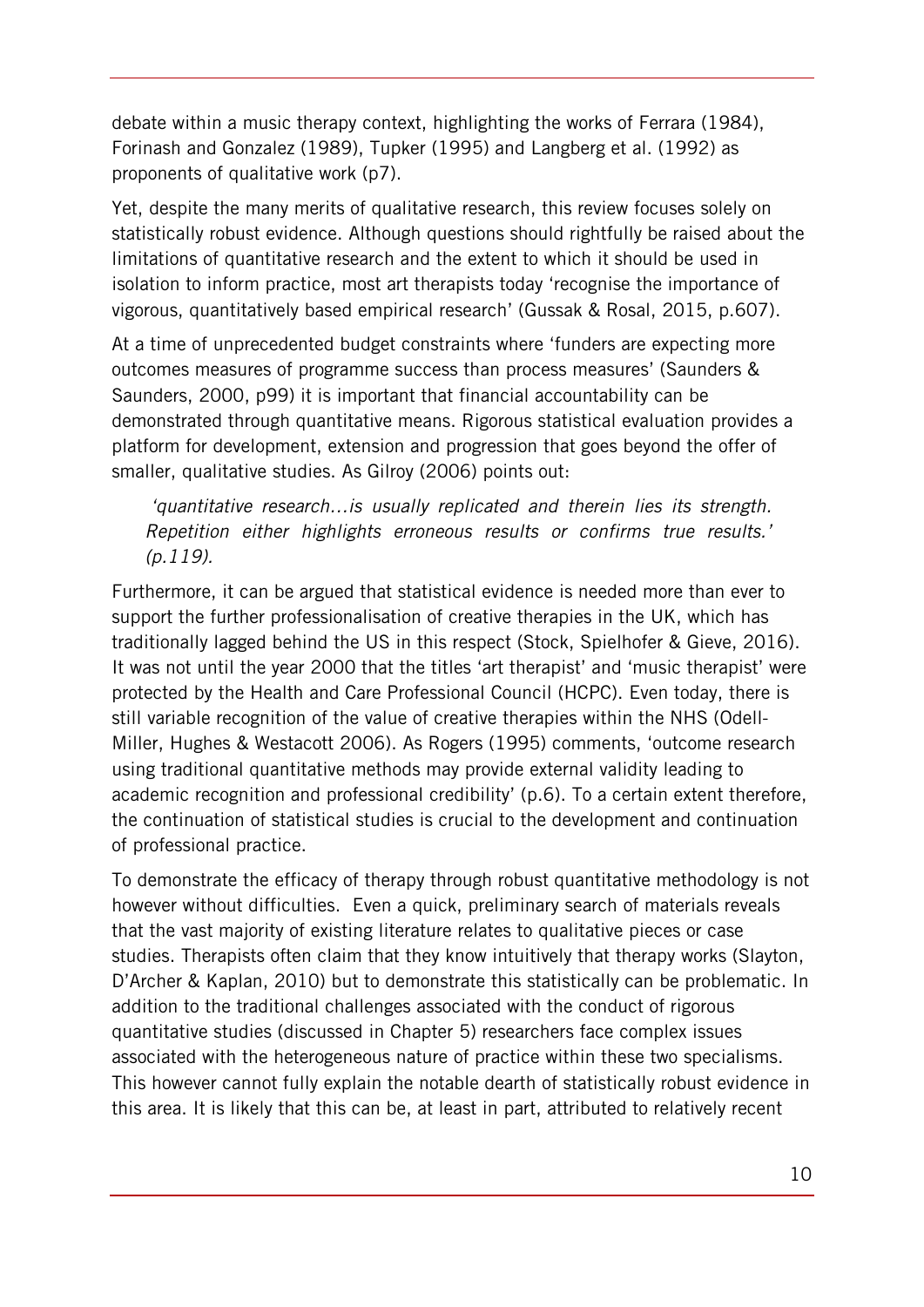professionalisation of practice and the small-scale nature of many therapy providers who may not have the resource to invest in extensive research.

Nevertheless, important and significant quantitative studies have been conducted which provide some evidence to support the efficacy of music and art therapy as a treatment for children and young people with specific needs. This review seeks to evaluate the weight of existing statistical evidence in five overarching areas: Adopted Children and Young People, Attachment and Parent-Child Bonding, Mental Health, Behavioural and Social Interaction Difficulties and Special Educational Needs (SEN). Within these categories evidence has clustered around specific themes (i.e. Attachment & Infants and Children with Health Conditions; Attachment & Vulnerable Families, Anxiety; Grief; Trauma; Concentration & Learning Problems and ASD) which are discussed in detail as discrete subsections.

The review addresses the drawbacks and pitfalls of each study included for analysis as well as identifying 'gaps' in the current quantitative evidence base. Within each section it pinpoints important areas for future research; areas that should be considered in order to progress our understanding of what constitutes the most effective means of assisting vulnerable children and young people.

## 3.2 Aims of Review

<span id="page-10-0"></span>The principal aim of this review is to provide a systematic analysis of quantitative evidence, published between January 2000 and January 2017, that offers insight into the efficacy of music and art therapy with vulnerable children and young people. It seeks to weigh up the strengths and weaknesses in the evidence base as well as identifying areas for future focus.

In order to make the findings from this review as relevant and applicable to clinical practice as possible, it aims to focus on the types of cases most commonly dealt with by art and music therapists working with vulnerable children in the UK. At organisations such as Coram, both art and music therapists work with children suffering from a wide range of social, emotional and psychological issues. The issues most commonly dealt with by Coram have framed the content of this review. The following list of conditions and diagnoses was produced collaboratively by senior art and music therapists at Coram and these issues have driven and formulated our search terms:

- Attachment Disorders / Parent-Child Bonding Issues and/or early relational trauma
- Trauma
- Grief and Bereavement
- Anxiety
- Speech, language and communication difficulties
- Behavioural and Social Interaction Difficulties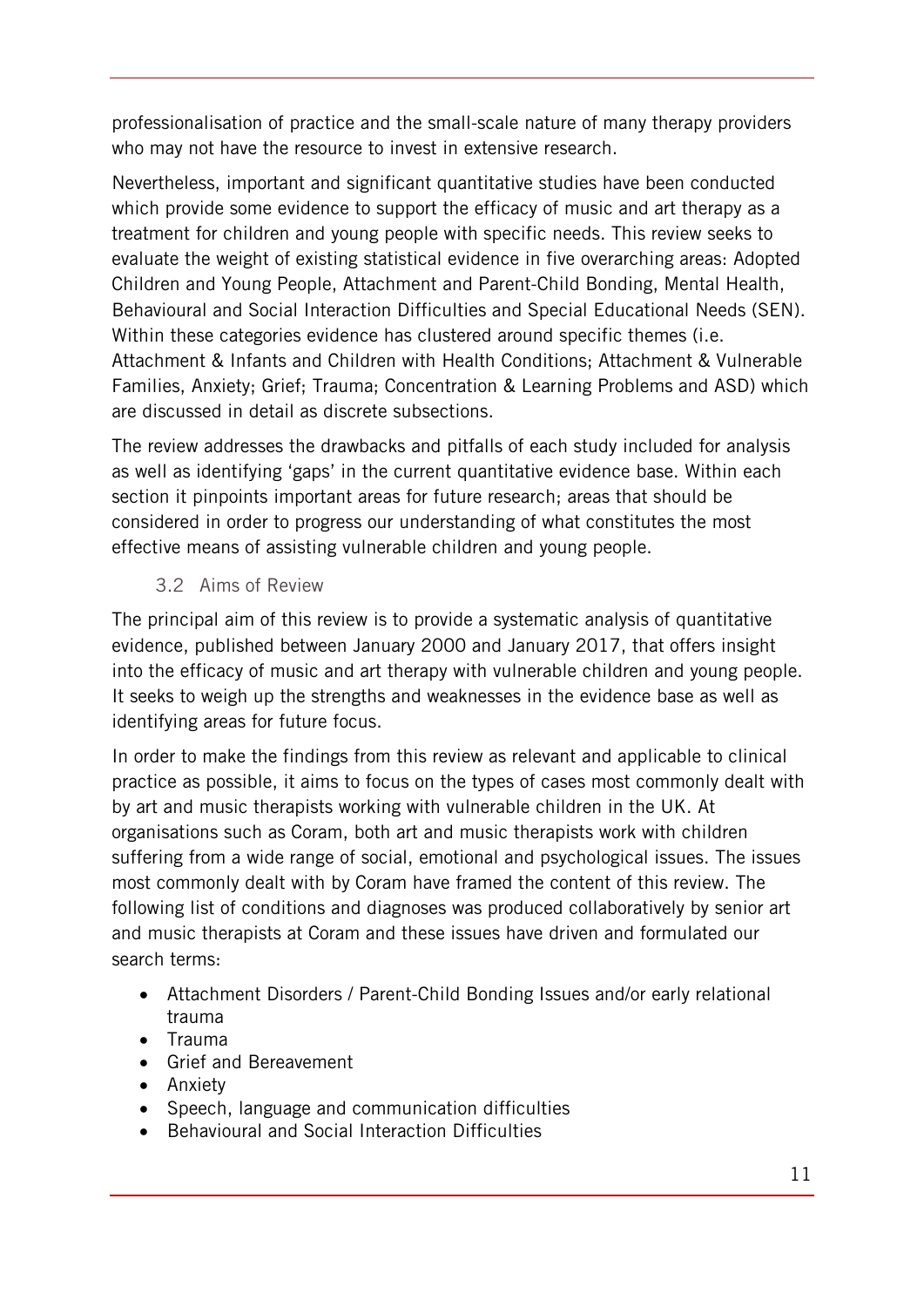- Low Self-Esteem
- Autistic Spectrum Disorders
- Concentration and Learning Difficulties

The review also provides key contextual information about music and art therapy. It offers a brief overview of what music and art therapy entails as well as summarising some of the key challenges facing researchers in the profession.

In summary, this review responds to the following questions:

- What is art and music therapy?
- What does research tell us about the impact of art and music therapy on social, emotional and psychological outcomes for children and young people with different needs?
- What is the robustness of the evidence and what are circumstances and contexts where evidence is at its most and least robust?
- What is the next step needed to strengthen the evidence base for creative therapies?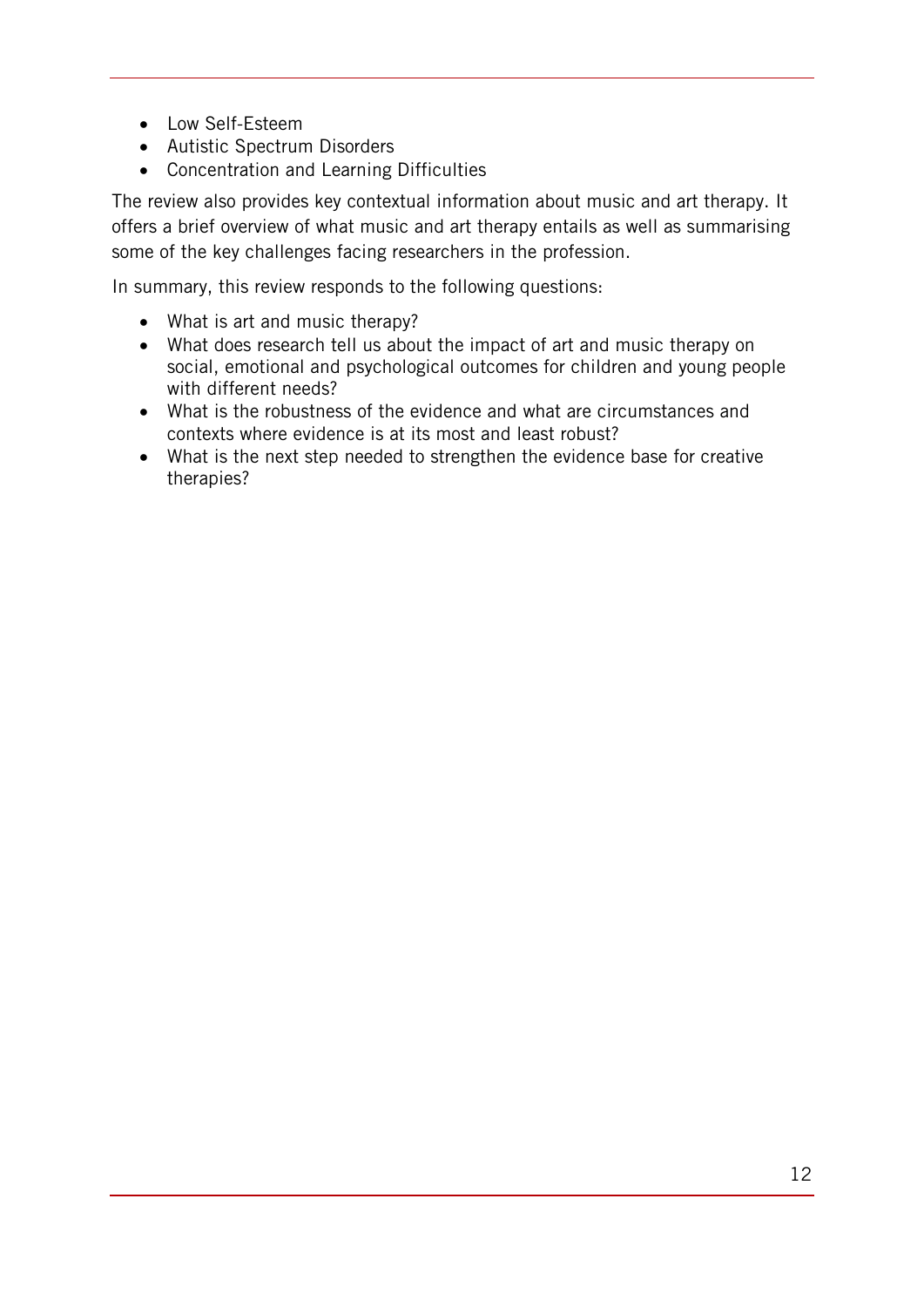## <span id="page-12-1"></span><span id="page-12-0"></span>**4 Methodology**

#### 4.1 Search strategy

The parameters of the search strategy were kept relatively broad. Articles published since 2000 in the English language, with a sample size of at least ten participants, were considered within the scope of the initial review search. A wide range of sources of evidence from educational, social sciences and psychological databases were considered. The following catalogues were searched for relevant papers; Taylor and Francis, Wiley, Nordoff Robbins, Cochrane and the National Alliance of Specialized Instructional Support Personnel (NASISP). Specific Music Therapy and Art therapy journals such as *'The Journal of American Art Therapy Association', 'The International Journal of Art Therapy'* and '*The British Journal of Music Therapy'* were also consulted.

The central search terms were informed by the PICOS framework (Table 1), derived from the most common cases referred to art and music therapists working at Coram (see section 3.2). In addition, adopted children were included within scope as a discrete population because of both the increasing recognition that this specific group of young people can benefit from creative therapies (discussed in Chapter 7) and the high proportion of adopted children which comprise Coram therapists' workload.

To ensure that the process of sourcing material was thorough and systematic, combinations of the following key search terms (and relevant synonyms) were used to yield results:

*'art therapy' 'music therapy' 'art based therapy', 'music based therapy' 'children', 'young people', 'adolescents', 'adopted', 'trauma', 'PTSD', 'loss', 'grief', 'bereavement', 'social communication difficulties', 'relating difficulties', 'emotional regulation difficulties', 'communication issues', 'speech and language difficulties', 'behavioural difficulties', 'low self-esteem', 'anxiety', 'poor mental health', 'depression', 'autism' 'ASD', 'Special Educational Needs', 'social issues', 'psychological issues, 'emotional difficulties' 'concentration difficulties, , 'developmental disabilities', 'concentration difficulties', 'learning difficulties', 'early relational trauma' and 'attachment issues'.* 

Footnotes and references within respective articles were carefully reviewed for signposting to additional sources that were not captured independently during the search process.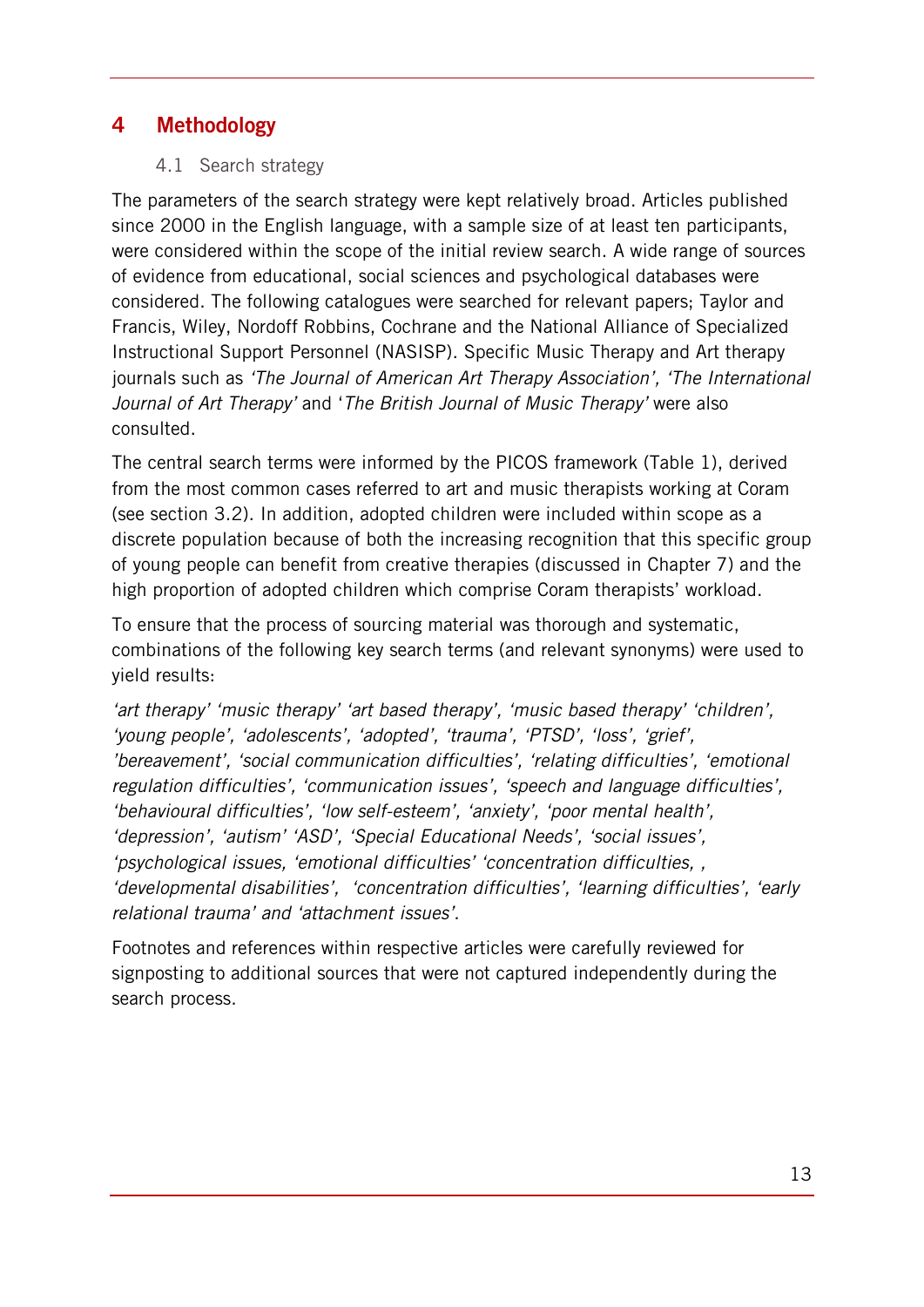#### *Table 1: PICOS Framework*

**Population**: Children, young people, adolescents, young adults, under 18 suffering from at least one of the following conditions:

- 1) Attachment Disorders / Parent-Child Bonding Issues and/or early relational trauma
- 2) Trauma
- 3) Grief and Bereavement
- 4) Anxiety
- 5) Speech, language and communication difficulties
- 6) Behavioural and Social Interaction Difficulties
- 7) Low Self-Esteem
- 8) Autistic Spectrum Disorders (ASD)
- 9) Concentration and Learning Difficulties
- 10) Children who have been adopted were also included as a tenth discrete population because of the prevalence of Coram's work in this area

**Intervention**: Any arts or musical therapy based programmes conducted in either clinical or non-clinical settings with the population defined above

#### **Comparisons**:

Children and young people who do not fall within categories 1-11 as outlined above and/or were not adopted

**Outcomes**: Any communication, cognitive, attitudinal, emotional, behavioural or educational outcomes pertaining to conditions listed above

**Study Design**: All study designs were considered at the provisional stage

Articles retained for inclusion within this review have been categorised into three overarching themes; Adopted Children and Young People, Mental Health and Special Educational Needs (SEN). Within each of these broad subject areas evidence clustered around specific conditions and diagnoses and these are discussed as discrete subsections within each category.

The structure of this review is as follows:

- **1) Adopted Children & Young People**
- **2) Attachment & Parent-Child Bonding**
	- Attachment: Infant and children with health conditions
	- Attachment: Vulnerable Families
- **3) Mental Health**
	- Anxiety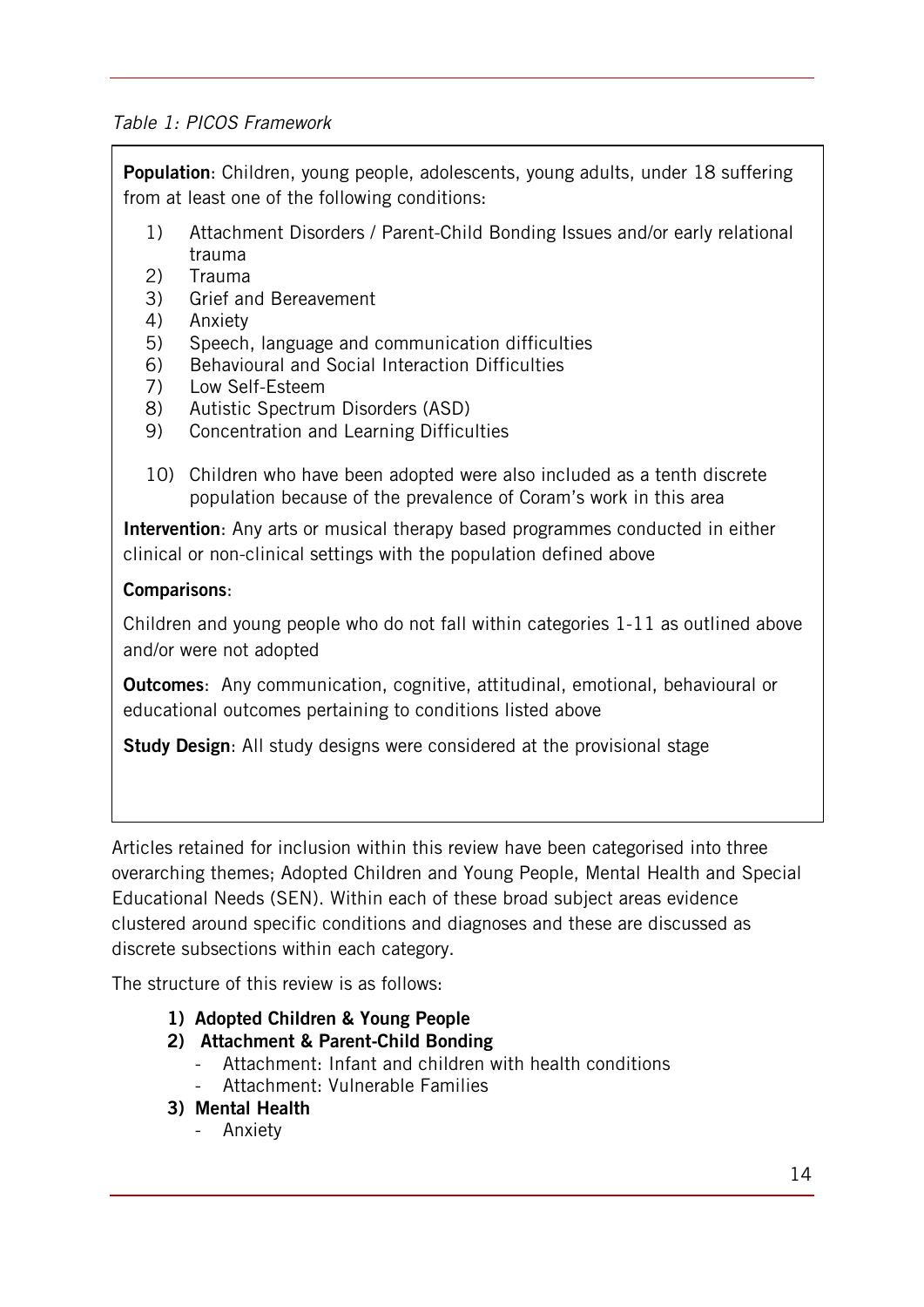- Grief and Bereavement
- Trauma
- **4) Behavioural and Social Interaction Difficulties**
- **5) Special Educational Needs (SEN)**
	- Concentration and Learning Difficulties
	- Autistic spectrum disorder (ASD)

Autistic Spectrum Disorder (ASD) spans behavioural and social interaction difficulties as well as learning difficulties and there is an abundance of literature focused on music therapy in this area. As such, it is treated independently in its own subsection within the SEN chapter.

Due the nature of the subject matter and the frequency of co-morbidities displayed by participants within the studies, there can be some ambiguity as to how articles should be categorised. In cases such as these, the primary outcome measure has been used to determine where the study should be grouped. For instance, Porter et al.'s study (2011) has been placed within 'Behavioural and Social Interaction Difficulties' despite the fact that over half his sample base was diagnosed with anxiety.

For the sake of clarity and accessibility, each subsection has been divided into two parts. The first part of each subsection discusses evidence relating to art therapy whilst the second explores music therapy.

## 4.2 Inclusion and exclusion criteria

<span id="page-14-0"></span>This review focuses solely on studies involving infants, children and young people and therefore all included literature considered the experiences of participants aged 18 or under. Interestingly, research exists that explores the impact of music therapy on maternal-foetal attachment (for instance Shin & Kim, 2011 and Federico, 2016), but this area requires dedicated exploration falling outside of the remit of this review.

Insomuch as possible, this review has sought to discuss cases most commonly presented to art and music therapists working in most UK based, child-focused organisations such as Coram.

Studies focussing on the following have been excluded:

- Physical health conditions and physical disabilities
- Acute mental health disorders such as psychosis or schizophrenia
- Refugees or children experiencing war
- Young offenders
- Drug-taking
- Addictions and eating disorders
- Homelessness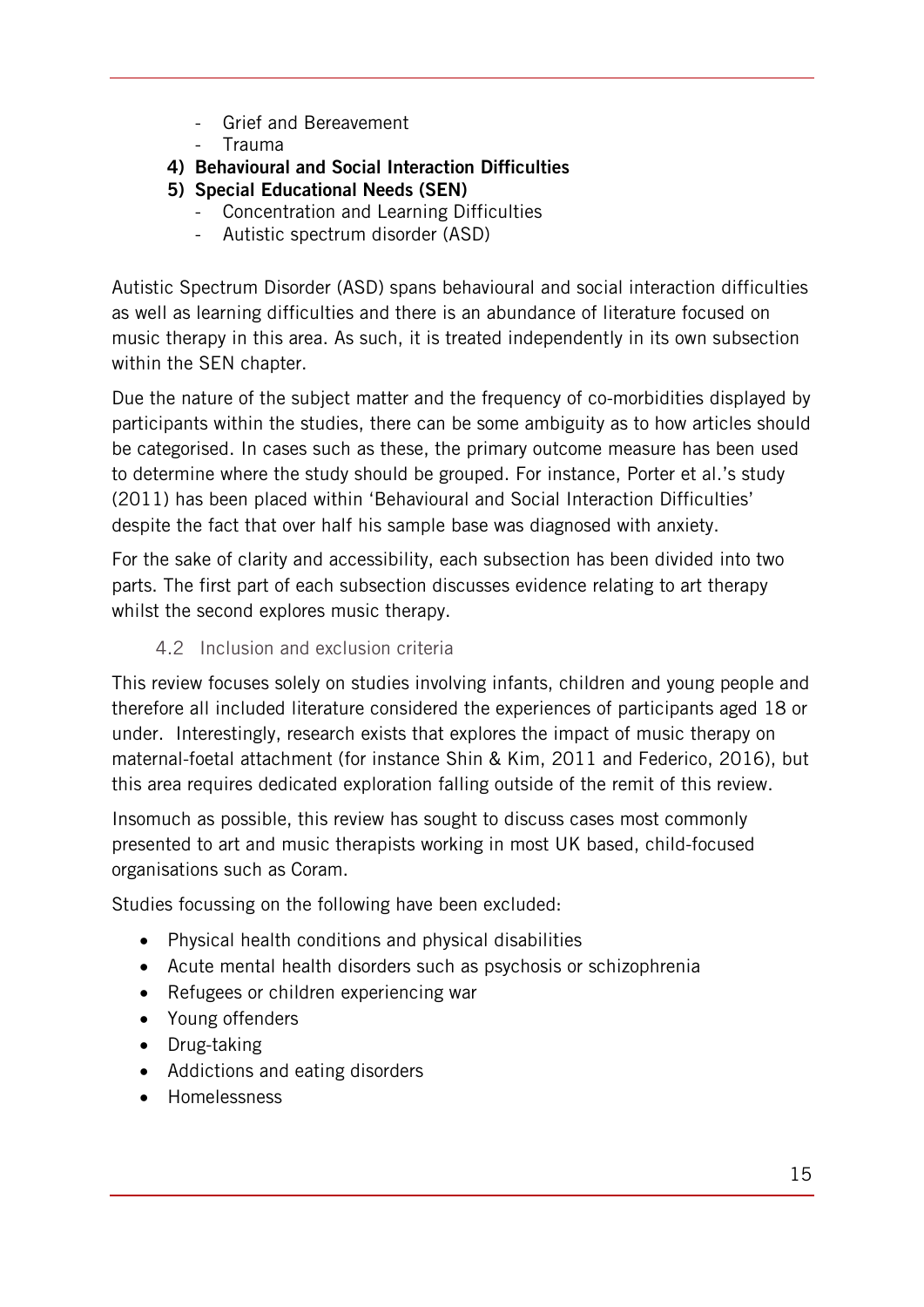Although the search process identified quantitative evidence in the areas listed above, in order to focus the scope of this review, these topics were out of scope because they are not the primary focus of Coram's creative therapy team. Although therapists working at Coram and similar organisations may deal with these issues in their caseload, services are not specialist targeted to these areas. It is recommended that these subjects be thoroughly investigated in subsequent literature reviews.

Studies that have deployed art or music 'interventions' but have not described the treatment as 'therapy' have been excluded. To be included, studies need to have benefited from the involvement qualified art and music therapists.

Only robust statistical evidence published in 2000 or since was considered for inclusion. Despite the many merits of qualitative studies, for practical reasons the scope of the review had to be narrowed and clearly defined. As discussed in the Introduction, funders typically welcome robust statistical evidence over qualitative forms of research and quantitative studies have power in their potential for replication and expansion.

Subsequently, following the initial search utilising the terms and phrases outlined in Section 4.1, a secondary filter was applied to the results which set a minimum standard for robust, quantitative evidence. As described in Section 4.3 below, only articles reaching a minimum score of 2 on the Scientific Maryland Scale were retained for inclusion. Studies with fewer than ten participants were also excluded from the review.

#### 4.3 Quality assessment

<span id="page-15-0"></span>The Scientific Maryland Scale (SMS) (Sherman, L. W., Gottfredson, D., MacKenzie, D., Eck, J., Reuter, P., & Bushway, S., 1997) was used to assess the strength of evidence and robustness of methodology in each study. The SMS is a five point scale that ranges from 1 for evaluations based on simple cross sectional correlations to 5 for randomised controlled trials (RCTs). The points on the scale increase in methodological quality and ranks each study based on its research design. Sherman et al. (1997) argue that only studies with a robust comparison group design can provide evidence that a programme has caused the reported impact. This equates to level three and above on the Maryland Scale. However, due to the lack of available evidence, studies attaining a score of 2 have also been included within this review. An overview of the SMS scale can be found in Appendix A.

4.4 Results

<span id="page-15-1"></span>Findings from the initial search process gathered a range of evidence from different sources. However the application of the secondary filter (assessment against the SMS criteria) identified few quantitative studies; most of the available research is qualitative and small scale in nature across the majority of relevant subject areas.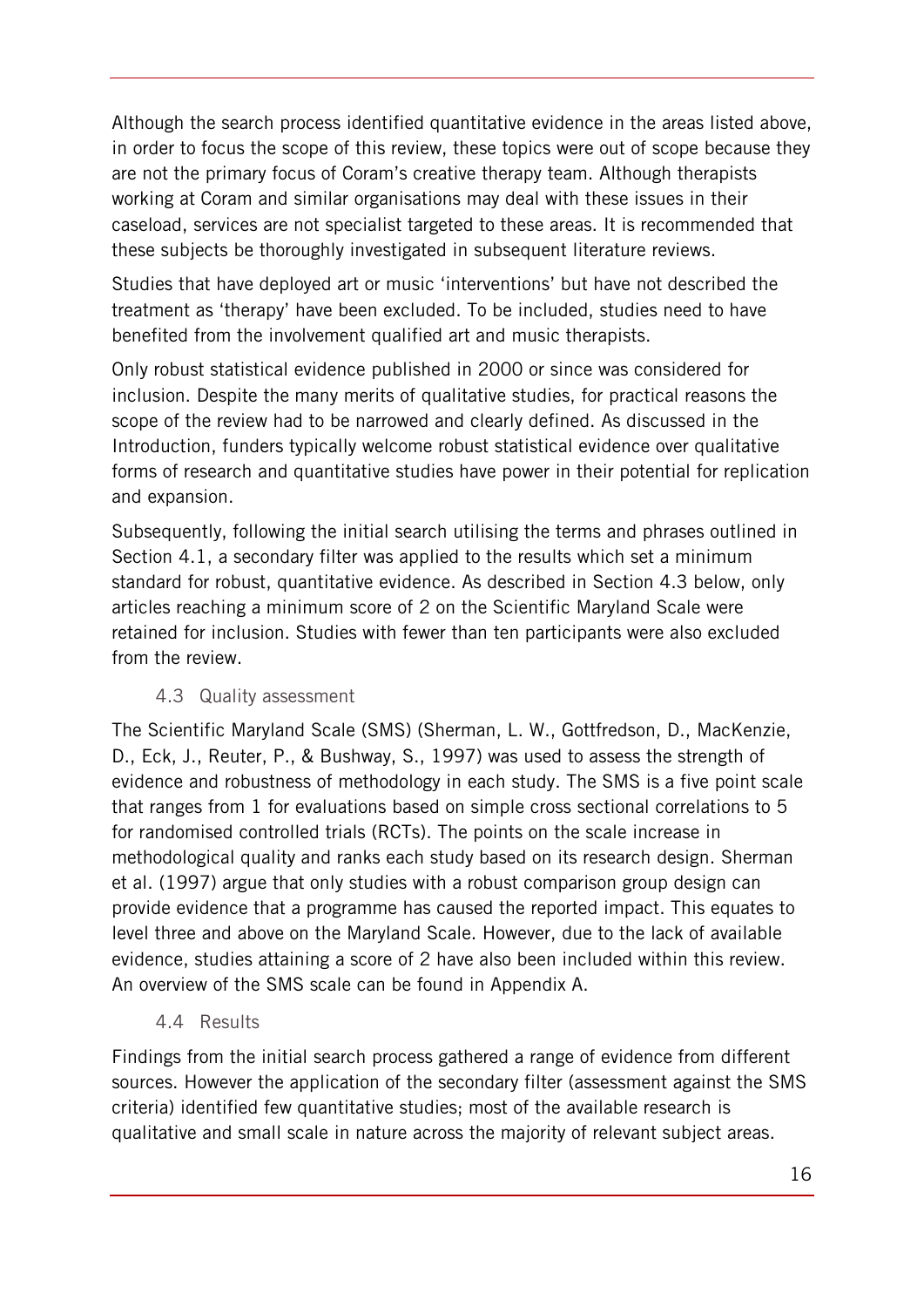A total of 896 papers were identified as potentially relevant in the initial scoping. This was reduced to 430 papers to account for duplications and papers that did not match the search criteria i.e. studies that did not focus on the specified population or described acute mental health conditions such as psychosis or schizophrenia, unpublished studies, those unavailable in the English language, those exploring 'music' or 'art' rather than 'music therapy' or 'art therapy' or those published pre year 2000.

Out of these 430 papers, only 61 could legitimately be rated against the SMS i.e. those that were quantitative in nature with a sample size of at least 10 participants. Other research which included case studies, qualitative investigations, ethnographic work and narrative accounts was excluded. Beyond providing helpful context and commentary, literature reviews have also been excluded and not analysed per se.

Sherman et al. (1997) argue that only studies that have scored level three and above can offer robust evidence that a programme has caused a reported impact. However in this review, papers that scored level 2 were included due to the absence of more rigorous evidence in some areas. Of these 61 studies, 10 papers were assigned to level 1 and subsequently dismissed.

A total of 51 studies were therefore retained for review; 14 pertaining to art therapy and 37 relating to music therapy. However aforementioned, two articles represented re-examinations of earlier studies, so overall 49 independent and unique experiments are considered within this review. Loewy (2015)'s work was revisited the findings of an original study conducted a couple of years earlier; Loewy, Stewart, Dassler, Tesley & Homel (2013). Similarly, Schreier, Ladakakos, Morabito, Chapman & Knudson (2005)'s work explored the results of Chapman, Morabito, Ladakakos, Schreier & Knudson (2001).

Of these 49 original studies:

- 13 papers were assigned to level 2
- 27 papers were assigned to level 3
- 6 papers were assigned to level 4
- 3 papers were assigned to level 5

Table 2 illustrates the final spread of studies by subject area.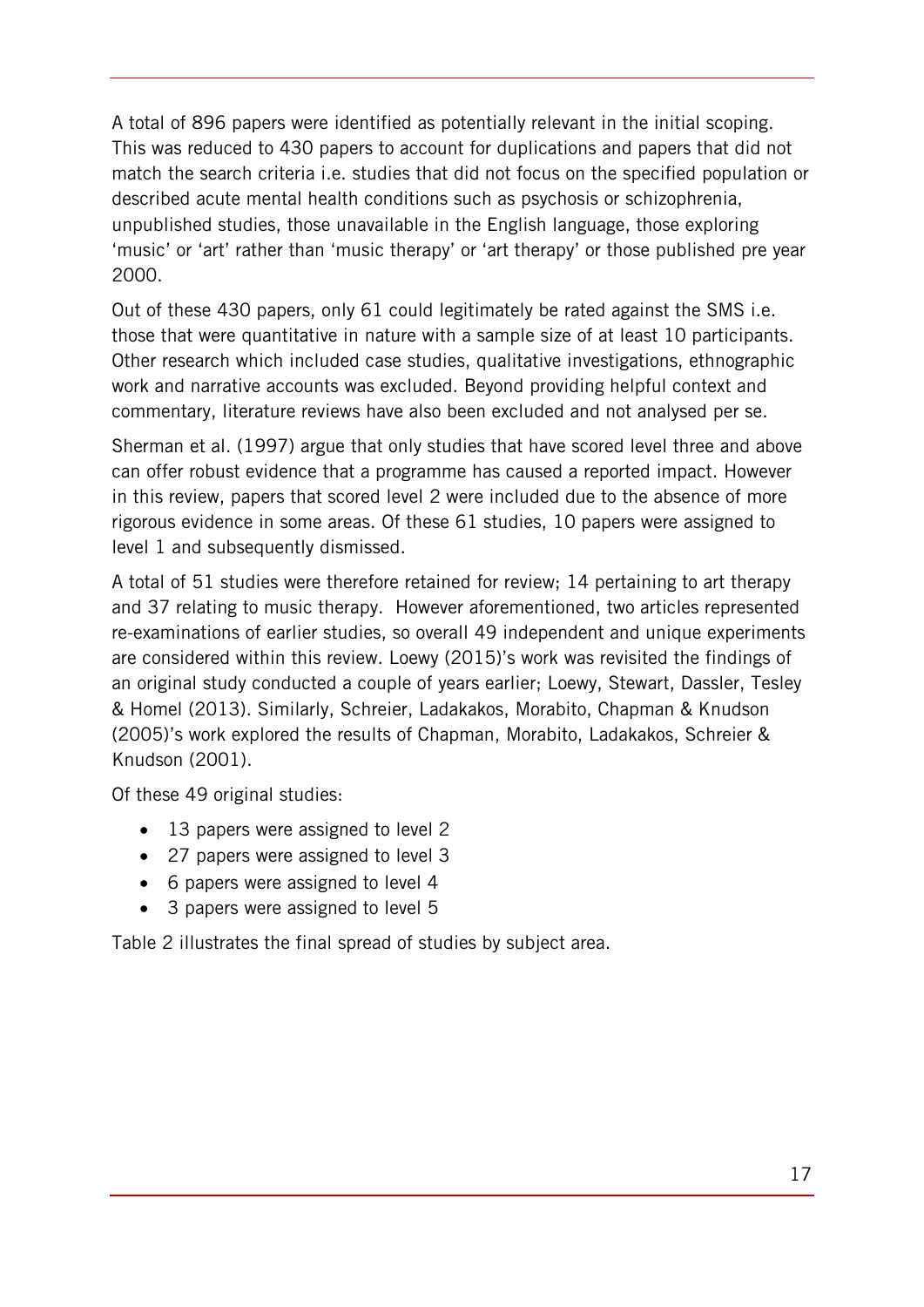*Table 2: Studies by subject area* 

|                                | <b>Art Therapy</b>                                    | <b>Music Therapy</b>                                                           |
|--------------------------------|-------------------------------------------------------|--------------------------------------------------------------------------------|
| <b>Adoption</b>                |                                                       |                                                                                |
|                                |                                                       | Ettenberger, Odell-Miller, Rojas Cárdenas,<br>Serrano, Parker, & Llanos (2016) |
|                                |                                                       | Schlez, Litmanovitz, Bauer, Dolfin, Regev &<br>Arnon (2011)                    |
| Attachment:<br>Infants and     |                                                       | Teckenberg-Jansson, Huotilainen, Pölkki<br>Lipsanen & Järvenpää (2011)         |
| Children with                  |                                                       | Vianna, Barbosa, Albelino & Cunha (2011)                                       |
| <b>Medical</b>                 |                                                       | Del Olmo, Garrido & Tarrio (2010)                                              |
| <b>Conditions or</b>           |                                                       | Del Olmo, Tarrio, Garrido and Marina (2015)                                    |
| <b>Health Issues</b>           |                                                       | Loewy, Stewart, Dassler, Tesley & Homel<br>(2013)                              |
|                                |                                                       | Loewy (2015) [re-examination of above study]                                   |
|                                |                                                       | Malloch et al. (2012)                                                          |
|                                |                                                       | Yang (2016)                                                                    |
| Attachment:                    | Lee & Peng (2017)                                     | Nicholson, Berthelsen, Abad, Williams &<br>Bradley (2008)                      |
| Vulnerable                     |                                                       | Nicholson, Berthelsen, Abad, Williams &                                        |
| <b>Families</b>                |                                                       | Bradley (2010)                                                                 |
|                                |                                                       | Jacobsen, McKinney & Holck (2014)                                              |
| <b>Anxiety</b>                 |                                                       | Goldbeck & Ellerkamp (2012)                                                    |
| Grief &                        |                                                       | Hilliard (2001)                                                                |
| <b>Bereavement</b>             |                                                       | Dalton & Krout (2006)                                                          |
|                                |                                                       | Hilliard (2007)                                                                |
|                                | Lyshak-Stelzer, Singer, St John, &<br>Chemtob, (2011) |                                                                                |
|                                | Pifalo (2006)                                         |                                                                                |
|                                | Pretorius & Pfifer (2010)                             |                                                                                |
| <b>Trauma</b>                  | Chapman, Morabito, Ladakakos,                         |                                                                                |
|                                | Schreier & Knudson (2001)                             |                                                                                |
|                                | Schreier, Ladakakos, Morabito,                        |                                                                                |
|                                | Chapman & Knudson (2005) [re-                         |                                                                                |
|                                | examination of above study]                           |                                                                                |
|                                | Saunders & Saunders (2000)                            | Gold, Wigram, Voracek (2007)                                                   |
|                                | Khadar, Babapour &                                    | Porter et al. (2011)                                                           |
|                                | Sabourimoghaddam (2013)                               |                                                                                |
|                                | Hashemian & Jarahi (2014)                             | Chong & Kim (2010)                                                             |
| <b>Behavioural</b><br>& Social | Alavinezhad, Mousavi and Sohrabi<br>(2014)            | Rickson and Watkins (2003)                                                     |
| <b>Interaction</b>             | Bazargan & Pakdaman (2016)                            | Rickson (2006)                                                                 |
| <b>Difficulties</b>            |                                                       | Choi, Lee & Lee's (2008)                                                       |
|                                |                                                       | Cobett (2016)                                                                  |
|                                |                                                       | Lim, Miller and Ruiz (2014)                                                    |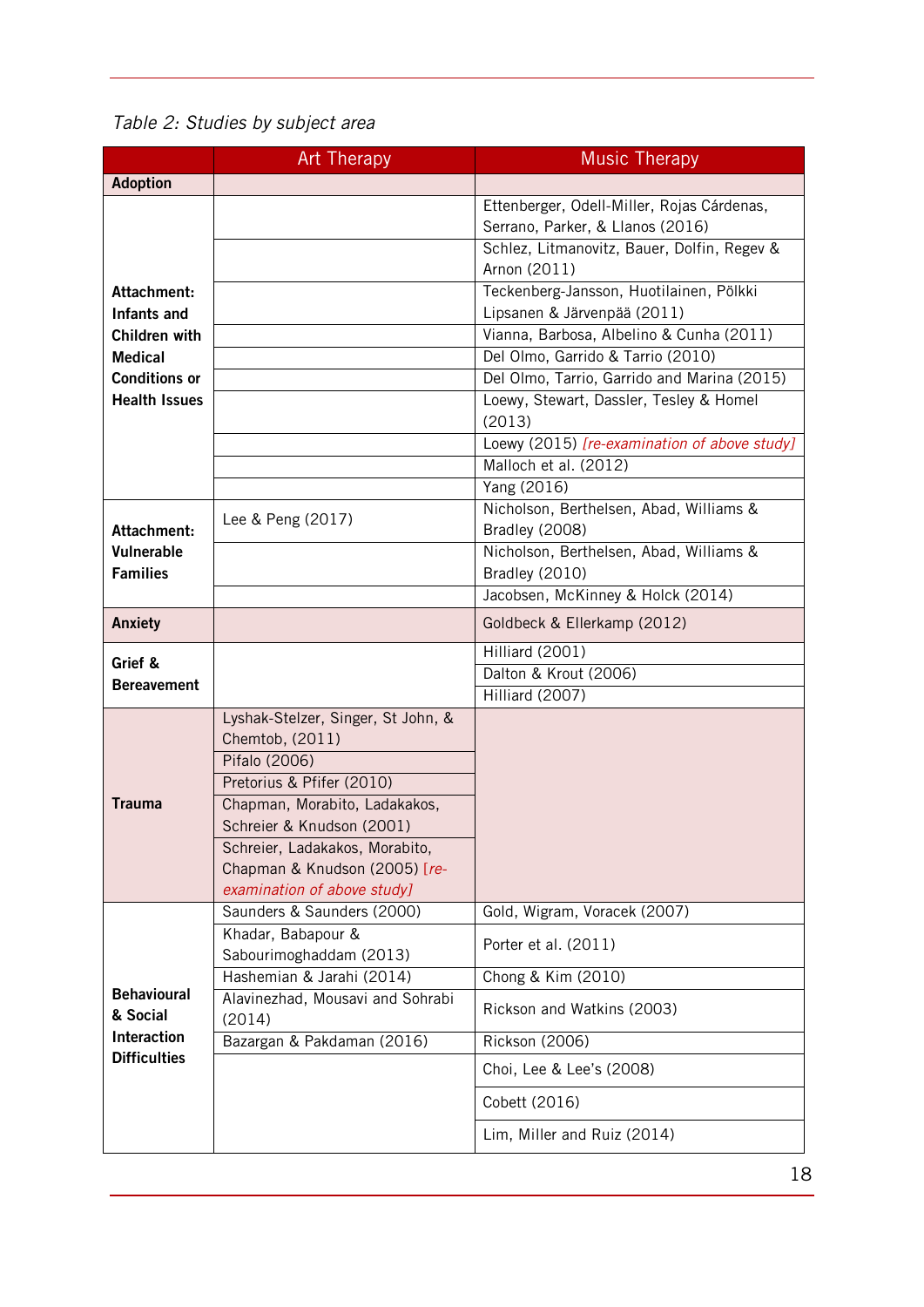|                               |                             | Hashemian, Masgoogh & Jarahi (2015)                  |
|-------------------------------|-----------------------------|------------------------------------------------------|
|                               |                             | Maddah, Ebrahim & Sodagar (2014)                     |
| <b>Concentration</b>          | Regev & Guttmann (2005)     | Duffy & Fuller (2000)                                |
| & Learning<br><b>Problems</b> | Freilich & Shechtman (2010) |                                                      |
|                               | Epp (2008)                  | LaGasse (2014)                                       |
|                               |                             | Kim, Wigram & Gold (2008)                            |
|                               |                             | Thompson, McFerran, and Gold's (2013)                |
|                               |                             | Kim, Wigram & Gold (2009)                            |
|                               |                             | Ghasemtabar et al. (2015)                            |
| ASD                           |                             | Gattino, Riesgo, Longo, Leite, and Faccini<br>(2011) |
|                               |                             | Lim & Draper (2011)                                  |
|                               |                             | Oldfield (2006)                                      |
|                               |                             | Iseri, Guney, Guvenc & Sener (2014)                  |
| TOTAL                         | 14 Studies                  | 37 studies                                           |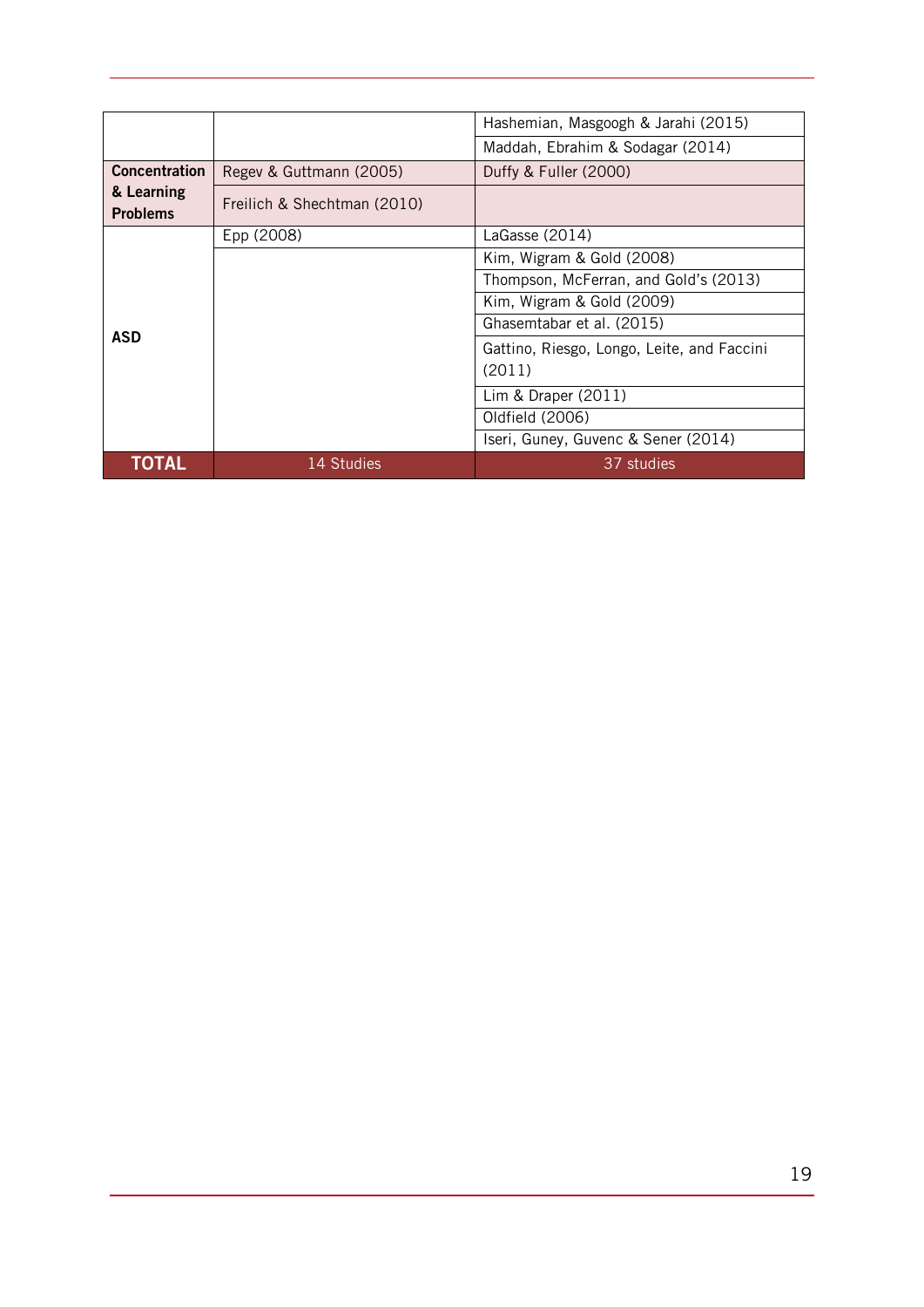# <span id="page-19-0"></span>**5 What is art therapy and music therapy?**

Art and music therapy are two key forms of creative therapy. Both art and music therapy, like other creative therapies, can be used to support a wide range of people with different needs. They aim to address a variety of conditions, issues and emotional states, which may encompass family problems, fears and painful past experiences as well as ongoing difficulties. Though art and music therapy is used with equivalent adult cases, this review demonstrates their wide-ranging use with children and young people (i.e. participants under 18 years of age).

Creative therapies are claimed to be particularly beneficial for those who have difficulties expressing themselves verbally (Stock et al., 2016). As such, art and music therapies are used frequently among children who can find it particularly difficult to articulate their feelings through speech (as cited in Eaton, Doherty, Widrick, 2007). Equally, the playful and creative nature of such therapies can hold particular appeal to children and young people.

Art and music therapies can be delivered in a range of ways, either to groups or to individuals in both clinical and non-clinical settings. The therapy may be child-led but may also incorporate pedagogical or directional elements. Furthermore, the mechanism by which each therapy operates varies in accordance with the particular orientation of the therapist (Odell-Miller, Hughes, & Westacott, 2006).

5.1 Art Therapy

<span id="page-19-1"></span>Given the variance in delivery and types of therapy, it can be difficult to offer a precise definition of either music or art therapy. This has clear implications for the assessment and evaluation of outcomes, which is discussed in more detail in Chapter 6. Odell-Miller et al. (2006) offer a broad explanation of both forms of therapy. For art therapy, they write:

*'Arts therapies provide a psychotherapeutic intervention that enables patients to effect change and growth using art materials to gain insight and promote the resolution of difficulties (p.122)*

When working with children, art therapy typically encompasses the use of pencil drawing, colouring, painting, and clay (Eaton et al., 2007). Therapeutic practice may involve the creation of representative and symbolic images (Stock et al., 2016), the creation of containers to capture and release powerful emotion or the use of maps to formulate a clear narrative (Pifalo, 2006). Often therapy may incorporate a narrative element whereby the child is invited to use their art piece as a platform to communicate their feelings. Where it is not possible (or appropriate) to express this narrative verbally, the child may be invited to express themselves through other means, for instance by using figures to 'act' out their emotions. As Malchiodi (2013) notes, creative therapies should embrace the notion that people have different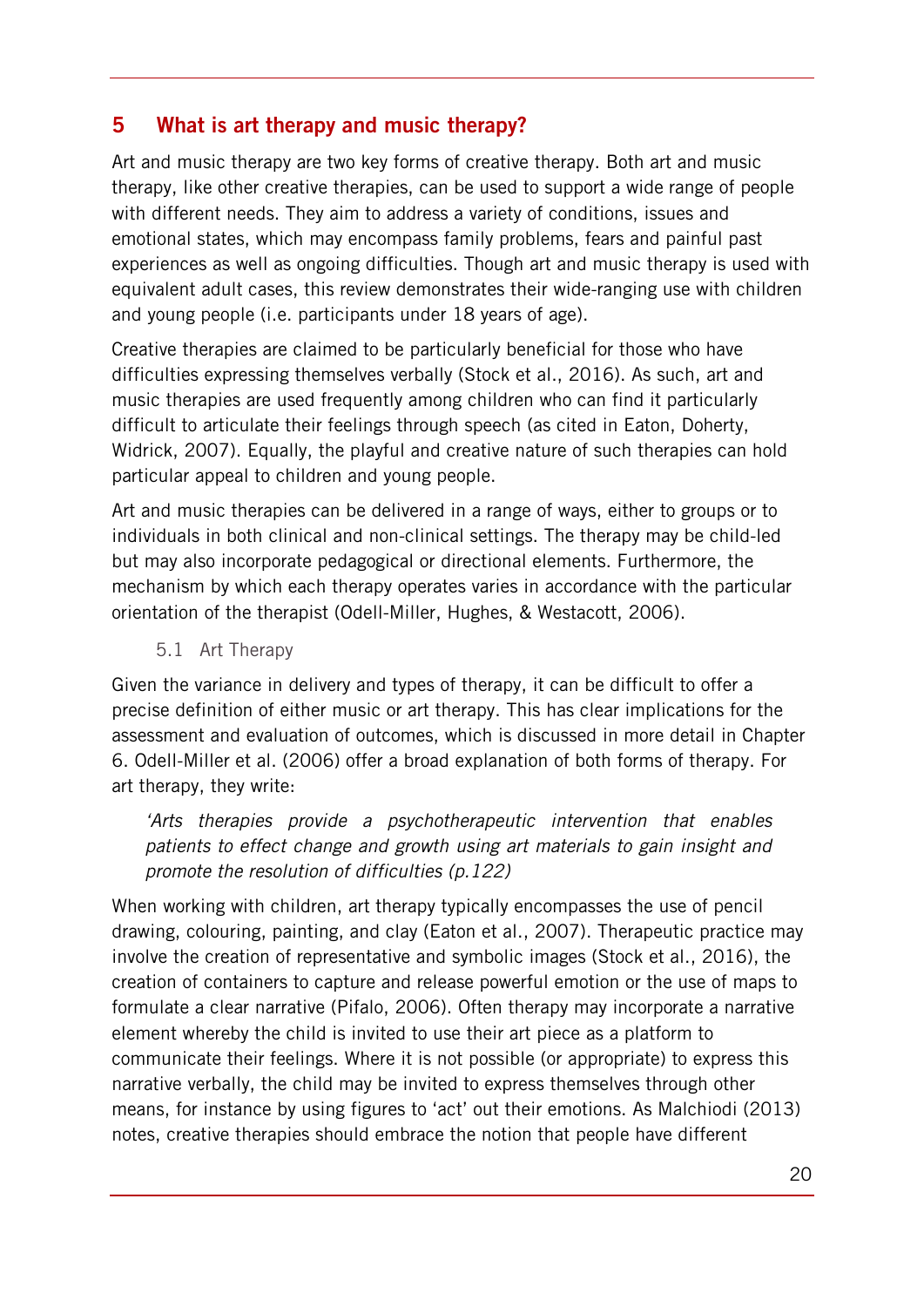'expressive styles' and be able to cater for this (cited in Stock et al., 2016). The intention is that through this experience, 'fantasy and reality will be teased apart, leading to self-discovery and cathartic release' (cited in Eaton et al., 2007, p.256).

## 5.2 Music Therapy

<span id="page-20-0"></span>Music therapy is the use of music and musical interaction as a means of non-verbal expression and is used in many treatment programmes. Like art therapy, it can be offered to children and young people with various emotional, behavioural and developmental disorders and mental health problems and may be used to address issues concerning self-identify, social skills and quality of life (cited in Gold & Wigram, 2007).

Odell-Miller et al. (2006) offer the following broad description of music therapy:

*'Music therapists facilitate interaction and development of insight into patients' behaviour and emotional difficulties through music making, often using live, improvised music working with rhythm, pitch, tonality, and mood'(p.122)* 

Music therapy can be categorised into different modes of delivery. Generally speaking, Analytical Music Therapy (AMT) deploys improvisation techniques whereas Guided Imagery and Music (GIM) involve listening to recorded music to reflect on internal emotions. Delivery will be also underpinned by a theoretical framework. In their meta-review, Gold, Voracek & Wigram (2004) identify three key categories of music therapy; psychodynamic, behavioural and humanistic. Beyond this however, they note that there are models of music therapy which combine various approaches such as Alvin's Free Improvisation Therapy.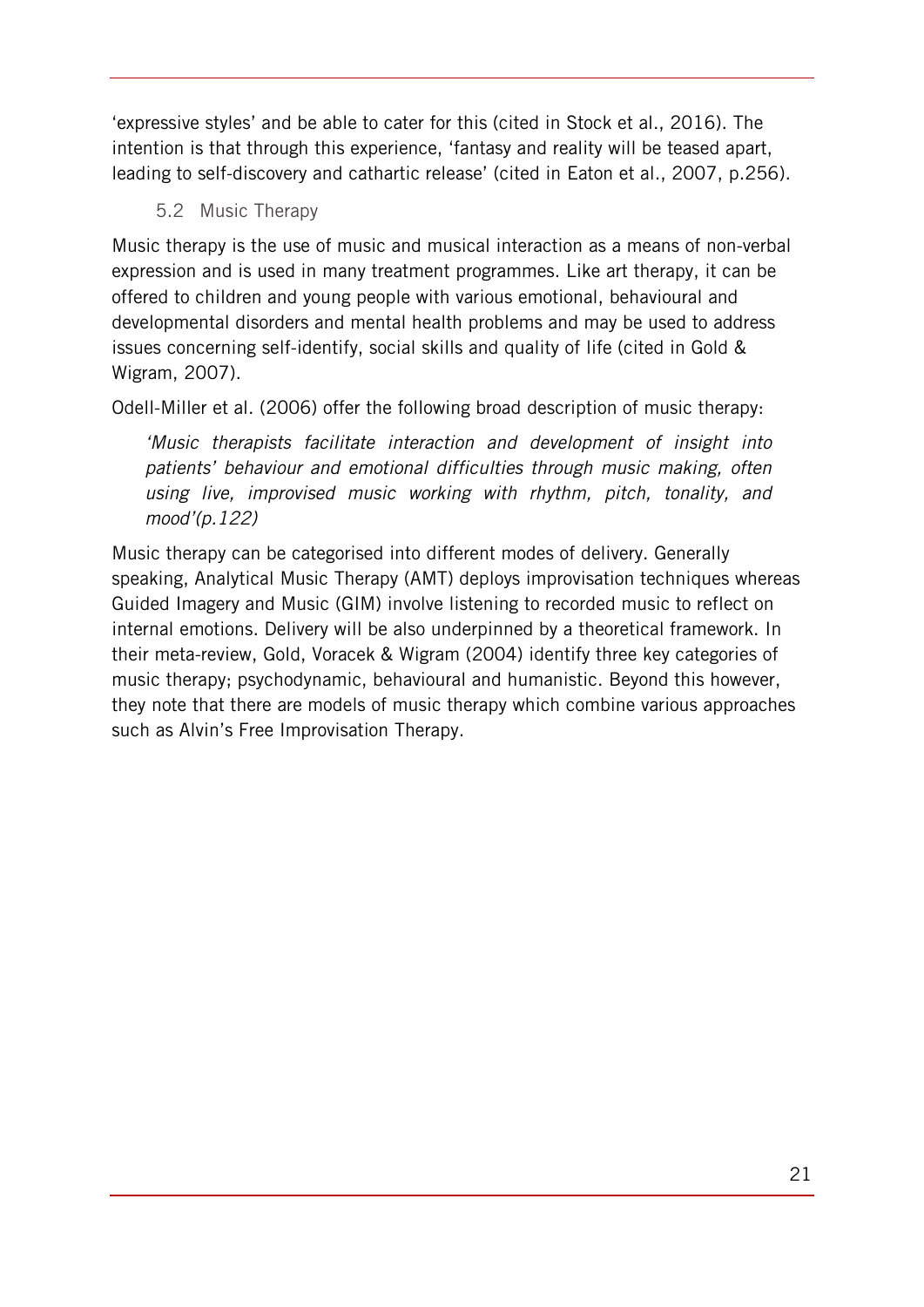# <span id="page-21-0"></span>**6 General challenges to evaluating the efficacy of art and music therapy**

Researchers aiming to assess the efficacy of music and art therapy through quantitative evaluation face a number of methodological challenges. Although the majority of these difficulties are not unique to the study of music or art therapy (but also apply to other therapeutic practices) these barriers are pertinent and pressing.

Careful thought and consideration should be given to such issues. Whilst there are no clear answers to overcoming some of these challenges, future research should ensure such obstacles are taken into account during project design. Where it is not possible to fully mitigate these issues, researchers can reflect on the limitations of their research within the context of these challenges.

Some of the following issues are discussed accordingly within this review, but the key difficulties facing researchers wishing to conduct quantitative impact evaluations in the field of art and music therapy are summarised below:

- **Variation in therapy-** As discussed in Chapter 5, 'music therapy' and 'art therapy' do not represent homogenous practices. Rather, both music therapy and art therapy encompass a broad range of therapeutic models. It is therefore problematic to draw conclusions about the broader efficacy of music or art therapy as approaches within each discipline vary considerably. Furthermore, many therapists, particularly those practising in the UK and Europe, advocate the use of flexible and spontaneous delivery that enables them to respond to the needs of clients (Wigram, Pedersen & Bonde, 2002). Unfortunately this severely hampers our capacity to legitimately extrapolate findings and make general conclusions about the efficacy of either art or music therapy. To further complicate matters, historically, researchers have paid little attention to describing respective interventions. This has invariably limited the extent to which conclusions can be drawn about the efficacy of a particular mode of therapy.
- **Participant–therapist relationships-** The relationship between the therapist and patient can influence the effectiveness of treatment; as Porter et al. (2011) conclude:

*'We cannot rule out that the beneficial effects observed were at least partially caused by the care and attention given by the therapist, and not exclusively the result of factors specific to MT' (p.6).* 

Therapists adopt a range of different approaches in terms of their 'involvement' in therapy; whilst some adopt more observational approaches others are more integrated within sessions (Van Lith, Schofield, & Fenner, 2013). Therefore to generalise findings, without accounting for the nature of the patient-therapist relationship, can be problematic. Interestingly, Rogers (1995) commented that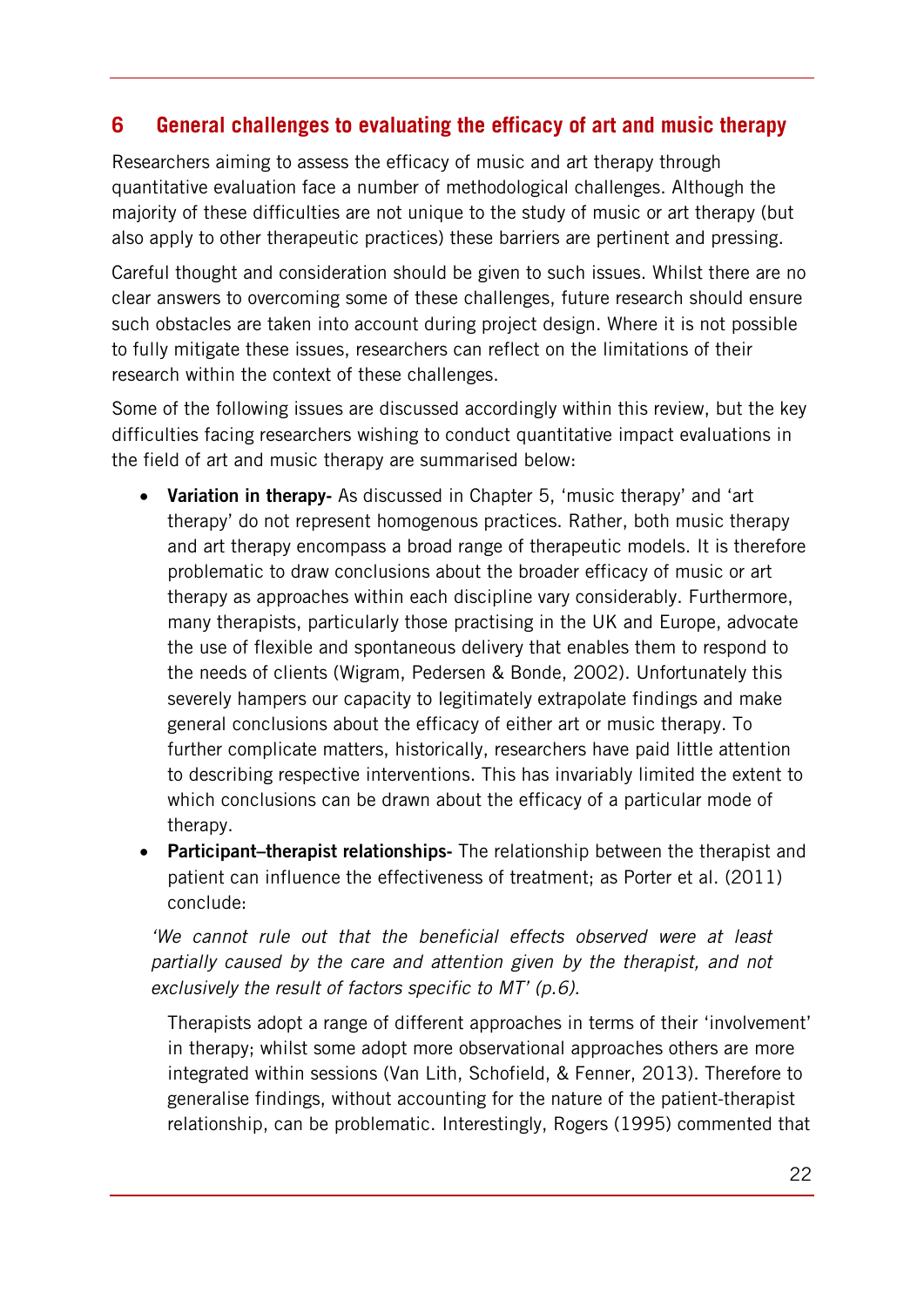patient and therapist often have radically different ideas about whether the relationship or the creative therapy is making the most impact on the patient (cited in Odell-Miller et al. 2006).

- **Sampling issues-** To achieve statistically significant results (for instance between pre and post treatment measures or between two control groups) sample sizes need to be larger than is often feasible or practical for small providers. This is not however insurmountable; to demonstrate a statistically significant medium effect size of .4 can be done with samples of 52 in each group for a paired sample design at 80% power.at the gross level (Chan, 2003)
- **Recruitment and Retention-** As a general rule, children and young people are challenging to recruit for research studies (Porter et al., 2011). Not only do researchers in this area need to obtain parental consent for any study involving children or young people, but they also need to contend with the high drop-out rates often associated with vulnerable persons.
- **Ethical Considerations** Beyond the issue of obtaining consent, researchers often face multiple and complex ethical issues in dealing with this population. Naturally, research cannot proceed if there is risk of patient's treatment being compromised in anyway.
- **Multi-modal approaches-** Often creative therapies are conducted as a component part of a wider therapeutic programme. In such cases it can therefore be difficult, even inappropriate, to discern the impact of music or art therapy as an isolated form of treatment.
- **Co-Morbidities-** vulnerable children and young people often suffer from a plethora of conditions spanning social, emotional, cognitive and behavioural problems and it has been suggested that there at least 230 different psychotherapeutic treatments for such problems (Gold et al., 2004). Within a narrow research focus, this can create challenges for the systematic evaluation of the efficacy of therapy; a child may show signs of improvement in an area outside of the remit of the study. Moreover the complexity of individual cases entails that it can be difficult to discern where progress has been made.
- **Participant Engagement-** participant engagement with therapy will invariably affect the impact of any intervention. Though some studies have attempted to monitor levels of engagement in some capacity, this is problematic to measure and often open to a degree of subjectivity.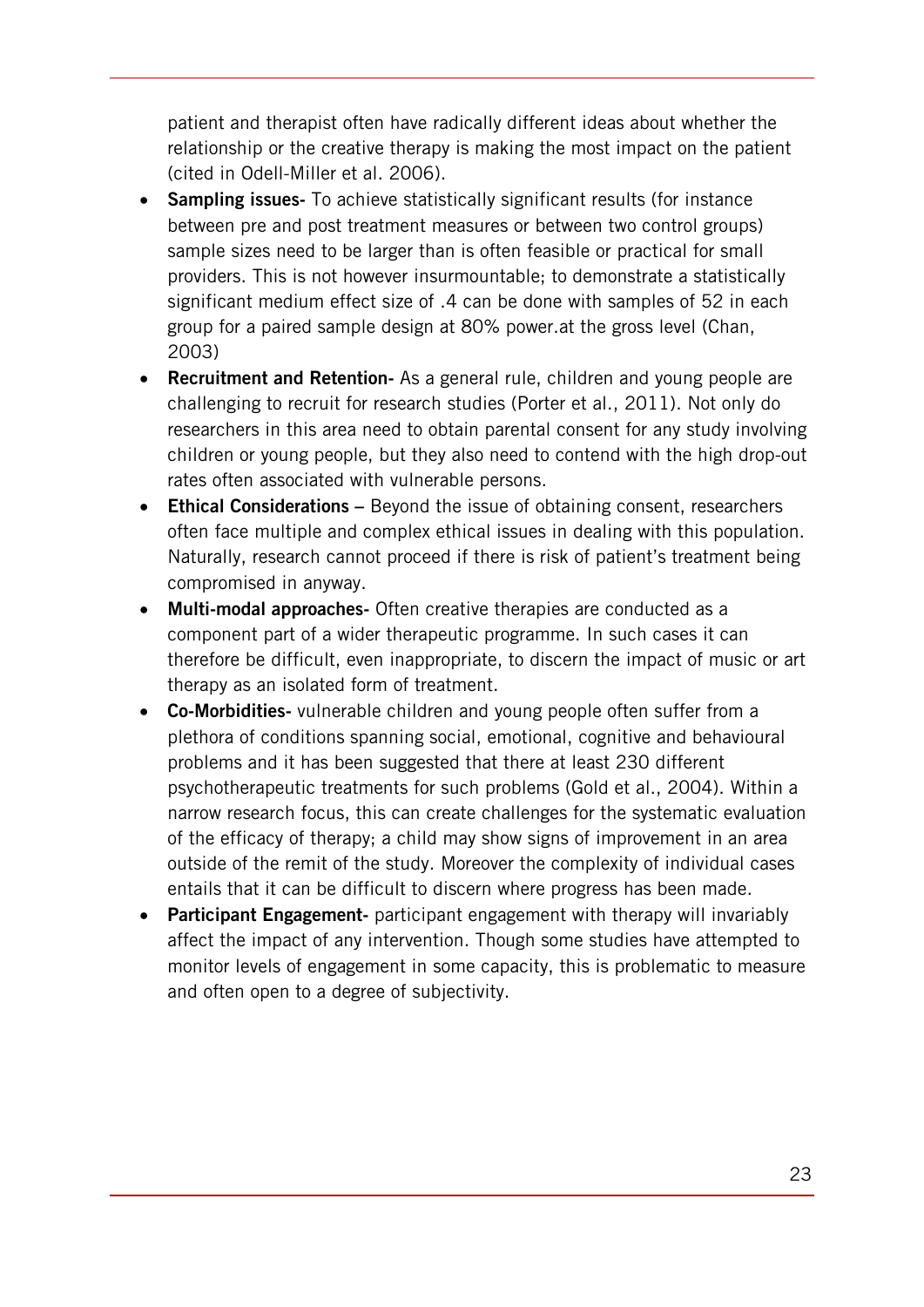# <span id="page-23-0"></span>**7 Review of Evidence: Adopted Children & Young People**

Due to the number of adoption agencies utilising creative therapies as a means of treatment, this section investigates the literature exploring the impact of music and art therapy with adopted children and young people.

At Coram, one music therapist and one art therapist's caseload is almost solely comprised of adopted children and young people. Moreover, other UK-based adoption organisations such as Adoption UK and First4Adoption advocate and promote the use of art and music therapy among their client base. Charities such as Barnardo's also recognise the value of creative therapies with this group and offer art therapy to adopted children. Owing to the interest in this area, this review set out to evaluate the weight of evidence relating to the use of creative therapies with adopted children and young people.

Unfortunately the search was futile and no relevant quantitative studies could be identified. A recent review commissioned by the Department for Education to assess the weight of evidence supporting post-adoption support interventions reached the same conclusion, finding 'no evidence of the effectiveness of creative therapies for adopted children' (Stock et al., 2016, p. 54).

Instead, available evidence demonstrating the efficacy of art and music therapy with adopted children and young people is anecdotal or qualitative in nature. Colette Salkeld (2008) for instance has presented case evidence to support the use of music therapy in promoting the development of attachment amongst adopted children. She concludes:

*'For many adopted children the trauma they have experienced may have taken place before they were verbal or they may feel a sense of shame talking about their experiences. Music therapy…allows children to go back to these early moments and process their difficulties.' (p.142)*

The British Association for Music Therapy (BAMT) is a strong proponent of the benefits of music therapy with adopted children and adolescents. Their short publication *'Music Therapy and Adoption – Supporting Attachment and Health Relationships'* presents the case of Sam, whose adopted parents following his extreme and challenging behaviour had requested he be returned to care. Through music therapy, Sam was able to find a safe place to re-live earlier abuse he had experienced and ultimately remain with his adoptive family.

Although this review does not attempt to undertake a thorough review of qualitative evidence, an initial exploration suggests that in comparison to music therapy there is less published qualitative evidence exploring the use of art therapy with populations of adopted children. This is despite the fact that the use of art therapy with adopted children has increased in the UK (Case & Dalley, 1990) and that work with adopted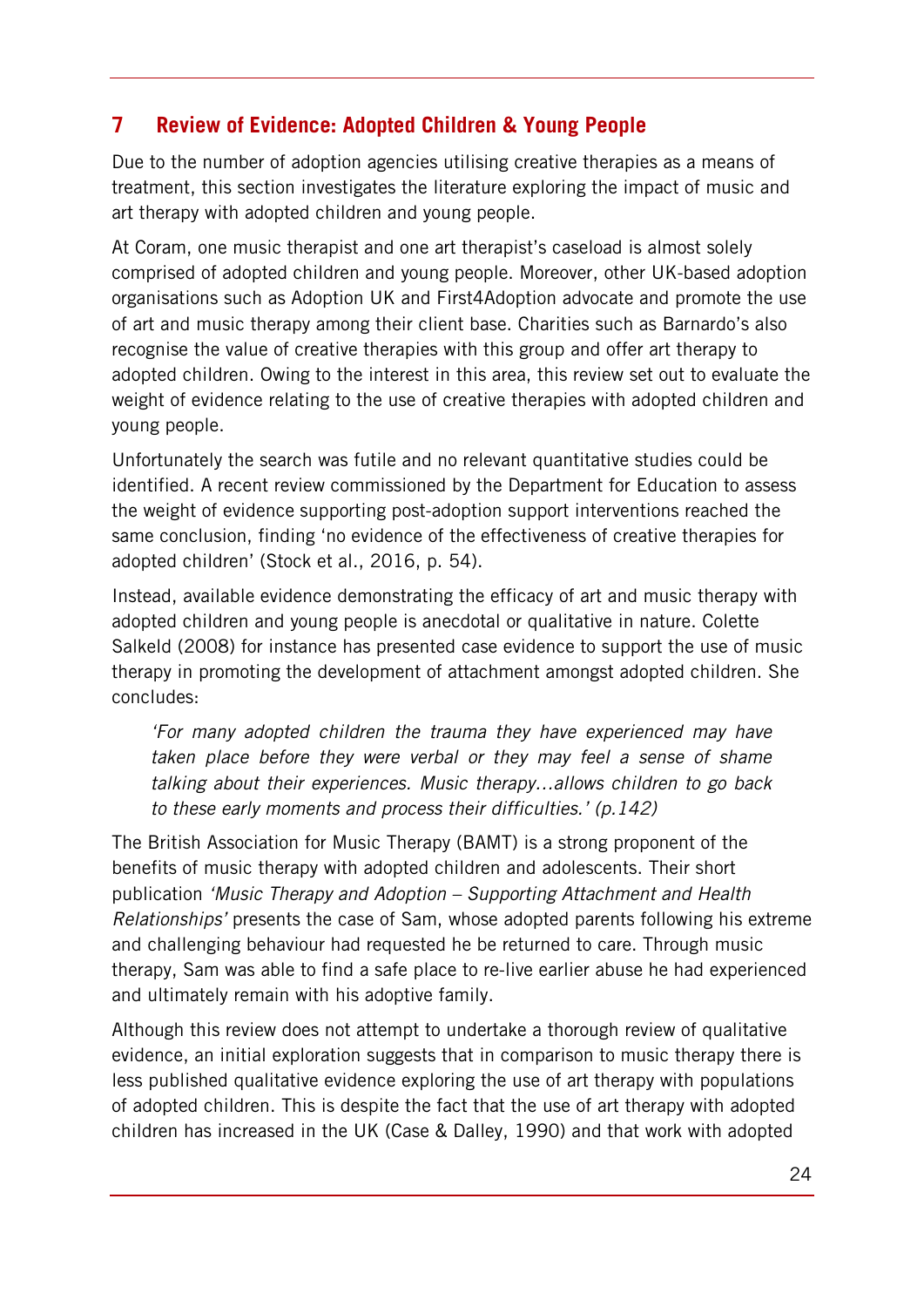children is clearly of interest to the British Association of Art Therapists (BAAT). In April 2016, for instance, the BAAT ran a fully booked one-day course on the topic of 'Art therapy with adopted children and young people'; pertinently, one of the objectives of the event was to 'ask art therapists how we can use this golden opportunity to build and strengthen our evidence base'.

Despite some positive indications that creative therapies can be used effectively with adopted children, the notable dearth of robust statistical research is a prominent gap in the existing evidence base. Of course, it is well documented that adopted children and adolescents face particular challenges and difficulties. As Lewis and Ghate (2015) report, adopted children have often suffered from psychological, sexual or physical abuse, neglect and malnutrition, exposure in the family to drugs and alcohol, parental mental health problems and domestic violence. As a consequence, these experiences often manifest in a range of negative ways including poor mental health, behavioural and developmental issues and subsequently some tentative conclusions about the use of creative therapies with adopted children can be derived from other relevant studies. This review attempts to evaluate the evidence of some of these broader, pertinent themes.

However, statistical research could be undertaken that acknowledges adopted children and adolescents as discrete populations to address this existing gap. There may for instance be particular benefits of utilising art or music therapy at different stages of the adoption journey, which are as yet not documented. This is particularly important given the increasing use of music and art therapies in UK adoption agencies. Indeed, both music and art therapy have been listed by the Adoption Support Fund (ASF) as go-to therapies.

Although interesting and useful conclusions can be drawn from studies which explore associated issues such as trauma and depression, the experiences of adopted children should be acknowledged as unique. Encouragingly, an anticipated work, '*Creative Therapies for Complex Trauma',* (Hendry and Hasler, ed. Jessica Kingsley Publishers) due to be published later in 2017, seeks to do this by focusing on a specific condition amongst a population of children and families in foster care, kinship care or adoption. However, it is unclear at this stage whether the book will include quantitative studies.

7.1 The evidence from art therapy relating to adoption

<span id="page-24-0"></span>The search did not identify any statistical studies satisfying our criteria that explore the use of art therapy with adopted children or young people.

7.2 The evidence from music therapy relating to adoption

<span id="page-24-1"></span>The search did not identify any statistical studies satisfying our criteria that explore the use of music therapy with adopted children or young people.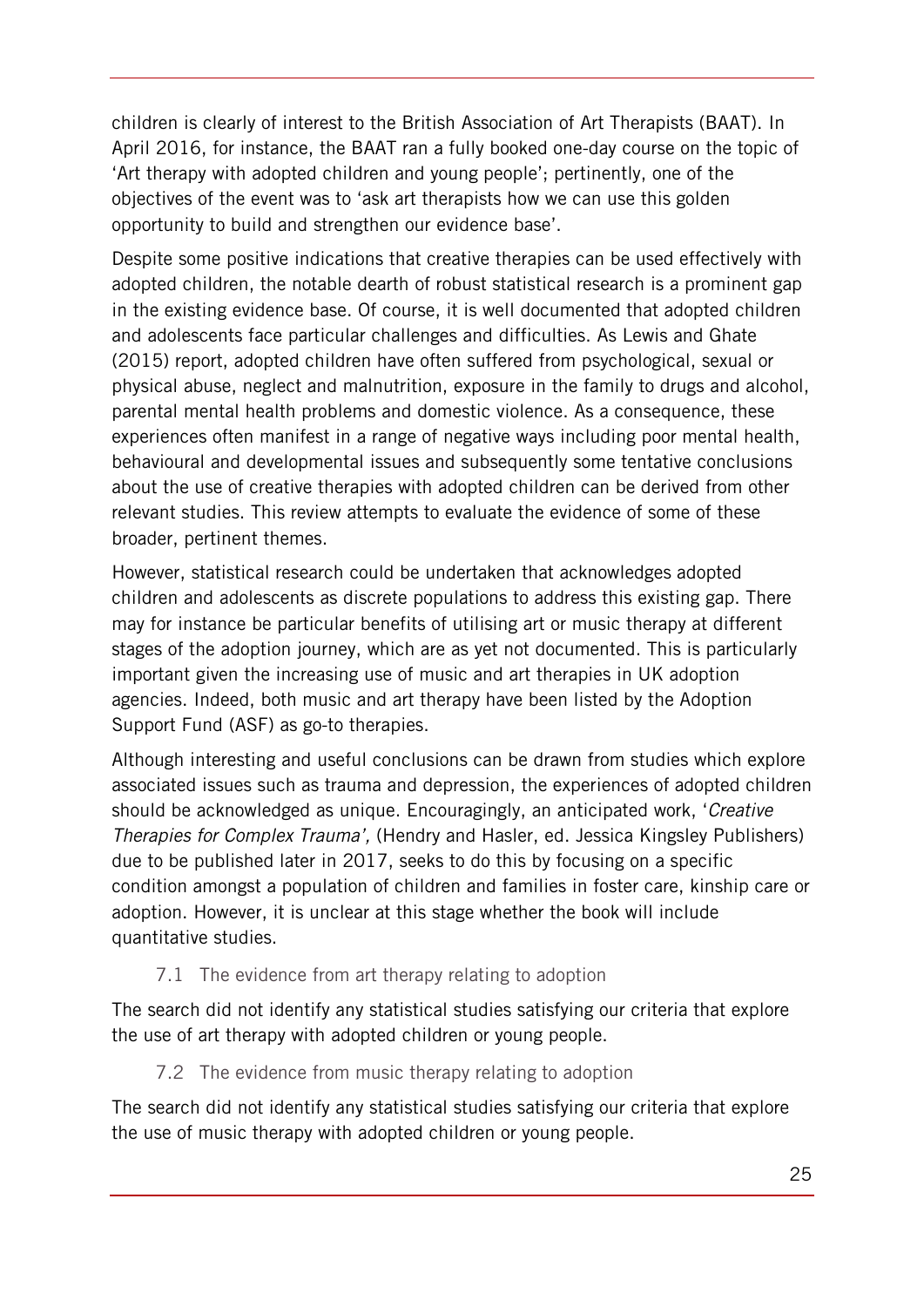## <span id="page-25-0"></span>**8 Review of evidence: Attachment and Parent-Child Bonding**

In 1951, Bowlby wrote the following to the World Health Organisation:

*'The infant and young child should experience a warm, intimate, and continuous relationship with his mother (or permanent mother substitute) in which both find satisfaction and enjoyment'* (Edwards, 2011, p.191)

Bowlby's seminal work on attachment concluded that maternal deprivation could result in extreme stress for infants and children, often leading to lifelong consequences. Subsequent work has reinforced this notion, making the link between early positive attachment, future psychological stability and the ability to form healthy intimate relationships later in life (Edwards, 2011). Consequently, this is an area of importance for creative therapists working with children.

It has been written that there is a 'burgeoning interest in the field of attachment amongst art psychotherapists working with children and young people' (cited in Buck, Dent-Brown, Parry, 2012, p.3). Case studies such as those presented by Shore (2000; 2014) demonstrate the positive impact that art therapy can have on facilitating child-parent relationships.

It is also worth noting the recent focus on the application of dyadic art therapy in the area of attachment where therapy is delivered to child-carer 'dyads' (or pairs). Dyadic art therapy is an 'important emerging practice' and 'the effectiveness of this approach looks promising' (cited in Buck et al. 2012, p.3).

The BAAT describes dyadic art practice as:

-

*'A way of working which focuses directly on the child's primary attachment relationship. The therapist does not become the child's therapist or the parent or carer's therapist but the relationship's therapist.* (BAAT, 2015)

A recent survey of British Art therapists revealed that 60% involved parents or carers in their sessions with some degree of frequency (Buck, Dent-Brown & Parry, 2013). Pertinently, dyadic art therapy is often undertaken with fostered and adopted children and their families as well as infants and their birth parents.

There is however currently no agreed or formal evaluation tool for dyadic art therapy which may, at least partially, serve to explain why only one statistical study could be identified. To address the paucity of quantitative evidence in this area, findings from a Delphi process<sup>[1](#page-25-1)</sup> have recently 'established a core set of consensus-derived principles, practices and competences…which can be used in…evaluation and as the basis for future outcome-based research' (NICU funded report, p.32). This is a

<span id="page-25-1"></span> $1$  Delphi processes are structured means of collating anonymised expert opinion and using it inform decisions or systems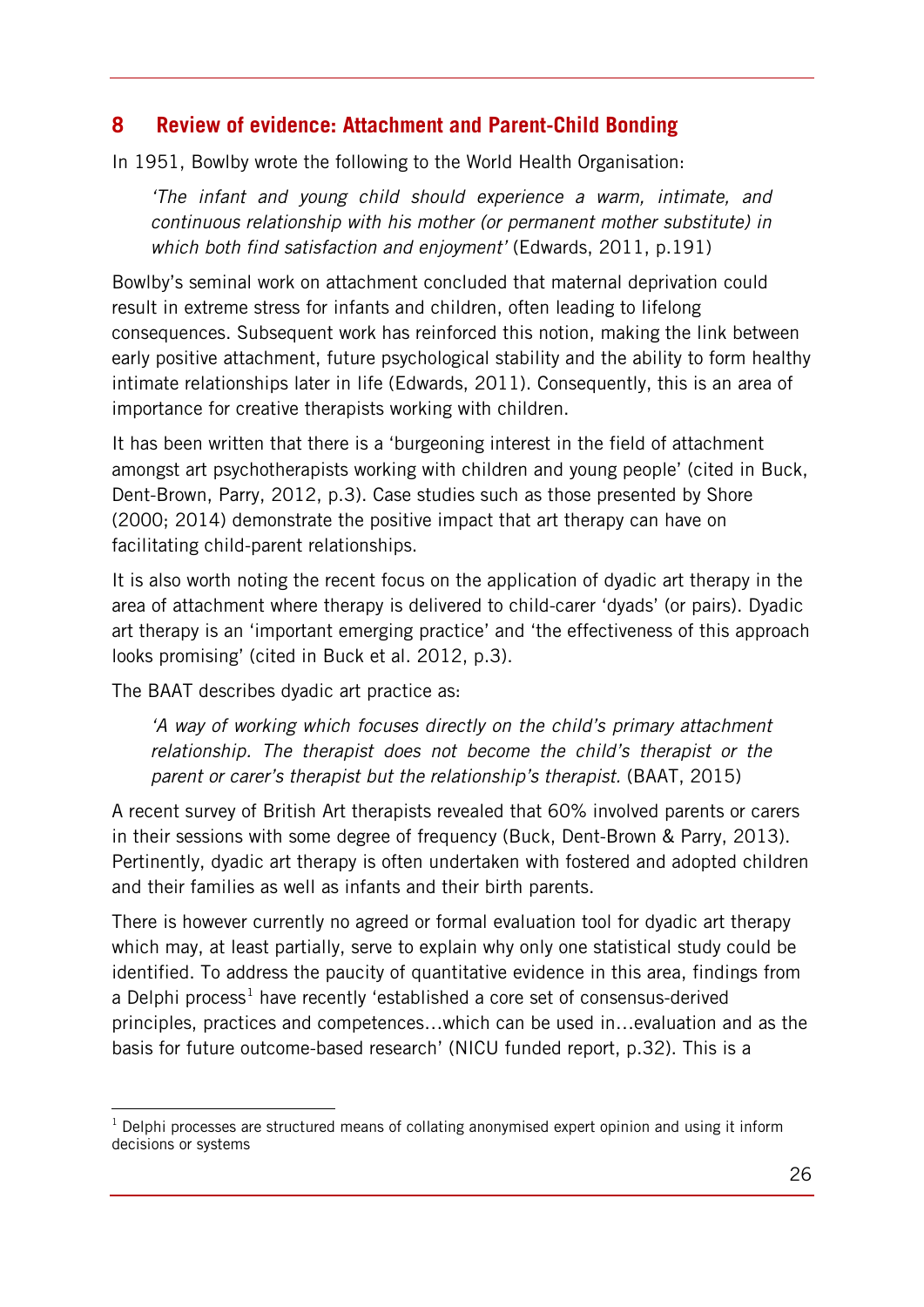promising platform for art therapists to work from, hopefully serving to pave the way for the undertaking of statistical studies in this area in the non-too distant future.

More statistical evidence is available for music therapy. Music, it is written, 'is a powerful medium for bringing parents and children together, because music can facilitate play and the communicative functions of play' (Jacobsen, McKinney & Holck, 2014, p.312)**.** It has been understood that musical interactions are reflections of real-life interactions where positive musical encounters can lead to strengthening and development of relationships (Jacobsen, et al. 2014)**.** 

One publication, edited by Jane Edwards '*Music Therapy and Parent-Infant Bonding'*  (2011) focuses specifically on the ways that music therapy can support the parent and child bonding where some vulnerability is experienced. The book presents a mix of case material from across Australia, Ireland, the UK and the US in an attempt to demonstrate the efficacy of music therapy in supporting attachment. It is repeatedly claimed that music therapy is particularly effective when delivered to infants at an early age (cited in Edwards, 2011). It has been concluded that 'in situations where the early interactions between mother and infant have failed, music therapy can help restore the vital nonverbal affect attunement through an improvisational and playful focus' (cited in Jacobsen et al., 2014, p.312)

Yet much of the evidence is qualitative in nature. As Edwards writes, 'the ways in which music therapy promotes attachment needs further research attention' (2011, p.194). Therefore, despite the breadth of evidence indicating the success of music therapy in this area, 'the impact of music-based early childhood parenting interventions is yet to be established' (p.228) and 'there is a clear need for studies that employ more rigorous evaluation designs and measurement methodologies' (p.228) (Nicholson, Berthelesen, Abad, Williams & Bradley, 2008).

Although there is scope for further work to be undertaken, there appears to have been a recent focus on quantitative work in this area. In comparison to art therapy there is a relative 'abundance' of evidence exploring the efficacy of music therapy as a means of promoting positive attachment. A total of thirteen statistical studies exploring music therapy were identified.

The identified studies can be grouped into two distinct categories exploring the impact of creative therapy on the promotion of parent-child attachment with:

- **Premature babies and poorly infants** (10 studies)
- **Vulnerable families** (3 studies)

In the main, studies investigating health conditions focus on babies and young infants (i.e. at the non-verbal stage of their development) within a hospital environment. As will be discussed, much of this research was conducted within Neonatal Intensive Care Units (NICU) around the globe and has explored the use of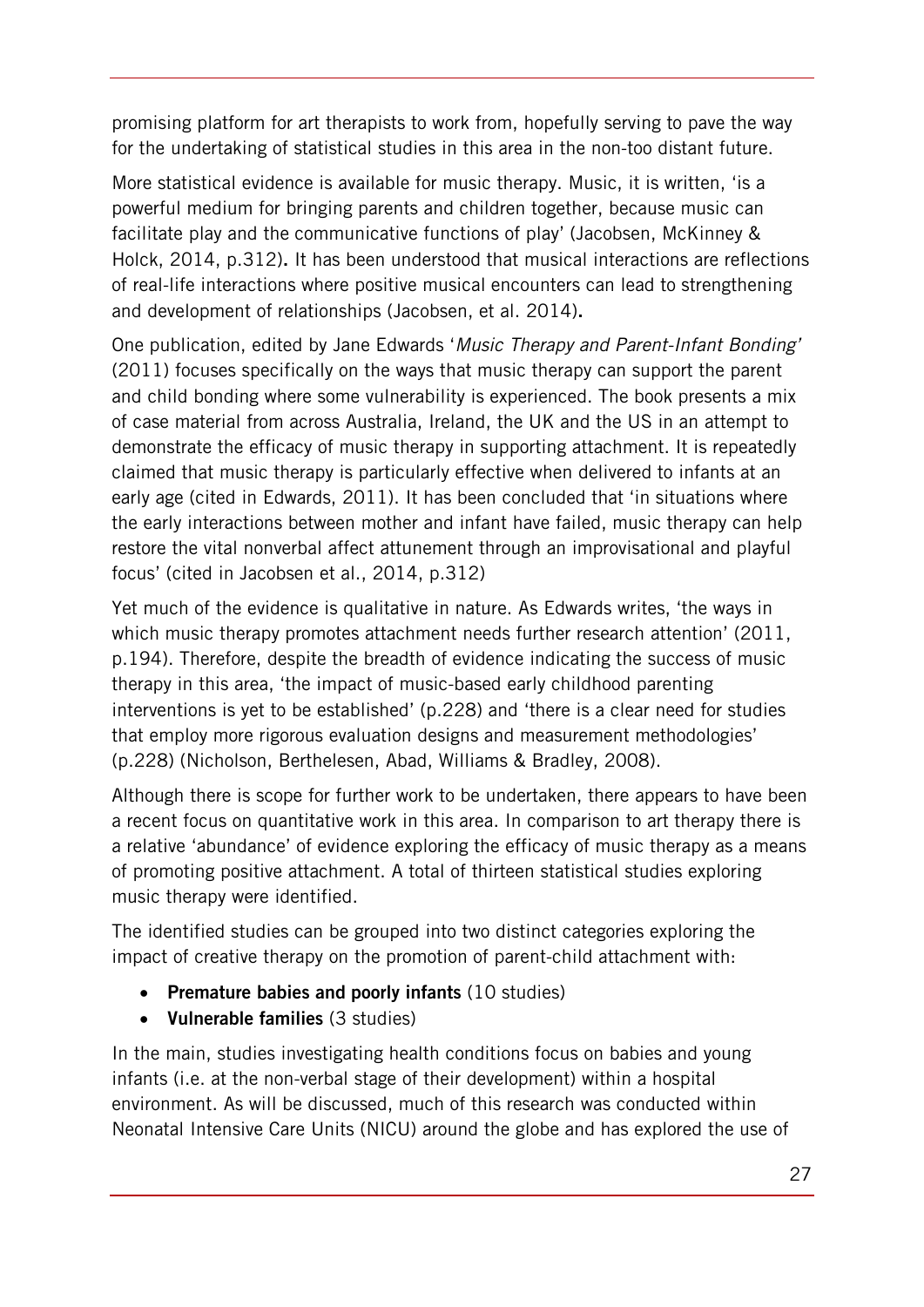music therapy with premature babies or sick infants. A single study, offering a different perspective, focuses on disabled infants (aged 1-3) in the home and represents the only study on art therapy in this area.

In turn, the smaller group of studies with older children focuses on parent-infant relationships in vulnerable families<sup>[2](#page-27-1)</sup>. In these examples, the child may be physically healthy, but is likely to have suffered from emotional neglect.

These two different groups of studies are discussed separately in the following discrete subsections.

## **8.1 Attachment: Premature babies and poorly infants**

<span id="page-27-0"></span>Although medical intervention is unfortunately sometimes necessary to preserve and promote infants' physical health, this unnatural environment can pose difficulties for children in the development of normal physiological and emotional responses. The hospital can represent a prohibitive sphere for the establishment of 'sympathetic, contingent and emotionally rich adult-infant relationship(s)' (Malloch et al., 2012, p.387).

Music therapists have been keen to understand how the discipline might serve to mitigate the impact of hospitalisation on parent-child relationships. Indeed, a total of ten separate statistical investigations have been identified, all of which have been published this decade.

Often these studies have measured physiological changes in babies over the course of the experimental period, with respiratory rate, heart rate and oxygen saturation typically used as indication of an infant's state of relaxation (or stress). Additionally, changes in infants' behaviour might be observed and recorded to demonstrate effect<sup>[3](#page-27-2)</sup>.

Almost all of the studies were conducted with babies within the hospital environment and can be categorised within one of the following two sub-themes:

• **Those that address parent-infant interactions with premature babies**

-

• **Those that address parent-infant interactions with young infants and babies with other health conditions** 

<span id="page-27-1"></span><sup>&</sup>lt;sup>2</sup> Parents with disabled children comprise part of Nicholson et al.'s (2008) sample alongside young parents and those facing socio-economic disadvantage. Given the age range of the children and the wide range of vulnerabilities present in the sample base, this study is discussed in the following subsection 7.7.

<span id="page-27-2"></span><sup>&</sup>lt;sup>3</sup> Studies that focus solely on infant physiological or behavioural changes in isolation (such as Arnon et al., 2006 and Hodges & Wilson, 2010) have been excluded from this review. Only studies which explicitly explore adult-infant interactions are discussed. Research has even focused on maternal-foetal attachments (Shin & Kim, 2011) and shown evidence to indicate a positive correlation between music therapy and maternal stress. However, such investigations also fall outside the remit of this review; studies within this section focus on the post-birth period.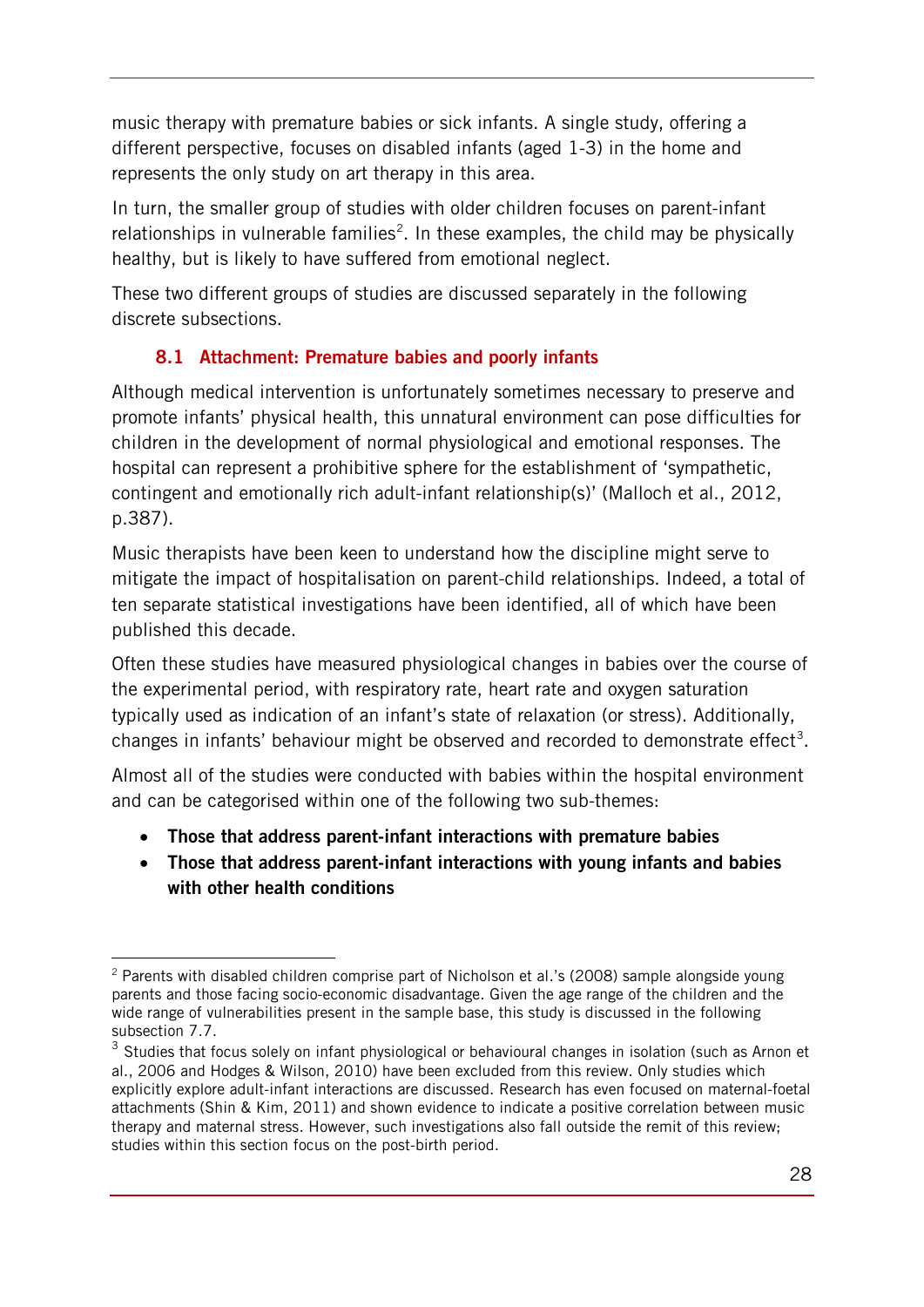A single study (Yang, 2010), exploring the impact of music therapy on disabled infants at home, cannot be categorised within either theme and her study is discussed last. A full list of studies is presented in Table 3.

## <span id="page-28-0"></span>**8.1.1 The evidence from art therapy relating to attachment: premature babies and poorly infants**

The search did not identify any statistical studies satisfying our criteria that explore the use of art therapy with premature babies and the development of parent-infant relationships

## <span id="page-28-1"></span>**8.1.2 The evidence from music therapy relating to attachment: premature babies and poorly infants**

#### *Music Therapy with Hospitalised Premature Babies*

Six quantitative studies investigated the way in which the music therapy can help to promote positive attachment between premature babies and their carers (most often, the baby's birth mother). Evidence has shown that parents who have premature babies can experience significant stress with one study identifying that 40% of mothers of preterm babies suffer from depression a month after giving birth. In turn, depression and poor mental health has been shown to be linked to insecure attachment patterns (Ettenberger et al., 2016).

There has been longstanding historical interest in the impact of music therapy with premature babies. Standley (2002) reviewed ten quantitative studies dating back as far as 1975 in her meta-review of music therapy with premature infants. She was able to identify a significant and positive effect of therapeutic intervention on babies in Neonatal Intensive Care Units (NICU).

The most recent of six studies meeting our criteria was published by **Ettenberger, Odell-Miller, Rojas Cárdenas, Serrano, Parker & Llanos in 2016.** They conducted a study with premature, medically stable, babies and their caregivers in a Neonatal Intensive Care Unity (NICU) in Colombia. The study sought to understand whether music therapy could help to stabilize mothers' psychological state, reduce anxiety and strengthen their relationship with their baby.

Mothers and fathers of 36 infants were invited to the study, which required participation until each family's respective discharge. Physiological data was collected to measure the child's development<sup>[4](#page-28-2)</sup> alongside self-reports completed by the mother before and after the intervention (*The State Trait Anxiety Inventory* and *The Mother-to-Infant Bonding Scale*). Historic medical data taken from the NICU

<span id="page-28-2"></span> $\overline{a}$ <sup>4</sup> Weight gain, heart rate, oxygen saturation, size, cephalic perimeter and length of hospitalisation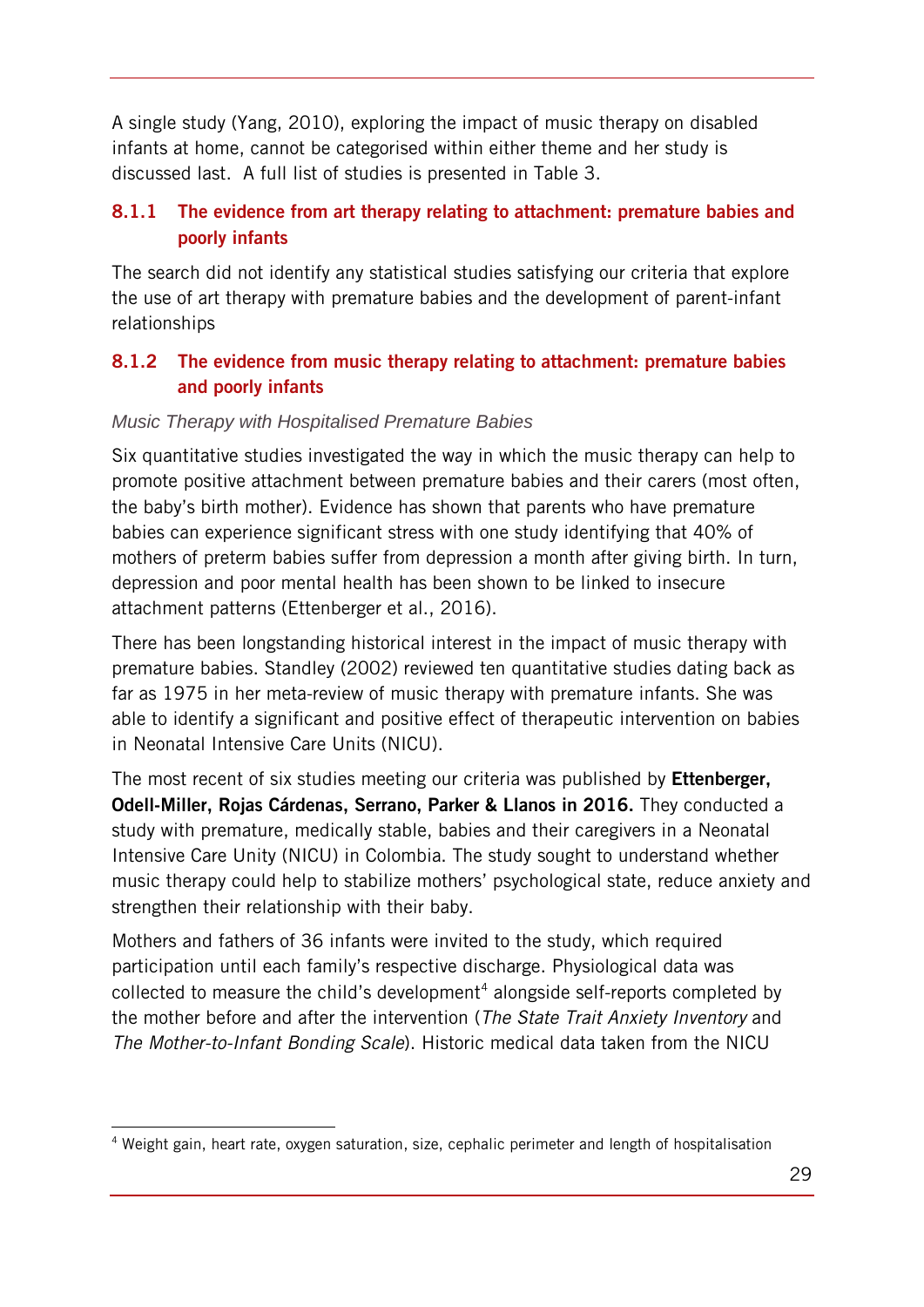database formed a control group to facilitate comparison of babies' physical development<sup>[5](#page-29-0)</sup>.

Therapy was steered by a trained musical therapist and sessions mainly consisted of singing, typically lullabies or nursery rhymes. Music therapy was delivered during kangaroo care (KC)[6](#page-29-1) a standard intervention for all premature babies that historic cases in the control group would have also participated in.

Findings from the study were somewhat mixed. Positively, the results demonstrated statistically significant improvements in maternal state anxiety and in babies' weight gain. Fathers also demonstrated less anxiety, but there was not a statistically significant difference compared with the control group who also demonstrated lower anxiety scores. Mothers and fathers showed improvement in parent-child bonding, but this was not statistically significant. Although those assigned to the intervention group were shown to be more likely to have shorter stays in hospital and were less likely to require rehospitalisation, neither of these measures achieved statistical significance. No statistically significant differences were identified in babies' heart rate and oxygen saturation between groups.

A substantially larger study from Israel **(Loewy, Stewart, Dassler, Tesley & Homel, 2013)** also investigated the impact of music therapy in NICU. Data was gathered from 2[7](#page-29-2)2 premature infants hospitalised in 11 NICUs over a three year period<sup>7</sup>. Physiological and observational data was captured before, during and after the intervention as well as daily throughout the two week period of investigation. Three different forms of music therapy were evaluated within the study; parent-sung lullabies (either 'Twinkle, Twinkle' or a parent selected option), the ocean disk (music instrument meant to simulate the fluid sounds of the room) and the gato box (to provide a rhythm emulating the mothers' heart bear). Each infant had each of the 3 interventions or control (where no explicit aural stimulation was presented) for 3 days per week during a period of 2 weeks for a total of 6 interventions.

Loewy et al. (2013) identified a significant decrease in parents' stress levels following intervention, although differences between intervention type were not discussed. Significant results were also identified in terms of the infants' physiology. Overall, babies responded positively to the lullabies, irrespective of song choice as shown by heart rate response and prolonged activity level. The rhythm intervention, using the

-

<span id="page-29-0"></span><sup>5</sup> Data was extracted from the database by a member of staff blind to the nature of study: :age of mother, number of children, type of birth, sex of the baby, Apgar scores at 1, 5 and 10 minutes, birth diagnoses, birth weight, gestational age at birth, weight at start of kangaroo care, gestational age at start of kangaroo care, weight at hospital discharge

<span id="page-29-1"></span> $6$  A method of caring for premature babies by maximising skin-to-skin contact with its mother for as long as possible each day

<span id="page-29-2"></span><sup>&</sup>lt;sup>7</sup> The majority of infants exhibited respiratory distress (88%) or sepsis (32%) and 99% were small for gestational age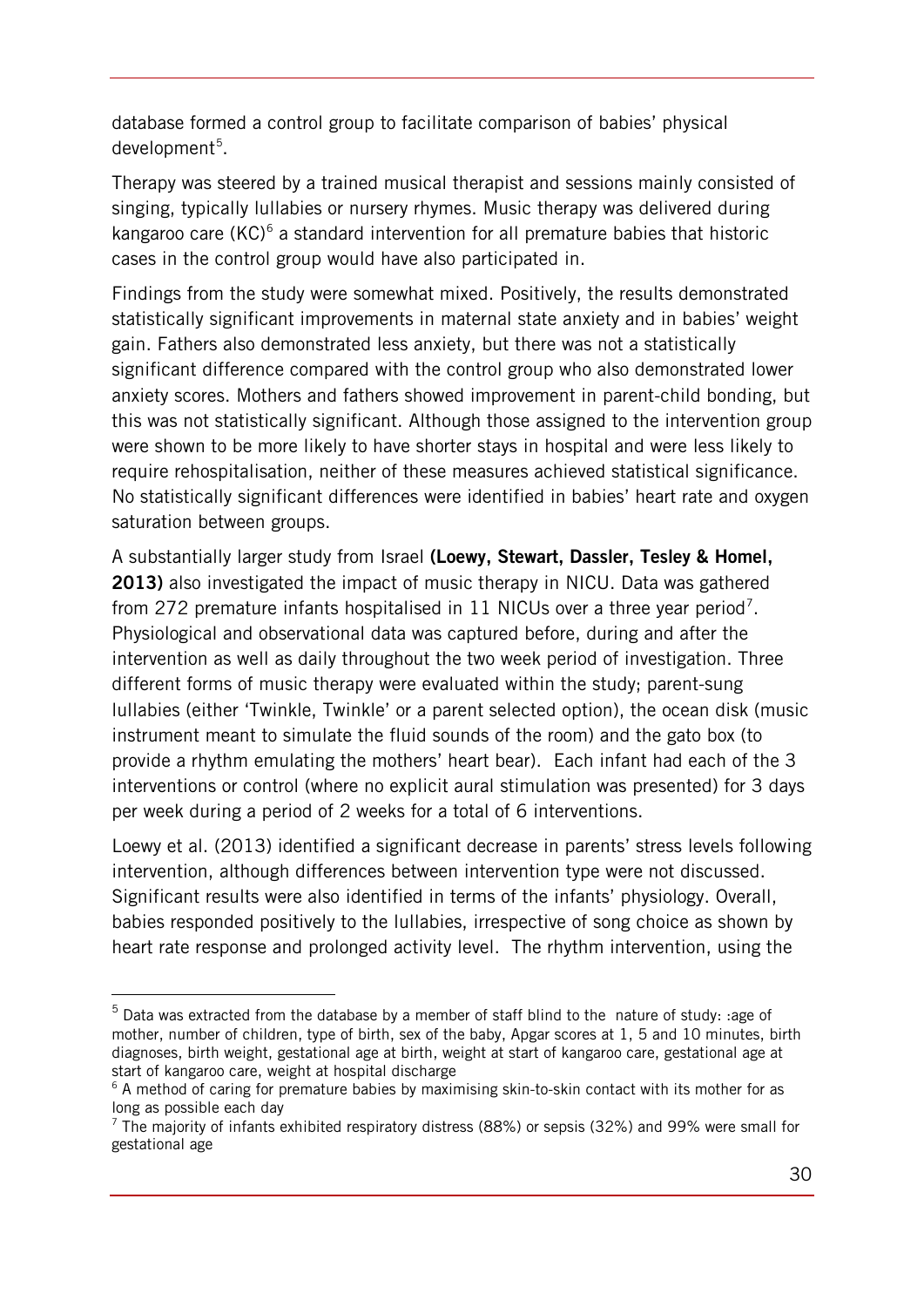gato box, also lowered infants' heart rates. Meanwhile the ocean disk was shown to lower heart rates and improve sleeping patterns.

Two years later **Loewy (2015)** re-examined the evidence gathered from the earlier study to explore in more detail whether the use of parent-selected lullabies in music therapy was superior to the use of a well-known folk theme ('*Twinkle Twinkle'*). Prior to the start of the study, trained music therapists met with parents to help them to identify a 'song of kin' as well as to assess their level of stress. Songs of kin were commonly tunes passed down from one generation to the next or they were favourite songs with special meaning to each family. Where parents were unable to identify a particular song, '*Twinkle Twinkle'* was used as a default selection. In the overall final sample, 52% heard '*Twinkle Twinkle'* and 48% heard song of kin. Only 12 referred to *'Twinkle Twinkle'* as a default melody.

Loewy found that when the song of kin was deployed, infants exhibited increased calorie intake. Those diagnosed with respiratory distress were shown to have improved breathing when song of kin was used. Yet, interestingly, babies demonstrated better oxygen saturation when '*Twinkle Twinkle'* was vocalised. Loewy reflects that this could be associated with the fact that musically, '*Twinkle Twinkle'* represents a 'repeated perfect fifth, which has been associated with ease of learning and enhanced process in listeners or all ages' (Loewy, 2015, p.182).

A further separate study was also conducted in Israel **(Schlez, Litmanovitz, Bauer, Dolfin, Regev & Arnon, 2011).** It sought to explore whether the combination of live harp music therapy and Kangaroo Care was superior to the delivery of Kangaroo Care (KC) in isolation. Specifically, they assessed the impact of the combined therapy-care package in promoting short term-physiological and behavioural parameters of motherinfant dyads.

Fifty-two mother and infant dyads were randomly assigned to either the experimental group (KC and music therapy) or to the control group (KC only). Unlike other interventions described in this section, the music therapist did not use her voice during the sessions, but relied solely on her instrument. During the sessions infants' and mothers' physiological data was collected (heart rates, oxygen saturation and respiratory rates) and a 7 point scale was used to access infants' behavioural state. A single physician who attended each session recorded these measures. Mothers also completed a self-report comprising 20 descriptive statements for measuring maternal anxiety.

Positively, mothers assigned to the experimental group indicated a significant reduction in maternal anxiety, compared with those who received KC in isolation. No correlation was found between mothers' age, ethnicity, years of education and their anxiety scores, implying that this form of combined therapy is efficacious to a general population. However, no statistically significant physiological differences were found.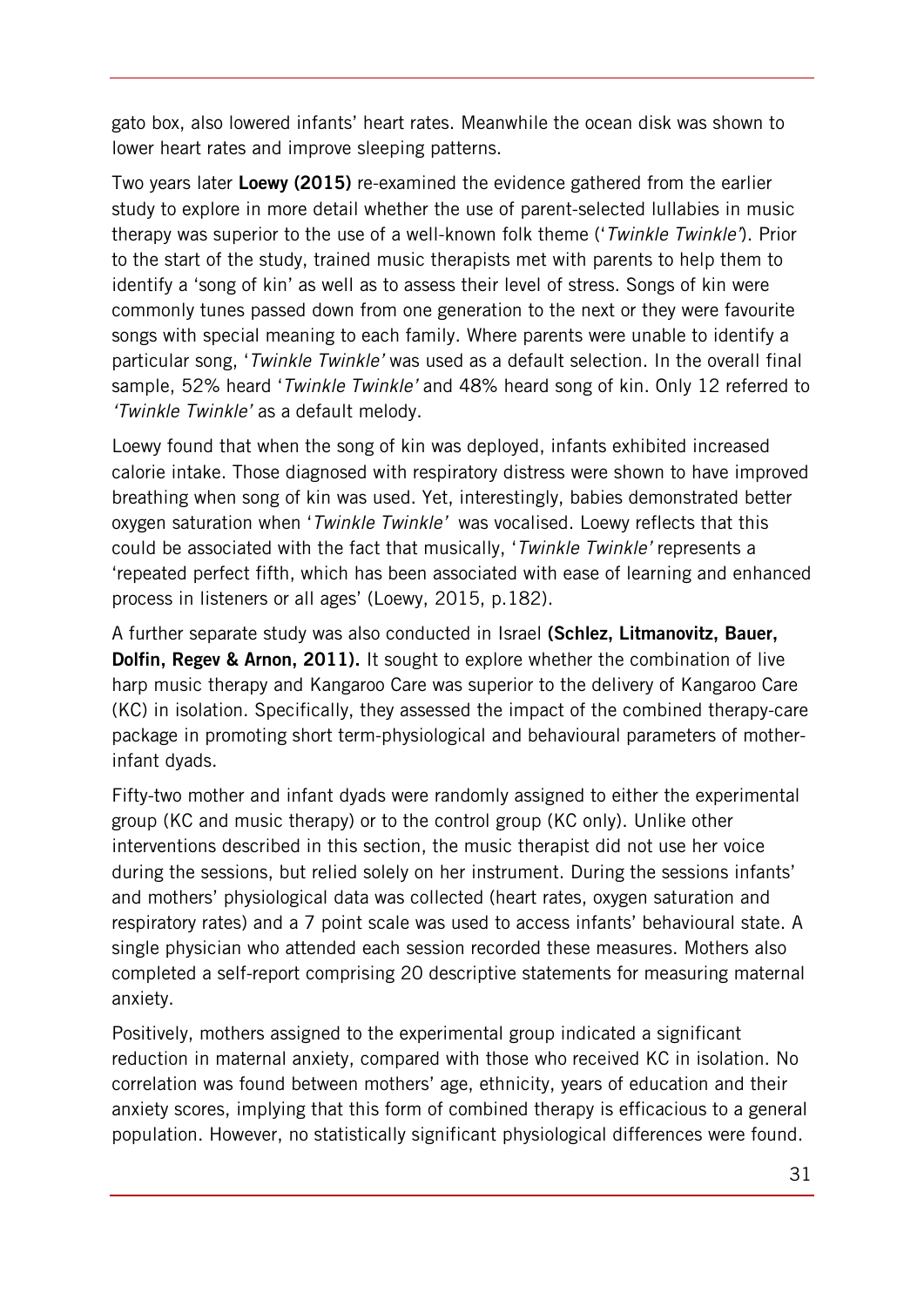A very similar study **(Teckenberg-Jansson, Huotilainen, Pölkki Lipsanen & Järvenpää, 2011)** shared the same objectives as Schlez et al. (2011): to compare the dual treatment of music therapy and KC with KC alone. In this experiment, dual treatment and single treatment interventions were alternated for each parent-child dyad (thereby effectively forming the experimental group *and* the control group).

Both treatment approaches produced positive physiological results (a decrease in heart rates and respiration and an increase in oxygen saturation). However, the dual intervention model produced no significantly different results in terms of impact on oxygen saturation or pulse. The combined MT and KC intervention only showed significant improvement in blood pressure.

Results of a post-therapy parent questionnaire were also somewhat ambiguous. Four in ten (39%) reported that dual treatment had the most effect on their child but 23% reported no difference between the dual MT and KC and single KC intervention. However, half of parents (51%) reported that MT and KC relaxed and calmed their infant and 63% reported that it had a relaxing effect on them personally although it is unclear how this compared to the perspective about the single intervention.

A final study **(Vianna, Barbosa, Albelino & Cunha, 2011)** with premature babies contributed to the evidence base from a different angle and explored the influence of music therapy on the uptake of breastfeeding. Breastfeeding can play a significant role in developing the attachment relationship between child and mother (Gribble, 2006).

Like Schlez et al. (2011) and Teckenberg-Jansson et al. (2011), Vianna et al. (2011) utilised a control group to strengthen their experiment. Vianna et al.'s (2011) study represented the largest of the four experiments. Ninety-four mothers were assigned either to a music therapy group (n=48) or to a comparison group which comprised standard hospital care (46). Music therapy incorporated therapist-led and participantled elements and was offered three times a week to all participants in the intervention group. Rates of breast-feeding were captured by an independent health professional at time of hospital discharge, at the first follow-up visit (7-15 days after discharge) and at 30 and 60 days after discharge.

The results showed that mothers who did not receive music therapy stayed in hospital for significantly more days than those in the experimental group. They also indicated a statistically significant difference at the first follow up visit with a higher proportion of mothers in the experimental group breast-feeding. Additionally a positive trend toward significance was identified at 30- and 60-day follow-up visits.

#### *Music Therapy with Hospitalised Babies and Infants with other health conditions*

An additional three studies explored the impact of music therapy with babies and infants who had not necessarily been born prematurely, but rather had been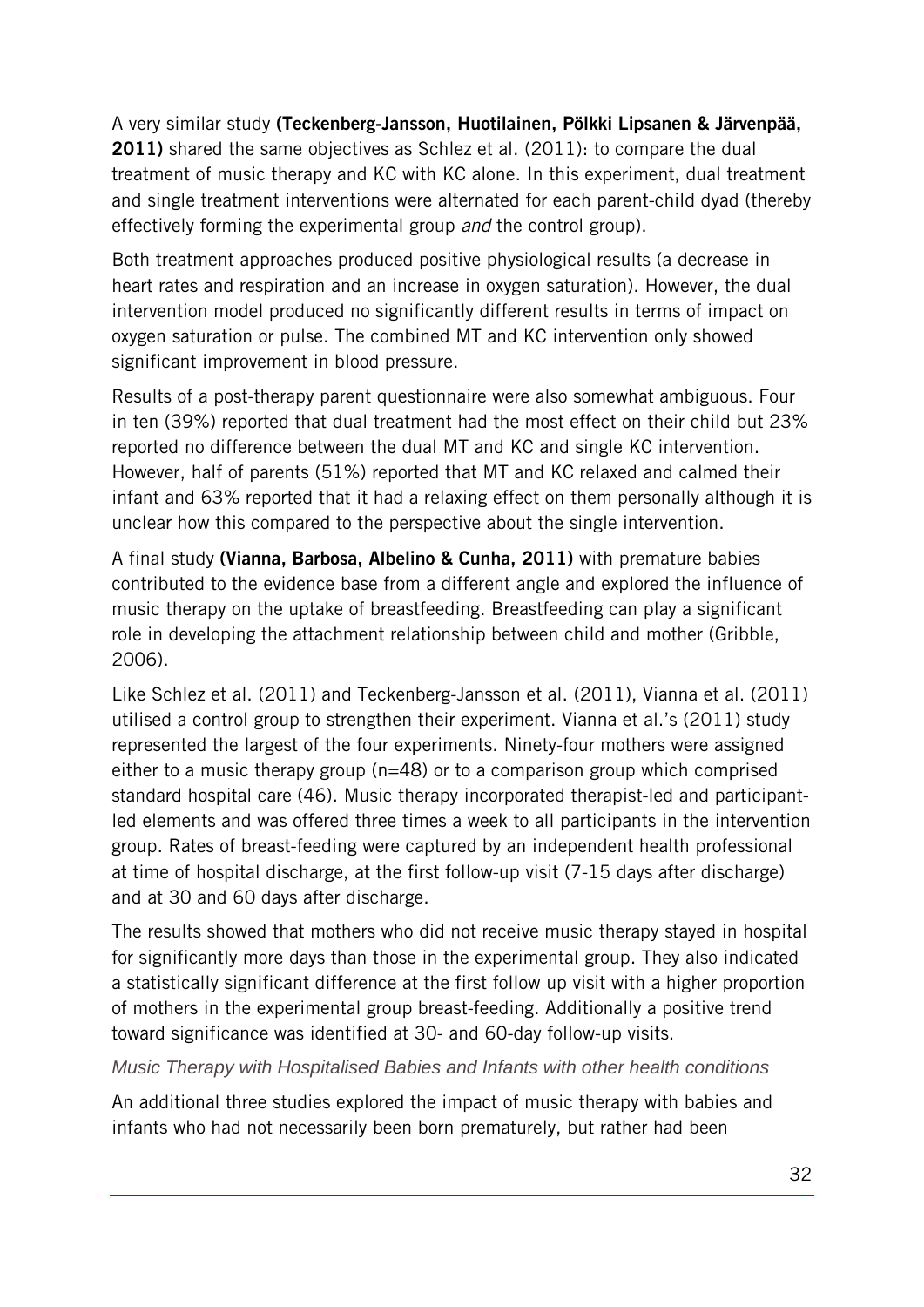hospitalised for other medical reasons. In a Spanish study **(Del Olmo, Garrido & Tarrio, 2010)** 87 infants aged between 0-6 months were randomly selected to participate in the study over a fifteen-month period. All babies were inpatients within the Paediatric Intensive Care Unit (PICU), at a large urban hospital in Madrid.

Physiological data was gathered at three key stages: before, during and after parentinfant interaction. By way of evaluating efficacy of the intervention, all participating dyads interacted with their children during sessions both with and without music therapy, thereby effectively forming both the control and experimental condition. During music therapy, parents were encouraged (although not obligated) to sing.

Results showed a notable decrease in respiratory rates before, during and after the adult-infant interaction when meetings were accompanied with music therapy in comparison to interventions without music. Yet overall, no significant differences were identified between music and non-musical intervention in relation to oxygen saturation or heart rate overall. Interestingly however, when the musical intervention used a binary (rather than ternary) rhythm, there was a significant decrease in infants' heart rate. It was hypothesised that this could be due to its replication of the binary rhythm of mothers' heart rates. Rhythm did not however affect respiratory rate or oxygen saturation.

As an adjunct to their original study, **Del Olmo, Tarrio, Garrido and Marina (2015)**  again chose to assess the impact of live music therapy on hospitalised infants. This time, rather than studying the physiological responses of infants, they opted to measure their comfort using the *Comfort Behaviour Scale* (CBS), comprised of six behaviour scales and just two physiological measures. Similar to their previous research, an electric keyboard and a guitar were the primary instruments used. The results showed a significant decrease (i.e. improvement) in scores on the CBS when music therapy accompanied parent-infant interaction. This improvement was evident for both infant boys and girls.

Unlike the other studies summarised above, an Australian study conducted in 2012 **(Malloch et al.)** did not primarily seek to assess babies' physiology but rather focused on their emotional states. The authors noted that previous research tended not to explore infants' social needs or social outcomes and subsequently embarked on a study to address this gap.

Two groups of infants in receipt of treatment at a children's hospital in Melbourne were recruited to the study and were randomly assigned to one of two groups: the music therapy group ( $n=10$ ) or standard medical care only ( $n=10$ )<sup>[8](#page-32-0)</sup>. A third group, comprised of healthy non-hospitialised children, served as a second, additional

 $\overline{a}$ 

<span id="page-32-0"></span><sup>&</sup>lt;sup>8</sup> Although these infants represented a range of health conditions, severity of illness was assessed using a standardised measure and the experimental group and control group did not display any significant differences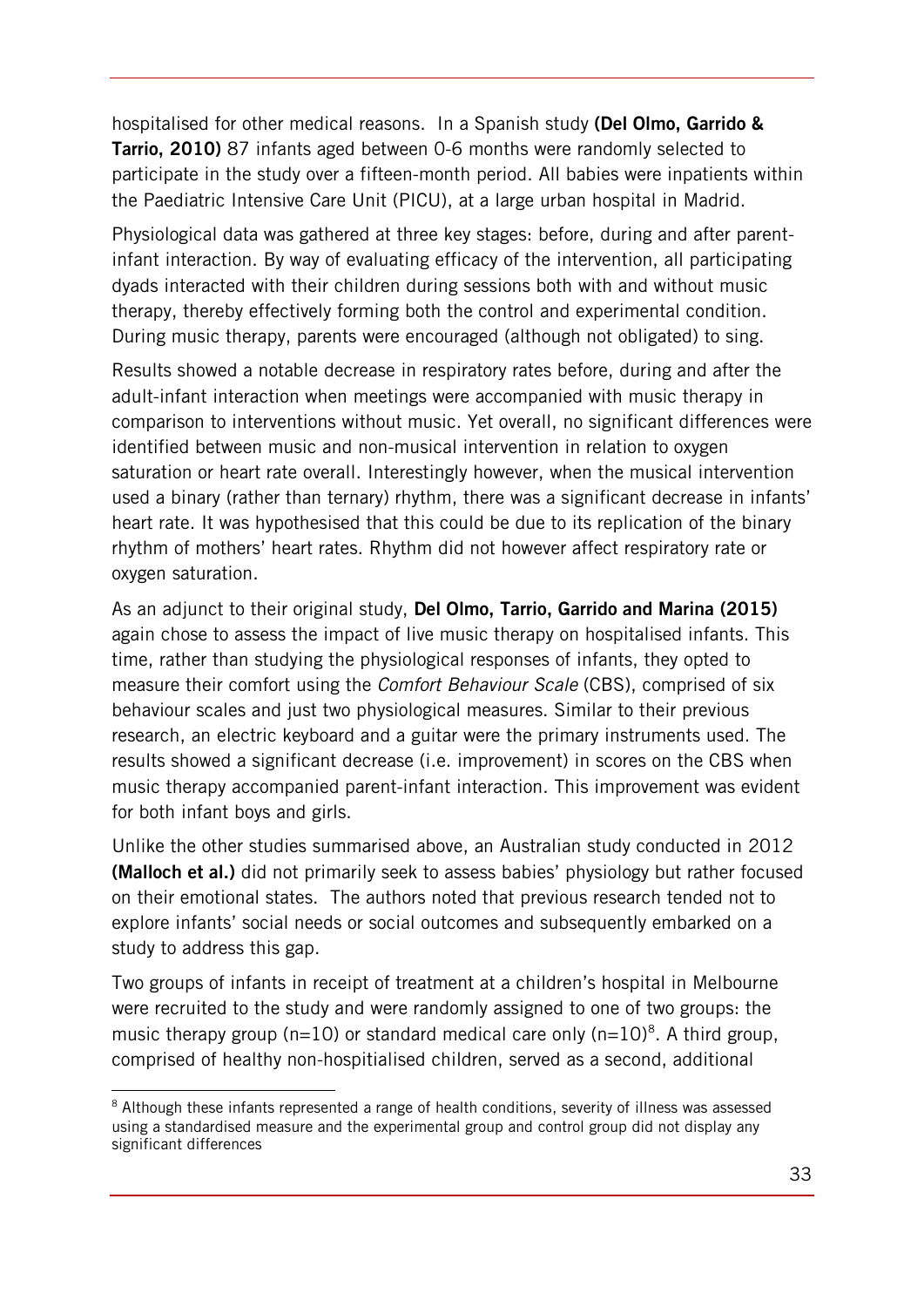control group (n=9). Using two measures, the *Alarm Distress Baby Scale* (ADBB) and the *Neurobehavioral Assessment of the Preterm Infant* (NAPI) the study investigated the efficacy of live music therapy in promoting the infants' social engagement.

The results indicated that music therapy had a positive impact on child's neurobehavioural development. As per the NAPI results, the study concluded that infants in the experimental group were significantly 'better able to maintain self-regulation during social interaction with an adult' (p.386) and they were also shown to be less irritable and to cry less; 'in other words, they protest less when an adult interacts with them' (p.395). Meanwhile, infants not exposed to music therapy did not exhibit the same improvement. Indeed, at the pre-intervention stage, the experimental group was shown to have significantly poorer NAPI scores in comparison to the healthy control group but there was no significant difference following intervention.

In contrast however, no significant difference could be identified with respect to social withdrawal (measured by ADBB). The authors explain that although the two sets of results appear to be contradictory, given the promising findings identified by the NAPI, it may be the case that the ADBB is not as sensitive to subtle changes in social behaviour in very young infants. Additionally, no significant difference in weight gain between groups was observed, although the data suggests a trend indicating that the NICU MT group gained more weight than non-MT group.

## *Home-Based Music Therapy with Physically Disabled and SEN Infants*

**Yang's (2016)** research was unique in that it explored the impact of home-based music therapy, rather than studying interactions within a hospital environment. Moreover, participating children (aged between 1-3 years old) were older than those involved in other studies and all had some form of disability or developmental delay. Specifically Yang sought to investigate the efficacy of music therapy in promoting 'interaction synchrony' i.e. the matching of child-parent behaviours and mutual involvement in their interactions.

The Musical Bonds intervention used in the study incorporated pedagogical elements for parents. Teaching strategies demonstrated in the programme were based around the principles of affect, match, reciprocity, shared control and contingency. In general, sessions were child-led with parents following their lead.

As a means of measuring change, ten minutes of parent-child 'free-play' was videorecorded at pre and post intervention stages and coded by independent raters who assessed observed material in 15-second segments. Raters observed and coded physical and verbal interactions with respect to two different behaviours; parent-child interaction and parent-child synchrony.

This observational data revealed predominantly positive findings. Parents' physical and verbal responses and children's verbal initiations improved following intervention.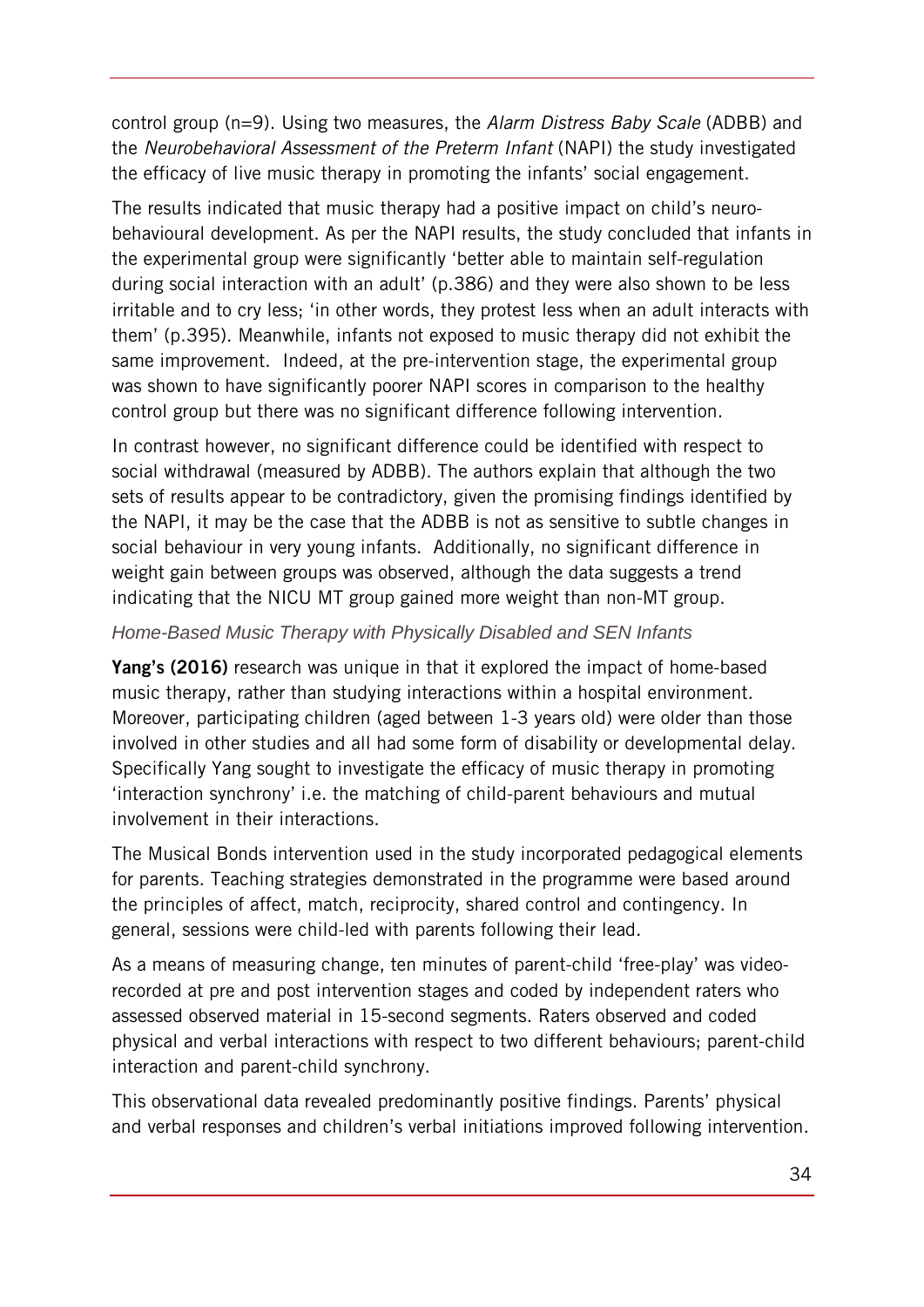Additionally, parent-child synchrony improved, demonstrating that parents and their children are capable of learning to adapt to each other's play characteristics. Yet on the other hand, there was no significant improvement in children's physical initiations. Yang (2016) hypothesised that it is likely that the nature of children's disabilities strongly influenced their propensity to develop their physical actions. It was also noted that although children's verbal interactions improved at the overall level, very little improvement was noted for those children with no functional speech skills. In summary therefore, music therapy was not able to overcome the more severe challenges posed by disability.

## <span id="page-34-0"></span>**8.1.2.4 How robust is the evidence?**

These ten studies identified mixed, but generally positive findings and serve to demonstrate that music therapy can sometimes be an effective means of promoting parent-child attachment with premature and poorly infants.

Although in the main, findings are encouraging, Ettenberger et al. (2016), Schelz et al. (2011), Del Olmo (2010) and Teckenberg-Jansson et al. (2011) presented results that are arguably most ambiguous. Interestingly all four of these studies measured physiological change as a means of demonstrating the efficacy of music therapy but collectively, they represent the least conclusive body of findings. With the exception of Loewy (2013)'s study, physiological measures in isolation do not generally seem to offer rigorous evidence for the use of music therapy. This holds true even when other evidence collated from the same intervention indicates positive improvements in parent-child interactions.

In the future, careful consideration should be given to the measurement and analysis of physiological data in studies of this nature. First, one should consider the reliability of this approach. Ettenberger et al. (2016) attributed the absence of statistically significant change in babies' heart rate and oxygen saturation to difficulties encountered in capturing accurate measurements. It is also unclear how medication may influence infants' physiology. Tellingly, in their later study, Del Olmo et al. (2015) opt to use the Comfort Behaviour Scale instead of collecting physiological data which they conclude 'can be heavily influenced by the use of pharmacologic agents among other variables' (Del Olmo et al, 2015, p.21)

Secondly, there is some debate as to what positive physiological change looks like. For instance, whilst weight gain in premature infants is typically perceived as encouraging, it has been argued that this may be at odds with a lower rate of energy expenditure induced by effective music therapy (Ettenberger et al., 2016). Both Etternberger et al. (2016) and Schlez et al. (2011) also concluded that it may not be appropriate to measure physiological change when a therapeutic intervention is delivered alongside kangaroo care as it has been shown to have an independent effect on respiratory rates and heart beats.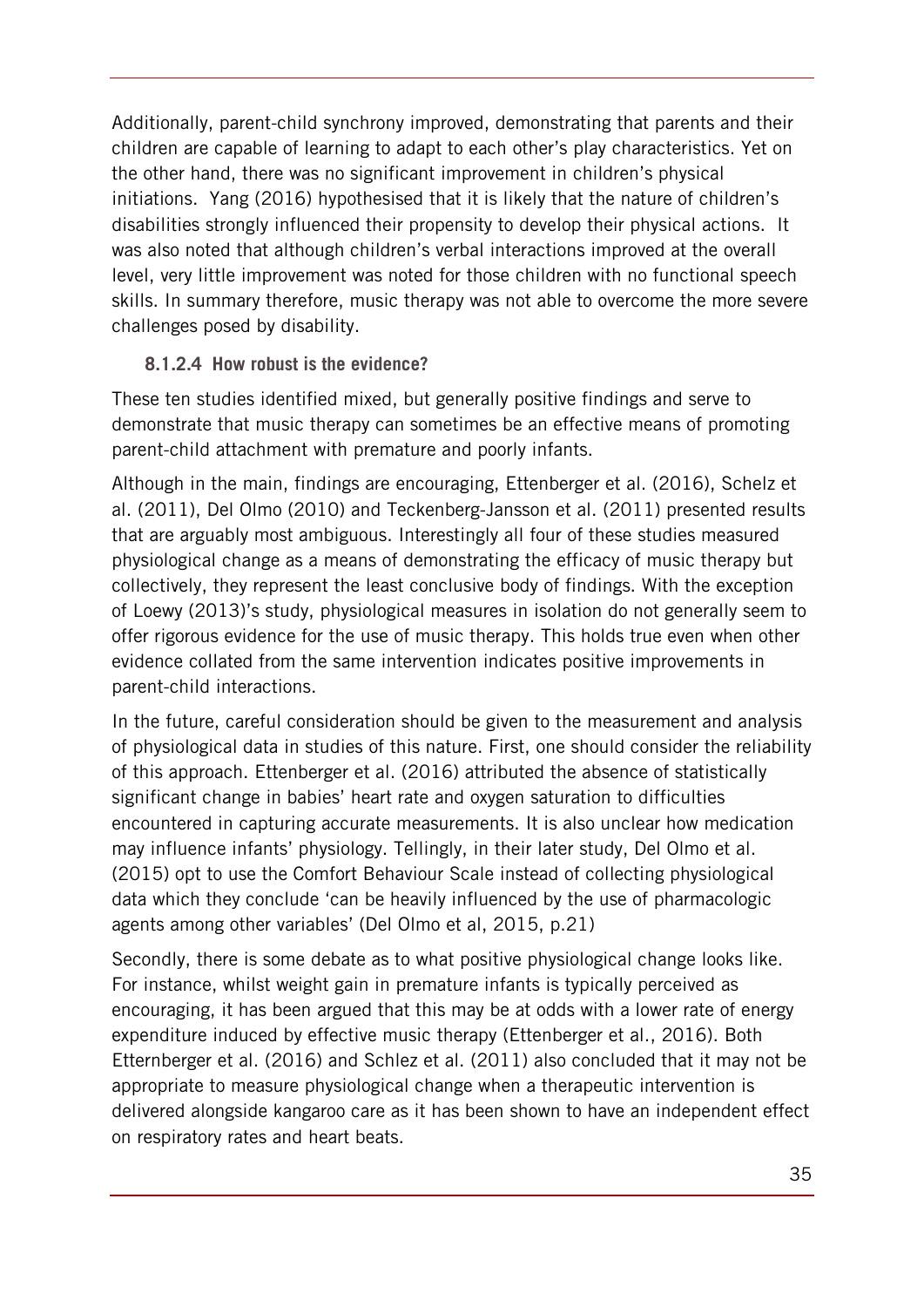Even in a clinical environment, it is difficult to manage an array of variables when conducting research with vulnerable infants. Perhaps owing to difficulties in recruitment, two studies did not deploy a rigorous control group, limiting the extent to which conclusions can be generalised. Yang (2016) implemented a pre/post measure quasi experimental methodology whereas Ettenberger et al. (2016) used historic data as a means of comparison but did not offer explanation of if or how this group was assessed to ensure comparability with the experimental group. Furthermore, without employing a strict and unnatural protocol, parents and caregivers will invariably have interacted with the infants in a multitude of different, uncontrolled ways. Moreover, in some of the studies (Del Olmo, 2010, Ettenberger et al. 2016, Loewy, 2016) adults were invited to use their voice in interactions with their child, but this was not mandatory nor taken up consistently.

Of all the research, Loewy et al.'s (2013) study represents the most methodologically robust in its use of a control group, large sample size, multiple participating sites and data collection across a three year period. The study design also benefited from the use of blind data collection to mitigate bias. The authors were able to demonstrate that three different forms of music therapy have different, but positive effects on infants' physiology. It is interesting however, that other studies were unable to demonstrate physiological change in infants to the same degree.

## <span id="page-35-0"></span>**8.1.2.5 What are the next steps to be pursued to strengthen the evidence base?**

Collectively these ten studies provide helpful evidence to support the use of music therapy in the promotion of parent-child bonding. Researchers should utilise the existing evidence base building upon this existing knowledge, to inform future investigations.

In particular, future work should seek to better integrate fathers within research. For instance, within Del Olmo et al's (2010) study, mothers attended 82% of intervention sessions, in comparison to just 16% of fathers. Equally, although Yang's study involved fathers in the home therapy, only mothers were asked to complete the assessment. This would help to respond to the changing concept of a 'traditional family' unit in an age whereby fathers are increasingly becoming involved in early childcare. Equally, as discussed in Chapter 7, where appropriate, work with adopted infants and their caregivers would also be hugely beneficial to understand the impact of music therapy in forming those early bonds.

Vianna et al. (2011) were the only researchers to undertake some form of longitudinal analysis, with the other nine studies only seeking to demonstrate the immediate or short-term impact of music therapy. Despite encouraging patterns, they were not however able to statistically demonstrate the long-term impact of music therapy on breastfeeding. Currently therefore, there are no existing studies that demonstrate that music therapy with infants can have a durable and long-lasting impact. This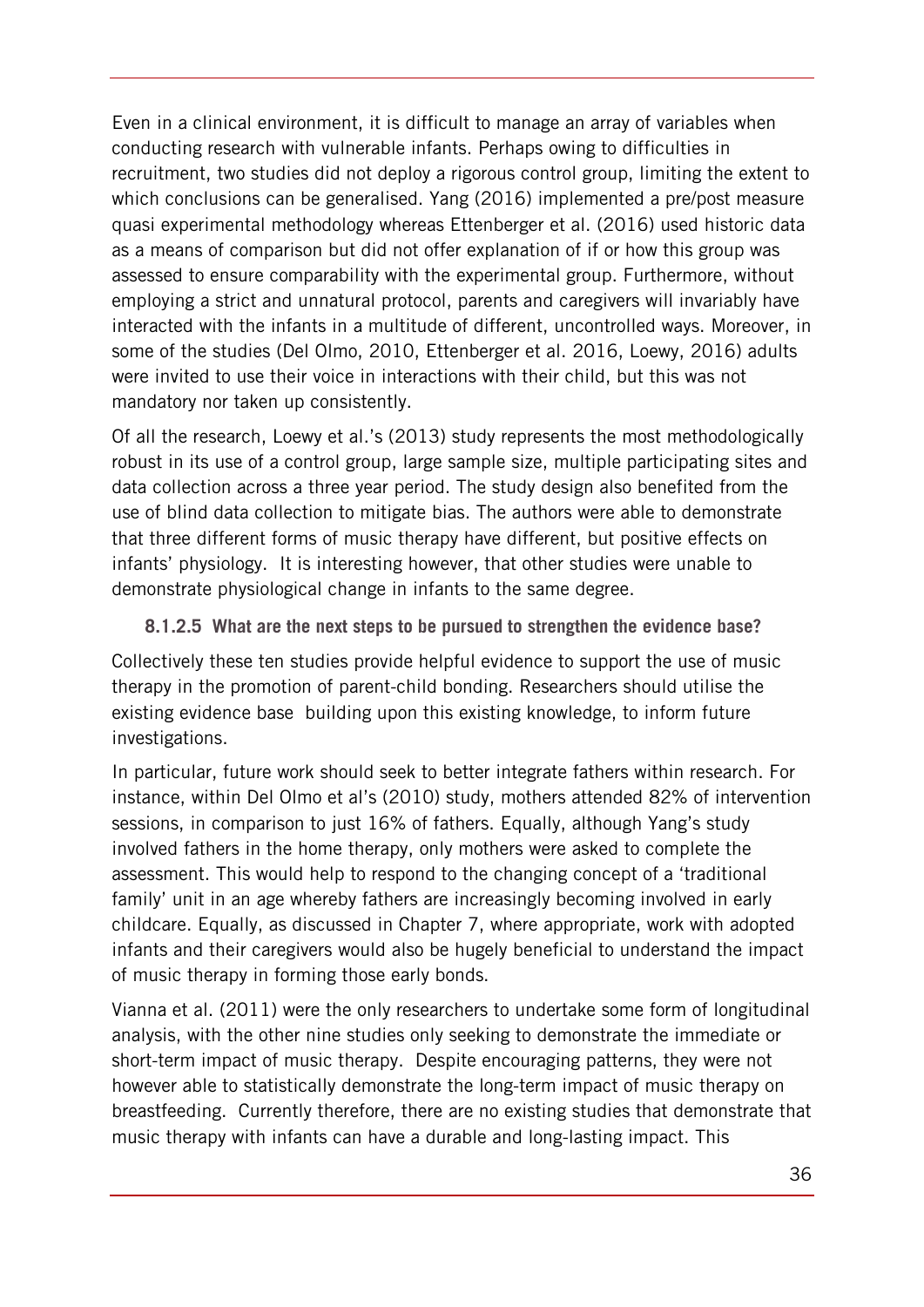represents a notable gab in the evidence base which requires attention. Very little is currently understood about the impact of session length and infants' exposure to therapy. This is particularly worthy of attention given that Teckenberg-Jansson et al. (2011) identified a pattern which suggested that infants benefited from therapy sessions more if they have recopied treatment beforehand. It would be extremely advantageous to learn more about the optimum number and length of music therapy sessions to promote long-lasting impact.

Yang's study (2016) represents the only statistical study where music therapy was conducted at home. From a methodological perspective, her study, relying only on observational data, also represents the weakest endeavour thereby highlighting homebased therapy as an area warranting further research. This is arguably of particular importance given the pedagogical nature of her intervention; if parents and caregivers can be taught some therapeutic techniques, the benefits may be felt without the presence of a therapist.

As a final point of consideration, with the exception of Schlez, et al. (2011), all ten studies utilised the therapist or the caregivers' voice within therapy. It may therefore also be of interest to explore the impact of music in isolation from singing, as the singing of lullabies mirrors natural and common maternal-infant interaction.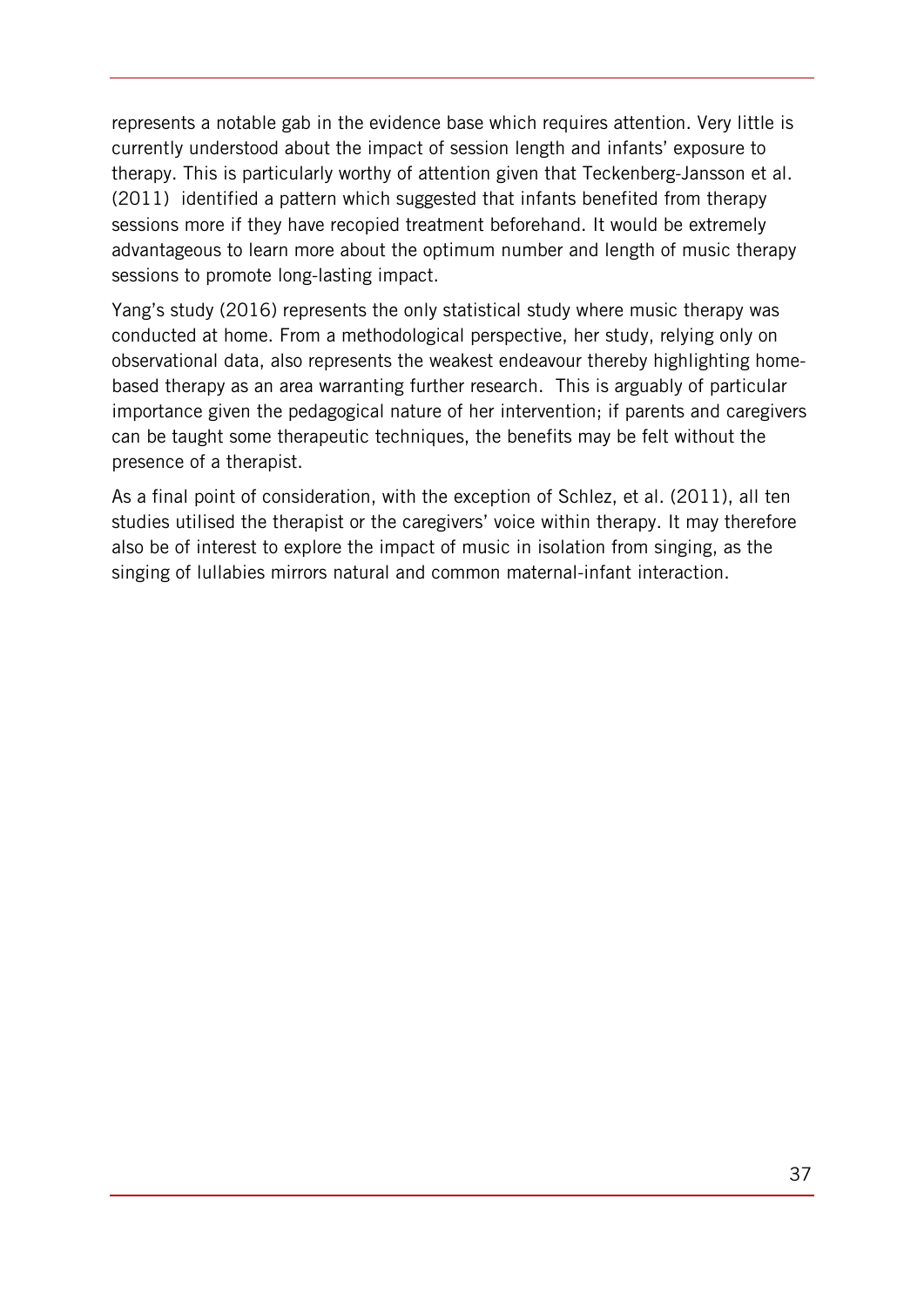| <b>Theme</b>                                                                | Study                         | Description of<br>Therapy                                                                                                                                                                                                                     | Duration<br><sub>of</sub><br><b>Therapy</b>                                                                                                                        | Objectives                                                                                                                                                                             | Setting               | Intervention<br>Design                  | Sample                                                                                                         | <b>Results</b>                                                                                                                                                                                                                                                                                                                                                            | <b>SMS</b><br>Rating |
|-----------------------------------------------------------------------------|-------------------------------|-----------------------------------------------------------------------------------------------------------------------------------------------------------------------------------------------------------------------------------------------|--------------------------------------------------------------------------------------------------------------------------------------------------------------------|----------------------------------------------------------------------------------------------------------------------------------------------------------------------------------------|-----------------------|-----------------------------------------|----------------------------------------------------------------------------------------------------------------|---------------------------------------------------------------------------------------------------------------------------------------------------------------------------------------------------------------------------------------------------------------------------------------------------------------------------------------------------------------------------|----------------------|
| <b>Attachment and Parent-</b><br>Child Bonding -<br><b>Premature Babies</b> | Ettenberger,<br>et al. (2016) | <b>Music Therapy</b><br>Therapy was steered by a<br>trained musical therapist;<br>sessions mainly consisted<br>of singing, typically<br>Iullabies or nursery rhymes                                                                           | Twice<br>weekly<br>sessions<br>from entry<br>to the<br>study until<br>discharge<br>Sessions<br>ranged<br>from $10-$<br>40<br>minutes<br>(average<br>19<br>minutes) | To understand<br>whether music<br>therapy could help to<br>stabilize mothers'<br>psychological state,<br>reduce and anxiety<br>and strengthen their<br>relationship with<br>their baby | Clinical,<br>Colombia | Therapist led,<br>dyadic approach       | $N = 36$ medically stable<br>neonates born between the 28th<br>and 34th week of gestation and<br>their parents | Results demonstrated<br>statistically significant<br>improvements in maternal<br>state anxiety and in babies'<br>weight gain. Mothers improved<br>scores on the Mother-to-Infant<br>Bonding Scale, but this was<br>not statistically significant.<br>Fathers demonstrated less<br>anxiety but this was not<br>statistically significant<br>compared to the control group. | 3                    |
| Attachment and Parent-<br>Child Bonding -<br><b>Premature Babies</b>        | Loewy et al.<br>(2013)        | <b>Music Therapy</b><br>Three different forms of<br>music therapy were<br>evaluated within the study;<br>parent-sung lullabies<br>(either 'Twinkle, Twinkle' or<br>a parent selected option),<br>the ocean disk (music<br>instrument meant to | 3 x live<br>interventio<br>ns as<br>randomise<br>d over a 2<br>week<br>period,<br>delivered<br>three<br>times a                                                    | To understand the<br>effects of music<br>therapy on vital<br>signs, feeding and<br>sleep in premature<br>infants, using three<br>intervention types.                                   | Clinical,<br>Israel   | Therapist led,<br>individual<br>therapy | N=272 neonates                                                                                                 | The use of live sound and<br>parent-preferred lullabies<br>applied by a certified music<br>therapist can influence cardiac<br>and respiratory rate as well as<br>improving feeding behaviours,<br>sucking patterns. MT was also<br>shown to prolong period of<br>quiet- alert states                                                                                      | 5                    |

## *Table 3: Attachment: Babies & Infants with Medical Conditions or Health Issues – Evidence*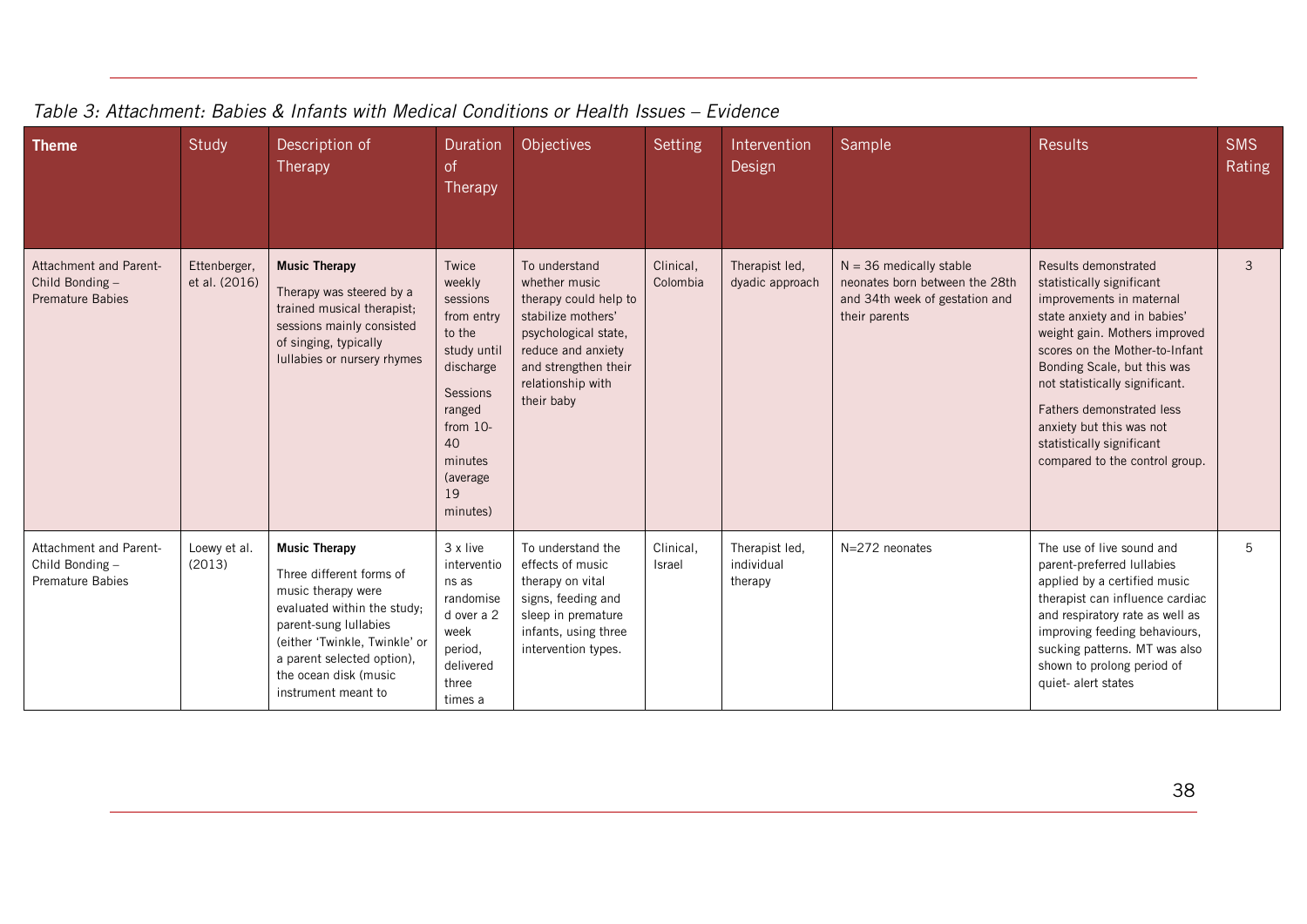|                                                                      |                                                               | simulate the fluid sounds<br>of the room) and the gato<br>box (to provide a rhythm<br>emulating the mothers'<br>heart bear).                                           | week                                                                                                                    |                                                                                                                                                                                                                                                                                          |                            |                                         |                                   |                                                                                                                                                                                                                                              |   |
|----------------------------------------------------------------------|---------------------------------------------------------------|------------------------------------------------------------------------------------------------------------------------------------------------------------------------|-------------------------------------------------------------------------------------------------------------------------|------------------------------------------------------------------------------------------------------------------------------------------------------------------------------------------------------------------------------------------------------------------------------------------|----------------------------|-----------------------------------------|-----------------------------------|----------------------------------------------------------------------------------------------------------------------------------------------------------------------------------------------------------------------------------------------|---|
| Attachment and Parent-<br>Child Bonding -<br><b>Premature Babies</b> | Loewy<br>(2015)<br>$[re-$<br>examination<br>of 2014<br>study] | <b>Music Therapy</b><br>Parent-sung lullaby; either<br>a 'song of kin' selected by<br>the parents or 'Twinkle,<br>Twinkle' as default                                  | 3 x live<br>interventio<br>ns as<br>randomise<br>d over a 2<br>week<br>period,<br>delivered<br>three<br>times a<br>week | To investigate<br>whether parent-<br>selected songs are<br>more effective than<br>traditional lullabies<br>in music therapy<br>with neonates                                                                                                                                             | Clinical,<br><b>Israel</b> | Therapist led,<br>individual<br>therapy | N=272 neonates                    | The song of kin encouraged<br>infant calorie intake and tho<br>with respiratory distress were<br>shown to have improved<br>breathing<br>However, babies demonstrated<br>better oxygen saturation when<br>'Twinkle Twinkle' was<br>vocalised. | 5 |
| Attachment and Parent-<br>Child Bonding -<br>Premature Babies        | Schlez, et al.<br>(2011)                                      | <b>Music Therapy</b><br>Music therapy was<br>delivered by a trained<br>music therapy who<br>performed live harp music<br>in the style of Iullabies.<br>No use of voice | 30 minute<br>sessions<br>until<br>discharge                                                                             | To explore whether<br>the combination of<br>live harp music<br>therapy combined<br>with Kangaroo Care<br>was superior to the<br>delivery of Kangaroo<br>Care (KC) in<br>isolation in<br>promoting short<br>term-physiological<br>and behavioural<br>parameters of<br>mother-infant dyads | Clinical,<br>Israel        | Therapist-led,<br>dyadic approach       | $N = 52$ mother and infant dyads  | Mothers in receipt of MT<br>experienced significant<br>reduction in maternal anxiety.<br>No statistically significant<br>physiological differences were<br>identified                                                                        | 3 |
| Attachment and Parent-<br>Child Bonding -<br><b>Premature Babies</b> | Teckenberg-<br>Jansson, et<br>al, 2011)                       | <b>Music Therapy</b><br>Music therapy was<br>delivered by a trained                                                                                                    | 20 minute<br>sessions<br>until                                                                                          | To explore whether<br>the combination of<br>music therapy                                                                                                                                                                                                                                | Clinical,<br>Finland       | Therapist-led,<br>dyadic approach       | $N = 61$ prematurely born infants | Both KC in isolation and<br>KC+MT were shown to produce<br>positive physiological results                                                                                                                                                    | 3 |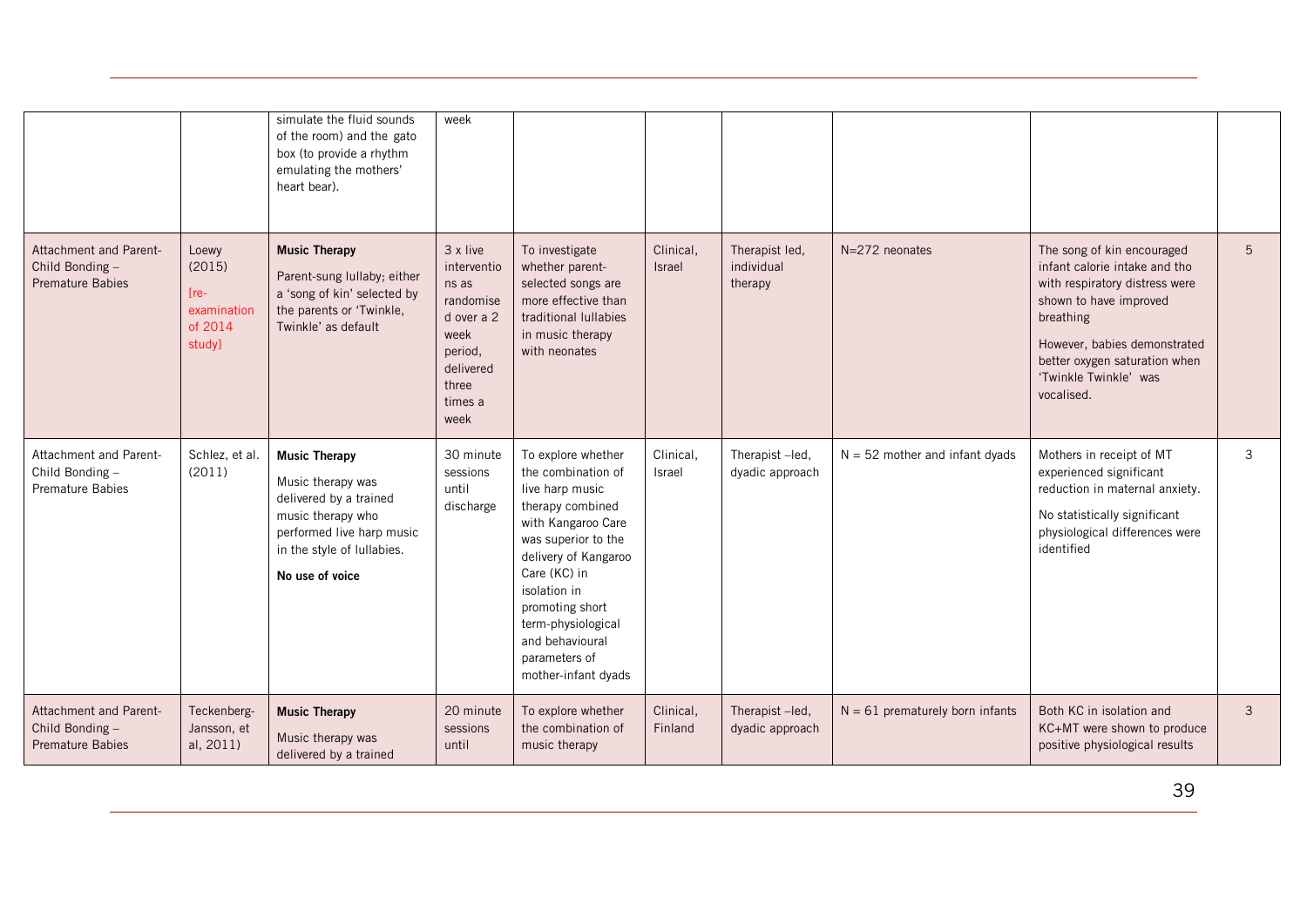|                                                                                   |                            | therapist who used her<br>voice in combination with a<br>lyre.<br>During performance, she<br>reflected infants' reactions<br>in her sound.                                                                                               | discharge                                                | combined with<br>Kangaroo Care was<br>superior to the<br>delivery of Kangaroo<br>Care (KC) in<br>isolation                                                                                 |                     |                                                                                               |                               | The combined MT and KC<br>intervention only showed<br>significant improvement in<br>blood pressure.                                                                                                                                                                                                                                                                                                            |   |
|-----------------------------------------------------------------------------------|----------------------------|------------------------------------------------------------------------------------------------------------------------------------------------------------------------------------------------------------------------------------------|----------------------------------------------------------|--------------------------------------------------------------------------------------------------------------------------------------------------------------------------------------------|---------------------|-----------------------------------------------------------------------------------------------|-------------------------------|----------------------------------------------------------------------------------------------------------------------------------------------------------------------------------------------------------------------------------------------------------------------------------------------------------------------------------------------------------------------------------------------------------------|---|
| Attachment and Parent-<br>Child Bonding -<br><b>Premature Babies</b>              | Vianna, et<br>al. (2011)   | <b>Music Therapy</b><br>Sessions were divided into<br>four phases: verbal<br>expression/reception,<br>musical expression,<br>Iullabies and relaxation and<br>closing with mothers able<br>to select their own<br>instruments throughout. | 3 x weekly<br>one hour<br>sessions<br>until<br>discharge | To investigate<br>whether music<br>therapy among<br>mothers of<br>premature new-borns<br>increases breast<br>feeding rates                                                                 | Clinical,<br>Brazil | Mixture of client-<br>centred and<br>therapist-<br>directed<br>experiences<br>Dyadic approach | N= 94 mother-infant dyads     | Results indicated music<br>therapy had a significant effect<br>in increasing breastfeeding<br>rates among mothers of<br>premature new-borns at their<br>first follow up visit and also a<br>positive influence (though not<br>statistically significant) longer<br>term effect                                                                                                                                 | 3 |
| Attachment and Parent-<br>Child Bonding $-$<br>Hospitalised Babies and<br>Infants | Del Olmo, et<br>al. (2010) | <b>Music Therapy</b><br>Electrical keyboard was<br>used as the primary music<br>instrument, present in all<br>interventions<br>Use of the caregiver's voice<br>was encouraged, though<br>not obligatory                                  | 10 minute<br>sessions<br>(for<br>unstated<br>period)     | To explore the<br>impact of live-music<br>therapy intervention<br>on the heart rate.<br>oxygen saturation<br>and respiratory rate<br>of infants in a<br>paediatric intensive<br>care unit. | Clinical,<br>Spain  | Therapist led                                                                                 | N= 87 hospitalised infants    | There was a significant<br>decrease in respiratory rates<br>before, during and after the<br>adult-infant interaction was<br>when meetings were<br>accompanied with music<br>therapy in comparison to<br>interventions without music.<br>Overall, no significant<br>differences were identified<br>between music and non-<br>musical intervention in relation<br>to oxygen saturation or heart<br>rate overall. | 3 |
| Attachment and Parent-                                                            | Del Olmo, et               | <b>Music Therapy</b>                                                                                                                                                                                                                     | 10 minute                                                | To measure babies'                                                                                                                                                                         | Clinical,           | Therapist led                                                                                 | $N = 87$ hospitalised infants | The results showed a                                                                                                                                                                                                                                                                                                                                                                                           | 3 |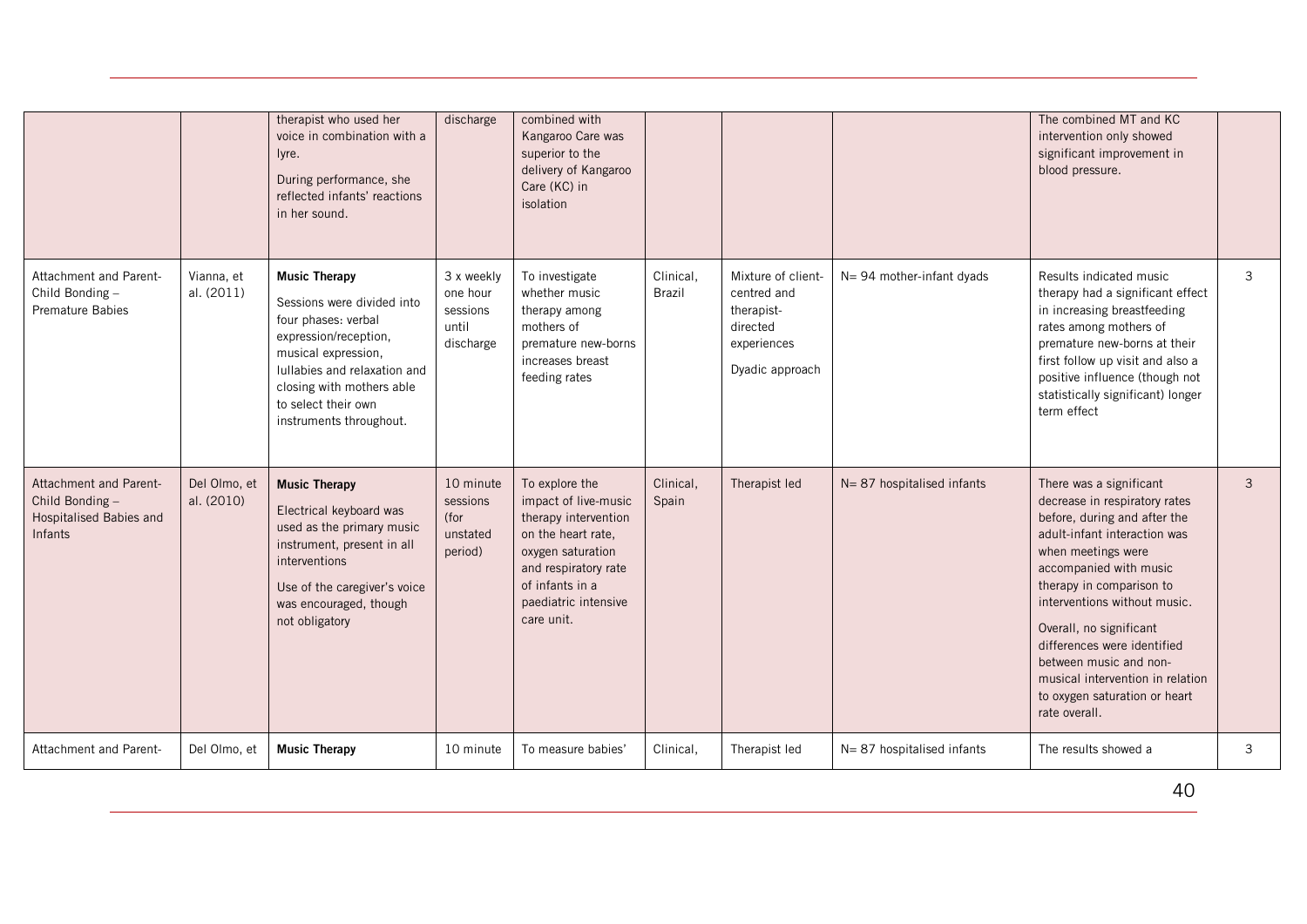| Child Bonding -<br>Hospitalised Babies and<br>Infants                                   | al. (2015)               | Electrical keyboard was<br>used as the primary music<br>instrument, present in all<br>interventions<br>Use of the caregiver's voice<br>was encouraged, though<br>not obligatory                               | sessions<br>(for<br>unstated<br>period)                                                                                                       | comfort following<br>live music therapy                                                                                           | Spain                  |                                                                                   |                                                                                                                                                                | significant increase in babies'<br>comfort when live music<br>therapy accompanied parent-<br>interaction                                                                                                                                 |   |
|-----------------------------------------------------------------------------------------|--------------------------|---------------------------------------------------------------------------------------------------------------------------------------------------------------------------------------------------------------|-----------------------------------------------------------------------------------------------------------------------------------------------|-----------------------------------------------------------------------------------------------------------------------------------|------------------------|-----------------------------------------------------------------------------------|----------------------------------------------------------------------------------------------------------------------------------------------------------------|------------------------------------------------------------------------------------------------------------------------------------------------------------------------------------------------------------------------------------------|---|
| <b>Attachment and Parent-</b><br>Child Bonding -<br>Hospitalised Babies and<br>Infants  | Malloch et<br>al. (2012) | <b>Music Therapy</b><br>Therapy was delivered by a<br>qualified music therapist<br>who aimed to bring the<br>infant to a quiet alert state<br>or sleep state as needed<br>through lullabies and<br>playsongs. | 3 x a week<br>with<br>session<br>length<br>varying<br>depending<br>on infant's<br>state<br>On<br>average,<br>sessions<br>lasted 52<br>minutes | To explore the<br>effectiveness of<br>Music Therapy with<br>hospitalised infants<br>in terms of<br>promoting social<br>engagement | Clinical,<br>Australia | Therapist led,<br>individual<br>therapy                                           | N=29 hospitalised infants<br>All infants were born >36 weeks<br>gestational age, had an<br>anticipated admission of at least<br>4 weeks, were medically stable | Hospitalised infants who<br>received MT were better able<br>to maintain self-regulation<br>during social interaction with<br>an adult.<br>No significant difference could<br>be identified with respect to<br>social withdrawal.         | 3 |
| Attachment and Parent-<br>Child Bonding - Infants<br>with developmental<br>disabilities | Yang (2016)              | <b>Music Therapy</b><br>Home base, six week<br>programme called Music<br><b>Bonds</b>                                                                                                                         | 6 x weekly<br>40 minute<br>sessions                                                                                                           | To investigate the<br>efficacy of music<br>therapy in promoting<br>'interaction<br>synchrony' between<br>children and parents     | Non-<br>clinical       | Mainly child-led,<br>dyadic approach<br>utilising some<br>pedagogical<br>elements | N=26 child-parent dyads                                                                                                                                        | Parents' physical and verbal<br>responses and children's verbal<br>initiations improved following<br>intervention<br>Parent-child synchrony<br>improved<br>There was no significant<br>improvement in children's<br>physical initiations | 2 |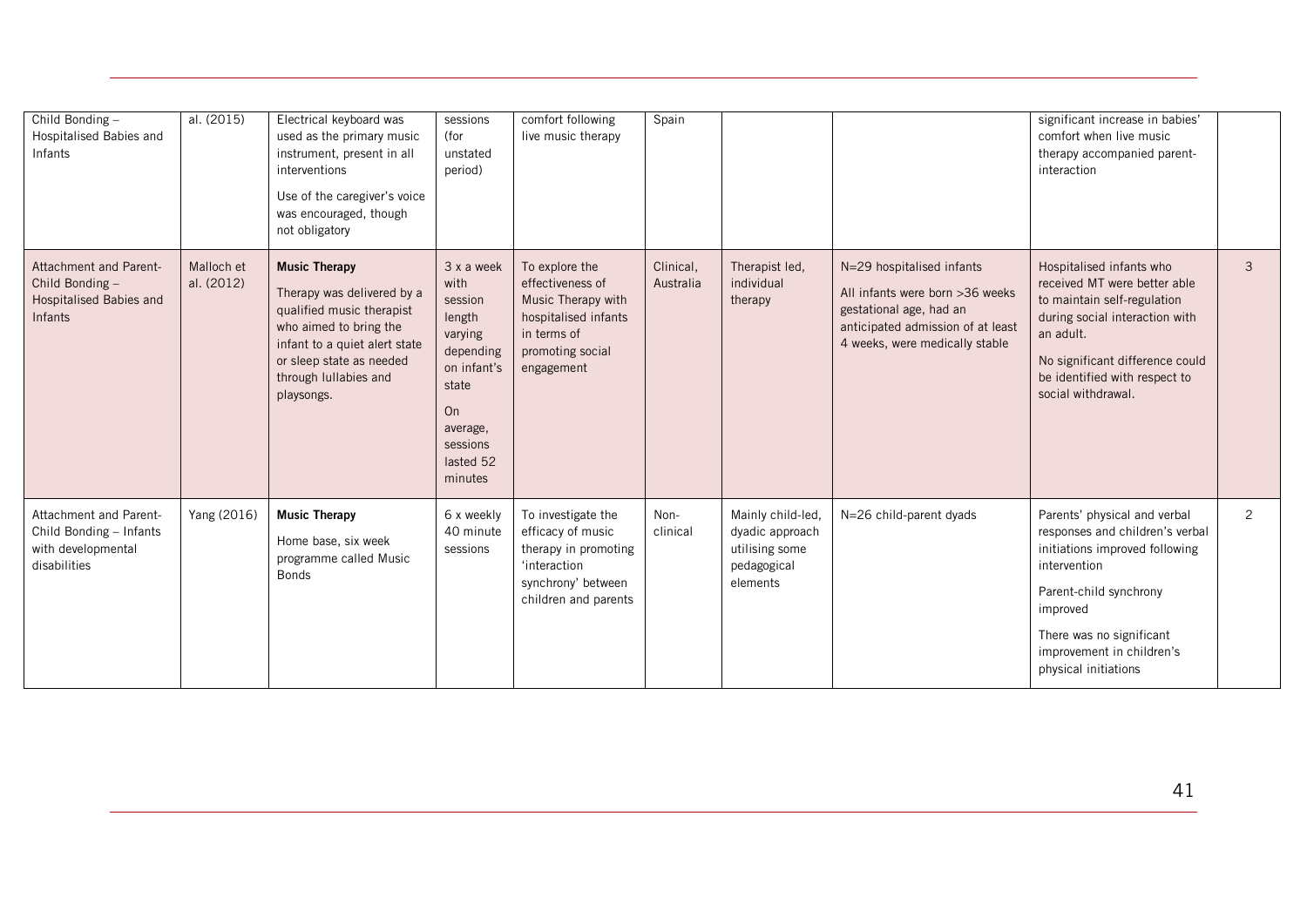## **8.2 Attachment: Vulnerable Families**

While the previous section discussed the issue of attachment between parents and children with health conditions, this section focuses on the development of parentalchild bonding outside of the hospital environment. Children participating in the studies described within this section are not only older in age, but their families had been identified as 'vulnerable'.

Comparatively fewer studies were identified which explore attachment from this angle. Once again, there is much less evidence pertaining to art therapy; only one study could be identified whereas three studies investigate music therapy. It is evident that this is an area of particular interest in Australia where a nationwide music therapy programme has been established as a means of helping disadvantaged parents to form strong relationships with their children. Two of the studies discussed below explore the efficacy of the 'Sing and Grow' programme, which has been subsequently been implemented in the UK.

## **8.2.1 The evidence from art therapy relating to attachment: vulnerable families**

Previous studies have shown that parents of children with SEN are particularly prone to stress and are more likely to experience negative emotions towards their children (Lee & Peng, 2017) impacting on their propensity to develop close familial bonds. This context provided the impetus behind **Lee and Peng (2017)'s study**; to understand whether art therapy could help this group of parents to develop empathy and bolster their emotional wellbeing. In their exploration the effectiveness of art therapy in imparting the emotional well-being and empathy of parents with SEN children, Lee and Peng's study represents the first and only research on the topic.

At a Hong Kong youth centre, mothers of children with SEN were recruited to the experimental group  $(n=11)$ . Others wishing to participate in research, but who were not interested in partaking in art therapy were assigned to the control group ( $n=15$ ). Monetary compensation was offered as an incentive to participation. The therapeutic intervention was led by an art therapist and was designed to encourage mothers to reflect on what made them happy when they were younger as well as considering the nature of their relationship with their son or daughter. Validated pre and post-test measures<sup>[9](#page-41-0)</sup> were completed by all participants but data was also captured in the form of a weekly questionnaire designed to gauge mood at the start of each session and a verbal interview at the end of the intervention period.

The findings from the study were somewhat ambiguous. Data collated from the validated measures did not indicate that art therapy had been more effective in reducing negative emotions, enhancing parents' understanding of their needs or their children or reduce parenting stress. On the other hand, data collected from the weekly progression ratings and the final 'change interview' showed that art therapy

-

<span id="page-41-0"></span><sup>9</sup> Brief Symptoms Inventory–18 (BSI–18); Parenting Stress Index, Parent-Child Relationship Questionnaire and Child Behaviour Checklist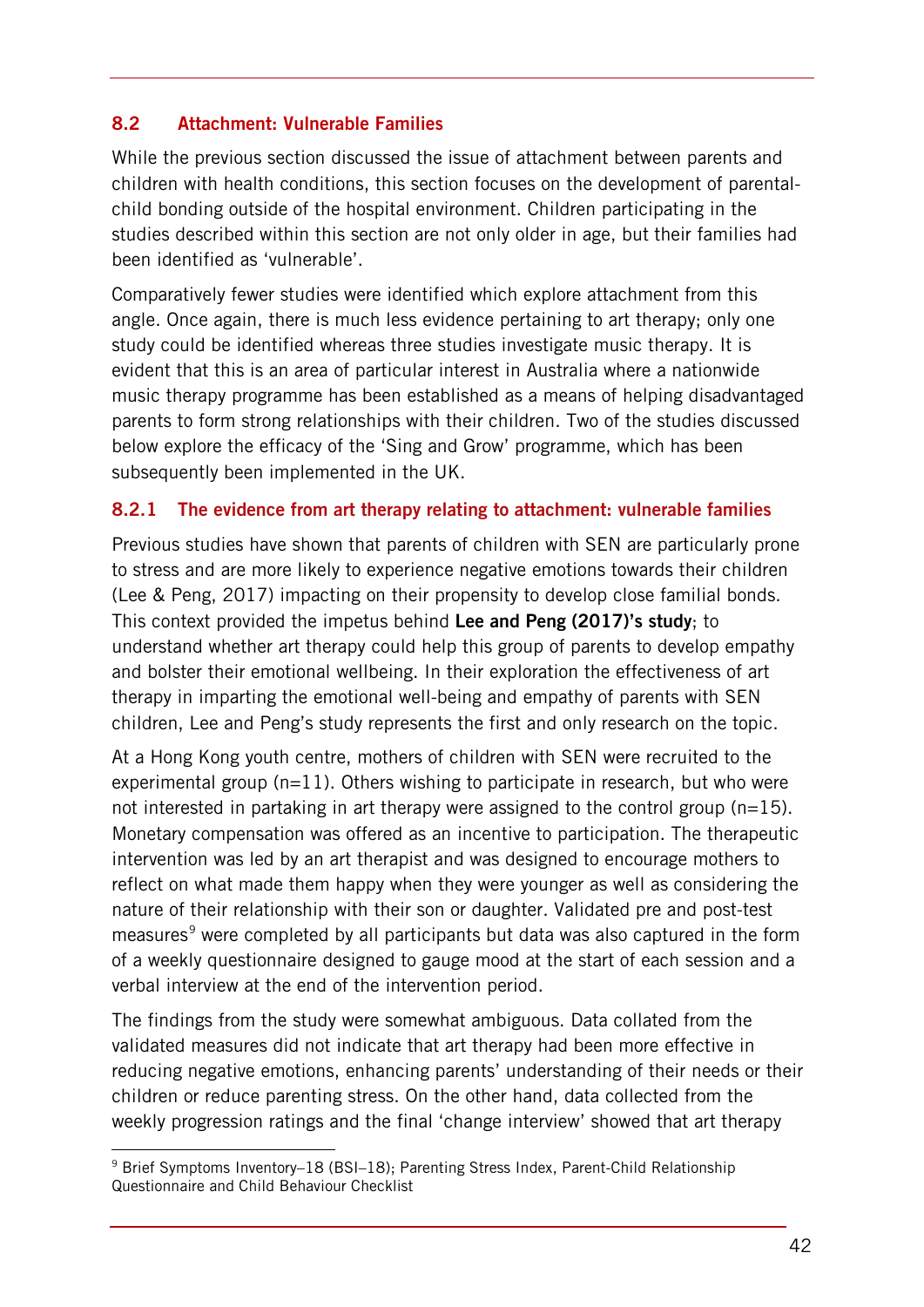had improved their mood and the interview showed that parenting stress had been reduced. The final interview also revealed that parents exposed to art therapy had better understanding of the needs of their children.

## **8.2.1.1 How robust is this evidence?**

Lee and Peng's study represents the only example of statistical research in this area. Although the study utilised a small sample size (n=26), the experiment was strengthened by the use of a control group and validated measures were used to demonstrate change. However, a much larger sample size would be required to increase the generalisability of findings. This would also allow for an investigation of efficacy by SEN type; Lee and Peng's study does not facilitate any scope for understanding how the programme responds to different mothers' needs.

More importantly, the results themselves are inconclusive. Lee and Peng (2017), pose some suggestions to explain the apparent discrepancy in their results, (which they predominantly attribute to inconsistent question interpretation) but they were unable to offer anything more concrete. Crucially, the validated measures did not indicate positive results and caution should be exercised in applying too much confidence in the untested questionnaire developed by the authors. Additionally, whilst the Change Interview administered by the researchers at the end of the intervention suggested that mothers felt less stressed, this was unsubstantiated by the tried-and-tested Parenting Stress Index.

The control group utilised in the study was comprised of those mothers who did not wish to participate in the intervention, highlighting potential bias between the group concerning their willingness to seek support and/or change their behaviour. Moreover participants were financially incentivised to participate in the study, heightening the risk of social desirability bias.

## **8.2.1.2 What are the next steps which should be pursued to strengthen the evidence base?**

There is a clear general need for further research to explore how art therapy may help to promote attachment. Investigations should extend far beyond the remit of Lee and Peng's study and seek to assess the impact of art therapy on children and families exposed to a range of vulnerabilities (not just SEN).

Interestingly, despite the emergence of dyadic art therapy in this area of practice, Lee and Peng focused on the impact of a mother-only intervention. The study would have been strengthened by researcher observations of the parent-child interactions. In turn, this may have supported the notion that lower levels of maternal stress leads to improved parent-child relations; even within Lee and Peng's study, this is presented as an assumption, rather than fact. The authors note that future work in this area should run additional parent-child sessions as a means of comparison and this would be recommended.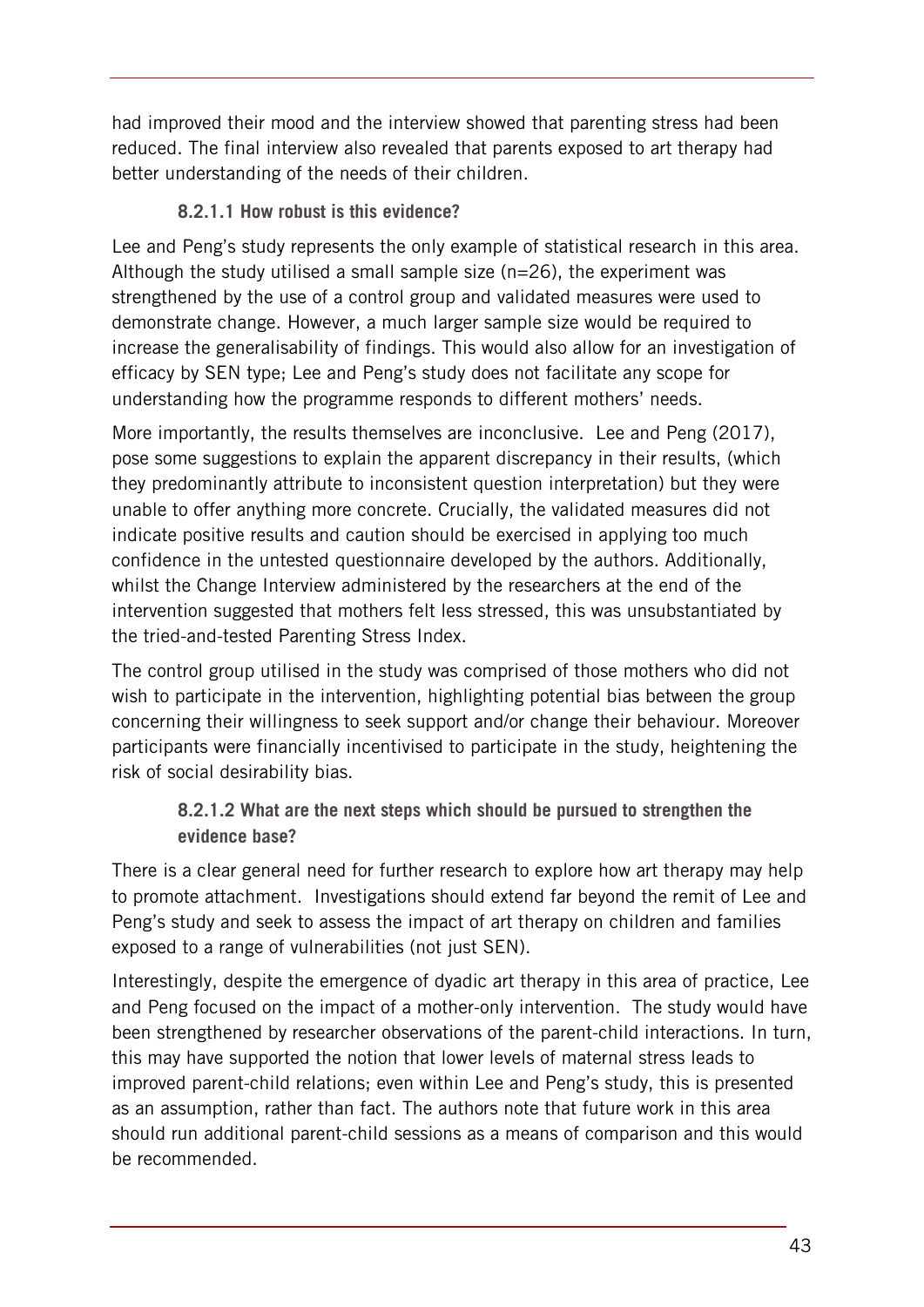## **8.2.2 The evidence from music therapy relating to attachment: vulnerable families**

A 2008 study (**Nicholson et al., 2008**) provides one of three examples of quantitative evidence supporting the use of music therapy in promoting parent-infant bonding within vulnerable family units<sup>10</sup>. It also represents the earliest of two studies which evaluate the impact of the 10 week *'Sing and Grow'* programme, a music therapy intervention based on the principles and approaches of attachment theory.

The programme which was founded in Queensland is now offered nationally across Australia (and since 2010 has also been available in the UK). For the purposes of the study, the programme was offered to three vulnerable client groups; those facing social-economic disadvantage, young parents or parents of a child with a disability. Using a variety of pre and post intervention measures, the evaluation assessed improvement in relation to parent-child interactions, parental mental health and child behaviour<sup>11</sup>. The study combined self-reporting with clinician observations in the first two and last two sessions of the programme. In total, results were gathered from 37 group programmes conducted in seven Australian states and territories.

The study identified promising results and found significant improvements over time on both parent-reported questionnaires and clinical observations. Parenting behaviours, child outcomes, observed responsiveness and parent mental health were all found to have improved between pre and post intervention. Improvements were similar across the three parent groups indicating that the '*Sing and Grow'* programme was as effective in treating all three client groups. No changes were however evident for parental warmth or for child behaviour problems.

Two years later, **Nicholson et al. (2010)** published a follow up study to their original evaluation of the *Sing and Grow* programme. Their paper principally sought to examine whether, following national roll out in Australia, changes from pre to post intervention varied according to implementation site. As a means of assessing this, the authors were required to collate and analyse outcome data from across the programme network<sup>12</sup>. Outcome measures for a total of 850 participants, attending *Sing and Grow* group programmes in four areas between 2006-7 were analysed.

-

<span id="page-43-0"></span><sup>&</sup>lt;sup>10</sup> Field et al. (2000) randomly assigned depressed and non-depressed young mothers to an intervention and control group. Although the intervention group included 'music mood induction', it was also comprised of free day care for the infants, a rehab programme (social, educational and vocational) plus relaxation therapy, massage therapy and mother-infant interaction coaching. Due to the particularly complex and multi-faceted nature of the intervention, this study has not been included within this review owing to the impossibility of isolating the impact of music therapy.

<span id="page-43-1"></span><sup>&</sup>lt;sup>11</sup> The study assessed *parental responsiveness* (using six items from the Child Rearing Questionniare, Paterson & Sanson, 1999), *irritable parenting* (using five items from Parental Perceptions and Behaviours Scale, Institut de la Statistique du Querbec, 2000), *parenting self-efficacy* (using four items modified from the Early Childhood Longituindal Study, National Centre for Education Statistics, 2004). *Play and incidental techniques* were rated on five items assessing the frequency of activities in a typical week. The authors also measured *Parental mental health symptoms* (using the Kessler K6 screening scale) and *child behaviour, social play skills* and *receptive communication skills* (using four NEILS Scales of Developmental Competency, SRI International, 2003).

<span id="page-43-2"></span> $12$  The 2010 study utilised the same measures deployed in the 2008 research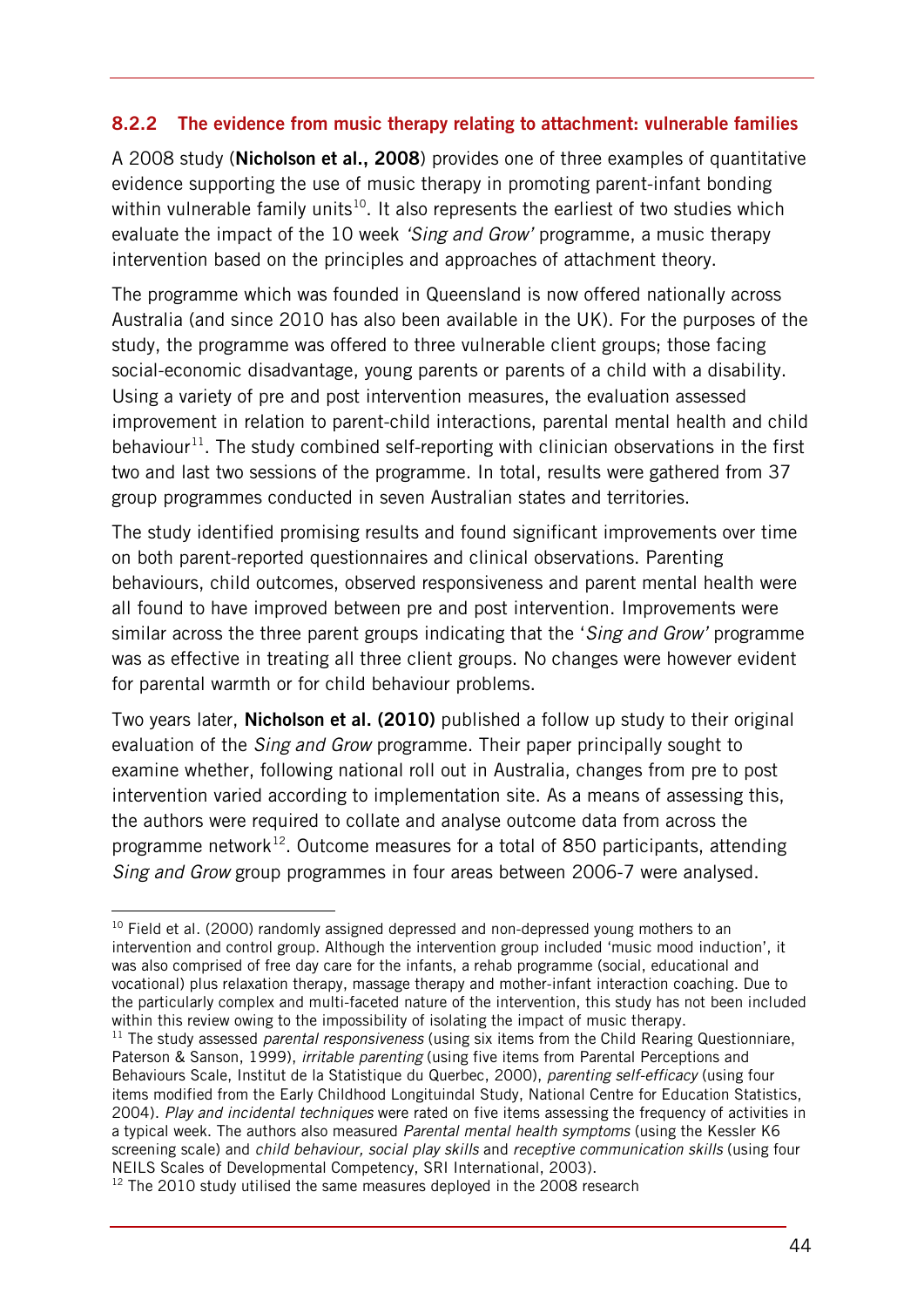Results corroborated findings from the study two years earlier and showed positive, statistically significant improvement for clinician and parent reported measures of parenting and child development. The study also found that there were significant improvements on all clinician reported measures of parent and child behaviour serving to reinforce the efficacy of group music therapy as an intervention for vulnerable families and their children.

To investigate their primary aim, the authors compared outcomes for the site where the programme was first established (Queensland) against three locations whether the programme had been subsequently introduced<sup>13</sup>. Interestingly, parent and children reporting showed similar improvements across all sites suggesting that data collated from parents was robust to the implementation process. Yet, in contrast, the extent of pre-to-post change observed by clinicians (for both parent and child behaviour) varied by site. Compared to the three new sites, clinician-reported outcomes were generally greater in the original sites and this held partially true even following statistical adjustment to account for participant and clinician differences<sup>[14](#page-44-1)</sup>.

This suggests that in order to maximise efficacy of intervention, changes to future implementation processes should be considered. Informed by a supplementary qualitative exercise, Nicholson et al. (2010) conclude that these changes might include 'improved communication between programme management and state-based Playgroup Associations, allowing more time to develop shared partnerships and perspectives about how the new programme would fit within existing structures and practices, employment of locally-based programme managers and increased resourcing for staff training and supports' (p.11).

A third study, unrelated to the *Sing and Grow* programme, also explored the impact of music therapy in promoting attachment with vulnerable families. In Denmark, **Jacobsen, McKinney and Holck (2014)** explored how music therapy could help to diminish the risk of unhealthy parent-child relationships with families with emotionally neglected children. Within this study, children were older than those attending *Sing and Grow* and were aged between 5-12 years old. Jacobsen et al. (2014) sought to assess the effect of dyadic music therapy intervention on selfreported parenting stress (using the Parenting Stress Index, PSI) and self-reported parent-child relationships (Parent-Child Relationship Inventory, PCRI). Therapists also observed and recorded change in parenting competencies and parent-child interaction using the Assessment of Parenting Competencies (APC) tool.

Eighteen parent-child dyads were blindly and randomly assigned to receive 10 week music therapy sessions or treatment as usual which mainly consisted of psychological

<sup>-</sup> $13$  The sites were not named by the authors in order to protect anonymity of staff

<span id="page-44-1"></span><span id="page-44-0"></span> $14$  Two of the six clinician measures remained significantly different across sites following the adjustment process. This suggests that the implementation process may have influenced the effectiveness of the programme.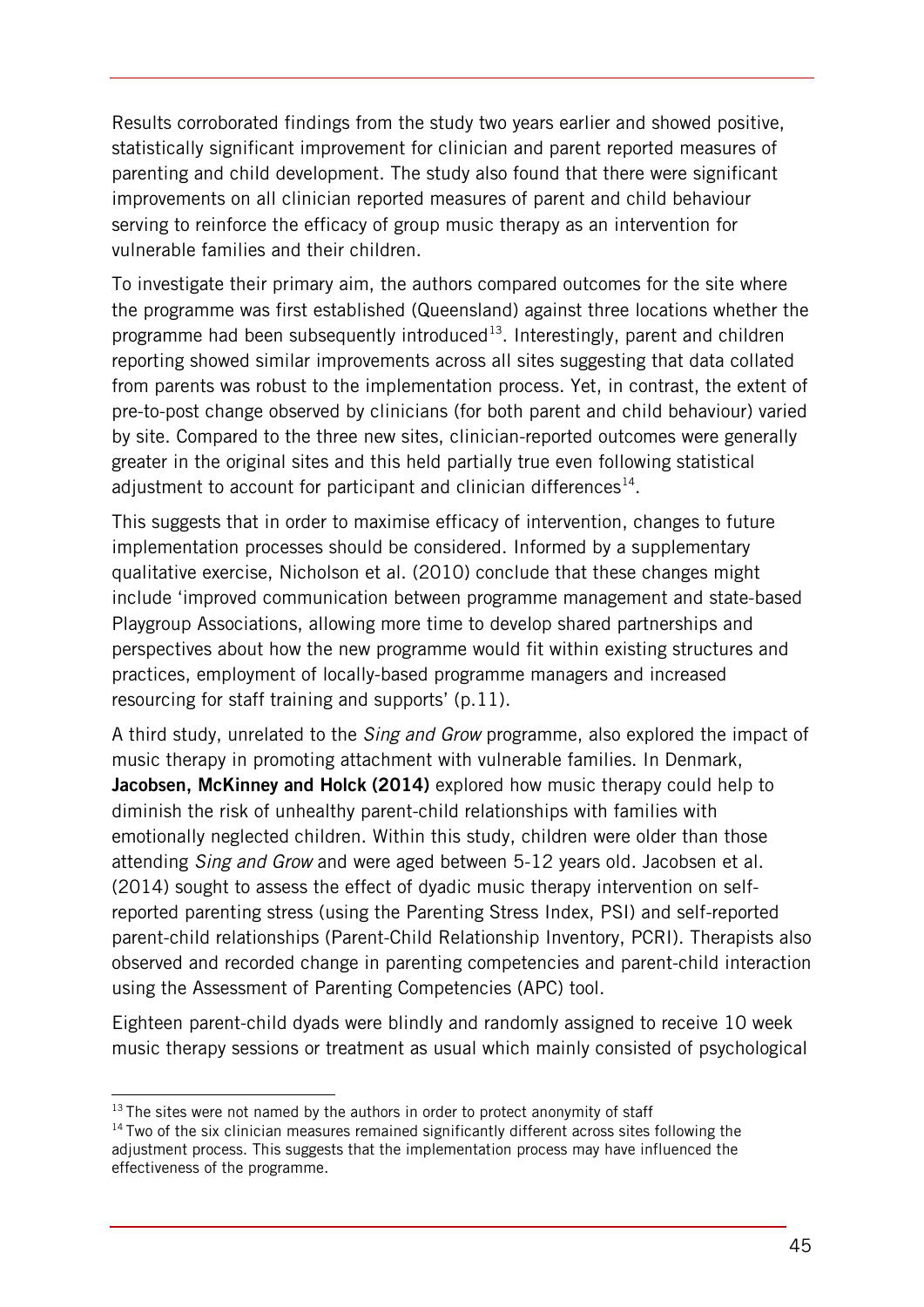and pedagogical support and guidance. Treatment was administered at a family care centre which was described as an alternative to removing the child from their parents; all participating families were described by social services as exhibiting signs of severe emotional neglect. The music therapy intervention utilised a combined clientcentred and therapist-directed approach. There was a strong emphasis on the development of a strong working alliance between parent and therapists and aims and goals of the session were collectively agreed. The therapist ensured that the nature of the goal or focus was appropriately tailored in order to accommodate differing levels of parental resistance and willingness to reflect on their approach to parenting.

Results were positive and showed that dyads who received music therapy intervention exhibited significantly improved parenting competencies, parent-child interaction and non-verbal communication. Music therapy also improved parents' ability to talk to their child, including increasing their empathy. In addition, those who participated in music therapy also reported themselves to be significantly less stressed by the mood of their child in comparison to those who did not receive music therapy.

However, both the treatment and control groups improved significantly in terms of emotional parental response. There were no significant differences between groups in terms of autonomy, parental competence and attachment. As Jacobsen et al (2014) write, 'the absence of between group differences for this measure indicates that the dyadic music therapy may not significantly affect these and may not be a relevant outcome measure for this study' (p.327). The authors suggest that absence of statistical significance between the treatment and control groups in relation to attachment might suggest that 'more sessions are needed for music therapy to influence these core aspects of parenting significantly more than treatment as usual' (p.327).

## **8.2.2.1 How robust is this evidence?**

These three studies exploring the impact of music therapy with vulnerable families all identified positive findings and collectively they indicate the group music therapy is an effective intervention for families with children across a spectrum of ages (0-12 years) spanning verbal and non-verbal stages of development.

All three studies used validated measures to capture pre and post data; Jacobsen and McKinney (2015) even conducted a separate study to confirm the validity of the APC tool they utilised in their 2014 research. Of the three studies, only Jacobsen et al. (2014) utilised a control group albeit their sample size was significantly smaller than the two *Sing and Grow* evaluations.

Jacobsen et al. (2014) also accept that reliability may have been compromised by the researchers' role in delivery of therapy, although there were no significant differences in outcomes recorded between the two therapists. The authors also discuss that childreported measures could also have been deployed to substantiate evidence collected from parents and clinicians' observations.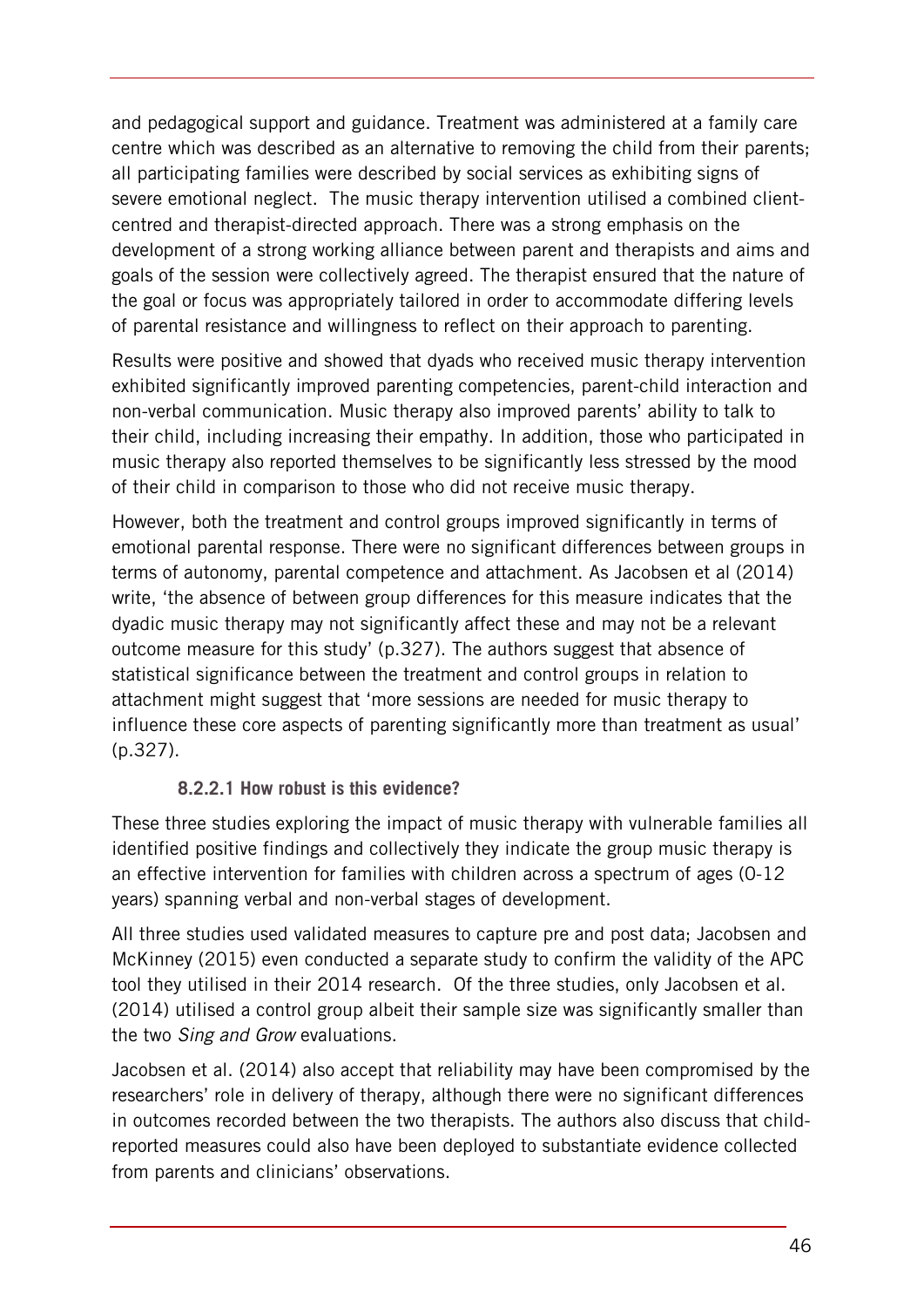Nicholson et al.'s study (2008) was well-conceived with a large sample size (n=358 parents and children). Measures were taken to ensure consistency of delivery (senior clinicians conducted site visits at least once for each group programme) and objectivity of observational reports (independent coding demonstrated consistency with therapists' observations). A range of validated measures were utilised in the evaluation so variance could be analysed against a number of outcomes. Nicholson et al.'s (2010) later study though not focused on evaluating the efficacy of the *Sing and Grow* program per se, deployed the same broad methodology in terms of data collection. Moreover, findings were based on the largest sample size of any studies discussed within this review (n=850).

However, as the Nicholson et al. (2008, 2010) concede, the greatest limitation to the studies' design was the lack of control groups that could not be implemented due to funding constraints. Beyond this, it was noted that there was notable variability in parents' exposure to the programme. Nicholson et al. (2008) write in their earlier publication, that attendance was inconsistent and that not all parents who completed pre and post measures attended the entire duration of the programme. Equally there was variation in programme length; nearly half (46%) of the programmes included within the study were comprised of eight or nine sessions, rather than the ten as planned. The size of groups across the seven states also varied considerably and nearly a fifth were reported as having larger than optimal group sizes, potentially limiting clinicians' ability to respond to individual needs.

In total, 59% of parents completed pre and post measures so roughly two in five did not complete both data sets. These statistics are considered to be in-line with evaluations of other similar preventative interventions, but analysis of participant demographics indicated that less information was gathered from particular sub-groups Indigenous parents and young parents were less likely to provide information, as were those who had a history of depression. These patterns were also identified in the later 2010 study. Therefore less can be deduced about the efficacy of the intervention in relation to these groups. As might be expected, Nicholson et al. (2010) reported many of the same limitations in their later study; this time one third of families failed to complete measures at the post-intervention stage.

## **8.2.2.2. What are the next steps which should be pursued to strengthen the evidence base?**

As Jacobsen et al. (2014) write, although 'using music therapy with emotionally neglected children and families at risk is developing…carefully designed studies are rare' (p.313). Clearly further statistical research needs to be undertaken to address the existing research gap and to build on completing quantitative and qualitative evidence which suggests that music therapy is an effective intervention in aiding the development of parent-child bonding. Comparative designs should be undertaken in order to eliminate the possibility that improvements are attributed to normal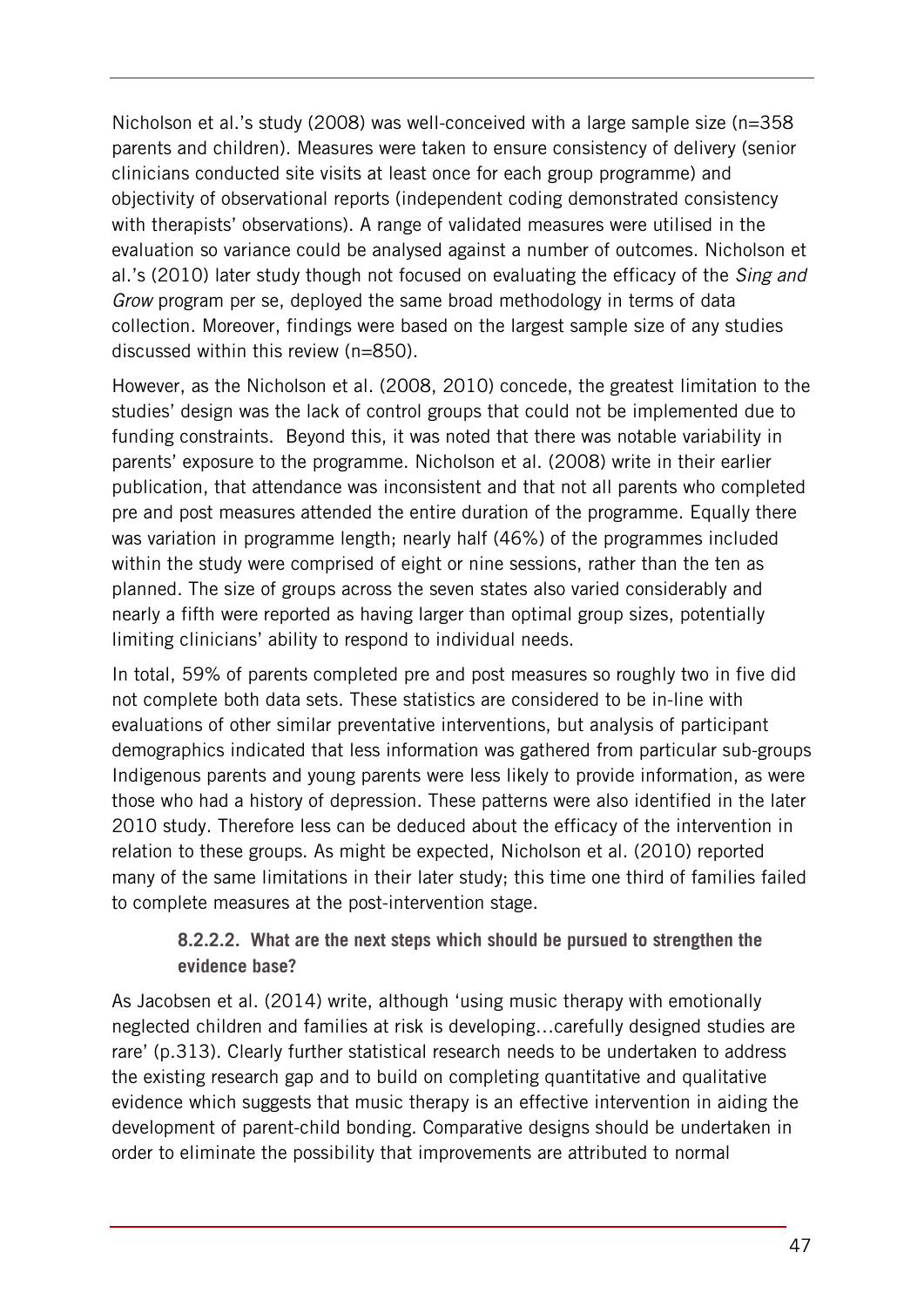maturational processes rather than intervention. Research would be particularly relevant to domestic practice if studies could be conducted within the UK.

It is of note that the *Sing and Grow* programme has been described as 'under reported and researched' (cited in Edwards 2011) although it is also considered to represent 'the most comprehensively evaluated music therapy parenting intervention to date' (Nicholson, Berthelsen, Williams and Abad, 2010, p.2). For although, additional studies have discussed the programme, not all have deployed robust methodology. For instance, a study by Abad and Williams (2007) also evaluated *Sing and Grow* and identified positive findings from a sample of 683 participating adults. Over a threeyear period, the majority were satisfied (100% enjoyment and 94% would participate again). High proportions also reported feeling closer to their children (70%) a notion supported by therapist observations. Unfortunately, however, robust analysis of pre and post program data was not undertaken as funding was not provided for formal evaluation.

Encouragingly however, Nicholson et al. (2010) were able to demonstrate that although some caution should be exercised in interpretation of clinician outcomes, the evidence suggests that the *Sing and Grow* programme has been (and can continue to be) successfully and consistently implemented on a wider scale. This presents a promising opportunity for practitioners to utilise the programme's standardised content and to build on the findings discussed by Nicholson et al. (2008, 2010).

It would be of particular interest to conduct further research to understand why, despite the largely positive findings, Nicholson et al (2008), notable proportions (22- 28%) reported no difference at the close of the '*Sing and Grow'* programmes. In future studies, it is advisable that consideration is given to those who report no improvement in order to understand why the impact of music therapy varies with different groups. Consultation with music therapists and other experts in the field may help to draw hypotheses about why interventions may be less effective in certain cases. These hypotheses could then be used to develop future research programmes and serve as a platform to eventually conduct RCTs.

Interestingly, some evaluative work has been undertaken in the UK to evaluate the success of the programme, Salkeld and Hayward (2013) have published the findings of their evaluation of the *'Sing and Grow'* programme run in collaboration with Essex County Council. Pertinently, this particular programme is only offered to adoptive families and results of the pre and post measure showed promising impact of intervention. Unfortunately however, the sample of eight families was too limited to produce statistically significant results. Yet, if consistent delivery could be established and the data pooled, this would provide the scale to establish efficacy in an exploratory trial. As depicted in Figure 1 this could ultimately inform the development of a definitive RCT which could be conducted in a domestic setting.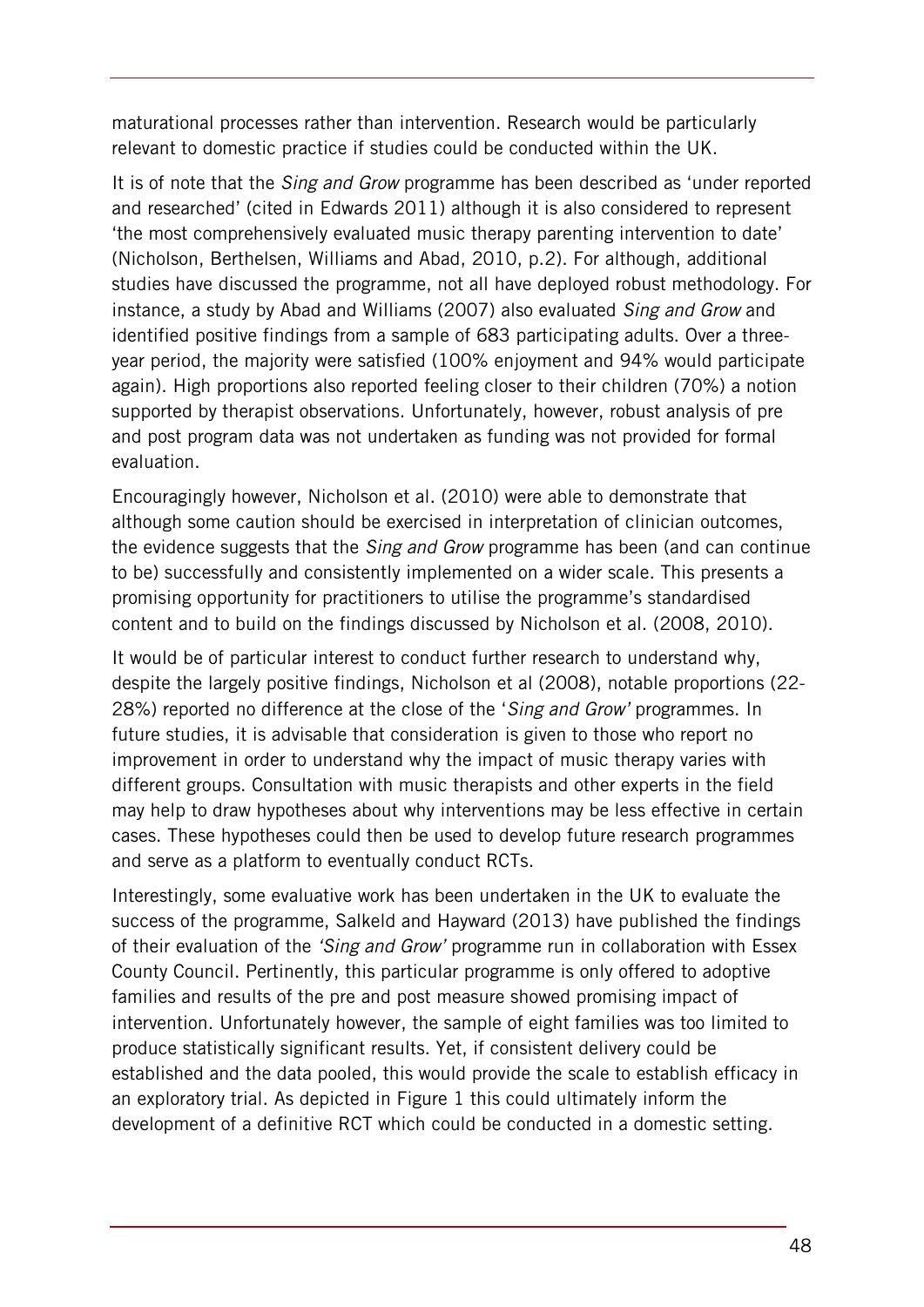## *Figure 1: From MRC (2000) – A framework for development and evaluation of RCTs for complex interventions to improve health*

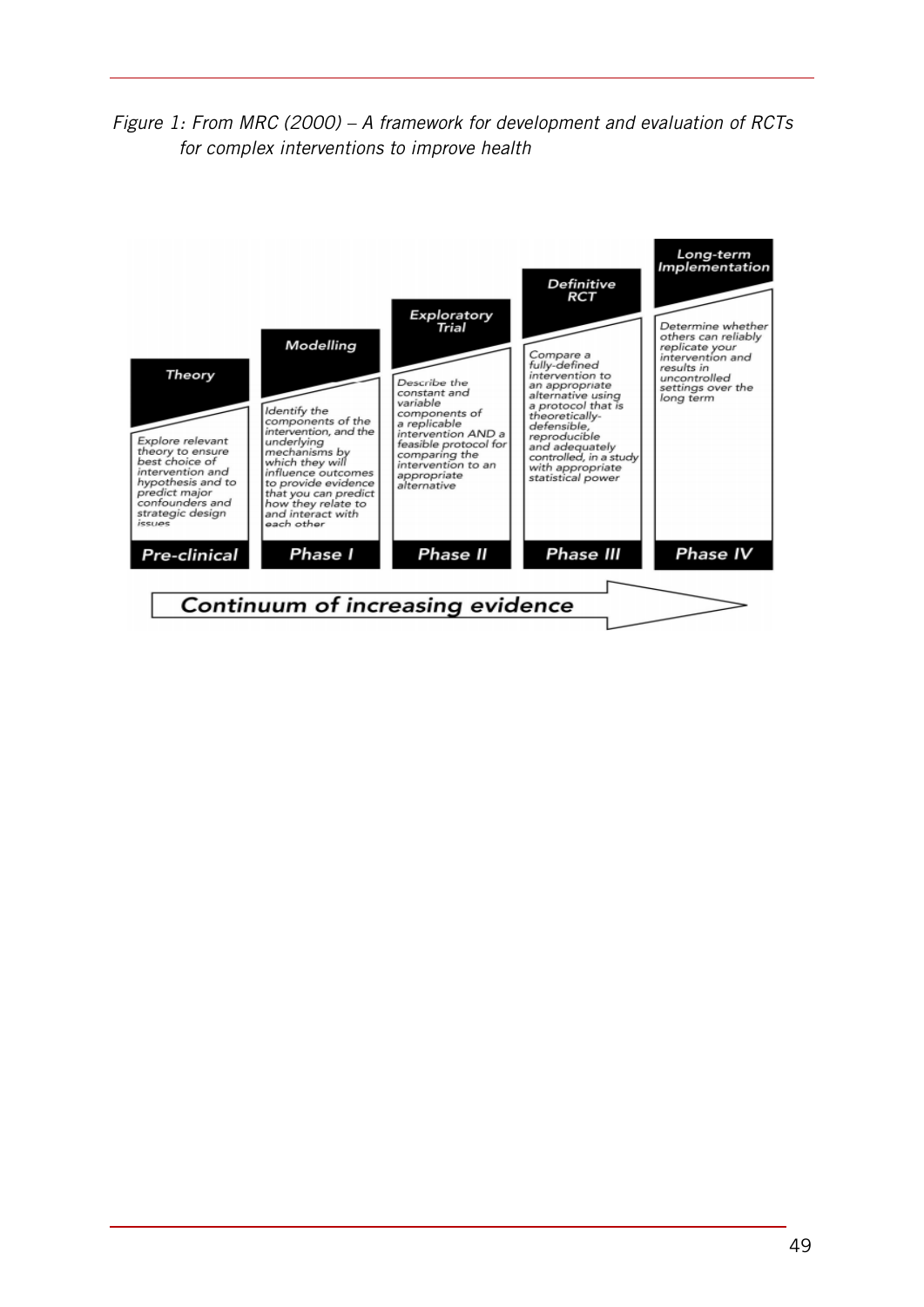| <b>Theme</b>                                                                           | Study                      | Description of Therapy                                                                                                                                                                                                                                                                                                                                                                                                                                    | Duration<br><sub>of</sub><br>Therapy | Objectives                                                                                                                                                                                                | <b>Setting</b>                 | Intervention<br>Design          | Sample                                                                                                                                                                                                                                                                                                                                                                        | <b>Results</b>                                                                                                                                                                                                                                                   | <b>SMS</b><br>Rating |
|----------------------------------------------------------------------------------------|----------------------------|-----------------------------------------------------------------------------------------------------------------------------------------------------------------------------------------------------------------------------------------------------------------------------------------------------------------------------------------------------------------------------------------------------------------------------------------------------------|--------------------------------------|-----------------------------------------------------------------------------------------------------------------------------------------------------------------------------------------------------------|--------------------------------|---------------------------------|-------------------------------------------------------------------------------------------------------------------------------------------------------------------------------------------------------------------------------------------------------------------------------------------------------------------------------------------------------------------------------|------------------------------------------------------------------------------------------------------------------------------------------------------------------------------------------------------------------------------------------------------------------|----------------------|
| Attachment<br>and Parent-<br>Child<br>Bonding:<br>Older<br>children and<br>adolescents | Lee & Peng<br>(2017)       | Art therapy<br>Following 2 x introductory<br>sessions, 4 sessions were<br>aimed to help participants<br>revisit their childhood and to<br>reflect on what gave them<br>happiness when they were<br>young.<br>Therapy incorporated use of<br>clay, ink, paint and craft<br>activities such as mask-<br>making<br>Sessions 8-14 were used to<br>help each participants review<br>her relationship with her<br>child, before two final<br>'closing' sessions | 16 x once<br>weekly<br>programm<br>e | To explore the<br>effects of group art<br>therapy on the<br>emotional well-being<br>and parental<br>empathy of mothers<br>of children with SEN                                                            | Non-<br>clinical,<br>Hong Kong | Therapist led,<br>Group therapy | N=26 mothers<br>Mothers of children who were<br>diagnosed with at least 1 kind of<br><b>SEN</b><br>Average age of the mothers in the<br>art therapy group and the control<br>group was 41.46 (SD D 6.31) and<br>39.40 (SD D 7.62), respectively.<br>Mean ages of the children were<br>8.16 (SDD 2.61) in the treatment<br>group and 8.27 (SD D 3.61) in the<br>control group. | Results from weekly ratings,<br>interviews and art work<br>indicated that therapy helped<br>mothers to improve their<br>emotional well-being and<br>reduce parenting stress<br>Results from the self-reported<br>questionnaire did not support<br>this           | 3                    |
| Attachment<br>and Parent-<br>Child<br>Bonding:<br>Older<br>children and<br>adolescents | Nicholson et<br>al. (2008) | <b>Music Therapy</b><br>Sessions followed<br>established plans with set<br>learning objectives. Each<br>session addressed one or<br>more developmental skill.                                                                                                                                                                                                                                                                                             | 10x<br>weekly<br>group               | To review changes<br>over time with<br>respect to parent-<br>reported parent-child<br>interactions,<br>parenting<br>behaviours.<br>parenting self-<br>efficacy, parent<br>mental health and<br>children's | Non-<br>Clinical,<br>Australia | Therapist led,<br>group therapy | $N = 358$<br>Marginalized parents and their<br>children aged 0-5 years. 'Parents'<br>were defined as 'responsible adult'<br>358 parents and children from<br>three types of family group; those<br>facing social-economic<br>disadvantage, young parents or<br>parents of a child with disability                                                                             | Significant improvements were<br>found for therapist-observed<br>parent and child behaviours,<br>and parent-reported irritable<br>parenting, educational<br>activities in the home, parent<br>mental health and child<br>communication and social play<br>skills | 2                    |

# *Table 4: Attachment and Parent-Child Bonding – Vulnerable Families - Evidence*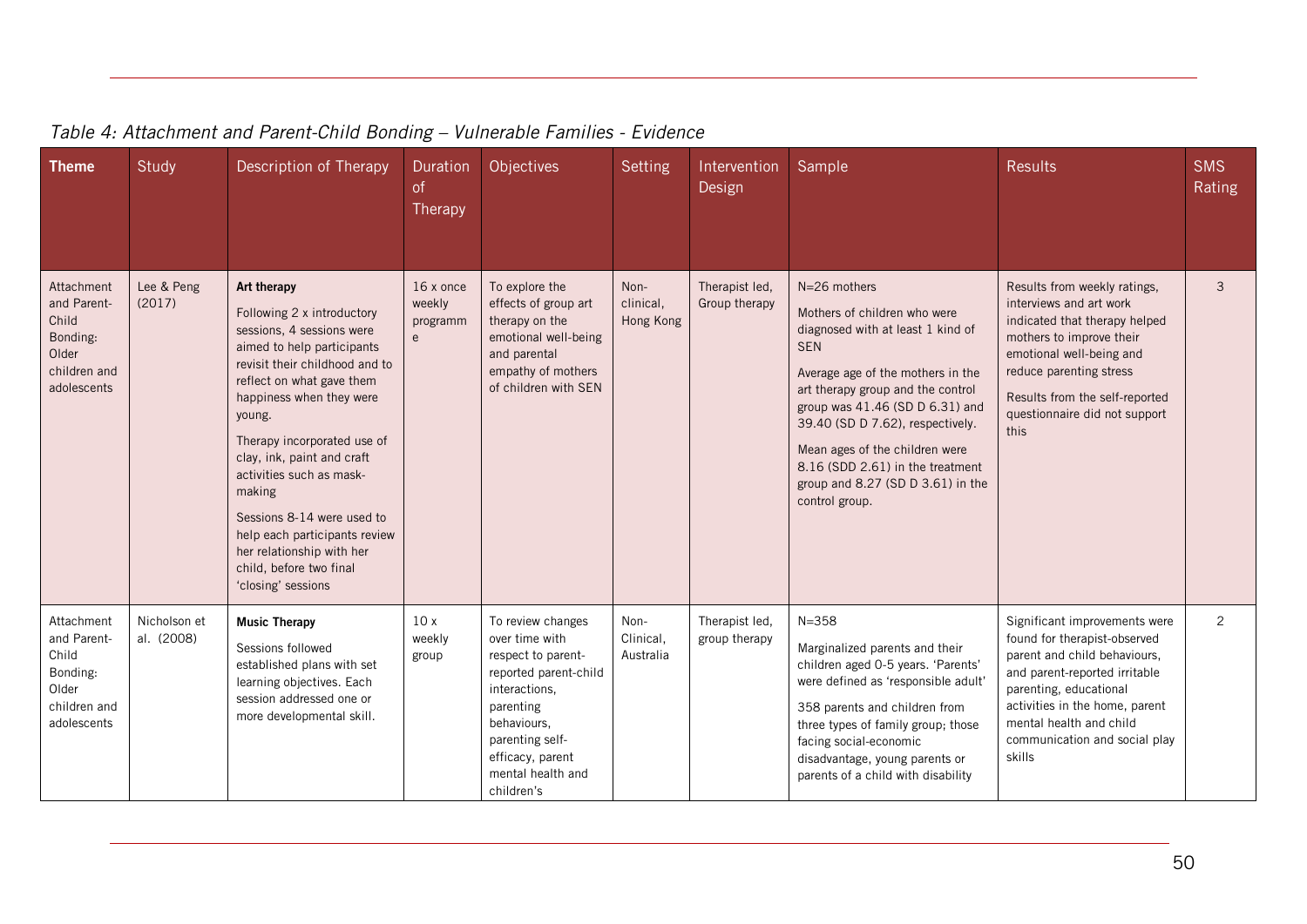|                                                                                        |                           |                                                              |                             | behavioural, social<br>and communication<br>skills and therapist<br>observation of child<br>behaviours                                                                                                                                                                                                                                      |                                |                                                                                                      |                                            |                                                                                                                                                                                                                                                                                                                                                                                                                                                                                                                                                                                                                                         |   |
|----------------------------------------------------------------------------------------|---------------------------|--------------------------------------------------------------|-----------------------------|---------------------------------------------------------------------------------------------------------------------------------------------------------------------------------------------------------------------------------------------------------------------------------------------------------------------------------------------|--------------------------------|------------------------------------------------------------------------------------------------------|--------------------------------------------|-----------------------------------------------------------------------------------------------------------------------------------------------------------------------------------------------------------------------------------------------------------------------------------------------------------------------------------------------------------------------------------------------------------------------------------------------------------------------------------------------------------------------------------------------------------------------------------------------------------------------------------------|---|
| Attachment<br>and Parent-<br>Child<br>Bonding:<br>Older<br>children and<br>adolescents | Nicholson et a.<br>(2010) | <b>Music Therapy</b>                                         | 10x<br>weekly<br>group      | To examine whether<br>changes from pre to<br>post intervention<br>varied according to<br>implementation site,<br>when the<br>intervention was<br>taken to scale<br>nationally                                                                                                                                                               | Non-<br>Clinical,<br>Australia | Therapist led,<br>Group<br>intervention                                                              | $N = 850$                                  | Significant improvements were<br>recorded across all clinician<br>observed and parent-reported<br>measures.<br>Two of the six pre-post<br>clinician observed measures<br>varied in the scale of the<br>change by site                                                                                                                                                                                                                                                                                                                                                                                                                   | 2 |
| Attachment<br>and Parent-<br>Child<br>Bonding:<br>Older<br>children and<br>adolescents | Jacobsen et al.<br>(2014) | <b>Music Therapy</b><br>Dyadic music therapy<br>intervention | $6-10x$<br>weekly<br>groups | The purpose of the<br>study was to<br>investigate the effect<br>of a dyadic music<br>therapy intervention<br>on observed parent-<br>child interaction as<br>well as self-reported<br>parenting stress and<br>self-reported child-<br>parents relationships<br>in families at risk<br>and families with<br>emotionally<br>neglected children | Non-<br>clinical,<br>Denmark   | Dyadic music<br>therapy<br>Mixture of<br>client-centred<br>and therapist-<br>directed<br>experiences | $N = 18$ dyads<br>Children aged 5-12 years | Results showed that dyads who<br>received music therapy<br>intervention significantly<br>improved their nonverbal<br>communication and mutual<br>attunement.<br>Parents who participated in<br>music therapy also reported<br>themselves to be significantly<br>less stressed by the mood of<br>their child and to have<br>experienced improvements to<br>their parent-child relationship.<br>Both the treatment and control<br>groups improved significantly<br>in terms of emotional parental<br>response. There were no<br>significant differences between<br>groups in terms of autonomy,<br>parental competence and<br>attachment. | 4 |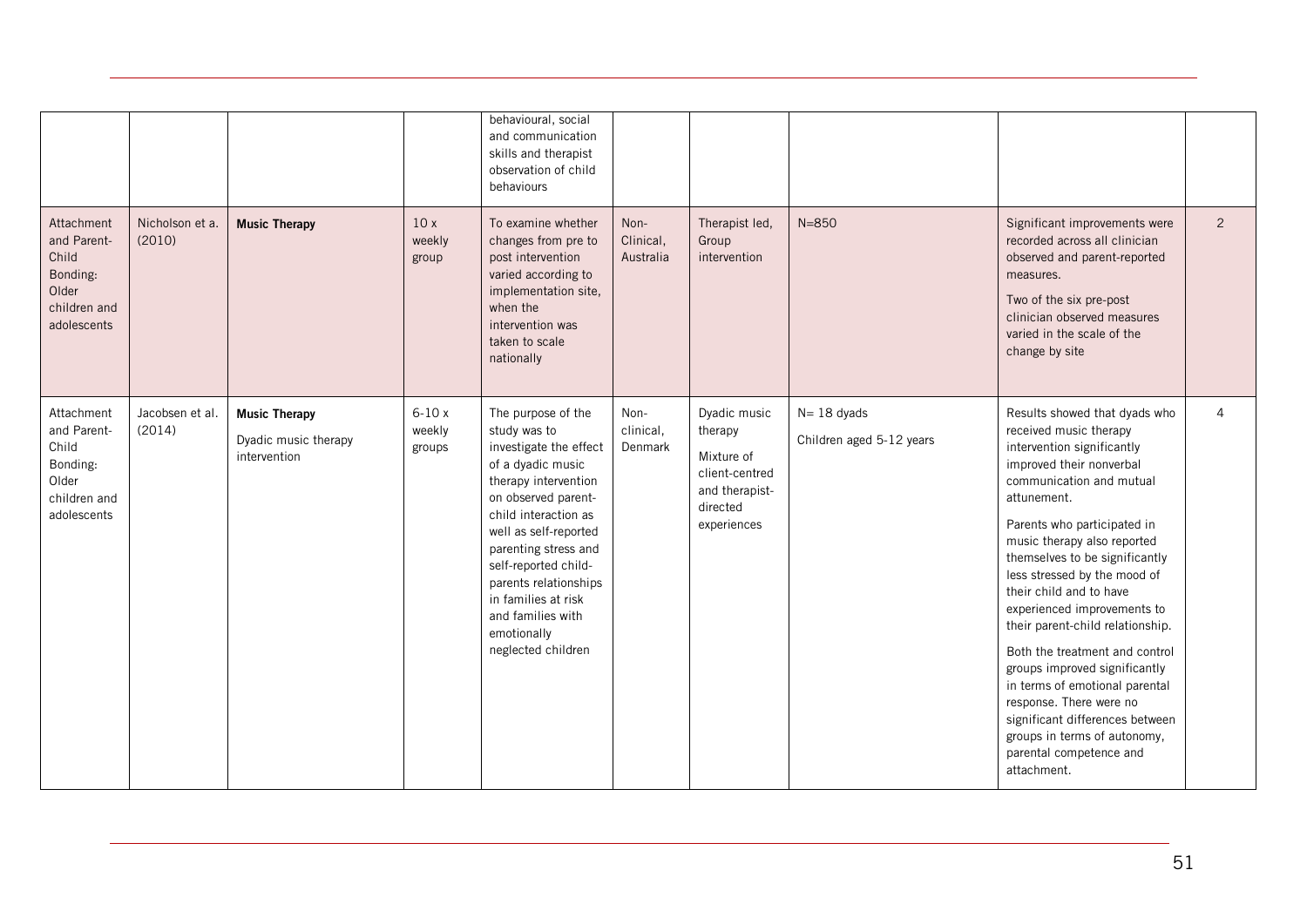## **9 Review of Evidence: Mental Health**

The World Health Organisation (WHO) estimates that between 10-20% of children and adolescents suffer from some form of poor mental health and that half of all mental health illnesses begin by the age of 14 (WHO website, 2017). Despite the prevalence of mental health conditions among children there is an absence of robust statistical evidence available in this area<sup>[15](#page-51-0)</sup>.

Qualitative studies have shown that music and art therapy is an effective intervention for children and young people with mental health issues. However, few relevant quantitative studies have been conducted and consequently there is a gap in existing evidence exploring the efficacy of music and art therapy in supporting children and adolescents with mental health issues. As Odell-Miller et al. (2006) conclude in their review of literature exploring art therapy among adults with mental health issues, *'*there is a need for outcome-based research with a younger population' (p. 122) and this point is equally relevant to music therapy.

This search process identified seven articles that corresponded with the search terms and adhered to the inclusion criteria. These are discussed in the following three subsections:

- **Anxiety**
- **Grief and Bereavement**
- **Trauma**

## **9.1 Anxiety**

-

Anxiety is one of the most common psychiatric conditions affecting adolescents (cited in Pine, Cohen & Gurley, 1998) and is strongly correlated with instances of depression (Brady & Kendall, 1992). Studies of anxiety are of clinical importance because as well as manifesting itself in a distinct set of disorders, anxiety exerts itself on other domains of functioning. Consequently, it has been argued that it should be addressed as a research priority (Kashani & Orvaschel, 1990).

Despite its importance as a research topic, only one article, exploring music therapy, could be identified that adhered to the inclusion criteria. This is perhaps surprising given that a review of creative therapies has shown music therapy to be particularly effective in decreasing anxiety with adults (Stuckey & Nobel, 2010). No studies could be identified that assessed the efficacy of art therapy with children or young people suffering from anxiety disorders.

<span id="page-51-0"></span><sup>&</sup>lt;sup>15</sup> Work has been undertaken with children suffering from psychosis and schizophrenia but as described in section 3.2, evidence relating to mental health disorders have been excluded from the remit of this review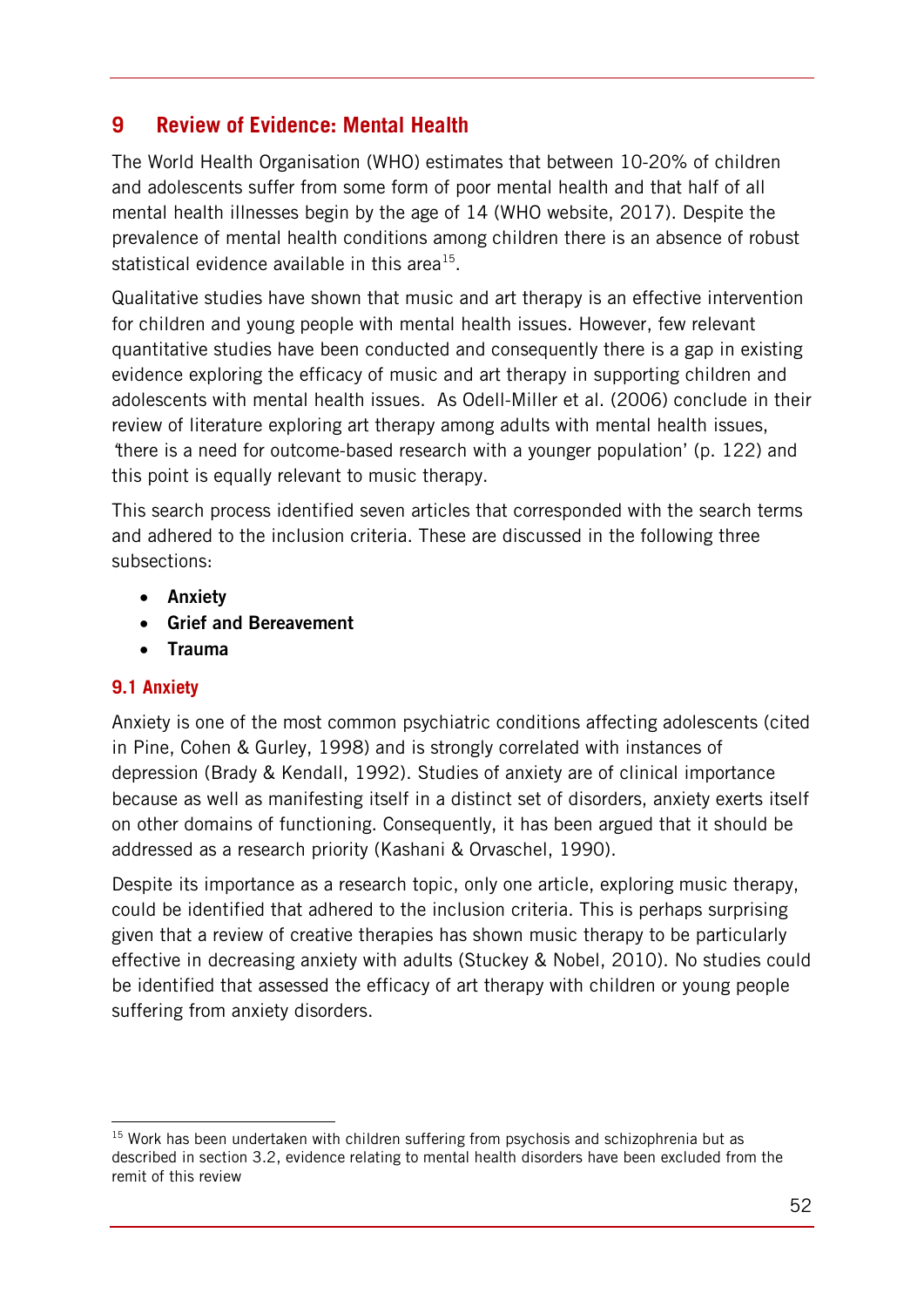## **9.1.1 The evidence from art therapy relating to anxiety**

The search did not identify any statistical studies satisfying our criteria that explore the use of art therapy with children or young people suffering from anxiety.

#### **9.1.2 The evidence from music therapy relating to anxiety**

In their RCT, **Goldbeck and Ellerkamp (2012)** sought to assess the impact of combined music and CBT therapy as treatment for children suffering with anxiety. All 36 children within the sample had a primary diagnosis of an anxiety disorder and were randomly assigned to the experimental group or to the control group which offered treatment as usual (TAU) which represented a range of 'standard' treatment approaches. The experimental group offered a total of 15 sessions comprised of three individual music sessions, nine group music therapy sessions and three sessions of CBT-orientated sessions for parents. The control group was described by Goldbeck and Ellerkamp (2012) in fairly broad terms; 'it included various interventions provided by child psychiatrists, paediatricians, psychologists, child psychotherapists, social workers or child guidance clinics, such as brief behavioural interventions, psychodynamic psychotherapy or nonspecific group therapy' (p.403). All treatment offered in the control group was provided 'as available in naturalistic community settings' (p.403).

The primary outcome in Goldbeck and Ellerkamp's (2012) study was the presence of an anxiety disorder post-treatment and four months after the end of treatment as assessed by the KIDDIE-SADs measure<sup>[16](#page-52-0)</sup>. Results indicated that combined music therapy and CBT treatment is a superior treatment for anxiety; the combined therapy showed a reduced anxiety rate of 67% in comparison to 33% within the control group. Moreover, their results indicated longevity of impact; the effects persisted four months post-treatment. However, no statistical difference between the control and experimental group were reported in self-reports or parental reports.

#### **9.1.2.1. How robust is this evidence?**

 $\overline{a}$ 

Goldbeck and Ellerkamp's study (2012) offers generally promising findings identifying a statistically significant reduction in symptoms associated with anxiety following combined music therapy and CBT treatment immediately after treatment and four months later.

However the study has a number of limitations. First of all, although the principal measure, the KIDDIE-SADs tool, showed divergence between the experimental and control group, self-reports and parental reported measures did not identify change between the two groups. Whilst this does not necessarily indicate fallibility of the

<span id="page-52-0"></span> $16$  The K-SADS-PL is a semi-structured diagnostic interview designed to assess current and past episodes of psychopathology in children and adolescents according to DSM-III-R and DSM-IV criteria. It represents the German version of the Schedule for Affective Disorders and Schizophrenia for School age Children.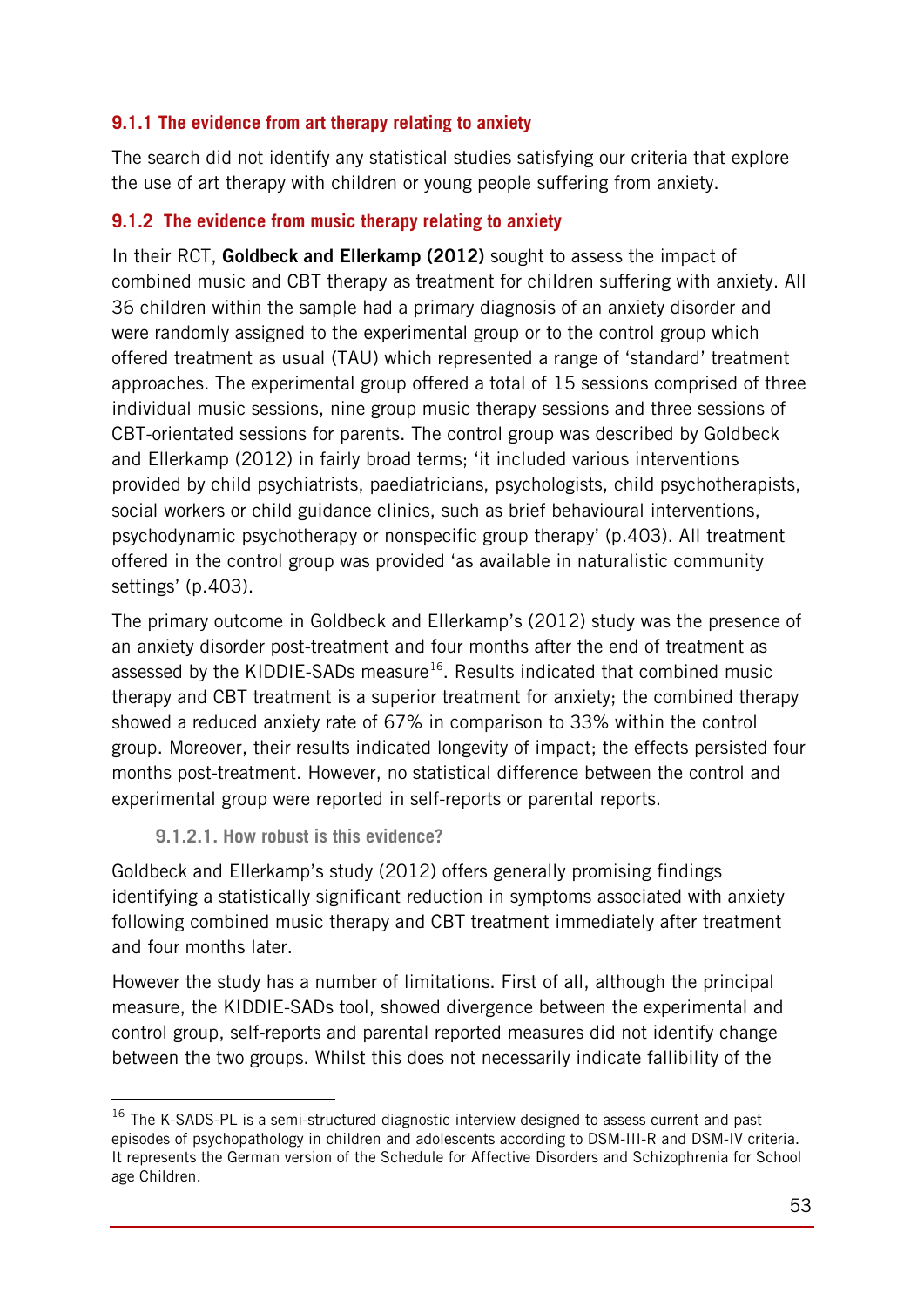primary measure, it is interesting to note this difference and it raises questions about how 'improvement' is measured and categorised if it is not recognised by the participant and/or their parents.

Attention should also be paid to the lack of detail supplied by the authors about the nature of the control group. In this context 'treatment as usual' appears to encapsulate a plethora of treatment approaches, rather than a single, agreed treatment plan. Therefore direct comparisons between the outcome of the control and experimental group are somewhat problematic due to the heterogeneous nature of practice within the control group. To further complicate matters, patients assigned to the control group received a mean of four sessions of treatment whereas the experimental group offered 12 sessions in total (plus a further three sessions for parents). Put simply, those assigned to the experimental group had greater exposure to a supportive therapist.

Therefore whilst we can deduce that participants in the control group showed lower levels of anxiety post treatment, we cannot necessarily attribute this to the mode of treatment. Rather the positive effect could be assigned to treatment duration and the associated connotations of the development of the patient-therapist relationship over an extended period, as discussed in Section 5. Linked to this, by assessing the experimental treatment programme as a whole, no insight can be deduced about which elements of the programme had greatest impact and which sessions may be less important or even redundant. Crucially, as this is a combined intervention, it is impossible to discern from Goldbeck and Ellerkamp's study (2012) the impact of music therapy in isolation from CBT. A design that compared CBT in isolation with CBT combined with music therapy would be stronger.

Positively, the authors provided a detailed breakdown of the therapy delivered within the experimental group enabling future replication and future analysis of discrete modules.

**9.1.2.2. What are the next steps to be pursued to strengthen the evidence base?** 

There is a clear need for additional work exploring the effects of music therapy with children and young people suffering from anxiety. It is commendable that Goldbeck and Ellerkamp (2012) consider longevity of impact, but their findings are limited to the effects of intervention four months post-treatment. It would be of interest to conduct more longitudinal studies over an extended period of time. Equally, in future studies it would be beneficial to assess the impact of music therapy as a discrete mode of treatment or as a supplement to other forms.

In summary, we are currently still unable to respond to the question 'what form of music therapy in which setting is most effective for what child to achieve what kind of outcome?' (Gold et al, 2004). Future work should seek to identify the most effective components of music therapy.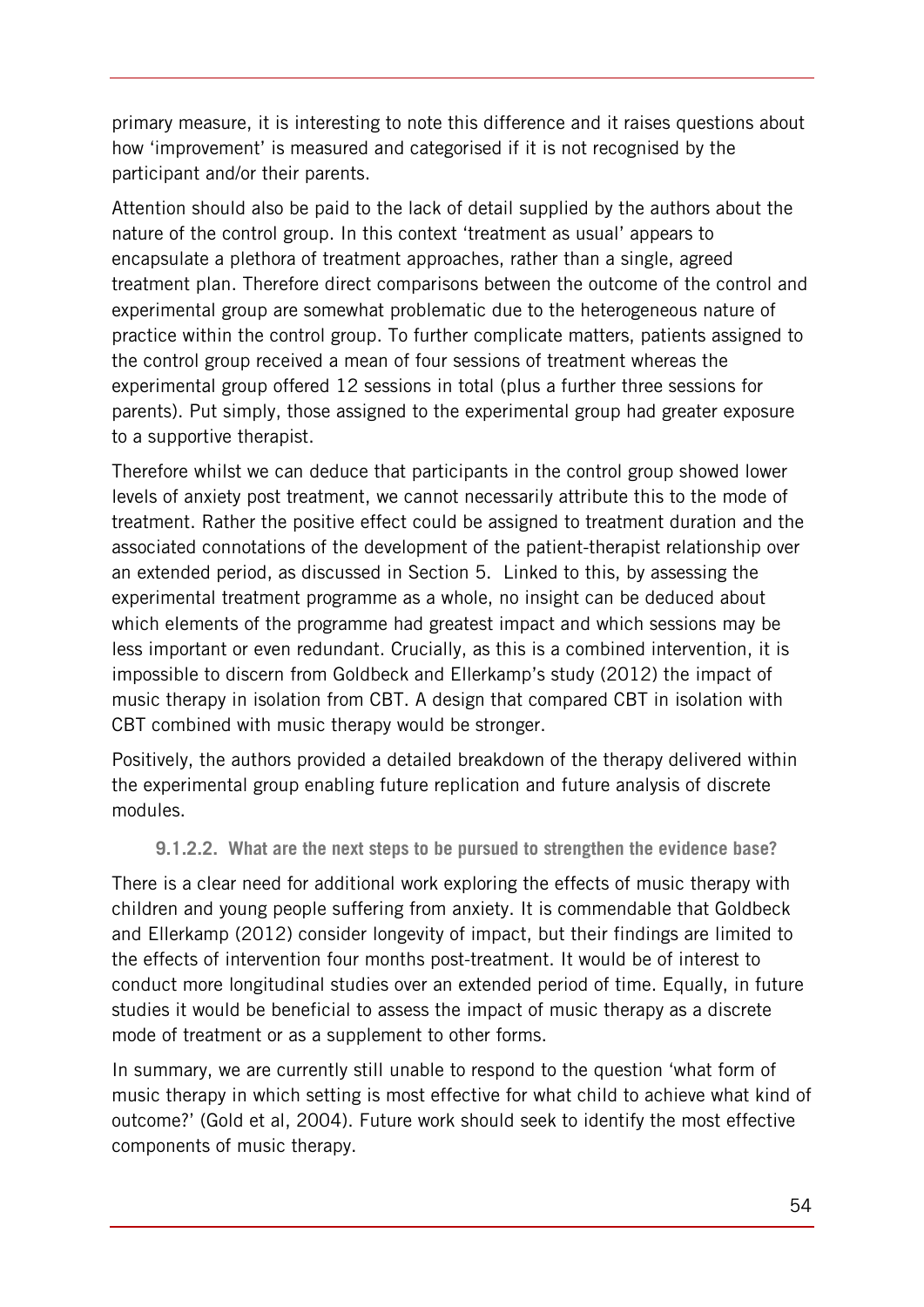| <b>Theme</b> | Study                             | Description of Therapy                                                                                                                                                                                                                                                                                                                                                                                                                                                                                                                                                                                                                                                                                 | Duration of<br>Therapy                                                                                                                                                                                                 | <b>Objectives</b>                                                                                                                                                                        | Setting              | Intervention<br>Design                                                                                      | Sample                                                                                   | <b>Results</b>                                                                                                                                                                                                                                                                                                          | <b>SMS</b><br>Rating |
|--------------|-----------------------------------|--------------------------------------------------------------------------------------------------------------------------------------------------------------------------------------------------------------------------------------------------------------------------------------------------------------------------------------------------------------------------------------------------------------------------------------------------------------------------------------------------------------------------------------------------------------------------------------------------------------------------------------------------------------------------------------------------------|------------------------------------------------------------------------------------------------------------------------------------------------------------------------------------------------------------------------|------------------------------------------------------------------------------------------------------------------------------------------------------------------------------------------|----------------------|-------------------------------------------------------------------------------------------------------------|------------------------------------------------------------------------------------------|-------------------------------------------------------------------------------------------------------------------------------------------------------------------------------------------------------------------------------------------------------------------------------------------------------------------------|----------------------|
| Anxiety      | Goldbeck &<br>Ellerkamp<br>(2012) | <b>Music Therapy and Cognitive</b><br><b>Behavioural Therapy</b><br>Multimodal Music Therapy<br>(MMT); a combination of music<br>therapy and cognitive<br>behavioural therapy<br>Sessions included different<br>forms of active music therapy<br>such as free and structured<br>improvised music play of the<br>participants together with the<br>music therapists, communicative<br>/ dialogue music playing or<br>expression of emotions by the<br>participants' improvised music<br>Music therapy was combined<br>with different cognitive-<br>behavioural interventions such as<br>psycho-education, social skills<br>training, exposure to anxiety<br>evoking stimuli and homework<br>assignments | 15 sessions of<br><b>MMT</b><br>$3 \times 1$ hour<br>sessions of<br>individual<br>music therapy<br>9 x 90<br>minutes<br>sessions of<br>group music<br>therapy)<br>3 x sessions of<br>CBT-orientated<br>parent training | Pilot study to<br>investigate the<br>efficacy of MMT<br>in comparison to<br>treatment as<br>usual,<br>To investigate<br>the persistence<br>of treatment<br>after the end of<br>treatment | Clinical,<br>Germany | Included<br>therapist led<br>and<br>improvisational<br>therapy<br>Mix of group<br>and individual<br>therapy | $N=36$<br>Children aged 8-12 years with a<br>primary diagnosis of an anxiety<br>disorder | MMT was superior compared to<br>control group according to<br>results after treatment.<br>Reduction in anxiety was<br>shown to have persisted until<br>four month post-treatment<br>No statistical difference<br>between the control and<br>experimental group were<br>reported in self-reports or<br>parental reports. | $\mathbf{3}$         |

# *Table 5: Anxiety – Evidence*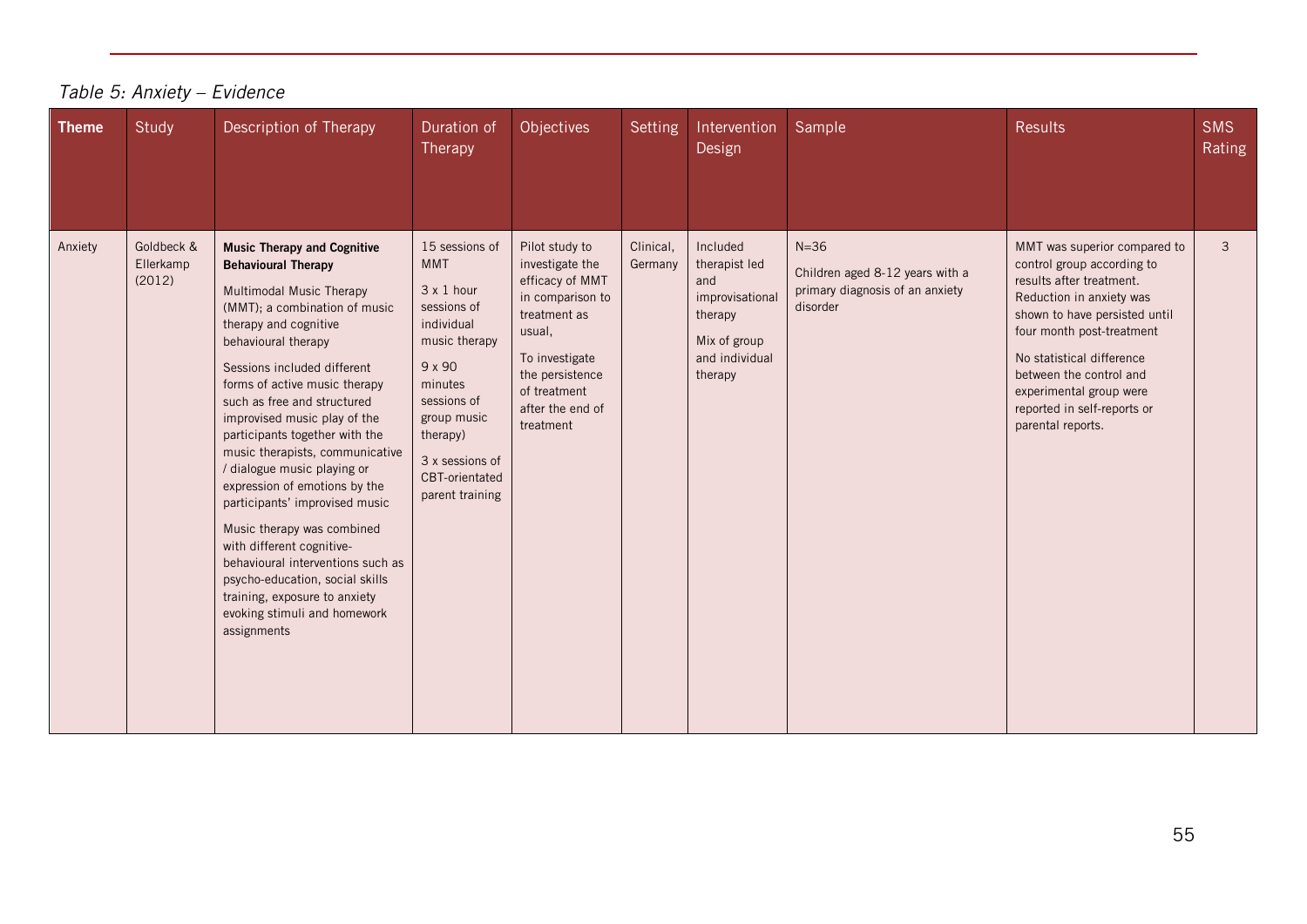#### **9.2 Grief and Bereavement**

Rosner, Kruse and Hagl (2007) describe an 'abundance' of literature on how creative therapies can be used to help bereaved children and adolescents but comment on the 'lack of empirical support for most of the suggested interventions' (p.99).

With respect to music therapy, Hilliard (2001) comments, 'much of the research is descriptive and qualitative and few quantitative articles are available in the field of children in bereavement' (p.293). Much of smaller scale quantitative studies and descriptive case studies has been compiled by Katrina McFerran. Findings from these qualitative studies have suggested that music therapy is 'valued' as a treatment for bereaved children 'because of the opportunities for both expression and connection that are made through musical participation' (McFerran, 2011 p.19). Three quantitative studies, both investigating the impact of music therapy, were however identified in our search.

No statistical evidence was identified exploring the impact of art therapy on young, bereaved populations. Qualitative work is available that suggests art therapy can be extremely effective in aiding bereaved children (Davis, 1989) and 'art therapy is emerging as a viable new intervention for working for working with bereaved children' (Zamelli, Johns Clark & Heegaard, 1989, p.60). Currently however, evidence appears to be notably lagging behind practice.

#### **9.2.1 The evidence from art therapy relating to grief and bereavement**

The search did not identify any statistical studies satisfying our criteria that explore the use of art therapy with bereaved children and young people.

#### **9.2.2 The evidence from music therapy relating to grief and bereavement**

Our search process identified **Hilliard's small-scale study (2001)** as one example of a quantitative investigation which sought to demonstrate music therapy as an effective intervention to assist grieving children. His work sought to examine if there was a significant difference in grief symptoms amongst those children who were part of a cognitive-behavioural music therapy programme offered by The Caring Tree, a child and adolescent bereavement programme run in the US and those who received no support. Three schools were involved in the study; two represented the experimental group (n=9) and one as the control group (n=9). Those assigned to the experimental group received eight sessions of group music therapy whereas those allocated to the control group received no intervention during the experimental period. Pre and posttreatment four standardised psychometric tests were utilised to measure effect; the Behaviour Rating Index for Children (BRIC) was used by teachers to assess behaviour in the classroom as well as used by parents at home. Additionally, the Depression Self-Rating Scale (DSRS) and the Bereavement Group Questionnaire (BP) for parents and guardians were issued.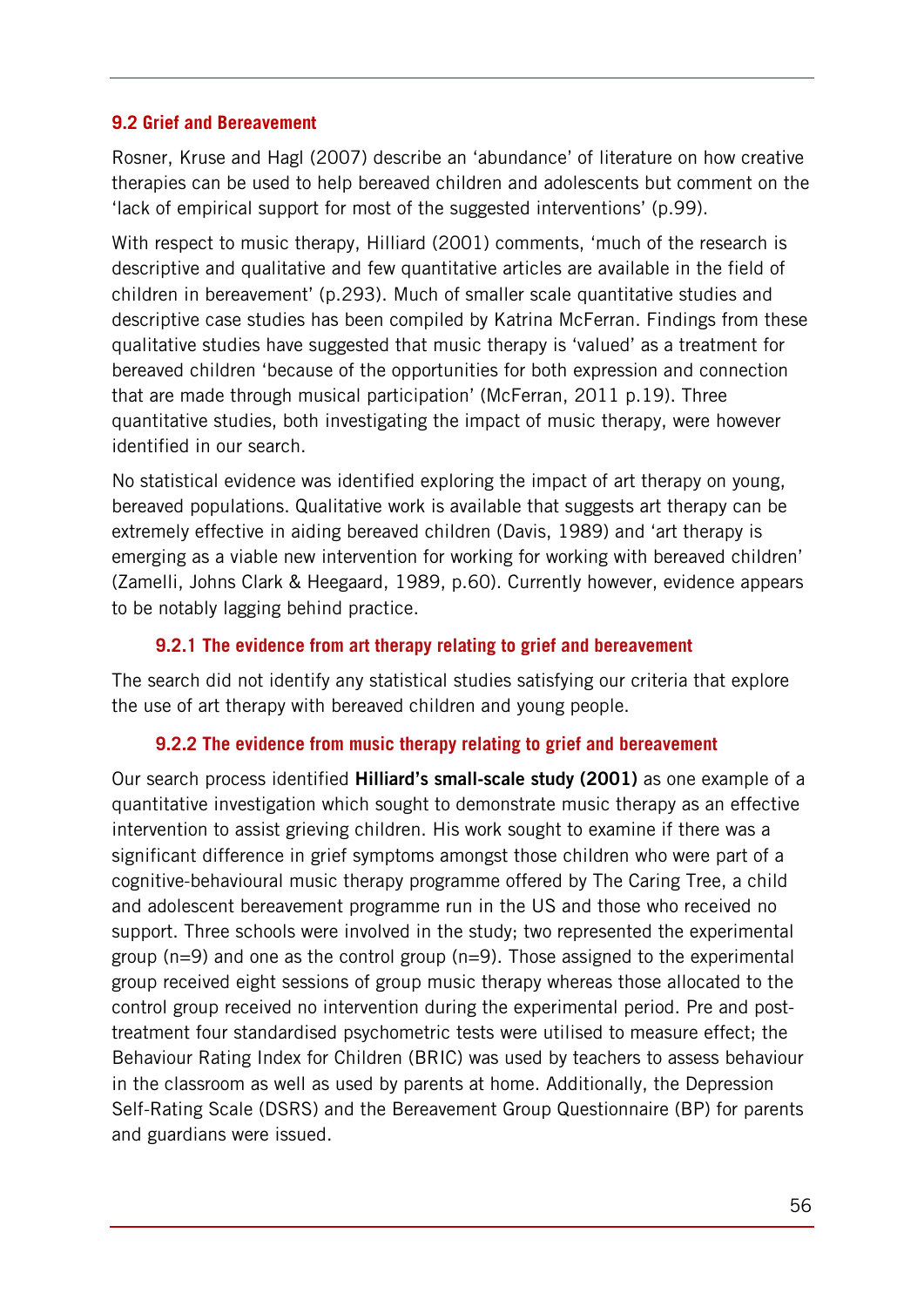The two measures completed by parents or guardians showed positive results. Children in the experimental group showed significant reductions in grief symptoms (as captured by the BP). These results are of particular interest because they indicate a 40% reduction in post-test grief scores. Results also indicated a reduction in behavioural problems in the home environment (as captured by BRIC), although less markedly so. However, no significant differences were identified for self-rated depression (DSRS) or school behaviour (BRIC).

A study by **Dalton and Krout (2006**) involved young people aged 12-18 years and the purpose of their investigation was two-fold. First, they wished to develop and pilot a grief processing assessment instrument ('The Grief Process Scale') that had been informed through descriptive analysis of 123 songs previously written by bereaved adolescents. Secondly and more pertinently, they hoped that a seven-week song writing group would be shown to be an effective intervention to help grieving adolescents, as measured by their new measurement tool.

Fourteen participants in four different treatment groups were in schools and a bereavement centre. Six participants served as a waiting-list control group. Therapy focused on five process areas of understanding, feeling, remembering, integrating and growing with introductory and final sessions reserved for introduction and closured. The Grief Process scale was designed to capture scores against each of these five process areas. The final session took place at a special place chosen by participants and focused on celebrating the lives of their loved ones. Music therapy focused on song-writing, with participants given a theme or topic to work from each week.

Results from Dalton & Krout's study (2006) showed a marked decrease in symptoms in all five domains as measured by their own Grief Process Scale. The average decrease across the four treatment groups was 25 in comparison with an increase in two points as shown by the control group. The Grief Process scale identified the greatest change in scores with respect to 'feeling'; a decrease of 27 points pre and post intervention.

The results from these two studies are encouraging although The Grief Process Scale had not been previously tested for validity or reliability. A meta-analysis conducted by Rosner et al. (2007) sought to explore the efficacy of a broad range of interventions for bereaved children and adolescents. Their work evaluated a wide scope of treatment types including play therapy, counselling, support groups and CBT. Of all the statistically robust interventions analysed within the study, they identified that the most successful were the two music therapy interventions undertaken by Hillard (2001) and Dalton & Krout (2006). The calculations from the meta-analysis showed a 'significant difference between music therapy interventions with  $g=1.36$  versus  $g=$ 0.27 for other interventions<sup>[17](#page-56-0)</sup> where 0.8 represents a large effect.

-

<span id="page-56-0"></span><sup>&</sup>lt;sup>17</sup> Hedge's *g* (a variation of Cohen's d that corrects for biases due to small sample sizes (Hedges & Olin, 1985) was used in Rosner's analysis as a means of assessing effect size.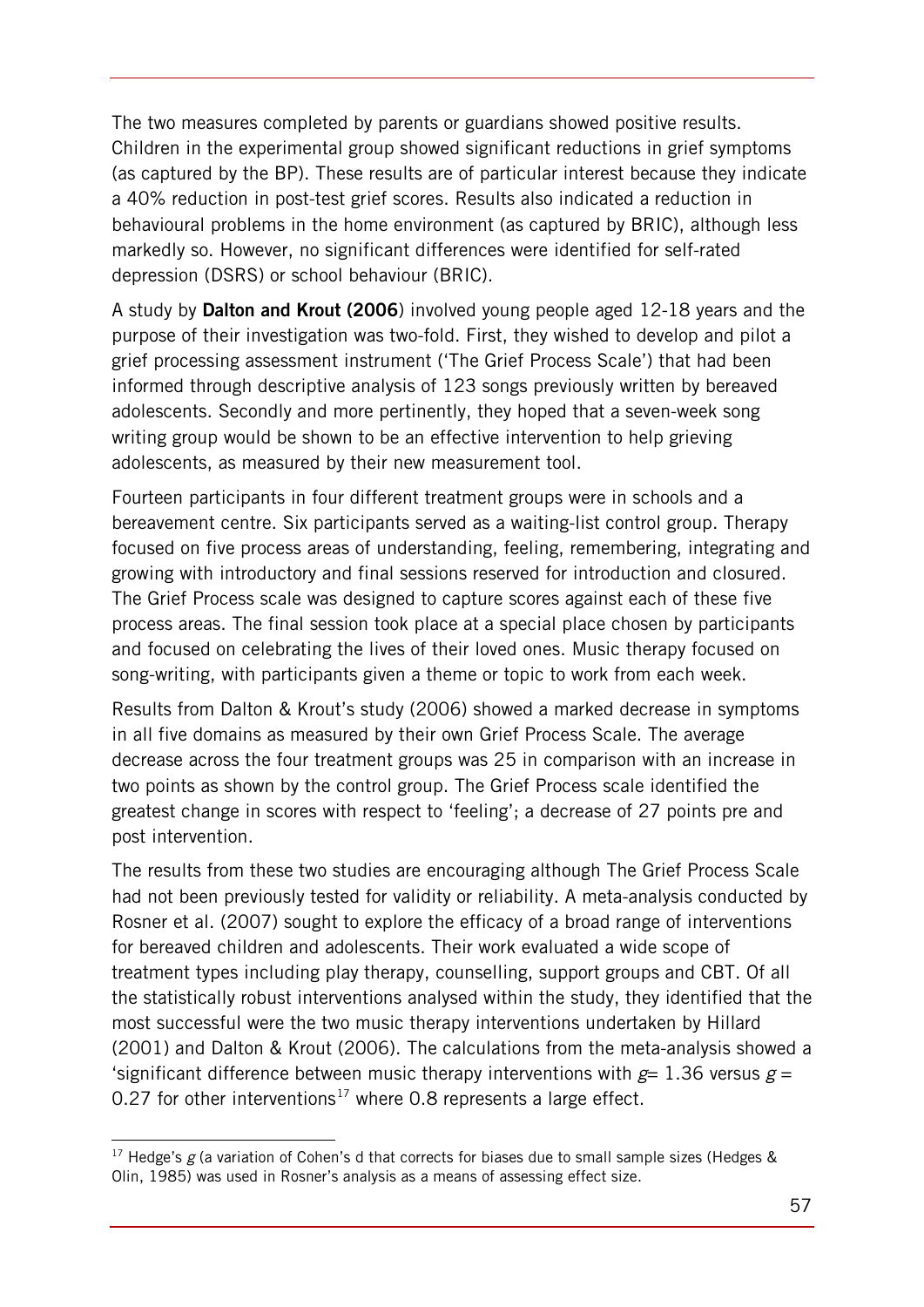Several years later **Hilliard (2007)** conducted a later study which was not included within Rosner et al's meta-analysis (2007) though it also identified positive findings. This third study sought to explore the effects of Orff-based music therapy in comparison to social work<sup>[18](#page-57-0)</sup> and a waiting list control group (which involved no intervention).

Orff-based music therapy parallels the techniques used in language learning by beginning with hearing and imitating, followed by making and improving music and eventually, reading and writing music. The emphasis of the Orff-based approach is very much children-centred and creative, allowing children to express themselves (cited in Register & Hilliard, 2008). Each music therapy session utilised Orff-based improvisation to enable children to freely express themselves.

Twenty-six children (aged 5-11) from three difference schools were randomly allocated to one of the three groups; the music therapy and social work interventions lasted eight weeks respectively. As with his earlier study, Hilliard deployed a pre and post-intervention design utilising the BRIC measure alongside the Bereavement Group Questionnaire for Parents / Guardians (BP) to measure the type and severity of children's' symptoms. Both the music therapy and social work interventions were delivered during the school day, with pupils excused from lessons for an hour. Though clearly the mode of treatment differed, both the experimental groups utilised a similar grief curriculum which had been devised by Hilliard in his original study (2001).

The results showed that participants in both the social work and music therapy group significantly improved in their behaviours (as per BRIC). Indeed, results indicated that participants did not benefit from one treatment over another (music therapy or social work). However, only those in receipt of music therapy experienced a significant reduction in their grief symptoms (as shown on BP). Meanwhile, participants in the control group exhibited no significant improvements in either respect<sup>19</sup>. These findings corroborate the earlier work conducted by Hilliard (2001) which showed that there was a significant reduction in behavioural problems among grieving children following music therapy as well as its efficacy in reducing grief symptoms.

**9.2.2.1 How robust is this evidence?** 

The results from these three studies are promising and indicate that structured group music therapy is effective for young people who have recently lost a loved one. Although Hilliard (2001) did not identify any impact on depression or school behaviour, the experimental showed marked improvement in grief symptoms and

<span id="page-57-1"></span><span id="page-57-0"></span> $\overline{a}$ <sup>18</sup> The interventions utilised in the social work-based grief sessions included a variety of techniques including play therapy, use of sand trays, counselling, discussion, drama and various art-based interventions (drawing, painting, sculpting etc.) In this group, no music (in any form) was utilised.  $19$  It was identified at pre-test stage that there was a significant difference on BP scores between the control group and experimental groups. However, once linear regression was applied to adjust for pretest differences, the results held true.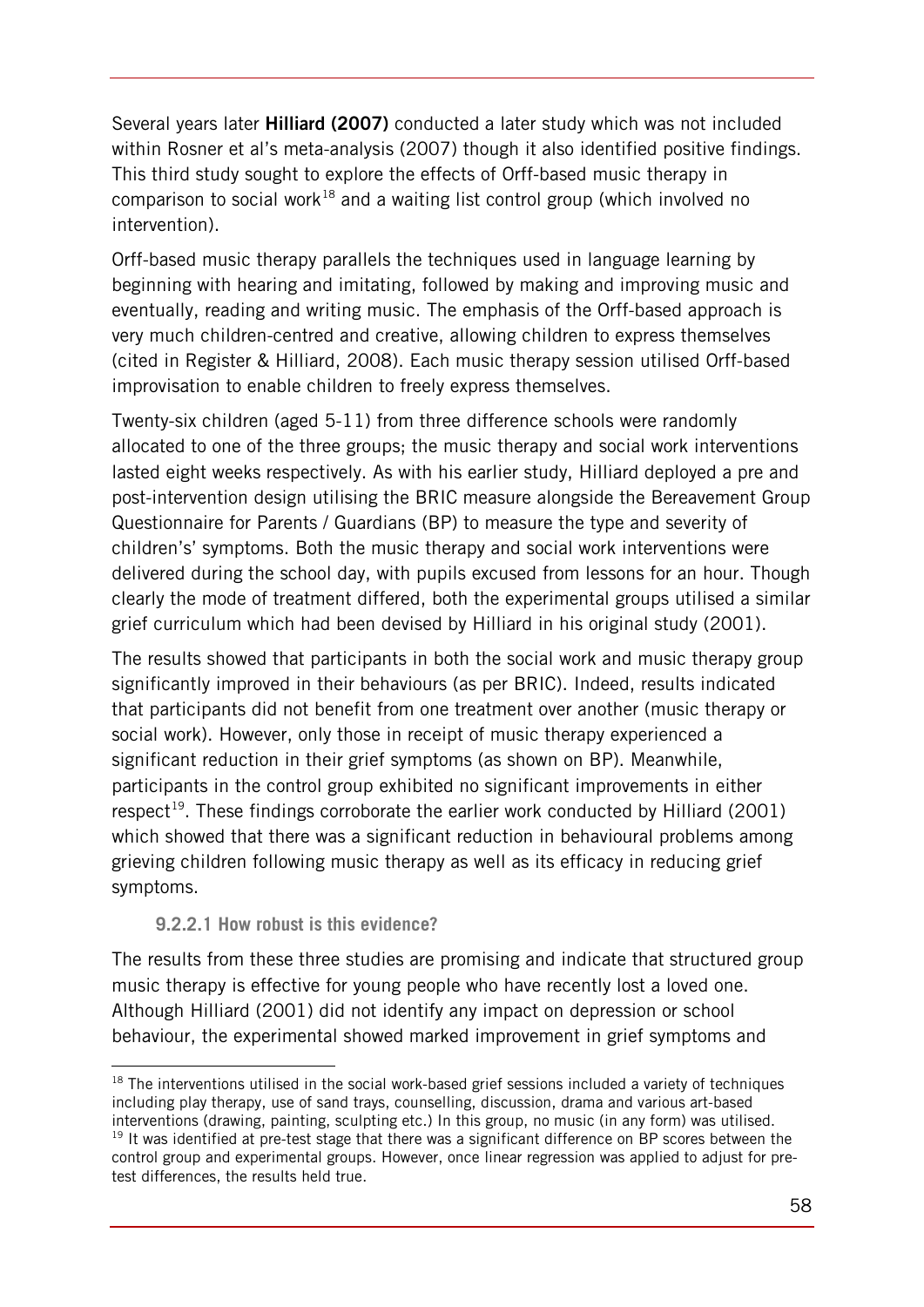some signs of improvement in behaviour at home. Importantly, these findings are corroborated by his later study in 2007. Hilliard highlights that the sizeable change captured by the Bereavement Group Questionnaire in 2001 is particularly compelling because the BP is the 'only test to measure grief comprehensively' (p. 302) by assessing children in four key areas (emotions, thoughts, physical complaints and behaviour). However, some caution should be exercised in interpreting these results which were based on limited sample sizes in both research studies. Moreover in 2007, he did not utilise any self-completion measures and data was only captured from parent / guardian viewpoints.

It is of interest however that the self-rated DSRS measure completed by the children in Hilliard's earlier study (2001) did not show significant change which might have influenced the selection of measures used in his later 2007 study. In his 2001 study, four of the nine subjects within the experimental group were not considered depressed according to data captured at pre-test stage and were therefore excluded from the study leading Hilliard to somewhat inconclusively remark that 'the experimental groups may not have focused enough on the elevation of mood, or depression may not have been a prevailing sign of grief for the children in this study' (p.302). Similarly, BRIC did not reveal any improvements of behaviours in the classroom but the pre-test measure also seems to indicate that behaviour was 'not a significant problem in the classroom' (p.303).

Additionally, both of Hilliard's study (2001, 2007) did not capture any outcome measures reported by professionals. Independent assessors, blind to the treatment intervention could have contributed their input to support information gathered via self-reports (in 2001) and teacher (2001) and parental (2001, 2007) reports. For practical reasons, namely that the sessions took place at the school children attended, allocation was not randomised in either study. Therefore there are limits to the extent to which the results can be generalised although they serve as a promising platform for further work.

Similarly, Dalton & Krout's research 2006) utilised small sample sizes and also lacked randomization. Additionally, with respect to Dalton & Krout's work (2006), consideration should be given to the impact of the 'special location' setting of the final group. It is likely that the process of collectively selecting and visiting the site will have had positive impact, independent of outcomes directly related to the music therapy intervention.

## **9.2.2.2 What are the next steps which should be pursued to strengthen the evidence base?**

Clearly there is a need for statistically robust studies to be undertaken to explore the efficacy of art therapy in support bereaved children and adolescents. Beneficially, the interventions used in each study were described in detail and this will assist any future attempts at replication or expansion of the original studies. Future research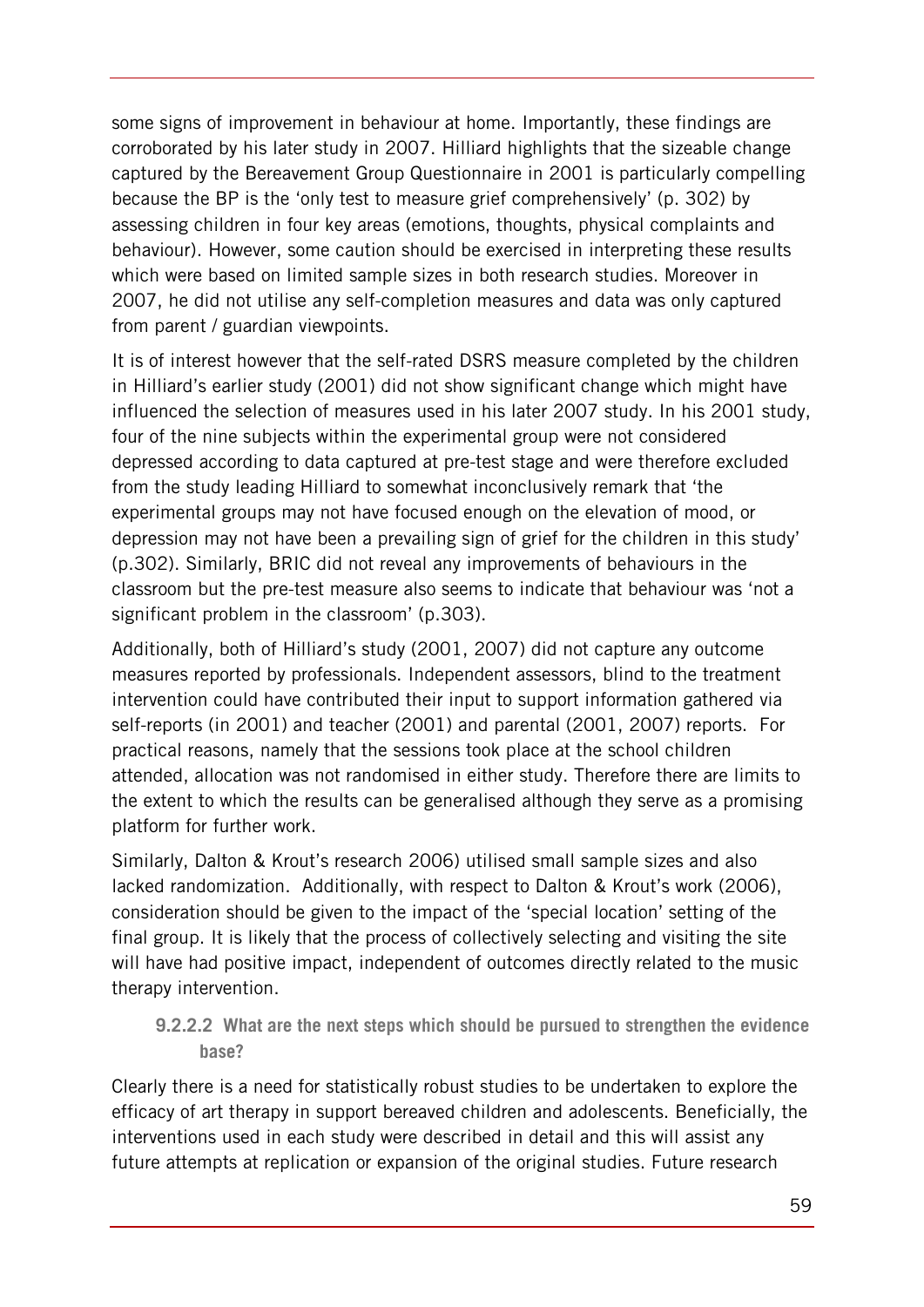should seek to ascertain the long-term impact of intervention but studies should also consider the inclusion of random assignment to a control group. Building on the findings of Rosner et al.'s (2007) meta-analysis, this would enable a comparative assessment of music therapy against other forms of intervention for bereaved children and young people.

Crucially of course, the results from Hilliard's study (2001) are unable to inform us of the impact of music therapy in isolation; only that a multi-modal form of therapy incorporating elements of music therapy appears to have some success in the treatment of bereaved children. It is not possible to deduce from the study which of the eight component sessions has greatest (and least impact). His later work (2007) serves as a positive step in understanding this but further work needs to be undertaken in order to be able to determine the most efficacious elements of music therapy programmes. Of course, Dalton & Krout's (2006) work is also limited in that it can only provide insight into the specific area of song-writing.

Future research should therefore seek to address which *types* of music therapy work most effectively with which groups of children. Hilliard's 2007 study shows that Orffbased music therapy can be effective but other forms of music therapy could also be studied in this context. Ideally, discrete forms of music therapy could be compared and contrasted against each other in a controlled manner.

Finally, as Rosner et al. (2007) write, numerous authors have commented on the way that bereavement can impact boys and girls differently. However, results are fairly inconclusive at this stage and there is a scarcity of evidence available. Future research could look to explore the issue of gender alongside other subgroup differences.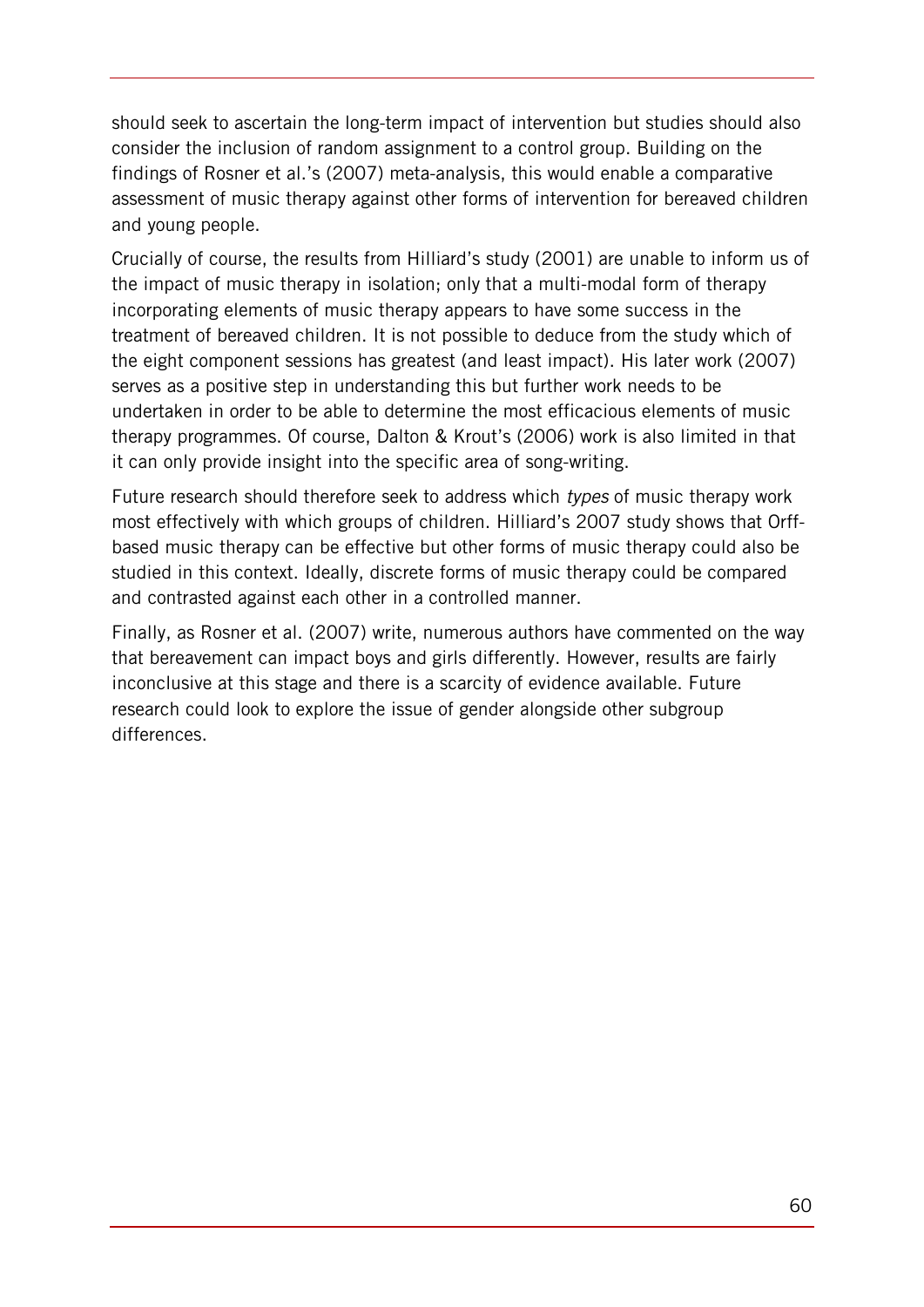| <b>Theme</b>             | Study                       | Description of Therapy                                                                                                                                                                                                                                                                                                                                                                                                                                                                                                                      | Duration of<br>Therapy             | Objectives                                                                                                                                                                             | Setting                              | Intervention<br>Design  | Sample                                                                                                                                                                                                          | <b>Results</b>                                                                                                                                                                                                                                                                                                                                                                                                                                                                                              | <b>SMS</b><br>Rating |
|--------------------------|-----------------------------|---------------------------------------------------------------------------------------------------------------------------------------------------------------------------------------------------------------------------------------------------------------------------------------------------------------------------------------------------------------------------------------------------------------------------------------------------------------------------------------------------------------------------------------------|------------------------------------|----------------------------------------------------------------------------------------------------------------------------------------------------------------------------------------|--------------------------------------|-------------------------|-----------------------------------------------------------------------------------------------------------------------------------------------------------------------------------------------------------------|-------------------------------------------------------------------------------------------------------------------------------------------------------------------------------------------------------------------------------------------------------------------------------------------------------------------------------------------------------------------------------------------------------------------------------------------------------------------------------------------------------------|----------------------|
| Grief and<br>Bereavement | Hilliard<br>(2001)          | <b>Music Therapy</b><br>The music therapy group<br>sessions were designed to assist<br>children work through their grief<br>in a nurturing environment and<br>learn health means of coping<br>with their losses<br>The author devised a music<br>therapy group manual which<br>included session themes and<br>comprehensive session plans.<br>The theoretical approach was<br>cognitive-behavioural music<br>therapy.<br>Song writing was used as one of<br>the techniques within an overall<br>cognitive-behavioural treatment<br>approach | $8$ weeks = 1<br>hour sessions     | To ascertain if<br>there was a<br>significant<br>difference in<br>grief symptoms<br>among the<br>subjects<br>receiving music<br>therapy as<br>reported on the<br>psychometric<br>tests | <b>Non</b><br>Clinical,<br><b>US</b> | Group,<br>Therapist Led | $N = 18$<br>Grieving children aged 6-111 who<br>had experienced the death of a loved<br>one within the past 2 years<br>The socioeconomic range of the<br>subjects was from upper-lower class<br>to middle class | Statistical analysis indicated a<br>significant difference among<br>subjects in the experimental<br>group for the Behaviour Rating<br>Index for children in the home<br>environment and the<br>Bereavement Questionnaire for<br>Parents/Guardians.<br>No statistically significant<br>differences were found in<br>means scores on the<br>Depression Self-Rating Index<br>and the Behaviour Rating<br>Index for children in the school<br>environment.<br>Teacher and self-evaluations<br>were inconclusive | 3                    |
| Grief and<br>Bereavement | Dalton &<br>Krout<br>(2006) | <b>Music Therapy</b><br>The process of song-writing in<br>each of the sessions involved<br>providing structure of a chorus<br>lyric from 5 therapists' pre-<br>composed songs. The songs were<br>titled:<br>'This is what happened', 'So                                                                                                                                                                                                                                                                                                    | Seven weeks x<br>60-90<br>sessions | To design and<br>pilot a music<br>therapy-driven<br>grief processing<br>assessment<br>instrument with<br>bereaved<br>adolescents<br>receiving group<br>song writing                    | Clinical,<br><b>US</b>               | Group,<br>Therapist Led | $N = 20$<br>Adolescents ranged from 12-18<br>years and all had experienced the<br>death of a loved one within the past<br>three years prior to the beginning of<br>the study                                    | Results showed a marked<br>decrease in symptoms in all<br>five domains as measured by<br>the Grief Process Scale.<br>Participants in the control<br>group exhibited no<br>improvements                                                                                                                                                                                                                                                                                                                      | 2                    |

## *Table 6: Grief and Bereavement – Evidence*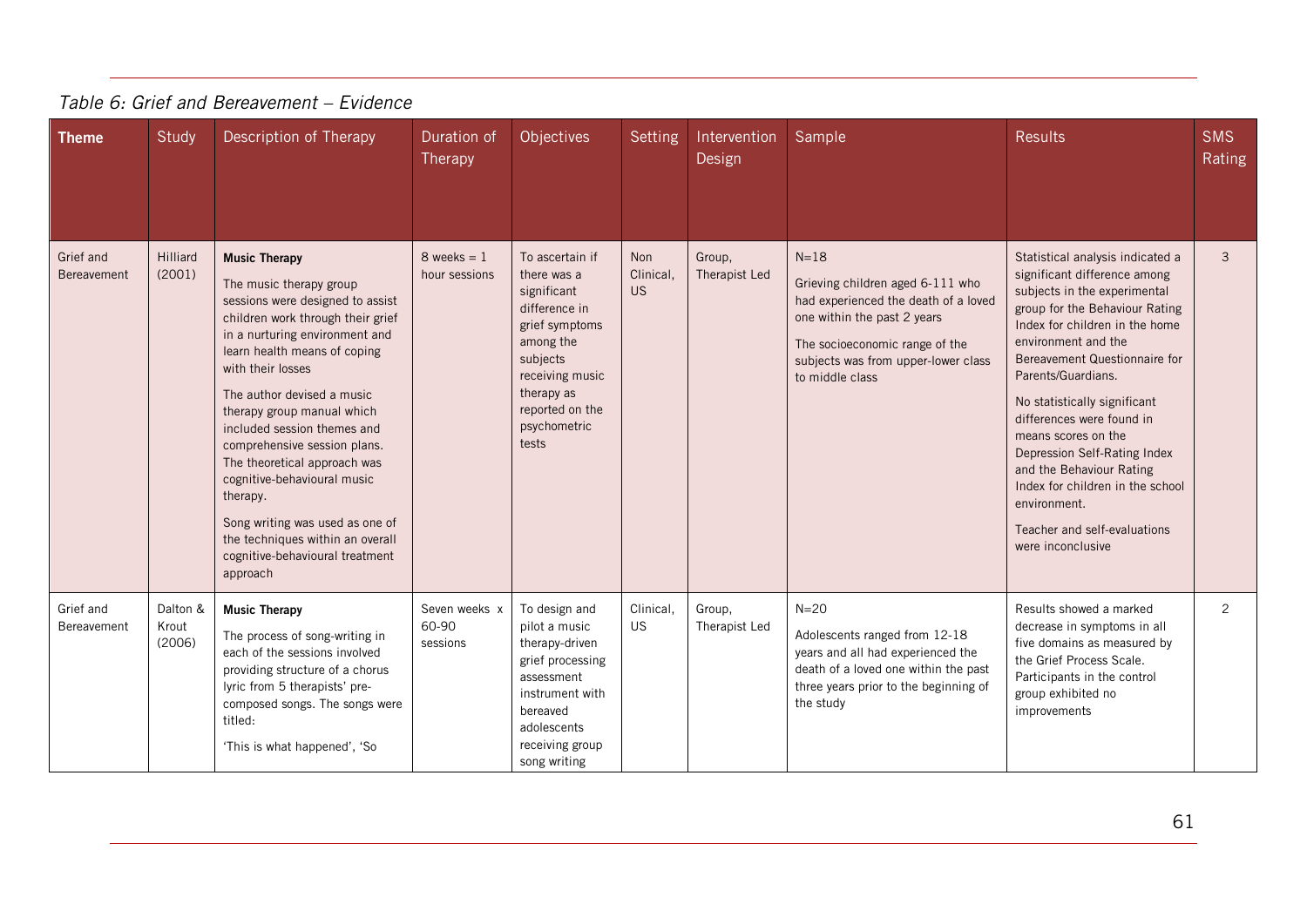|                          |                    | many feelings', 'I remember',<br>'Slowly moving away' and 'My<br>life is changing'.                           |                                 | interventions<br>To understand if<br>a 7 week song<br>writing group<br>treatment would<br>assist the<br>grieving process<br>as measured by<br>the newly<br>developed Grief<br>Process Scale.           |                               |                         |                                                                                                                                                                                                                     |                                                                                                                                                                                                                                                                                                       |                |
|--------------------------|--------------------|---------------------------------------------------------------------------------------------------------------|---------------------------------|--------------------------------------------------------------------------------------------------------------------------------------------------------------------------------------------------------|-------------------------------|-------------------------|---------------------------------------------------------------------------------------------------------------------------------------------------------------------------------------------------------------------|-------------------------------------------------------------------------------------------------------------------------------------------------------------------------------------------------------------------------------------------------------------------------------------------------------|----------------|
| Grief and<br>Bereavement | Hilliard<br>(2007) | <b>Music Therapy</b><br>Orff-Based Music Therapy<br>Group intervention and other<br>instrumental play methods | 1 hour<br>sessions x 8<br>weeks | To compare the<br>effects of Orff-<br>based music<br>therapy, social<br>work and wait-<br>list control<br>groups on<br>behavioural<br>problems and<br>grief symptoms<br>of bereaved<br>school children | Non<br>Clinical,<br><b>US</b> | Group,<br>Therapist Led | $N = 26$<br>Bereaved school children aged 5-11<br>(mean age $= 8$ ).<br>14 males and 12 females<br>46% had experienced the death of a<br>grandparent, 38% the death of a<br>parent and 16% another family<br>member | Statistical analyses indicated<br>that participants in the music<br>therapy group significantly<br>improved in the behaviours<br>and grief symptoms, and those<br>in the social work group<br>experienced a significant<br>reduction in their behavioural<br>problems but not their grief<br>symptoms | $\overline{2}$ |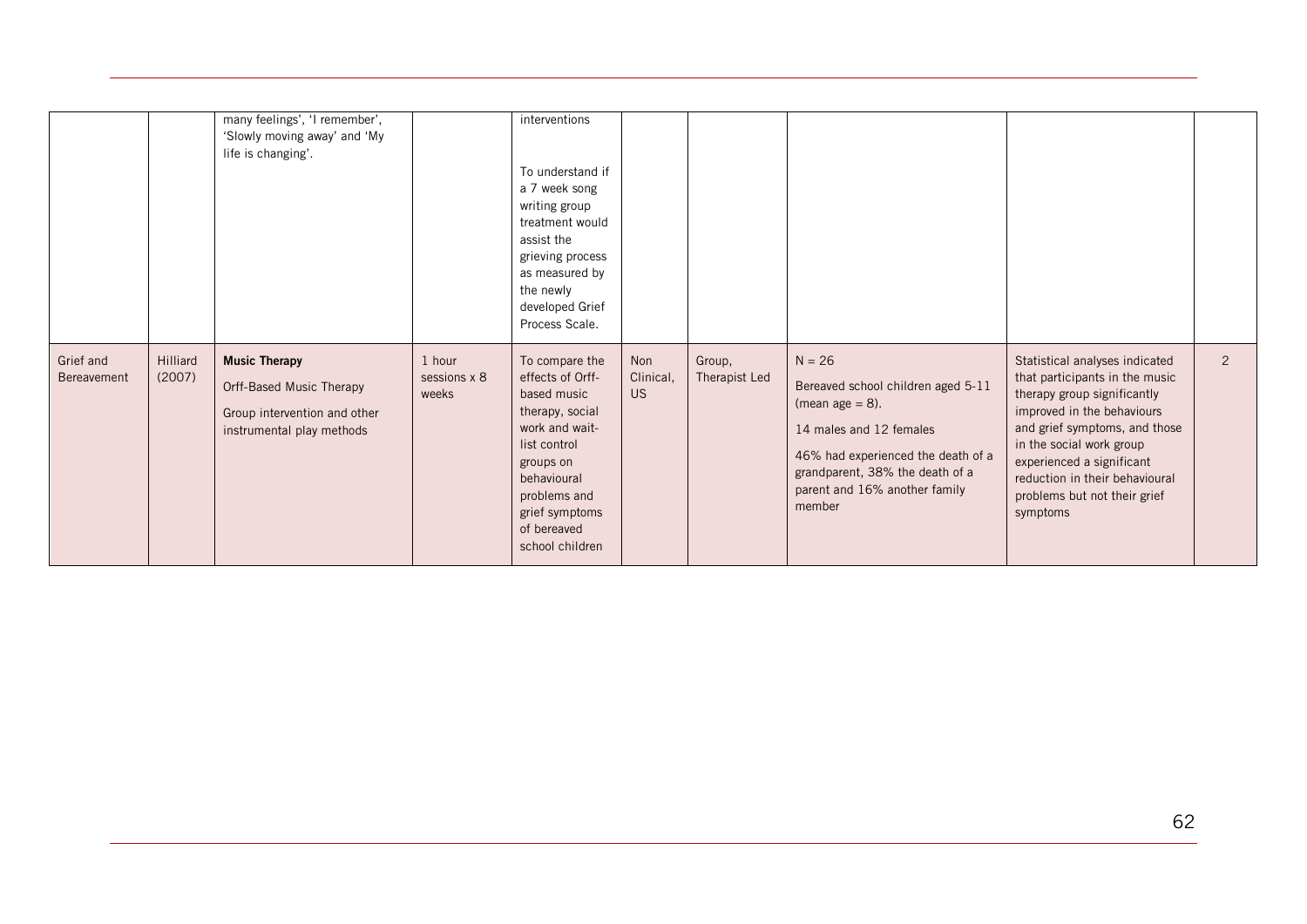#### **9.3 Trauma**

Having discussed mental health issues with respect to anxiety and grief, this section focuses on trauma. It is important that trauma be treated given that it 'does not ordinarily get better by itself. It burrows down further and further under the child's defences and coping strategies' (cited Malchiodi, 2008, p.3). According to the International Society for Traumatic Stress Studies, music and art therapy are 'accepted ways to access non-verbal material and are suited to work with children who have experienced trauma' (cited in Steele & Malchiodi, 2012, p.13).

Trauma can stem from a wide variety of experiences including witnessing or being subject to physical or sexual abuse. It can manifest itself in numerous ways, and it is recognised that children exposed to trauma are often diagnosed with PTSD (Foa, Johnson, Feeny & Treadwell, 2010), a presenting diagnosis in three of the four studies discussed below.

A total of five studies satisfying our search criteria were identified and they all related to art therapy. Two of the four studies (Pretorius & Pfeifer, 2010 and Pifalo, 2006) explore the efficacy of art therapy in treating sexual trauma. It should of course be noted that that children and young people who have been sexually abused often suffer from trauma alongside a range of other diagnoses including anxiety, guilt, depression and low self-esteem (cited in Pretorius & Pfeifer, 2010). Within Pretorius and Pfeifer's study (2010), depression, anxiety and low self-esteem are therefore discussed alongside sexual trauma.

No studies could be identified that explored the impact of music therapy with young trauma victims. Robarts (2003) has written of the positive impact music therapy can have with children who have experienced sexual abuse but her work is illustrated by case material of individual music therapy with a single child. There is also quantitative evidence exploring the impact of music therapy with adults but conclusions drawn from these studies are of limited applicability to younger populations. Research shows that children and adolescents respond very differently to trauma-inducing stressors than adults (Lyshak-Stelzer, Singer, St John, & Chemtob, 2011). Additionally, much of the available evidence relates to the experiences of warfare, outside the scope of this review.

It is unclear why there is more statistical evidence relating to use the art therapy although it could be due to its long history as a treatment for young people suffering from trauma. For over 30 years, art therapists have observed art therapy as a useful means of assessment and treatment of traumatic disorders in young people (cited in Lyshak-Stelzer et al., 2011).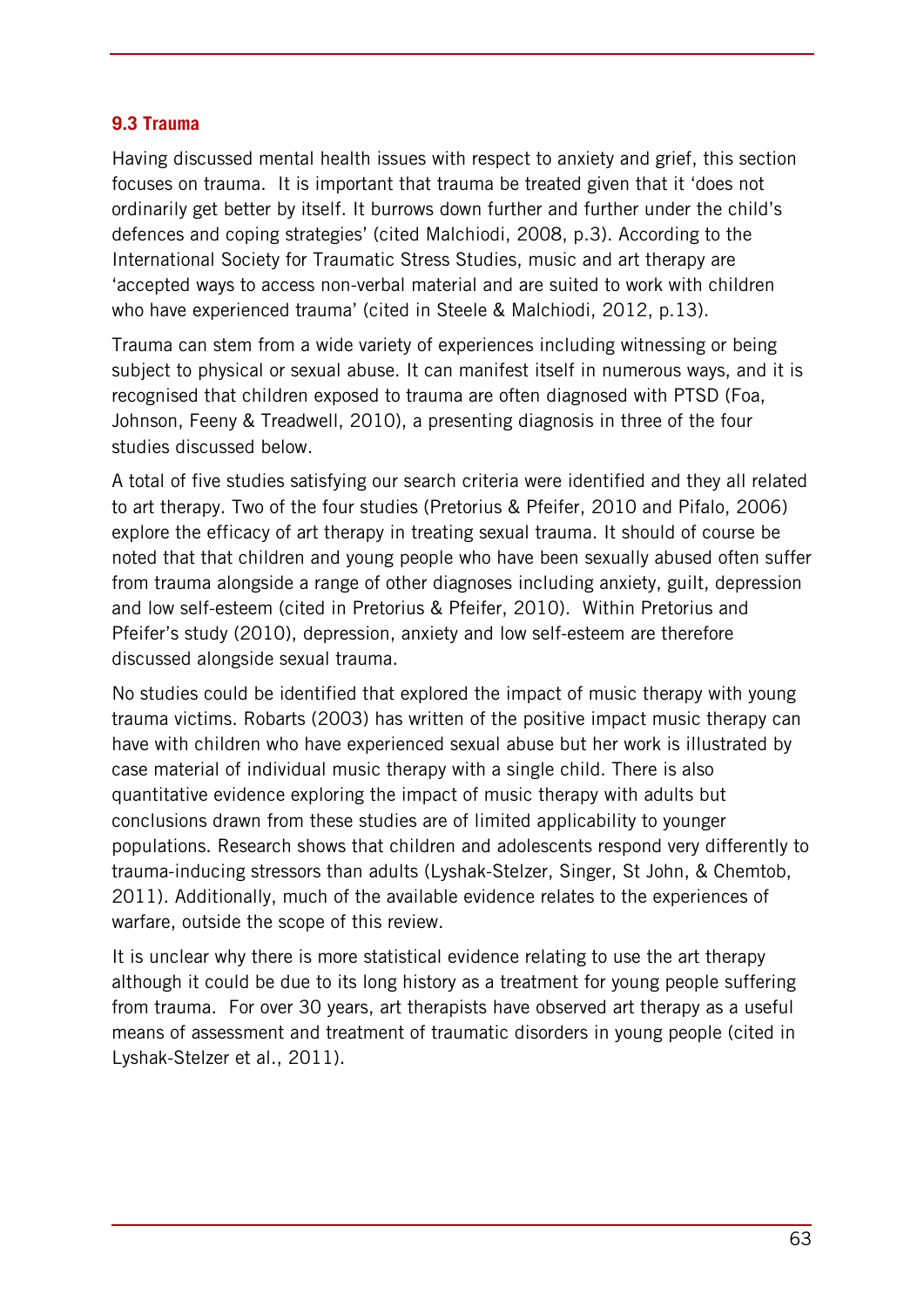#### **9.3.1 The evidence from art therapy relating to trauma**

Most recently **Lyshak-Stelzer et al. (2011)** conducted a RCT with 78 young people to assess the efficacy of art therapy in reducing chronic Post Traumatic Stress Disorder (PTSD) at two inpatient youth psychiatric facilities in New York. The type of traumatic event was wide-ranging and included death or serious injury of a loved one (72% of participants), witnessing physical abuse (62%) and experiencing sexual abuse (46%) amongst other events. As an inpatient population this appears to be a particularly complex group.

Two treatment conditions were compared: the delivery of the standard arts and crafts making activity which formed the control group and a trauma-focused expressive art therapy. Like the control group, art therapy was delivered weekly in small groups of two-five participants and was therapist-led. The young people were randomised to either group and assessed pre and post treatment over the 16 week experimental period. A manual gave direction for the trauma-specific art activities (directives). Although the order of directives was not fixed, each directive was issued to each small group across the 16 sessions. By the end of the programme all participants completed at least 13 collages or drawings to express a narrative of his or her 'life story' and following each session the young people were encouraged to share and discuss their art with their peers.

Though there was a significant effect of treatment over time for both groups, importantly the study found that in comparison to the control group, those in receipt of art therapy showed statistically significant improvements between their pre and post treatment PTSD Index Score. The study also sought to measure the impact of therapy on behaviours which was based on a count of incident reports, seclusion incidents, use of restraints and 'as needed' medication orders typically used in crisis management. This did not show any significant differences between the control and experimental group. However, in the treatment group the number of behavioural problems was less across all types of counted incidents and the number of seclusions recorded showed a trend toward significance.

In contrast to the varied experiences of participants in Lyshak-Stelzer's research (2007), **Pifalo (2006**) explored the impact of art therapy on PTSD with specific focus on victims of sexual abuse. Significantly, Pifalo's work (2006) also differed in that it sought to assess the efficacy of art therapy, not in isolation, but in combination with Cognitive Behaviour Therapy (CBT). It was hypothesised that both forms of therapy offer unique properties that would be particularly effective when offered as a combined treatment. CBT 'offers clear-cut goals for trauma-focused therapy' whereas 'art therapy "cuts to the chase"…because art therapy does not rely strictly on a verbal mode of communication' (p.181).

Participants in Pifalo's study (2006) met weekly for eight weeks at an urban multidisciplinary child advocacy centre that provided forensic assessment and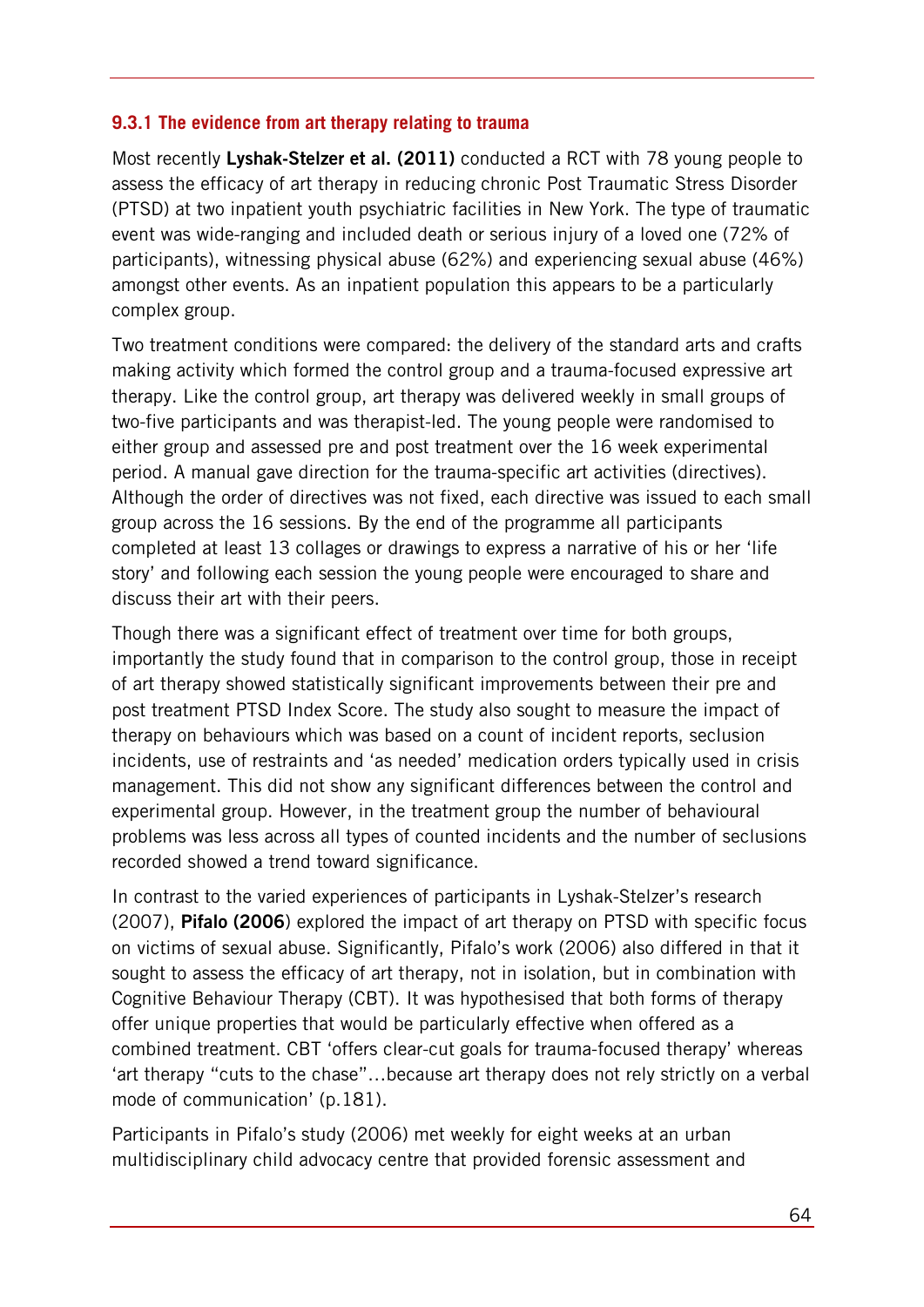treatment to child victims of sexual abuse. Using the Trauma Symptom Checklist for Children (TSCC) as an evaluative measure, pre and post-treatment scores were taken with a sample of 41 young people aged 8-16years. Pifalo (2006) identified a statistically significant reduction in symptomology scores on nine of the ten clinical subscales represented on the  $TSCC<sup>20</sup>$ . Of all the subscales, the intervention effect was particularly marked in relation to post-traumatic stress, dissociation-overt and sexual concerns with the most pronounced difference recorded in relation to post-traumatic stress. Importantly, these areas were specifically targeted for treatment outcomes.

Similar to Pifalo (2006), **Pretorius and Pfeifer's (2010)** art therapy group intervention was targeted to girls aged eight to eleven years who had experienced sexual abuse. The intervention, based on Braver and Braver's (1988) Solomon-four group design, sought to reduce depression, anxiety, sexual trauma and low self-esteem. The girls, all residing in separate children's home in South Africa were brought together in a single children's home for the purposes of participation in the study. The art therapy intervention was a structured group programme 'based on existential-humanistic, Gestalt, client-centred and abuse-focused principles' (p. 63) with one therapist conducting the treatment programme. Pretorius and Pfeifer (2010) also used TSCC as the outcome measure to assess depression, anxiety and sexual trauma levels, along with Koppitz's (1968) Human Figure Drawing (HFD) measure which was used to assess self-esteem levels and 'as an additional measure of depression, anxiety and sexual trauma (p. 65).'

Pretorius and Pfeifer (2010) found that participants who had participated in the programme experienced a statistically significant improvement in depression, anxiety and sexual trauma levels as measured by the TSCC following treatment. In contrast, the corresponding control group experienced no significant change apart from an increase in mean depression scores. However some caution should be exercised in interpreting these results; the authors found that between the control and intervention groups there were statistically significant differences in participants' pre-test anxiety, depression levels. This led them to apply another layer of statistical analysis to enable them to calculate the comparative difference in scores. The results of the TSCC suggested that 'following the intervention, the experimental groups demonstrated improvement in depression, anxiety and sexual trauma as compared to the control groups' (p. 70). Interestingly, the results showed that the intervention was less successful at improving participants' low self-esteem. Yet, whilst the TSCC indicated a significant reduction of symptoms of sexual trauma compared with the control group, the HFD did not indicate any sexual trauma symptoms among either of the groups in the study. The authors hypothesised that the HFD is perhaps not as sensitive as the TSCC in measuring symptoms associated with sexual trauma.

-

<span id="page-64-0"></span><sup>&</sup>lt;sup>20</sup> The nine TSCC subscales where a statistically significant subscale was identified is as follows: Anxiety, Depression, Anger, Post-Traumatic Stress, Dissociation Overt, Sexual Concerns, Sexual Pre-Occupation and Sexual Distress).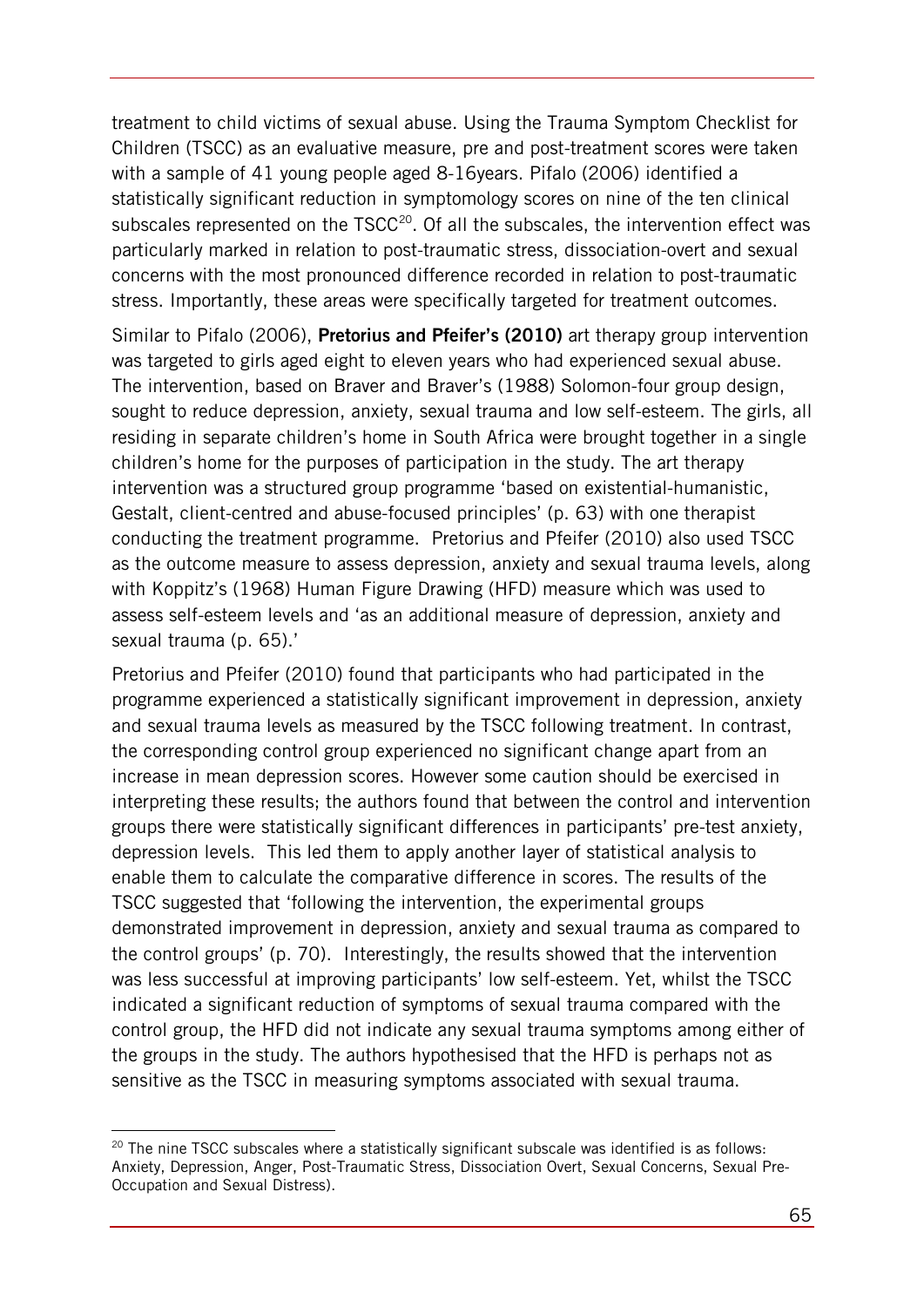In contrast, results from another identified RCT failed to indicate the efficacy of art therapy as a treatment for trauma in children and young people. **Chapman, Morabito, Ladakakos, Schreier, and Knudson (2001)** published early, but detailed, findings of an ongoing study exploring the impact of single session of art therapy on children diagnosed with trauma. The study sought to investigate the efficacy of a specific mode of art therapy, the Chapman Art Therapy Treatment Intervention (CATTI) on children aged 7-17 years who had been admitted to a trauma centre for mildmoderate physical injuries.

This therapist-led, one-to-one intervention aimed to facilitate the sequential recollection and comprehension of the traumatic event through drawing and verbal narrative. Existing inpatient services were supplemented with this single session of art therapy, delivered at the child's bedside, lasting no longer than one hour. Chapman et al. (2001) report that the sessions used 'minimal art media'; although it is not stated explicitly within their publication what the session entailed.

The control group did not receive any further treatment beyond medical attention provided by the centre as standard. Post-discharge, children were assessed after one week, one month and six months to measure reduction in PTSD symptoms as measured by the Children's Post Traumatic Stress Disorder Index (PTSD-I). Results indicated no significant difference in the reduction of symptoms between the experimental and control group.

Chapman et al. (2001) however reported some evidence that the group that received an art therapy session showed a reduction in avoidance symptoms; that is, avoidance of thoughts and feelings about the event measured through a range of means such as gaze aversion, withdrawal, dissociative episodes and apathy toward primary caregivers. The authors suggest that this may indicate that CATTI could have enabled children to discuss and process their traumatic experiences more effectively than through standard treatment. Yet, this seems to be a large claim to make about a single session of intervention and the advantages over 'treatment as usual' remain, at best, inconclusive.

Several years later **(Schreier, Ladakakos, Morabito, Chapman & Knudson, 2005)**  published the final results of the longitudinal study. Their findings confirmed the results of the earlier work; that the art therapy intervention showed no sustained effects on the reduction of PTSD symptoms.

## **9.3.1.1 How robust is this evidence?**

All five studies from art therapy offer some insight and collectively their findings offer a relatively promising picture with the most positive results shown in Lyshak-Stelzer et al.'s (2007) and Pifalo's (2006) studies. Lyshak-Stelzer et al.'s (2007) found art therapy to have had a positive impact upon a wide sample of children suffering from trauma and through the narrower lens of Pifalo's study (2006), art therapy was shown to greatly assist children who had faced sexual abuse. Pifalo's (2006) findings were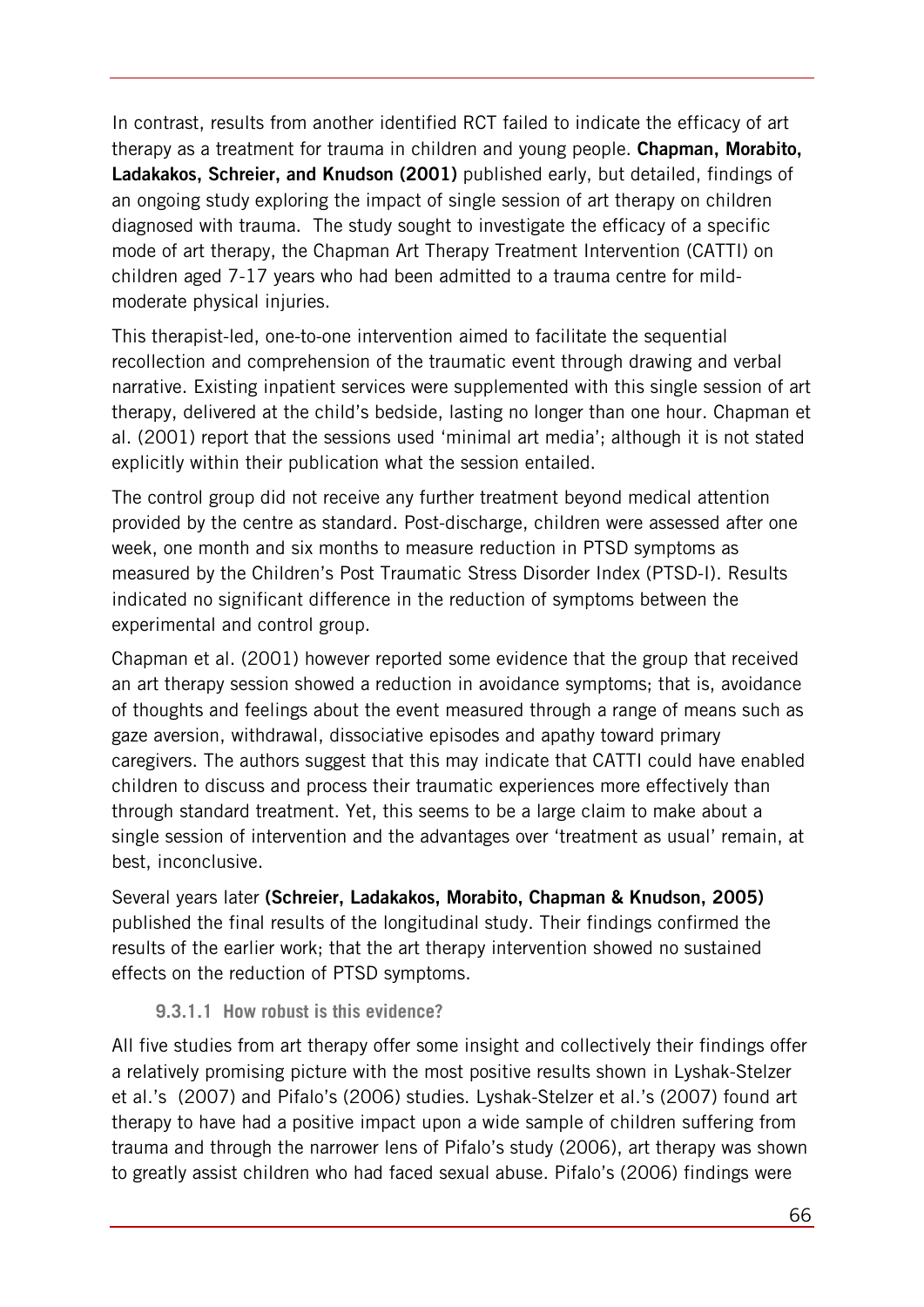largely supported by Pretorius and Pfeifer's work (2010) which also investigated the impact of art therapy on victims of sexual abuse. Meanwhile however, Chapman et al. (2001) were unable to identify any significant reduction in the presence of PTSD symptoms following the single one hour intervention session.

By their use of RCTs, Lyshak-Stelzer's (2007) and Chapman et al.'s (2001) studies represent robust methodological approach to assessing the impact of art therapy. However, Lyshak-Stelzer (2007) went one stage further using assessors bling to the group allocation to record outcomes. Pifalo's (2006) and Pretorius and Pfeifer's (2010) studies utilised a validated pre and post outcomes measure, with both studies' sample size large enough to produce statistically significant results. However, the number of participants in Pretorius and Pfeifer's (2010) study (25) was notably smaller than Pifalo's (41), which 'limits the application of the [intervention] design' (p. 65).

Pifalo's (2006) work arguably represents the least robust methodological approach. The absence of a control group entails that the results from his study should not be generalised. Moreover, the authors fail to provide detail about how the combined art therapy and CBT package were delivered or what the treatment model looked like. This not only limits the replicability of his study with a larger sample size but also hinders analysis to discern the most effective modes of delivering art therapy. It is of course also impossible to draw conclusions about art therapy in isolation, only the combined delivery of CBT and art therapy. This represents is a fundamental limitation; it is impossible to discern anything about the added value of art therapy without accompanying data about the impact of CBT delivered as an independent treatment for trauma on a similar population.

Whilst Pretorius and Pfeifer's (2010) study included a control, the pre-test scores showed a difference in the composition of the intervention and control group. This calls into question the generalisability and reliability of the results. Most importantly, the Solomon-four group design on which the art therapy intervention is based requires participants to be randomly assigned to groups and this is violated in Pretorius and Pfeifer's (2010) study. It is unclear to what extent this threatens the validity of the study, but it requires serious consideration and decreases the confidence with which the results of the study can be attributed to the treatment.

Crucially, each of these four studies differs in nature and approach. Chapman et al. (2001) and Pifalo (2006) focused on discrete and specific types of participants who have experienced trauma and been diagnosed with PTSD; Pretorius and Pfeifer (2010) focused on participants with the same traumatic event (sexual abuse) though it was not specified whether any participants then received a formal diagnosis of PTSD. Lyshak-Stelzer et al.'s RCT (2007) aimed to draw broader conclusions about participants' wide range of trauma inducing experiences. Not only are the respective sample groups not comparable but the intervention tested in each study varies from a single hour meeting to a 16 session programme. Critically of course, whilst Lyshak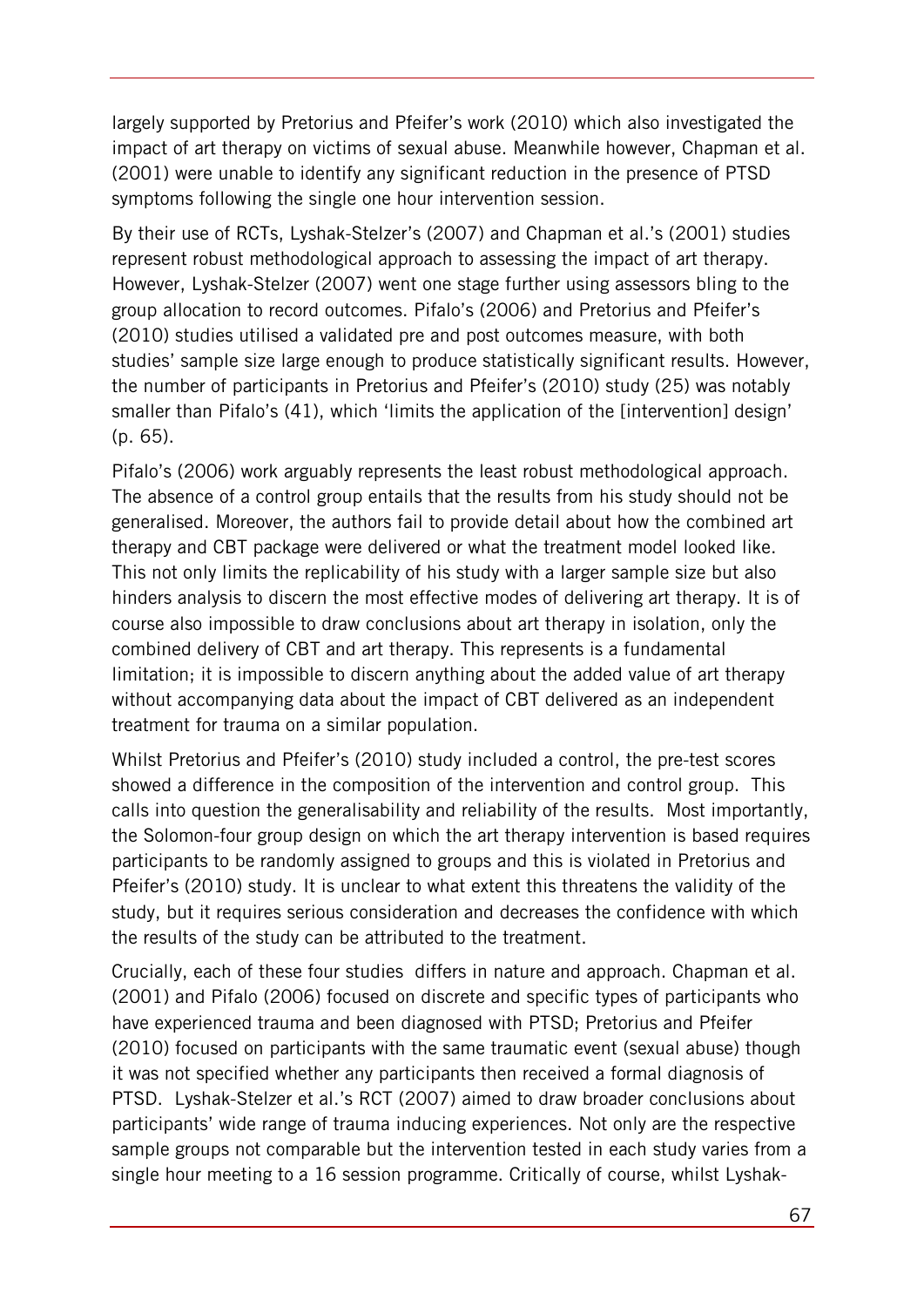Stelzer et al. (2007), Pifalo (2006) and Pretorius and Pfeifer (2010) report positive findings about the impact of art therapy, whereas Chapman et al. (2001) did not.

**9.3.1.2 What are the next steps which should be pursued to strengthen the evidence base?** 

Whilst the studies represent important preliminary steps to understanding the impact of art therapy for particular groups of young trauma sufferers, single studies are not sufficient to determine the efficacy of art therapy as a treatment for young people with trauma in relation to PTSD and sexual abuse.

There is a clear need for further quantitative research to be conducted to understand the impact of art therapy. It is currently still unclear for instance, which types of children benefit most from art therapy and which are the most effective modes of delivery.

Furthermore, consideration should be given to research setting. Future studies should ideally be undertaken in a domestic setting; three of the identified studies were conducted in the US and Pretorius and Pfeifer's (2010) study was conducted in South Africa. The three US studies were all conducted in inpatient settings with only Pretorius at Pffeifer's study (2010) representing work in an outpatient setting.

It could be assumed from the disappointing results of Chapman et al.'s study (2001) that duration of intervention is likely to be correlated with impact yet further work needs to be undertaken to understand how programme length influences efficacy. It would be particularly beneficial for longitudinal studies to be undertaken. As Smyth and Nobel (2010) acknowledge, individuals that have experienced a traumatic event may re-experience the traumatic event years and potentially even decades later. This presents various challenges from a methodological perspective<sup>[21](#page-67-0)</sup> but this should not deter researchers and practitioners from designing studies to aid understanding of the long-term effects of music and art therapy.

Thought should also be given to evaluation measures. Chapman et al. (2001) also retrospectively acknowledged the potential limitation of their assessment tool, the Children's Post Traumatic Stress Disorder Index (PTSD-I). They report that the PTSD-I may not have been sensitive enough to identify more subtle changes, particularly with acutely injured children where PTSD symptoms are 'often idiosyncratic and manifested in conjunction with physical injuries, painful medical procedures and hospitalisation' (p.104). With hindsight, Pretorius and Pfeifer (2010) also questioned the effectiveness of the HFD in tapping into changes in self-esteem symptoms and sexual trauma symptoms. In addition, Chapman et al. (2001), Pifalo (2006) and Pretorius and Pfeifer (201) used self-reporting outcomes measures to evaluate the efficacy of the treatment. To mitigate some of the challenges associated

<span id="page-67-0"></span><sup>-</sup><sup>21</sup> Challenges include retaining sample, budgetary issues and difficulties identifying whether PTSD symptoms measured in the follow-up data are independent of other traumatic events that may have occurred in the child's life since the intervention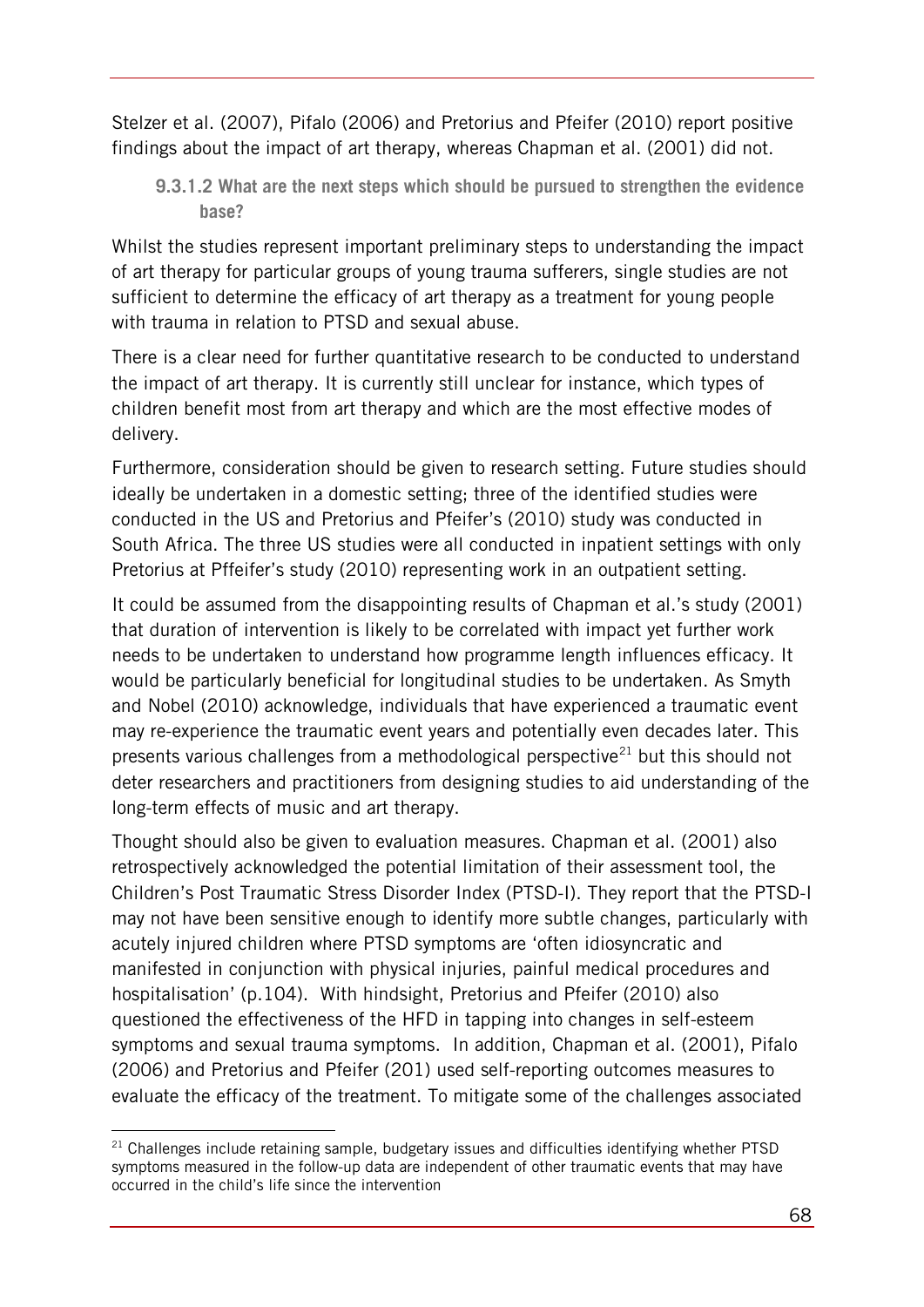with self-reporting (for instance, comprehension and response bias), future research should combine self-reporting with observational data.

## **9.3.2 The evidence from music therapy relating to trauma**

The search did not identify any statistical studies satisfying our criteria that explore the use of music therapy with children and young people suffering from trauma.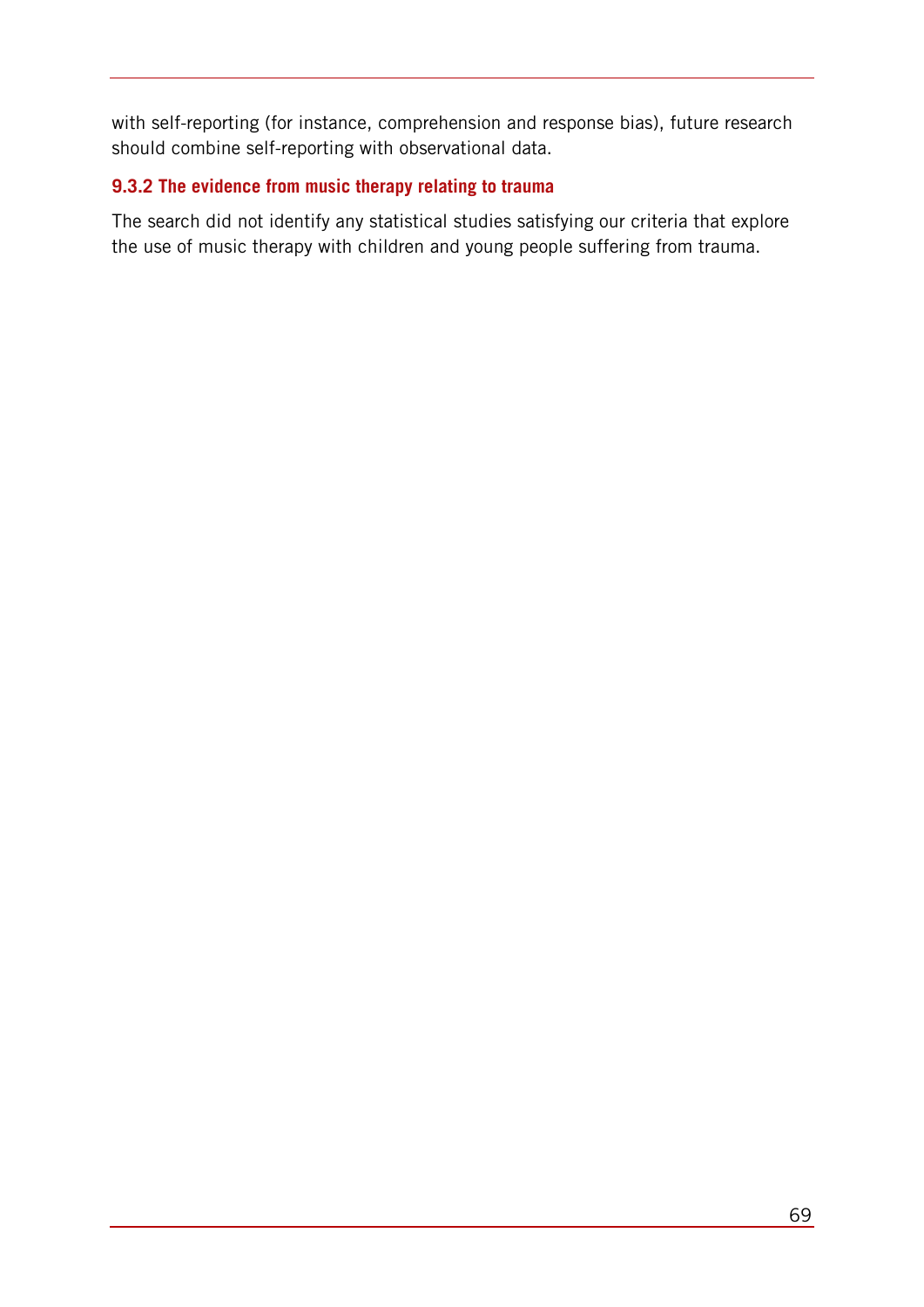| Theme  | Study                               | Description of Therapy                                                                                                                                                                                                                                                                                                                                                                                                                                                                                                 | Duration<br>of<br>Therapy                                 | Objectives                                                                                                                                                                                                                            | <b>Setting</b>         | Intervention<br>Design                                            | Sample                                                                                                                                                                                                                                                                                                                                                                                                                                                                                                                        | <b>Results</b>                                                                                                                                                                                                                                                                                                                                                    | <b>SMS</b><br>Rating |
|--------|-------------------------------------|------------------------------------------------------------------------------------------------------------------------------------------------------------------------------------------------------------------------------------------------------------------------------------------------------------------------------------------------------------------------------------------------------------------------------------------------------------------------------------------------------------------------|-----------------------------------------------------------|---------------------------------------------------------------------------------------------------------------------------------------------------------------------------------------------------------------------------------------|------------------------|-------------------------------------------------------------------|-------------------------------------------------------------------------------------------------------------------------------------------------------------------------------------------------------------------------------------------------------------------------------------------------------------------------------------------------------------------------------------------------------------------------------------------------------------------------------------------------------------------------------|-------------------------------------------------------------------------------------------------------------------------------------------------------------------------------------------------------------------------------------------------------------------------------------------------------------------------------------------------------------------|----------------------|
| Trauma | Lyshak-<br>Stelzer et al.<br>(2011) | <b>Art Therapy</b><br>Participants were directed to<br>complete at least 13 collages or<br>drawings over the course of the<br>programme to express a narrative of<br>his or her 'life story'.<br>The organizing rationale focused on<br>enhancing the adolescent's capacity<br>to monitor and regulate feelings of<br>safety and danger.<br>Before each session, 20 minute<br>discussions focused on topic of the<br>day. After the art making period,<br>youths were encouraged to display<br>their artwork to peers. | 16 weeks                                                  | To examine the<br>efficacy of an<br>adjunctive trauma<br>focused art therapy<br>intervention in<br>reducing chronic child<br>posttraumatic stress<br>disorder (PTSD)<br>symptoms in an<br>inpatient psychiatric<br>facility for youth | Clinical,<br><b>US</b> | Treatment in<br>groups of 2 to 5<br>participants<br>Therapist led | $N = 78$<br>Young adults aged 13-17<br>receiving treatment at two<br>inpatient youth psychiatric<br>facilities in New York.<br>The type of traumatic event was<br>wide-ranging and included death<br>or serious injury of a loved one<br>(72% of participants), witnessing<br>physical abuse (62%) and sexual<br>abuse (46%) amongst other<br>experiences.<br>The treated sample was 55.2%<br>male.<br>Patient ethnicity was diverse:<br>(40.1% African-American,<br>35.2% Latino/a, 18.3% White,<br>0.7% Caribbean American) | The study found that in<br>comparison to the control<br>group, those in receipt of art<br>therapy showed statistically<br>significant improvements<br>between their pre and post<br>treatment PTSD Index Score.<br>There were no significant<br>differences in terms of<br>recording of behavioural<br>problems but incidents<br>decreased across all indicators. | 5                    |
| Trauma | Pifalo<br>(2006)                    | <b>Art Therapy</b><br>A combination of art therapy,<br>cognitive behavioural therapy, and<br>group process<br>Groups were structured to meet the                                                                                                                                                                                                                                                                                                                                                                       | Participant<br>s met 1 x<br>hour<br>weekly for<br>8 weeks | Building on the result<br>of an initial pilot, the<br>extended study aimed<br>to gather empirical<br>evidence to<br>demonstrate that the                                                                                              | Clinical,<br><b>US</b> | Unknown                                                           | $N=41$<br>Children and young people aged<br>8-16 with histories of sexual<br>abuse                                                                                                                                                                                                                                                                                                                                                                                                                                            | Participants manifested a<br>significant reduction in abuse<br>related symptoms (anxiety,<br>depression, anger, PTSD,<br>Dissociation, Dissociation-<br>Overt, Sexual Concerns and                                                                                                                                                                                | $\overline{c}$       |

#### *Table 7: Trauma – Evidence*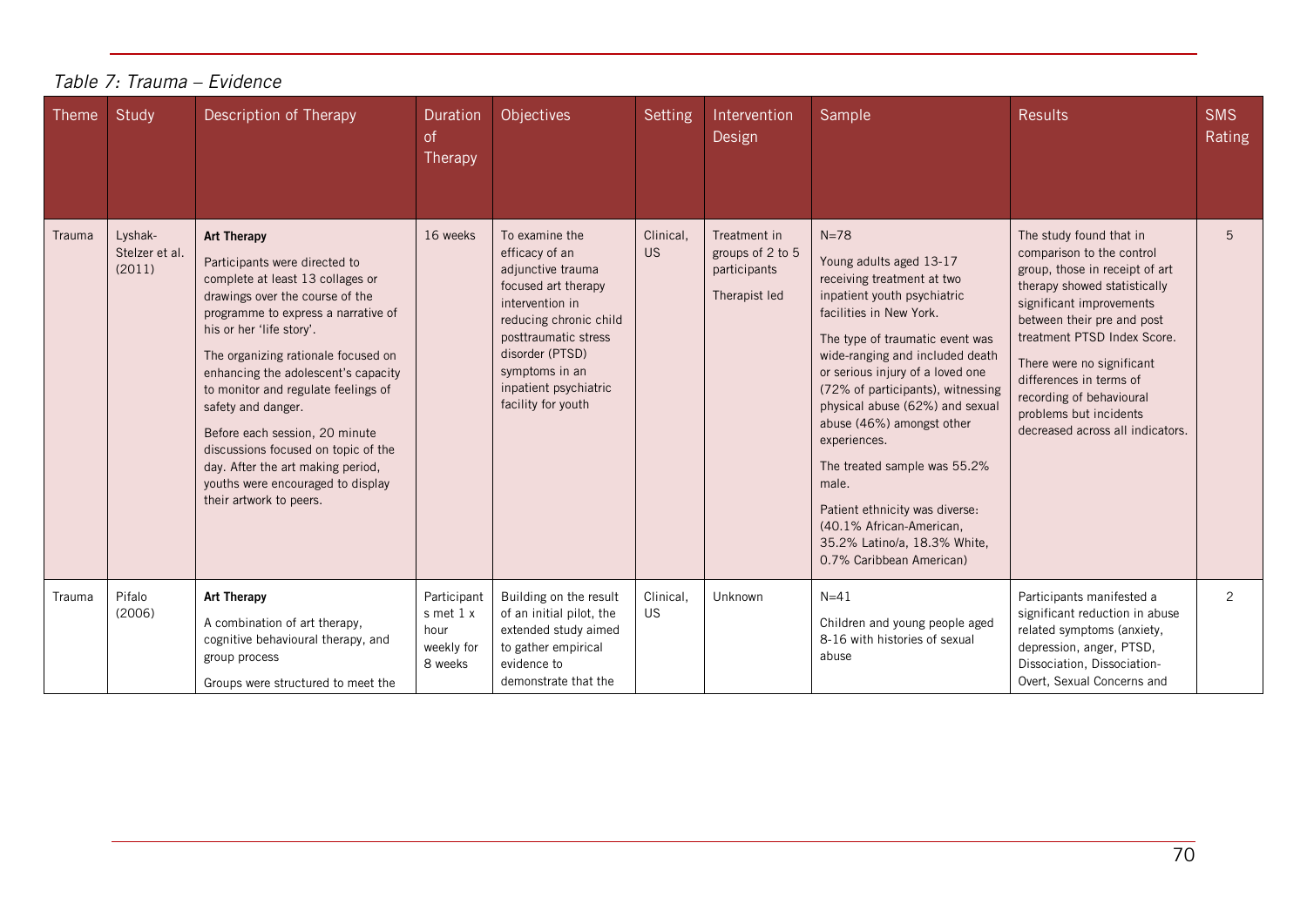|        |                                    | developmental needs for children 8-<br>10, 11-13 and 14-16.                                                                                                                                                                                                                                                                                                                                                                                            |                                                              | combined use art<br>therapy and CBT<br>resulted in a reduction<br>of symptoms<br>associated with PTSD.                                                                                                |                                      |                                             |                                                                                                                                                                                                                                                                                                                           | Sexual Pre-Occupation) when<br>compared with the levels<br>exhibited at entry<br>The largest reduction in<br>symptoms was found on the<br>scales of PTSD, Dissociation-<br>Overt, and Sexual Concerns.                                                                       |          |
|--------|------------------------------------|--------------------------------------------------------------------------------------------------------------------------------------------------------------------------------------------------------------------------------------------------------------------------------------------------------------------------------------------------------------------------------------------------------------------------------------------------------|--------------------------------------------------------------|-------------------------------------------------------------------------------------------------------------------------------------------------------------------------------------------------------|--------------------------------------|---------------------------------------------|---------------------------------------------------------------------------------------------------------------------------------------------------------------------------------------------------------------------------------------------------------------------------------------------------------------------------|------------------------------------------------------------------------------------------------------------------------------------------------------------------------------------------------------------------------------------------------------------------------------|----------|
| Trauma | Pretorius<br>and Pfeifer<br>(2010) | <b>Art Therapy</b><br>The art therapy intervention was a<br>structured group programme 'based<br>on existential-humanistic, Gestalt,<br>client-centred and abuse-focused<br>principles' (p. 63).<br>The themes of the programme<br>included: i) establishing group<br>cohesion and fostering trust; ii)<br>exploration of feelings associated<br>with the abuse; iii) sexual behaviour<br>and prevention of victimisation and<br>iv) group separation. | Eight<br>sessions-<br>no further<br>informatio<br>n provided | To investigate the<br>impact of art therapy<br>on anxiety, depression<br>and self-esteem of<br>children with<br>experience of sexual<br>abuse                                                         | Non-<br>clinical,<br>South<br>Africa | Group<br>intervention<br>Therapist led      | $N=25$<br>Girls aged 8 to 11 years, of<br>varied ethnic background, from<br>four children's homes in the<br>Gauteng area.<br>All participants had a history of<br>sexual abuse, spoke<br>predominantly English and lived<br>with a non-offending caretaker                                                                | Results indicated that the<br>intervention led to an<br>improvement in participants'<br>depression, anxiety and sexual<br>trauma.<br>The results did not indicate<br>that the intervention targeted<br>low self-esteem as successfully<br>as depression and anxiety.         | 3        |
| Trauma | Chapman et<br>al. (2001)           | <b>Art Therapy</b><br>Specifically, the Chapman Art<br>Therapy Treatment Intervention<br>Therapy aimed to facilitate the<br>sequential recollection and<br>comprehension of the traumatic<br>event through drawing and verbal<br>narrative.<br>It was delivered at the child's<br>bedside and lasted no longer than<br>one hour.                                                                                                                       | Single one<br>hour<br>session                                | To test the impact of<br>an outcome based art<br>therapy (Chapman Art<br>Therapy Treatment<br>Intervention) in<br>paediatric trauma<br>patients suffering from<br>mild-moderate<br>physical injuries. | Clinical,<br><b>US</b>               | One to one<br>intervention<br>Therapist led | $N = 85$<br>Children aged 7-17 years who<br>were admitted to a trauma centre<br>for mild-moderate physical<br>injuries<br>Average age was 10 years and<br>average stay in hospital was 4.4<br>days.<br>Good mix of ethnic<br>representation.<br>70% of trauma victims were<br>male (consistent with trauma<br>statistics) | Results indicated no<br>significant difference in the<br>reduction of symptoms<br>between the experimental and<br>control group.<br>Chapman et al. however<br>reported some evidence that<br>the group receiving art therapy<br>showed a reduction in<br>avoidance symptoms. | $\Delta$ |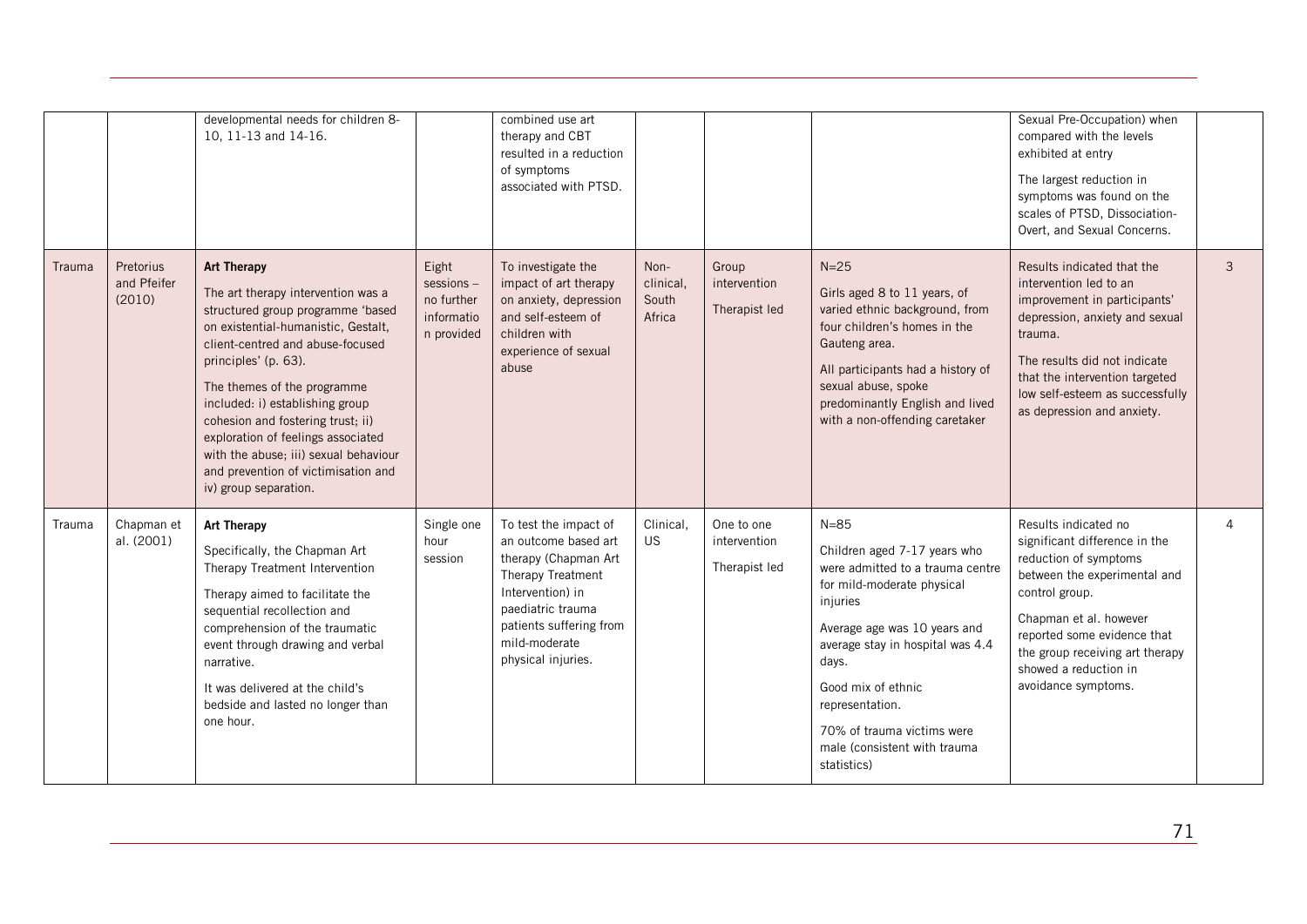| <b>Trauma</b> | Schreier et<br>al. (2005)<br>$[re-$<br>examination<br>of 2001<br>study] | <b>Art Therapy</b><br>The Chapman Art Therapy Treatment<br>Intervention | Single one<br>hour<br>session | As a secondary<br>objective to the main<br>aim of their study, the<br>authors aimed to<br>establish whether a<br>single session of art<br>therapy would reduce<br>PTSD symptoms | Clinical,<br><b>US</b> | One to one<br>intervention<br>Therapist led | $N = 83$ | Results indicated no<br>significant difference in the<br>reduction of symptoms<br>between the experimental and<br>control group. |  |
|---------------|-------------------------------------------------------------------------|-------------------------------------------------------------------------|-------------------------------|---------------------------------------------------------------------------------------------------------------------------------------------------------------------------------|------------------------|---------------------------------------------|----------|----------------------------------------------------------------------------------------------------------------------------------|--|
|---------------|-------------------------------------------------------------------------|-------------------------------------------------------------------------|-------------------------------|---------------------------------------------------------------------------------------------------------------------------------------------------------------------------------|------------------------|---------------------------------------------|----------|----------------------------------------------------------------------------------------------------------------------------------|--|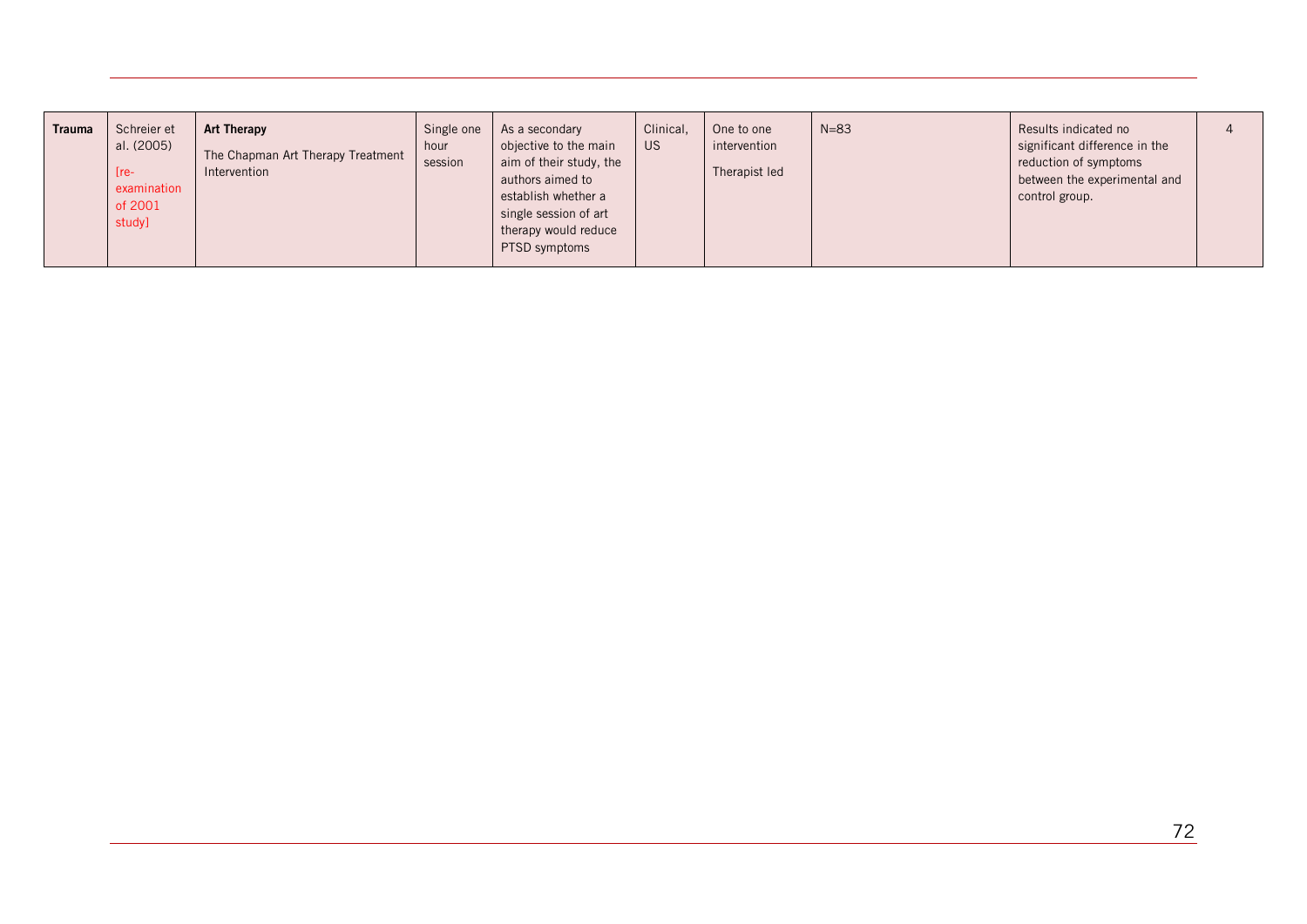# **10 Review of Evidence: Behavioural and Social Interaction Difficulties**

This section discusses the evidence base for the use of creative therapies with children struggling with behavioural or social interaction issues. Undoubtedly, there is crossover with the following section in this review which evaluates studies exploring the use of creative therapies for children with Special Educational Needs (SEN). Certain conditions (e.g. Attention Deficit Hyperactivity Disorder) can incite both learning and behavioural challenges. It has also been noted that aggression is often prevalent amongst children with learning disabilities (cited in Hashemian & Jarahi, 2014). Therefore attention has been paid to the principal outcome measures in each of the studies to inform our categorisation (i.e. whether the measure falls predominantly within the arena of learning or behavioural difficulties). Learnings from these two sections are likely to be mutually beneficial to each other.

Collectively, 15 studies were identified which explore the use of art therapy (5) and music therapy (10) with children and young people with behavioural and social interaction problems. In terms of the volume of studies, this category of vulnerability represents the largest evidence base of the ten areas of interest. An overview of the findings are presented in Table 8.

### **10.1 The evidence from art therapy relating to behavioural and social interaction difficulties**

Historically reviews of art therapy, such as those conducted by Burleigh and Beutler (1996) and Reynolds et al. (2000), have struggled to identify robust evidence supporting the use of art therapy as a means of improving behaviour problems in children and adolescents (cited in Slayton et al., 2010). Positively however, studies have since been published and this review was able to identify five quantitative studies exploring the efficacy of art therapy with young people with behavioural issues.

Interestingly, four of the five studies identified were conducted in Iran. More so, a further four Iranian studies exploring behavioural issues were identified but were not included because translated versions of the articles could not be sourced. It is unclear why there is such abundance of Iranian literature exploring art therapy as a means of reducing disruptive behaviour but there is evidently notable interest in this area.

The earliest article identified was a quasi-experimental study published by **Saunders and Saunders in 2000**. The research involved collaboration between art therapists, social scientists and evaluators in research that stretched over a three year period between 1994 and 1996. The study analysed pre and post data collated from 94 children and adolescents (aged 2-16 years). All young people exhibited some form of behavioural issue and at initial interview staff asked participants and / or their carer to indicate the frequency and severity of their behaviour against a list of 24 common problems. The authors established two key objectives of the study; first to measure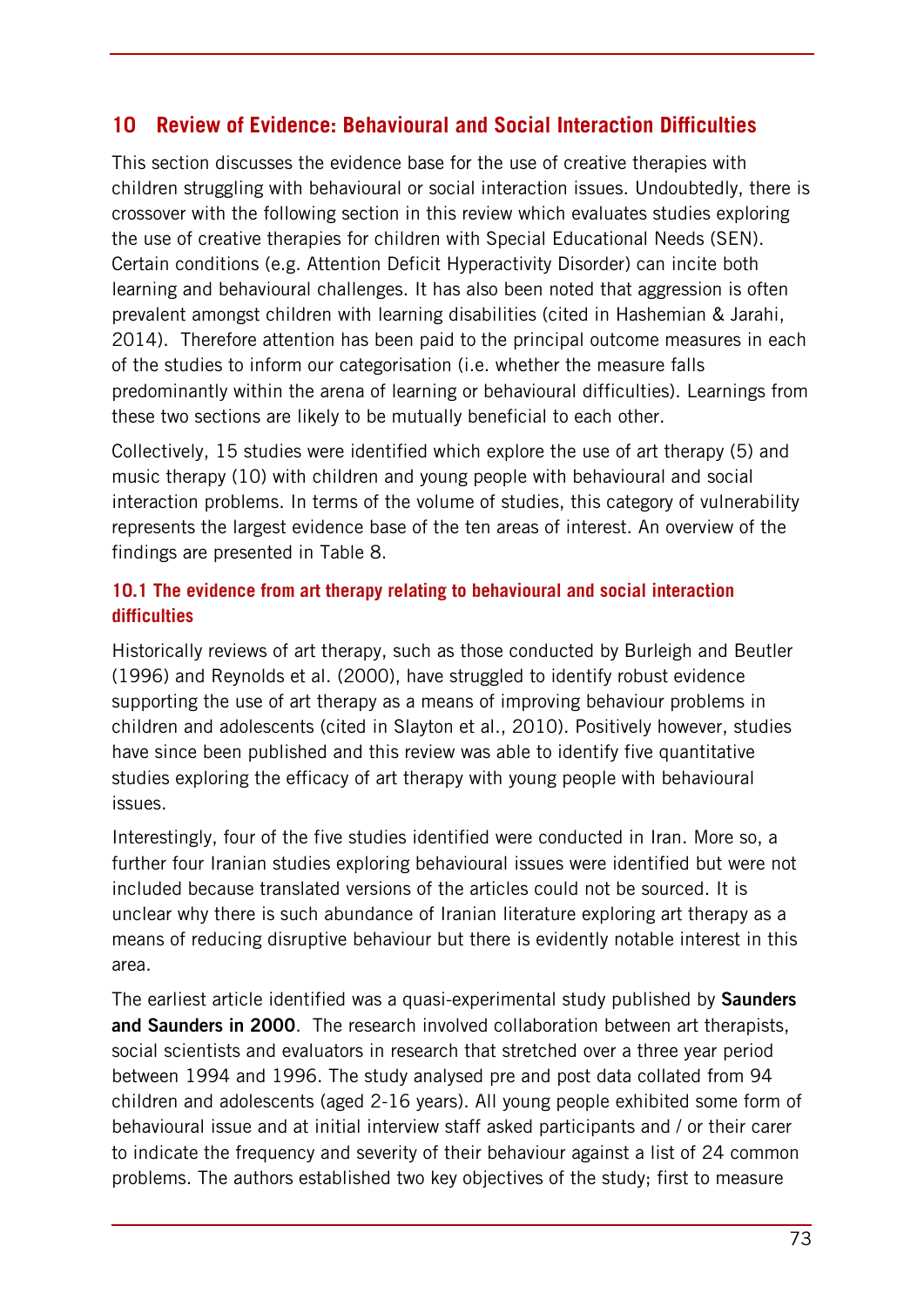change in frequency and prevalence of participants presenting behavioural problems and secondly to capture the proportions of participants that managed to achieve a bespoke set of goals established for them at the start of therapy<sup>[22](#page-73-0) [23](#page-73-1)</sup>. Unfortunately the authors provide no detail about the mode of art therapy or how it was delivered; only that it was tailored to each individual. The number of sessions administered to each participant varied considerably ranging from two and 96 sessions per individual.

The results of Saunders and Saunders' (2000) study were positive. The study identified a statistically significant reduction in frequency and severity of problem behaviours by the point of exit from treatment. Interestingly however, in comparison to treatment entry, no statistically significant links were found between the number of sessions and the frequency and severity of their symptoms at the close of the intervention. This potentially suggests that the therapist was able to accurately tailor the number of sessions required by each participant. In addition, results showed that the majority of participants (62%) had 'completely met' their principal goal at the end of the programme and a third (31%) were reported as partially meeting it. The study found no notable subgroups differences; gender and age did not yield any significant differences in outcomes.

More recently, in Iran, **Khadar, Babapour and Sabourimoghaddam's (2013)** study focused on the impact of art therapy on children with oppositional defiant disorder (ODD), which is described by the DSM V (the Diagnostic and Statistical Manual of Mental Disorders), as a persistent pattern of hostile and disobedient behaviour towards authority figures for at least six months. The study followed fifteen Iranian boys aged between seven to twelve years old with symptoms of ODD as they completed a programme of twelve weekly painting therapy sessions. Khadar et al. (2013) utilised an experimental and control group design method although no detail it provided about how children were assigned to each group. A standardised measure (The Child Symptom Inventory-4) was used to capture change. The results highlighted that the children undergoing painting therapy experienced a significant decrease in ODD symptoms whilst the control group showed no significant difference.

**Hashemian and Jarahi (2014)** published the results of an RCT in Iran a year after Khadar et al. published their findings. Like Khadar et al. (2013), the authors also sought to explore the efficacy of painting therapy, this time in reducing aggression among a population of 20 boys and girls, aged eight-fifteen years, with learning difficulties. Participants were randomly selected from primary schools in Bojnord City of Iran and were matched for age and educational level in intervention and control

 $\overline{a}$ 

<span id="page-73-0"></span><sup>&</sup>lt;sup>22</sup> Examples of these goals include: "Express feeling of loss of dad and feeling abandoned," "Attain appropriate behaviour with increased coping skills and anger management," and "Deal with sexual abuse issues, including knowing steps for protection." A maximum of three goals were recorded for each child and they were prioritised as to their importance.

<span id="page-73-1"></span> $23$  The authors also set a third objective; to explore the development of the client-therapist relationship over the course of treatment. They hypothesised that clients will move from positions of defensiveness to positions of openness in their relationship with the therapist. This section however focuses on behavioural outcomes and is not discussed here.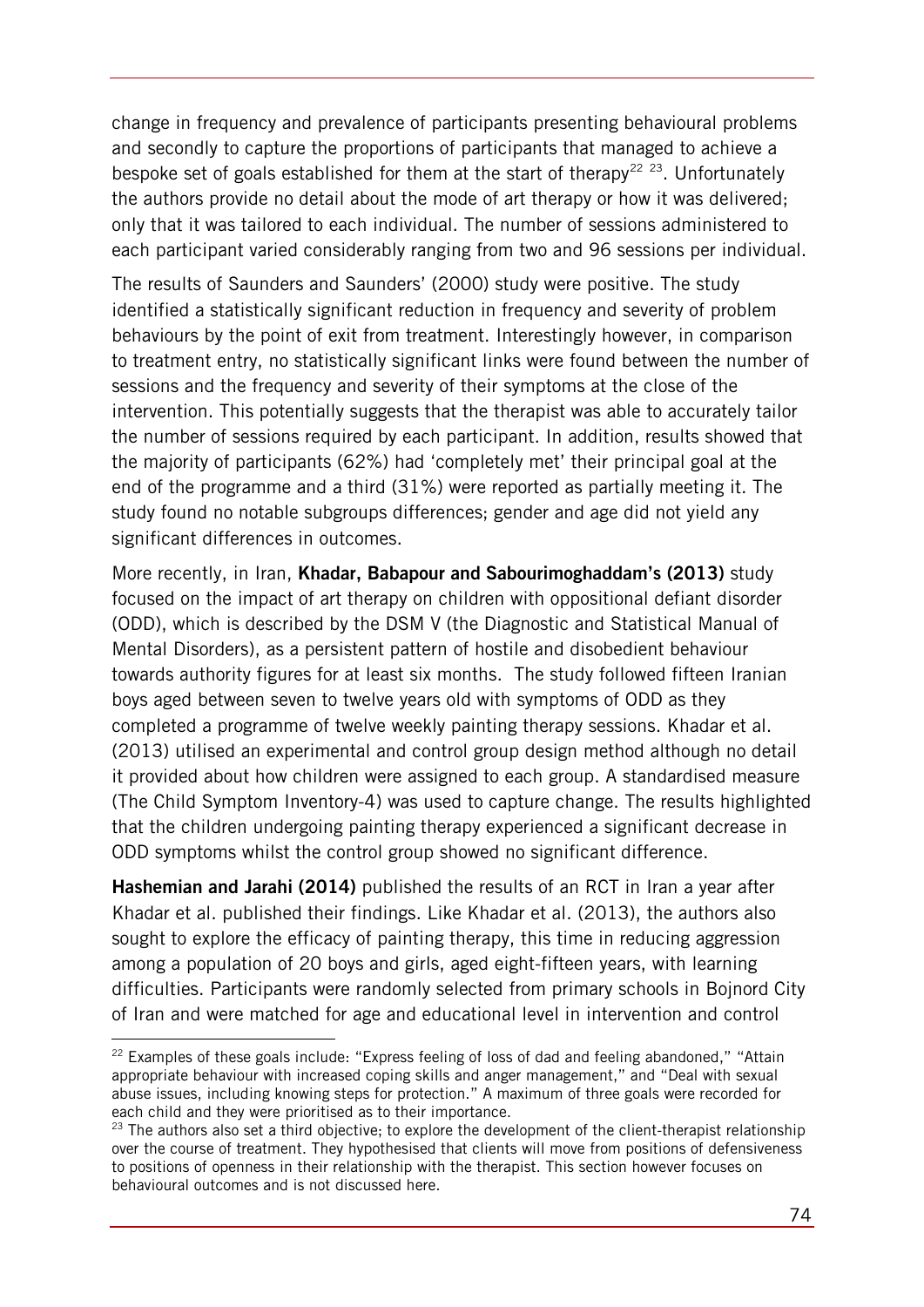groups. All had an IQ of 50-70. In contrast to other studies, the delivery of the intervention was intense; children allocated to the experimental group attended twelve painting therapy sessions twice a week for two months which each session lasting 75 minutes. Those in the control group continued in routine education.

The primary measurement tool used in Hashemian and Jarahi's (2014) study was the Rutter Behaviour Test, used to measure hyperactivity, social conflict, antisocial behaviours and attention deficits; this was completed by the children's teachers. In addition, the authors utilised the Goodneough draw-test which measures aggression in children following an assessment of the art they produce<sup>24</sup>. Positively, following intervention, the means scores were significantly lower in the experimental group; this was indicated by both the Rutter Behaviour Test and the Goodenough drawing test.

A third Iranian study conducted by **Alavinezhad, Mousavi and Sohrabi** was published in 2014. The purpose of the research was similar to that of Hashemian and Jarahi (2014); to explore the effects of art therapy on anger and self-esteem in aggressive children. Thirty children aged seven-eleven years who were receiving treatment at mental health centres in Shiraz were randomly allocated to a control group and experimental group; those in the experimental group attended art therapy on a weekly basis across a ten week period. Self-esteem was measured pre and post-test using the Cooper Smith Self-Esteem Inventory (1967) which calculates a total score as well as scores on four separate subscales: general self-esteem, social self-esteem, family selfesteem and educational self-esteem. Anger was assessed using the Nelson and Finch (2000) Children Inventory of Anger (ChIA) which calculates a total score as well as scores on four subscales: frustration, physical aggression, peer relationships and authority relations. The experimental group showed significant reduction in anger and improvement in self-esteem, although no significant difference could be identified in relation to the educational self-esteem subscale.

A fourth and final Iranian study **(Bazargan & Pakdaman, 2016)** explores the effectiveness of art therapy in reducing internalising and externalising problems in female adolescents. By 'internalising problems' the authors refer to mental health conditions: anxiety/depression, withdrawal/depression and somatoform disorder. 'Externalising problems' refer to outward behaviours such as rule breaking and aggression. Barzargan and Pakdaman (2016) deployed a quasi-experimental study with two separate groups. Based on self-reports using the Achenbach System of Empirically Based Assessment (ASEBA) the first group was comprised of 30 young females with internalising problems and the second with 30 female adolescents exhibiting external problems. Each of these respective groups was then randomly and evenly split into control and experimental groups with those assigned to the experimental group receiving six sessions of art therapy, each lasting 90 minutes.

-

<span id="page-74-0"></span> $24$  In the Goodenough test, the child is allocated paper and, seven colored pencils (purple, black, blue, green, yellow, brown and red), and asked to draw a person. This test measures and describes the participants according to four subscales.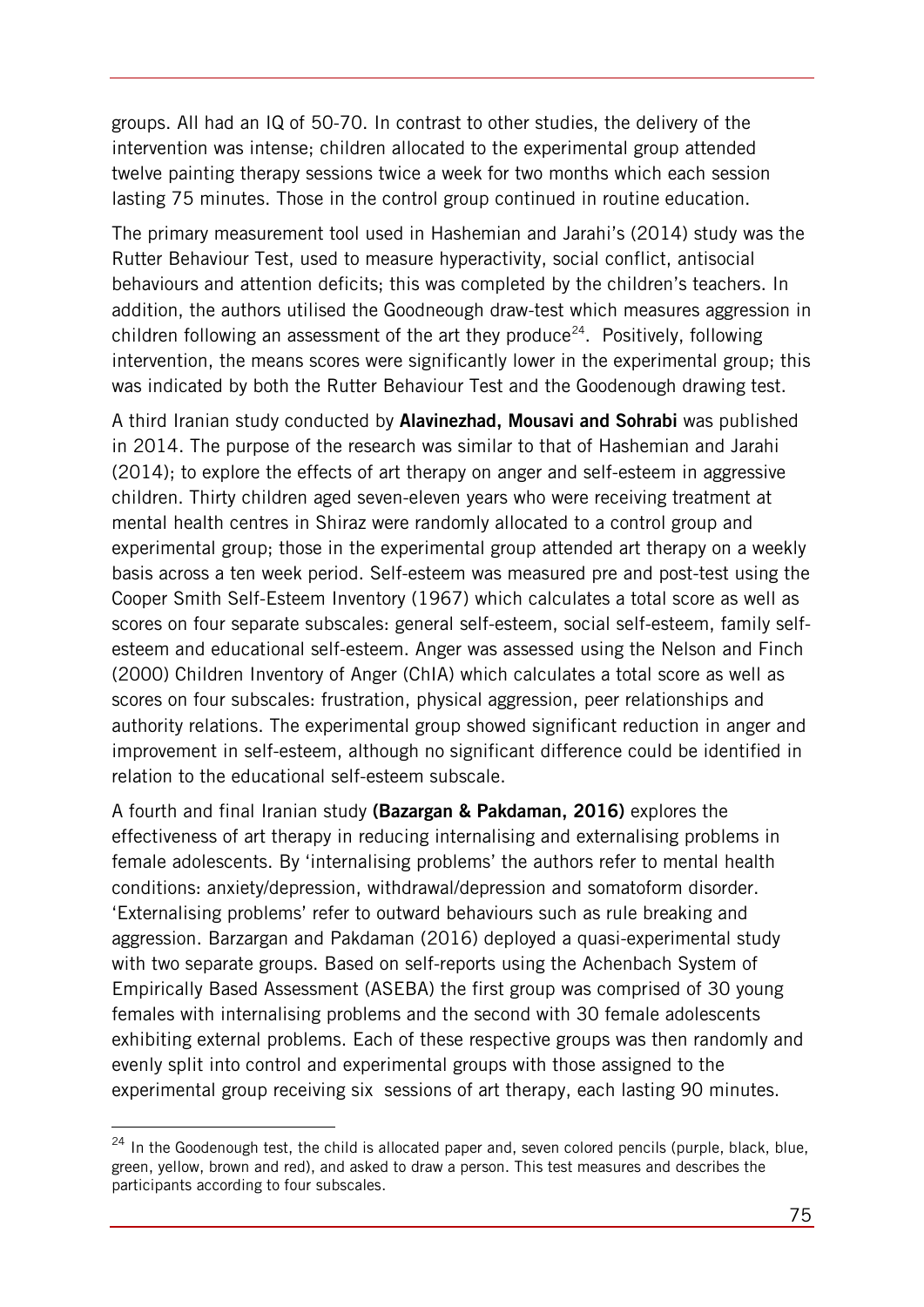The art therapy sessions were conducted in the school and seemingly, attendance was 'compulsory', albeit patchy.

Results of the study showed between pre- and post-test measures, a statistically significant reduction in internalising problems of the experimental group whilst no significant change was recorded in the control group. However, less positively, no significant change was identified in relation to externalising behavioural issues, although the *P* value was close to significance level.

### **10.1.1 How robust is this evidence?**

In contrast to many other studies within this review, Saunders and Saunders (2000) utilised a comparatively robust sample size (n=94). Moreover, they utilised a range of measures and conducted interviews with clients, their parents and carers to check behaviour, symptoms and relationships, thereby increasing validity of study.

However, there are notable limitations with their work namely the lack of homogeneity across the interventions and the absence of detail describing the different modes of bespoke therapy delivered to the 96 participating individuals. This ambiguity entails that, even if the results had been more promising, it would have been impossible to draw any conclusions about which mode of therapy had greatest (and least) impact.

Attainment against goal measures was captured by the therapist (rather than by selfreport or parental report) and demonstrated statistically significant improvements. Yet, no attempt was made to categorise the types of goals set by the therapist and equally the rating system seemed fairly unsophisticated; therapist recorded if goals had been 'completely met', 'partially met' or 'not at all met'. It is difficult to overlook that in the introductory sections, Saunders and Saunders (2000) note the 'pressure from funders to better document their outcomes'  $(p.99)^{25}$ .

Moreover, the list of 24 common presenting behaviours assessed for change in severity and frequency does not appear to be founded in a validated measure. The list appears somewhat arbitrary as well as wide-ranging and includes problem behaviours as diverse as poor concentration, fighting, sexual acting out, bed-wetting, over-eating, nightmares, poor motivation and change in sleep arrangements. Given that in some cases the client themselves was responsible for disclosing this information it is probable that detail was not always accurately reported either pre or post intervention. This is particularly likely considering the sensitivity associated with some of the listed issues. Moreover, the variation in the sample base further confuses any attempt to understand which mode of music therapy has greatest impact on which type of child. Further, the number of sessions attended by each participant ranged considerably from 2-96. In order to make findings more transferable a more consistent delivery approach would be advised.

<span id="page-75-0"></span><sup>-</sup><sup>25</sup> Saunders and Saunders *'Evaluating the effectiveness of art therapy through a quantitative, outcomes-focused study'* (2000)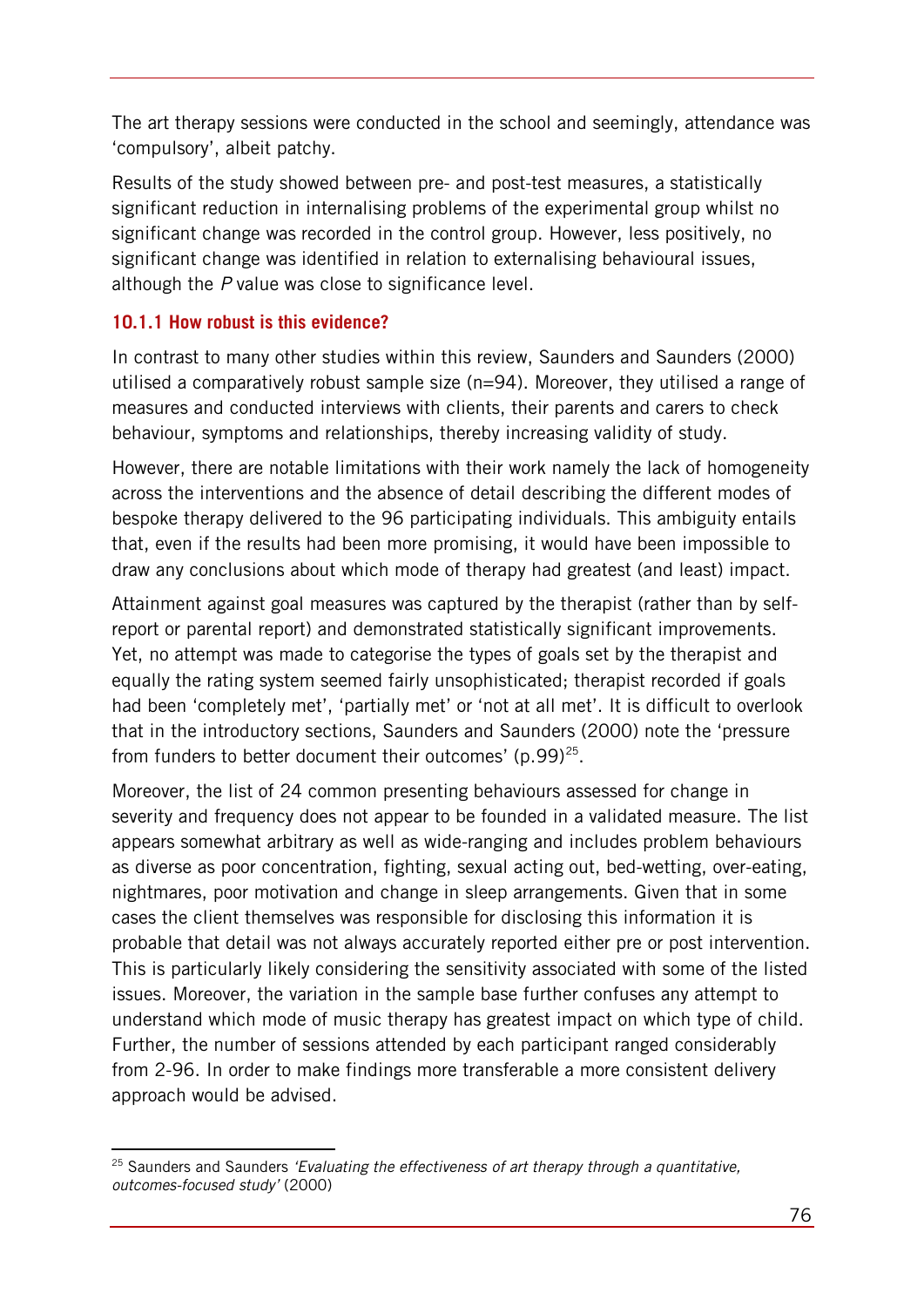The Iranian studies have a tendency to offer a frustrating lack of detail with Khadar et al.'s (2013) write-up representing the weakest of the four. With the exception of Hashemian and Jarahi, (2014), the other three studies offer no description of the control group, severely hampering the level of conviction with which conclusions can be asserted. It is not explicitly clarified in the studies, for example, whether participants in the control group underwent a different intervention or simply no intervention at all. Moreover, Khadar et al. (2013) does not describe how participants were allocated to the control and experimental groups. Both Khadar et al.'s (2013) and Hashemian and Jarahi's studies (2014) do not provide any information about the mode and delivery of the intervention although they do clarify that it was delivered in a group setting.

Furthermore, of the four Iranian studies, only two (Alavinezhad et al., 2014) and Bazargan and Pakdaman (2016) document the structure of the intervention programme in any degree of detail. Based on the information provided in the other two articles (Khadar et al., 2013 and Hashemian & Jarahi, 2014), it would not be possible to replicate the two studies. The conclusions to all four studies are also somewhat limited; in the main they serve only to highlight other articles which have explored similar topics and only Bazargan and Pakdaman (2016) touches upon the limitations of their work. Bazargan and Pakdaman (2016) for instance comment on the high participant drop-out rate, but it is unclear to what extent this issue affected other three studies.

More specifically, from a methodological perspective, questions should also be asked of the reliability of the *Goodenough draw-a-person test* used in Hashemian and Jarahi's study (2014) as a means of measuring change in aggression. At least traditionally, the Goodenough test has been used to measure intelligence, albeit not without criticism (Imuta, Scarf, Pharo & Hayne, 2013). However, it is unclear from the authors' description how (and if) the test was amended to measure aggression. Although the Goodenough test was used as a secondary measure within the study, caution should be exercised in interpreting this data without sufficient explanation as to how it was suitably adapted.

All five studies identified statistically significant results supporting the use of art therapy as a means of addressing behavioural issues. Unfortunately however, the findings are extremely limited and these five studies offer some of the least conclusive research summarised in this review. The four Iranian studies provide insufficient detail to determine or to moreover, replicate their study. Saunders and Saunders' (2000) wide-ranging and varied approach also presents serious issues which limit the value of the findings.

#### **10.1.2 What are the next steps which should be pursued to strengthen the evidence base?**

To build on the findings of Saunders and Saunders' (2000) study, the profession would benefit from additional studies exploring the long-term impact of art therapy on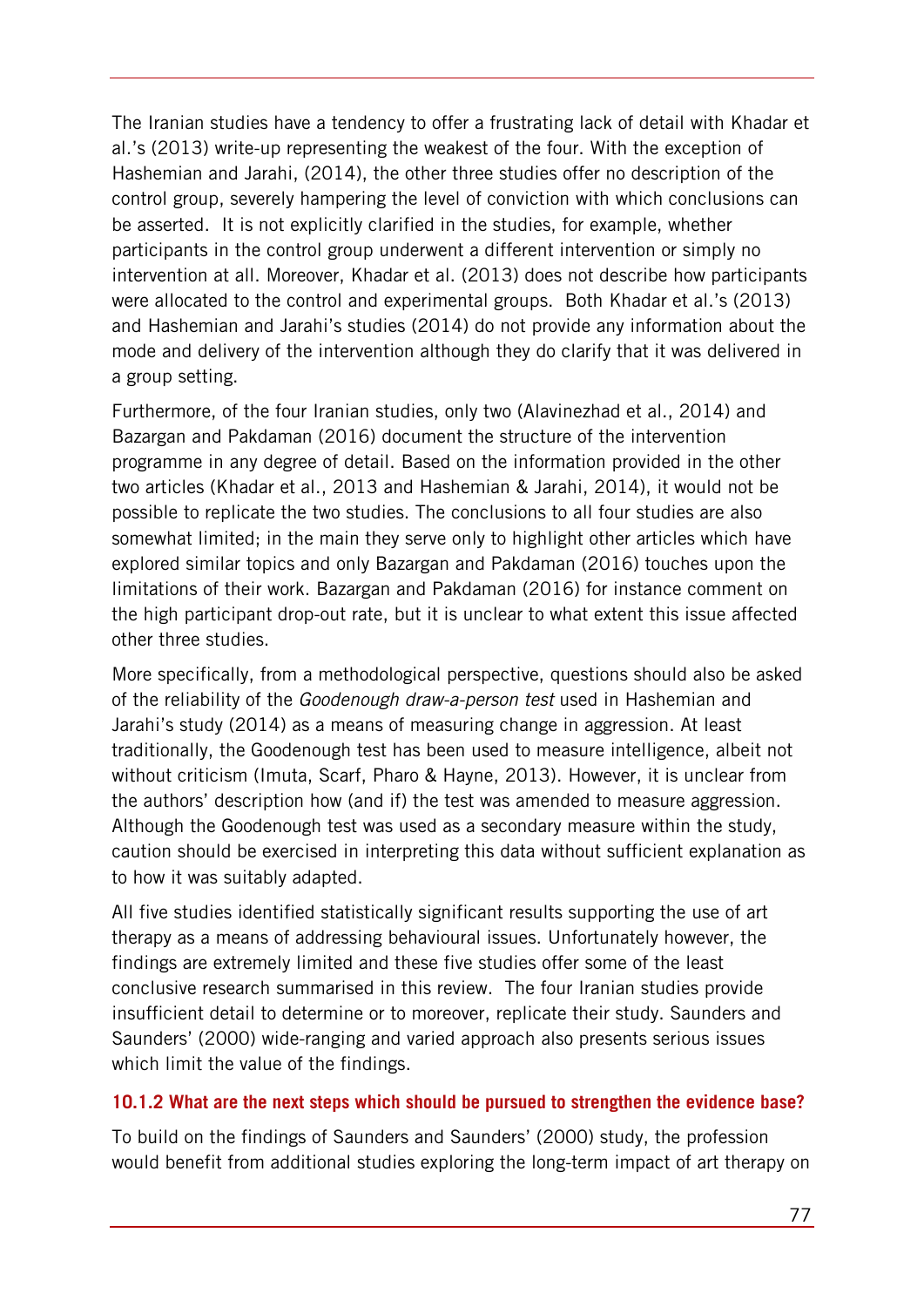young people with behavioural issues. Although Saunders and Saunders (2000) identify promising short-term findings, the study does not enable us to determine anything about the longevity of identified improvements. Future work should look to integrate a greater sense of objectivity by capturing reports from parents and participants as well as the observations of therapists.

As described above, Saunders and Saunders' (2000) study has numerous uncontrolled variables. Future research should deploy more structure; studies should ideally include a control group to facilitate comparison and interventions should be regulated in terms of mode, delivery and duration. This would enable more robust conclusions to be drawn about the efficacy of art therapy as a tool for supporting children with behavioural disorders.

If greater detail had been provided in the four Iranian studies, the research would provide valuable evidence to support the efficacy of art therapy in an international setting. In future, more rigorous studies could be developed in the UK with clearly defined experimental and control groups.

## **10.2 The evidence from music therapy relating to behavioural and social interaction difficulties**

There is also comparatively more quantitative evidence available in this area about music therapy; again five studies were identified. This adds to the qualitative evidence base which suggests that music therapy can help group cohesion and cooperation amongst adolescents with behavioural issues and assist with their selfexpression (cited in McIntyre, 2007).

In **2007, Gold, Wigram and Voracek** conducted a quasi-experimental study with 136 children and adolescents suffering from psychopathology. Participants were recruited from outpatient care and special education centres in Vienna with 75 of those assigned to an intervention group, and the remainder to a waiting list for the purposes of comparison. Participants exhibited one or more conditions classified as adjustment or emotional disorders (n=37), behavioural disorder (n=36) and developmental disorder ( $n=63$ )<sup>[26](#page-77-0)</sup>. The researchers aimed to examine whether music therapy, delivered individually in up to 25 sessions, provided in a non-clinical setting was an effective treatment for this client group.

Fifteen music therapists were involved in the delivery of the intervention and they described their approach as 'mainly psychotherapeutic and based primarily on psychoanalytic and humanistic theory' all utilising clinical improvisation as a primary medium (Gold et al, 2007, p.291). Various outcome measures were used to track change, the primary ones being: symptoms (using the Child Behaviour Checklist), competencies (also using the CBCL) and quality of life (assessed using the Munich Health-Related Quality of Life Questionnaire for Children (KINDL). Corresponding

-

<span id="page-77-0"></span> $26$  Medical conditions were also present in 73 of the 136 participants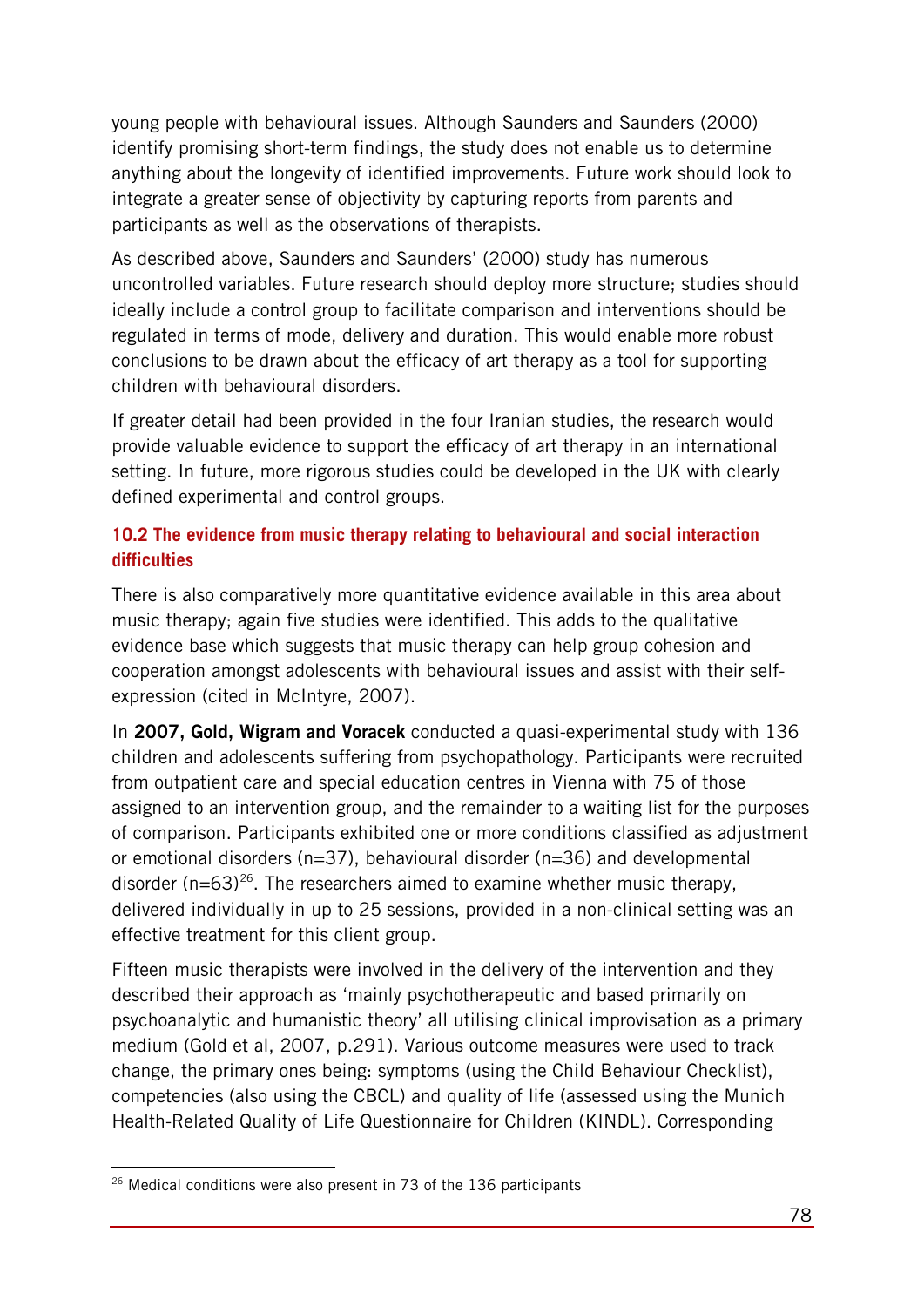post-test data from the comparison group was taken after seven months. For the intervention group only, secondary outcomes were also gathered from primary caregivers who assessed burdens on family and society and additional observations collated by therapists using two visual analogue scales.

The results of Gold et al.'s study (2007) were unfortunately inconclusive and did not show any statistically significant difference over time by primary outcome measure, although parent-rated quality of life showed a tendency toward significant interaction. Although some improvement was noted on two outcomes (CBCL parent rating of symptoms and KINDL parent ratings of quality of life), the authors concluded that 'the effect sizes identified in this study were small compared with those found in previous efficacy studies' (Gold et al, 2007, p.293). It was found that participants without comorbidity experienced the greatest improvements, suggesting that 25 sessions of weekly music therapy are notably less likely to help the most complex cases.

**Porter et al. (2016)** designed and administered a hugely important RCT, unprecedented in its scale. The study objective was to explore the efficacy of improvised music therapy in treating young people with a working diagnosis of social, emotional or behavioural difficulties as categorised by the International Classification of Disease 10 (ICD-10) Mental and Behavioural Disorders (F00-F99).

Participants were randomly and blindly allocated to either a control group which issued standard one-to-one care or to the experimental group where participants were offered standard care alongside 12 weekly music therapy sessions. Pre- and post data was captured to assess the efficacy of treatment in relation to several key areas: communicative and interaction skills, self-esteem, social functioning, depression and family functioning. The primary outcome was communicative and interactional skills, to be measured by parental and self-reporting using the Social Skills Improvement System Rating Scales (SSIS, Gresham & Elliott, 2008) at week 13 i.e. a week following close of treatment. As a secondary outcome, the SSIS was also administered at week 26 to understand longevity of impact. Additionally, a range of other secondary outcomes were also measured at week 13 and week 26; self-esteem, depressive symptoms, social functioning and family functioning. The authors identified age, autism, anxiety and depression as pre-defined subgroups for analysis prior to the start of the trial.

The impact of music therapy was found to be varied although some positive change was identified when compared to the control group. Immediately after therapy at week 13, there was some improvement in the self-reported measure for communication and interaction skills for those aged 13 or over. Notably however, the impact was not sustained at week 26 and no significant changes were evident at either stage across the wider sample. Despite the short-lived nature of these improvements, Porter et al. (2012) maintain that this improvement is still notable 'in light of the previous dearth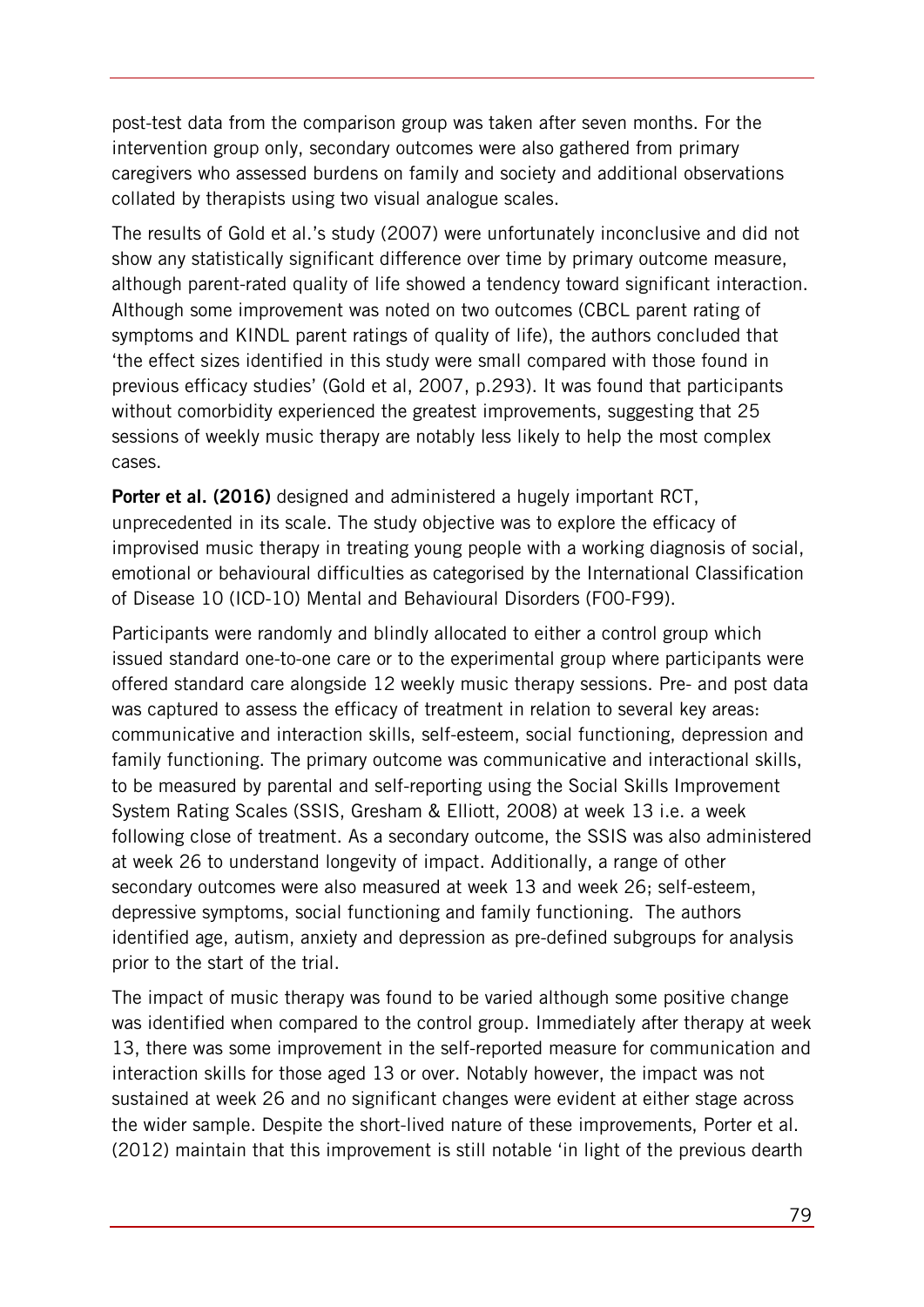of strong evidence for improved communication among adolescents receiving MT' (p. 5).

Additionally, some general improvements could be identified in relation to secondary outcomes; at week 13, self-esteem was significantly improved and depression scores were also significantly lower. However, these improvements had not been sustained by week 26. There was no significant difference in social functioning<sup>[27](#page-79-0)</sup> or family functioning at either week 13 or week 26.

A study conducted by **Chong and Kim (2010)** also used the SSIS to assess the impact of music therapy with this population, this time in an after-school club setting in Australia. Specifically, the therapy aimed to address students' social and emotional problems, but it also sought to reinforce learning skills. 89 students from 13 different schools were referred by teachers to participate in the study. None of the participating pupils had been clinically diagnosed, but rather had been identified by their teachers as exhibiting social and emotional problem behaviours. The referral documents submitted by the teachers heavily informed the therapists' approach who tailored therapy to each individual. The referral forms also helped to set pupils' goals and objectives.

Participants were screened based on their reported behavioural problems and preand post-test data was also gathered using the Social Skills Rating System (SSRS). This measured change in pupils' social skills<sup>[28](#page-79-1)</sup>, problem behaviour and academic competency and was gathered by teachers in the classroom setting. Additionally, teachers were asked to identify students' academic competency by class ranking.

Students were allocated to groups of four-six students, roughly by age group and the programme was conducted over 16 weeks, with twice weekly, 50 minute sessions. Throughout the programme, the eight music therapists involved in the research met regularly to discuss progress and submitted session reports on the participants and intervention evaluations to the researchers.

Each session plan outlined education goal and therapeutic goal as well as rationale why the presented intervention was selected to achieve these goals. Session plans also incorporated relevant adaptations and extensions enabling the intervention plan to facilitate individual differences within the group. Chong and Kim (201) describe that, 'the activities were formulated to utilise cognitive skills to understand the musical process and playing, at the same time tune into emotional and social aspects of the intervention' (p.193). The complexity of the intervention was also tailored to ensure it was appropriate for students' academic aptitude.

-

<span id="page-79-0"></span> $27$  Although there was evidence at week 26 that there had been some improvement in social functioning, after the removal of a large outlier, the adjusted difference was not significant between the experimental and control group

<span id="page-79-1"></span><sup>&</sup>lt;sup>28</sup> The SSRS social skills scale is comprised of three subscales: assertiveness, self-control and cooperation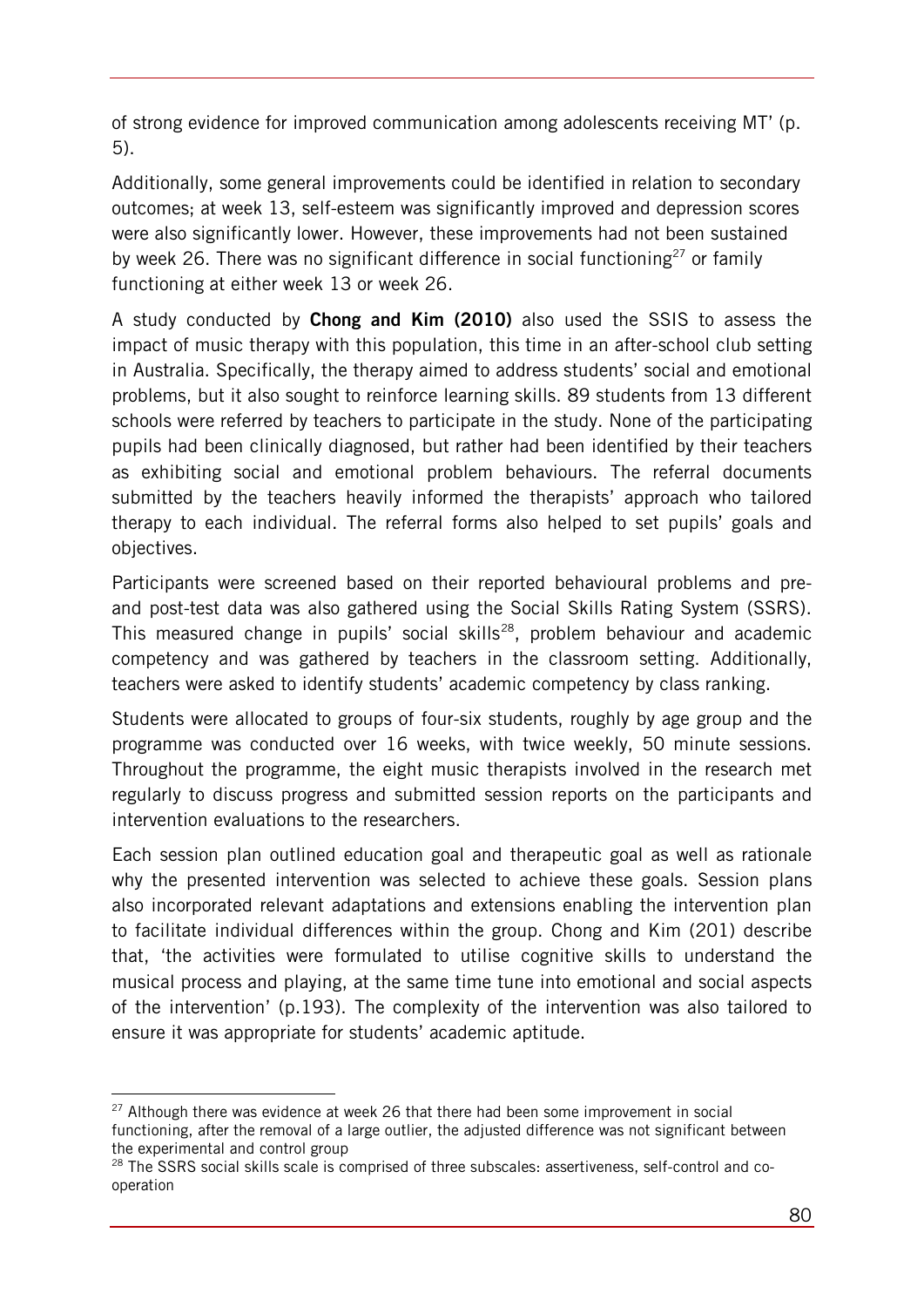Results of the study were promising; in all three sub-categories of social skill a significant improvement was exhibited between pre and post intervention measures. There was also a significant reduction on the problem behaviour scale, though not in academic competency. Observations recorded by the therapists were also encouraging; students had exhibited aggressive, externalising behaviours increased participation in the sessions as time when on, suggesting that they were constructively channelling their energies into the music. Equally, those who had internalised behaviours learned to be more expressive.

The findings of **Rickson and Watkins' (2003)** study were less promising. They sought to test the hypothesis that music therapy was effective in promoting prosocial behaviours in aggressive adolescent boys. Eighty-eight adolescent boys with intellectual, social and emotional deficits in a special education residential facility in New Zealand were screened for eligibility in the study. A total of 18 boys (aged between 11 and 15years ) with clinically significant measures on the Child Behaviour Checklist (CBCL) aggression/hostility scale were recruited to the study. The boys had a range of diagnosis; 12 having previously been diagnosed with Attention Deficit Disorder (ADD) or Attention Deficit Hyperactivity Disorder (ADHD) and fours with General Developmental Delay. Nine boys were also on psychotropic medication. Half of the sample was of Maori ethnicity; the other half was New Zealand European.

The adolescents were randomly assigned to one of three groups:

- **Group 1** (6 participants) underwent music therapy in a classroom session
- **Group 2** (5 participants) received music therapy in a residential villa setting where participants enjoyed more 'free' time to interact with their peers without adult interaction.
- **Group 3** (4 participants) denoted a waiting list control group comprised of those who were to receive music therapy treatment in the following term.

The music therapy delivered to Groups 1 and 2 consisted of 16 sessions of 30 to 45 minutes each and followed a 'client-centred humanistic model of psychotherapy' (p. 288). The earlier sessions were more structured and controlled whereas the music therapist gave participants greater freedom to use their creative initiative from session four onwards. The impact of the programme was measured using the subscales of disruption and antisocial behaviour in the Developmental Behaviour Checklist (DBC).

Whilst no statistically significant differences were found, the parent scale, as scored by the residential social workers, demonstrated a consistent apparent improvement across the three groups in all six subscales (Disruptive, Self-absorbed, Communication disturbance, Anxiety, Autistic R., Antisocial), though they rated Group 1 as slightly more disruptive post-intervention. Whilst the teacher-reported change also found that Group 1 were more disruptive, it did not find the same improvement trend across the three groups as observed in the parent scale. In fact, it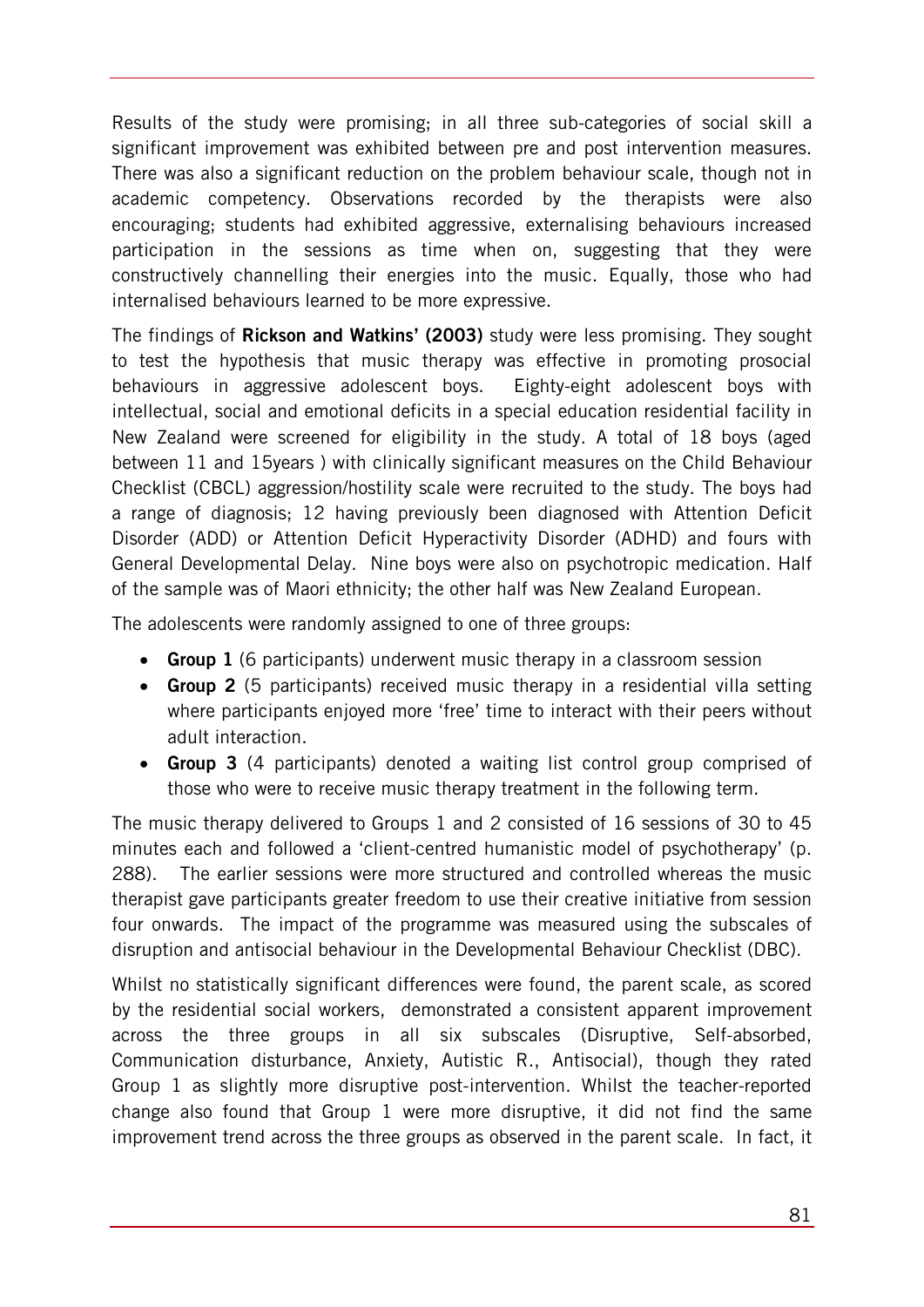noted an increase in communication disturbance for the two music therapy groups and higher anxiety levels across all three groups.

These results seem to demonstrate an ambiguous impact of music therapy. Rickson and Watkins (2003) propose that the lack of significant difference between the control and experimental group could be due to participants' 'awareness of the special attention being paid to them' (p. 296) which may have led to an increase in participants' self-esteem. They also suggest that the increase in disruptive behaviour in group 1 is perhaps due to the 'increased autonomy' (p.296) that participants were experiencing in these active and spontaneous sessions.

Three years later, **Rickson (2006)** undertook a study with 13 adolescent males diagnosed with ADHD to understand the impact of two different music therapy approaches; improvisational and instructional. Participants were randomly allocated to one of three groups:

- **A waiting list** control group in receipt of no therapy
- **B –**improvisational music therapy for eight sessions then instructional music therapy for 8 sessions;
- **C** instructional music therapy for eight 8 sessions then improvisational music therapy for 8 sessions.

To assess efficacy, Rickson recorded the number of errors on a Synchronised Tapping Task (STT) as well as Connors' Rating Scale (Connors, 1997) for assessing severity of ADHD. The results tentatively indicated that an instructional music therapy approach, as opposed to an improvisational music therapy approach, 'might contribute to a reduction in motor impulsivity in the classroom' (p. ii) and reduce restless-impulsive behaviours in the classroom, though these findings were not statistically significant.

**Choi, Lee and Lee's (2008)** results appear to demonstrate a less ambiguous picture than Porter et al.'s (2016), Rickson and Watkins' (2003) and Rickson's (2006) studies, with children in the music intervention group showing greater improvement in self-esteem and aggressive behaviour post-treatment compared to children in the control group. The 48 participants, aged between ten and twelve years, were recruited from a social welfare centre's after-school programme and a primary school in South Korea. All scored above 60T on the Korean version of the Child Behaviour Checklist (K-CBCL). The music intervention programme consisted of 'singing songs, analysis of libretto, making musical instruments, playing instruments such as pianos and hand bells, song drawing and song writing' (p. 215) and sessions were 50 minutes twice a week for 15 consecutive weeks. Children in the control group received no treatment and researchers contacted them each week by telephone 'to confirm they were not taking part in any other exercise activities and to provide impetus to keep them engaged in the study' (p. 215).

Using the Mann-Whitney U-Test and Wilcoxon signed rank tests, both parents and teachers reported a statistically significant decrease in the aggressive behaviour of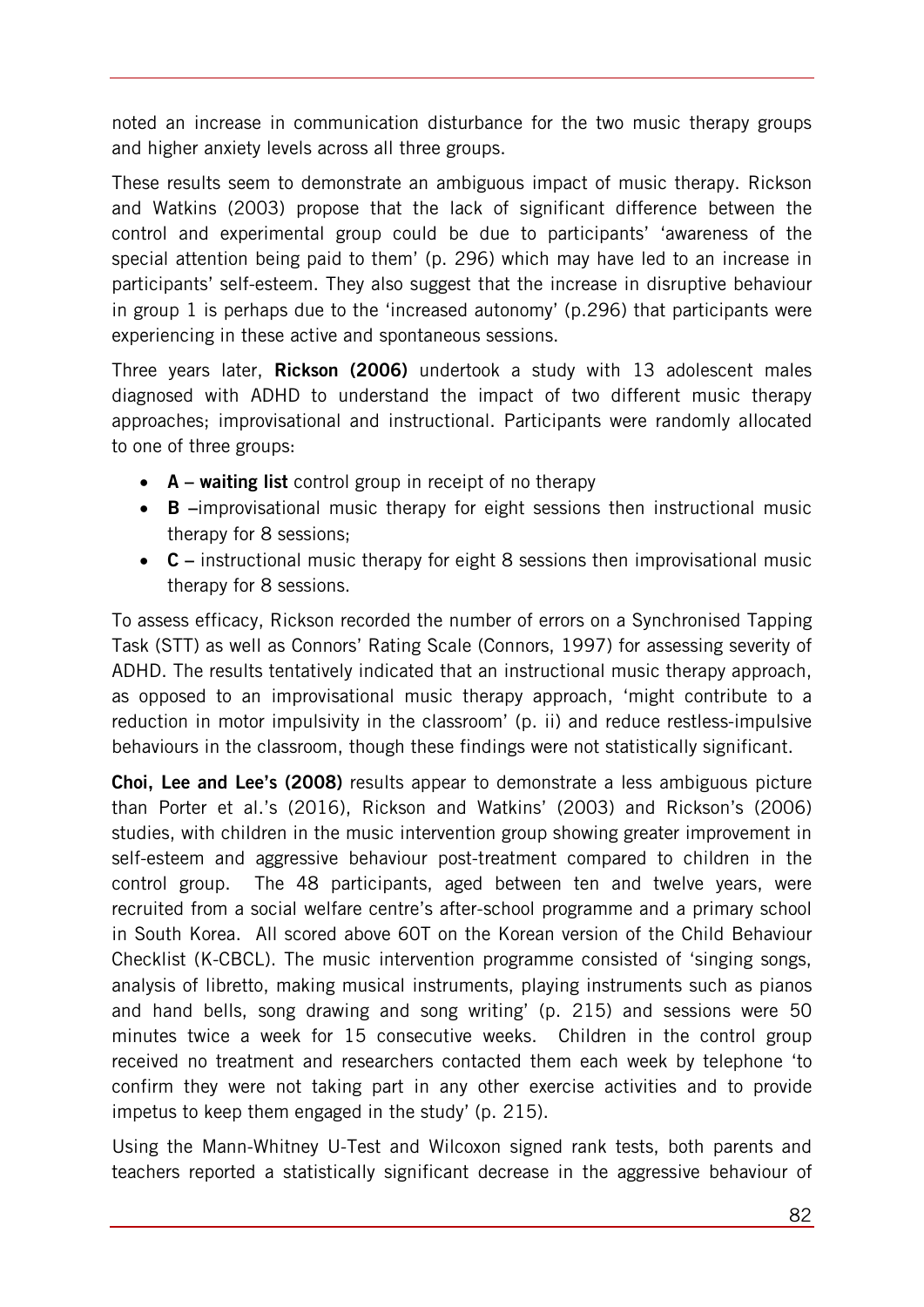children post-treatment in the experimental group, compared to children in the control group where no significant change was observed. In addition, the children who underwent the music intervention scored significantly higher in self-esteem whereas no change was reported by the children in the control group. Choi et al.'s (2008) findings indicate 'that music intervention may reduce aggressive behaviour and improve self-esteem in children with highly aggressive tendencies' (p. 216).

**Cobbett's (2016)** research was also able to offer promising findings, by demonstrating the potential psychological benefits of school-based arts therapies with young people with social, emotional and behavioural difficulties (SEBD).,This study, from the UK, was conducted with participants attending one of two schools in London for pupils with social emotional and behavioural difficulties (SEBD). Crucially however, the study did not explore the impact of music therapy in isolation but rather explored the collective impact of 'arts therapies' which was comprised of music, drama and art therapy groups. Of the 52 young people who participated in the study, the majority (32) received music therapy, eleven receiving drama therapy and nine, art therapy.

A validated measure, the Strength and Difficulties Questionnaire (SDQ) was issued at the start of the therapy and one year into treatment. Additionally, Cobbett devised a self-rated score for young people, used to assess the impact on: 'me', family, school and everything. The same assessments were carried out for all young people in control group, at the same time as the treatment group.

The results were wholly positive. Independent t-tests were carried out to assess the difference between young people's SDQ scores before and after the intervention. They showed that young people who received art therapies performed significantly better than the control group in the five different areas measured by the SDQ: emotional difficulties, peer groups, conduct problems, hyperactivity and prosocial behaviour. Results were particularly promising for conduct and emotional difficulties, which showed the largest size effect.

**Lim, Miller and Ruiz (2014)** conducted a study comparing the effects of piano instruction with music therapy incorporating piano instruction on academic achievement, classroom behaviour and self-esteem in at-risk students. Thirty-two students identified as having problem behaviours were randomly assigned to one of ten weeks of 30 minute interventions: music therapy incorporated piano instruction, piano instruction in isolation or no intervention. Academic achievement was measured by progress in reading and maths scores as recorded on school reports. Information from previous reports formed pre-test scores. The Coopersmith Self-Esteem Inventories (SEI) and Behavior Rating Form (BRF) captured students' self-esteem.

Results of the study were unable to identify any significant effect of music therapy on academic achievement, ratings of classroom behaviours and self-esteem in at-risk students. Students in the piano lesson group showed significant development in their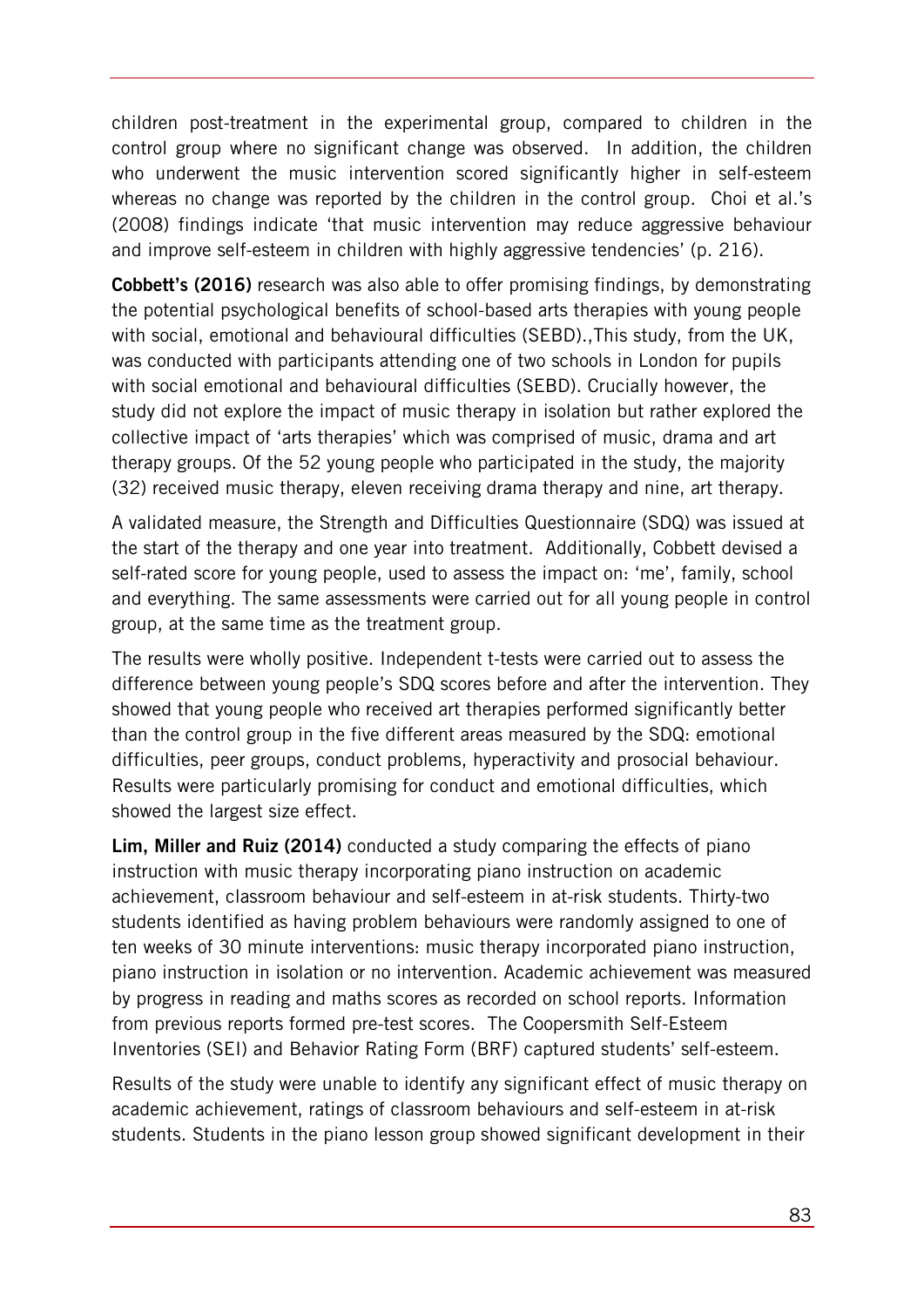reading skills however. This was attributed to the emphasis on learning to read music as a primary component of the piano curriculum.

As well as assessing the impact of art therapy with this population, **Hashemian, Mashoogh and Jarahi (2015)** conducted a study to explore the efficacy of music therapy in reducing aggression in visually impaired adolescents. Students were randomly assigned to either the control group (assumed to be no intervention) or the experimental group comprising of a 12 week group music therapy programme. Pre and post data was collected in both the control and experimental groups using the Buss and Perry aggression self-report and the Rutter behaviour questionnaire for teachers. Against both measures, post-test scores showed a significant decrease in aggression in students assigned to the control group.

Reinforcing the findings of Hashemian et al. (2015), **Maddah, Maddahi & Sodagar (2014)** demonstrated that music therapy is effective in reducing aggression in preschoolers . A sample of 30 children identified as having aggressive tendencies were allocated to the control group or experimental group. The experimental group received weekly music therapy for a total of eight weeks, whereas those in the control group were not exposed to any additional intervention. At the end of the intervention, participants within the control group exhibited significantly lower levels of aggression than those in the experimental group.

### **10.2.1 How robust is this evidence?**

An analysis of these ten studies presents a mixed picture. Music therapy in Porter et al.'s (2016) study is shown to have some impact amongst a population of young people with a range of behavioural and social issues. However, despite the large sample size, no significant overall improvements were noted in terms of diagnosis and the improvements identified in the over 13 age group were short lived. Overall, the work was unable to demonstrate that a 12-week programme of improvisational music therapy was able to improve children and adolescent's communication and interactional skills. Meanwhile, Rickson and Watkins (2003), Rickson (2006) and Gold et al (2007) were unable to demonstrate any statistically significant differences between the control and experimental group. Yet, Choi, Lee and Lee (2008), Cobbett (2016) and Chong and Kim (2010) demonstrated much more positive results.

It is of note that Porter et al.'s (2016) study represents 'the largest trial to date examining the effect of music therapy on young people experiencing social, emotional or behavioural difficulties' (p. 6) and the most methodically robust study of all those discussed. Porter's et al.'s study (2016) collated information from six different centres and utilised a range of measurement tools with demonstrated validity and sensitivity to change. Baseline characteristics for the study population were similar in both the control and intervention group demonstrating a robust randomisation process. That said, by week 26, Porter et al.'s (2016) study suffered high drop-out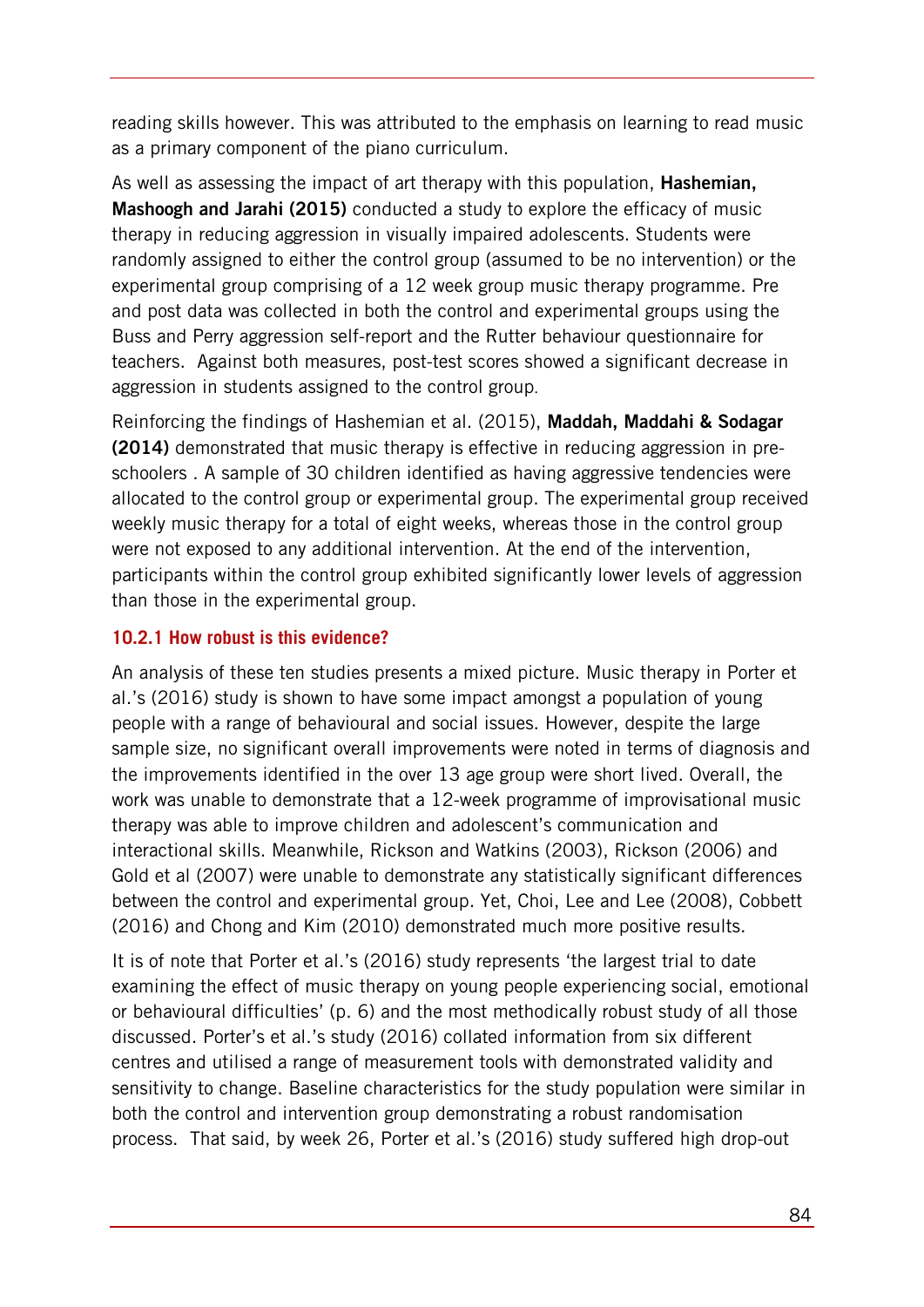rates, particularly within the experimental group (38%). This could perhaps have contributed to the underwhelming results obtained.

Some consideration should also be paid to the breadth of Porter et al.'s (2016) sample base which included children and adolescents with anxiety or depression alongside those diagnosed with autism. Much work has been undertaken to assess the efficacy of music therapy as a treatment for children with Autistic Spectrum Disorder (ASD) and it could be argued that this population should be treated as unique.

Attention should also be given to the lack of detail supplied by the authors about the nature of the control group. In this context 'treatment as usual' appears to encapsulate a plethora of treatment approaches, rather than a single, agreed treatment plan. Porter et al. write 'participants assigned to the control group received usual care only, which consisted of psychiatric counselling and/or medication, the dose and frequency of which was as deemed appropriate by the prescribing CAMHS professional' (p.2). Similarly, participants in Gold et al (2007)'s study also received additional therapeutic support alongside the intervention treatment. Therefore direct comparisons between the outcome of the control and experimental group are somewhat problematic due to the heterogeneous nature of control group treatment. With a large enough sample any biases could be expected to randomise out but variations in standard treatment are likely to have a large impact on the counterfactual reported for a smaller sample.

In comparison, it is arguable that there was greater heterogeneity in Kim and Chong (2010)'s smaller study, given that none of the participants had been clinically diagnosed. However, pupils exhibited different severities of behavioural issues and academic ability. Therefore, although session plans were designed to be flexible in terms of application, children were allocated to treatment groups by age, rather than by screening information. It is not clear from the publication how therapists adapted therapy to cater for children exhibiting a range of behaviours within the same therapy group. Moreover, the SSRS is only designed to 'provide a quick estimate of academic functioning' (Pearson) and equally, the teachers' ranking of students' academic competency gathered pre and post intervention was subjective. The authors therefore conceded that they could have used a more robust measure to assess academic competence. Additionally, the study would have benefited from randomisation, a control group as well as feedback from children.

Gold et al's (2007) study faced similar limitations in that the generalisability of results was restricted by the absence of randomisation. Equally, the authors reflect that the outcome measures they used were potentially too broad and unable to capture the specific problems of each individual case. Moreover, a higher proportion of participants with comorbidities allocated to the intervention group entailing the direct comparison between groups could not be facilitated.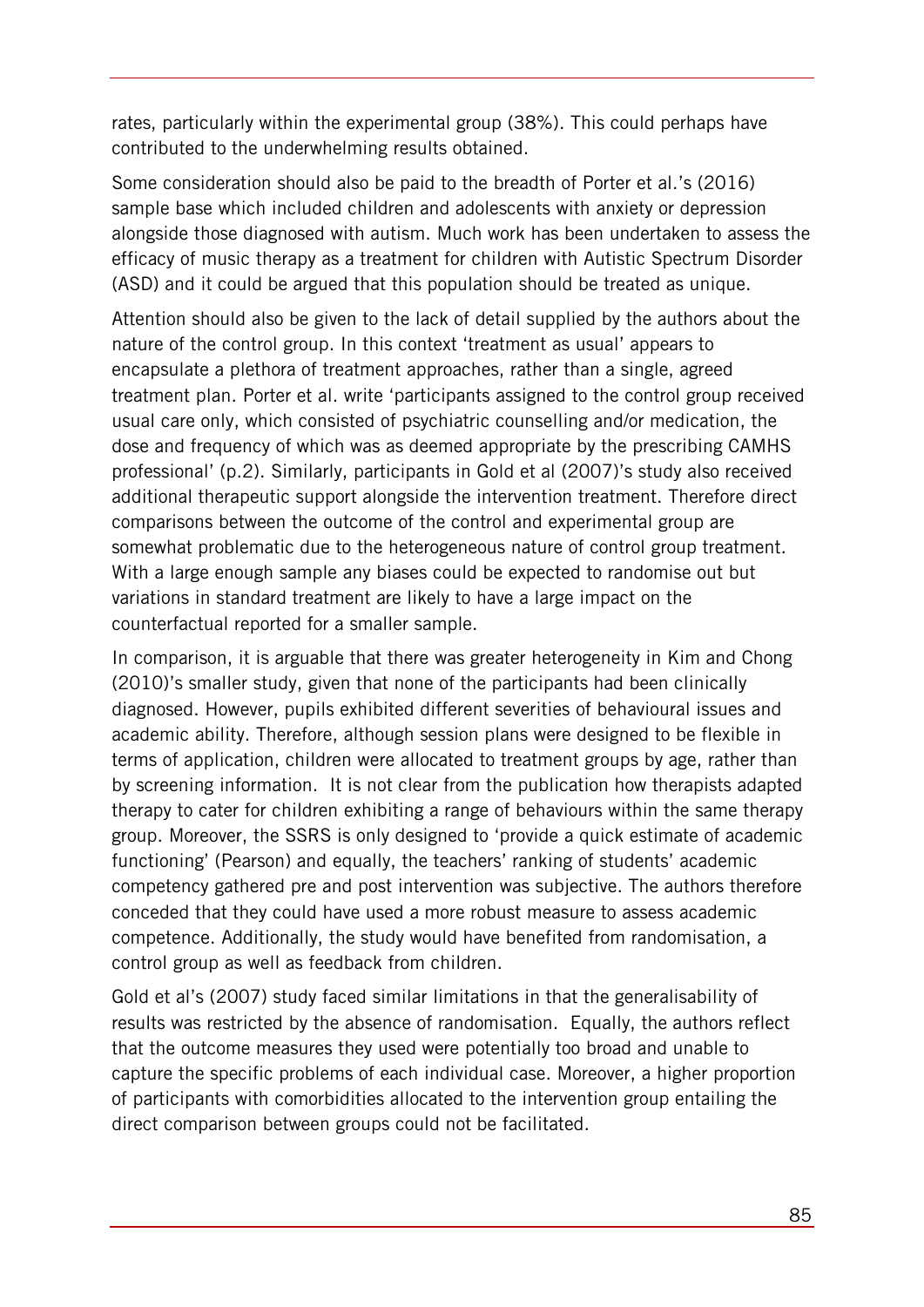Despite Rickson and Watkins' (2003) use of randomisation in allocating participants to their assigned group, group equivalency was not achieved as there were statistical differences across the groups in relation to their diagnosis and age; all participants in Group 1 which showed increased levels of disruptive behaviour, for instance, had a diagnosis of ADHD which necessitates caution when interpreting the results. The results seem to suggest that male adolescents with ADHD would benefit from 'individualized and highly structured treatment' (p. 298) as opposed to aggressive adolescent boys in general, for whom a less structured, more home-like environment might be a more effective setting to undertake music therapy. The small sample size (n=15) is clearly another limitation of the study and decreases its statistical power. In addition, all participants are from a special education residential facility and thus not necessarily representative of aggressive adolescent boys in general. Similarly, Rickson's later study (2006) only had a sample size of 13 adolescent males which increases the likelihood of a Type II error $^{29}$ , though the extensive data collected for each participant somewhat 'increased the statistical power of the group study' (p. 102). As in both studies, some participants were on medication which could act as a confounding factor, potentially obfuscating the true treatment effect.

The outcome measures used by Choi et al. (2008) generally have good levels of reliability and validity and the convergence in findings across different sources (parent-, teacher- and child-reported) serves to strengthen the study's positive findings. The authors raise an issue that the self-esteem measure used has been validated with slightly older subjects than those in the study, so it would be beneficial to further explore the validity of this measure in relation to children to ensure the observed change in score is a meaningful outcome. The randomised allocation of participants to the treatment or control group facilitates accurate detection of the true treatment effect. However, a major problem with the study that threatens the reliability and generalisability of its findings is that the control group was not an 'attention control or an equivalent treatment control group' (p. 216), which ultimately means the authors are not able to determine whether the music intervention was the 'effective factor' in decreasing aggression.

By assessing the impact of art therapy for over a year with 52 children and comparing their performance against Goodman's Strengths and Difficulties Questionnaires (SDQ) with a control sample of 29 children, Cobbett's (2016) study appeared fairly robust. Strengths and Difficulties Questionnaires is statistically reliable and valid psychometric test and widely used in clinical assessments and to evaluate outcomes before and after specific interventions. Individual t-tests were conducted with SDQ scores which offer promising results into the specific impact of the intervention.

In comparison, results collected from Cobbett's (2016) self-rating scoring system administered with young people and teacher rated questionnaires are unclear. Although scores from the self-rating scoring sheet showed greater improvements in

-

<span id="page-85-0"></span> $29$  That is, incorrectly retaining a false null hypothesis (a "false negative").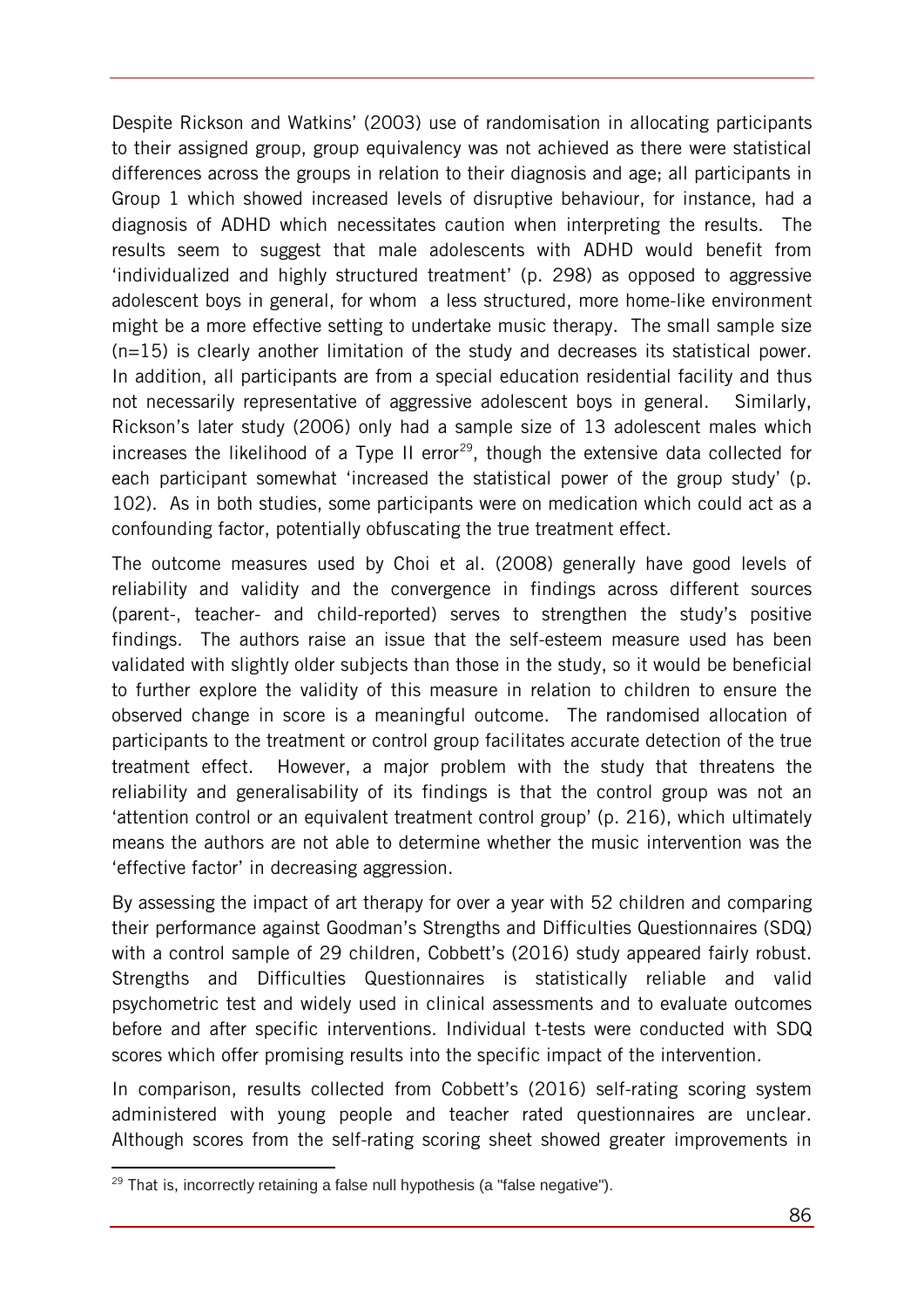the experiment group (art therapy) compared to the control group, Cobbett (2016) does not detail the purpose of this measure and what the four categories ('me', family, school and everything) calculates. In addition, Cobbett (2016) does not provide details including the structure or activities involved for any of the therapeutic interventions (art, drama or music); this leaves some uncertainty into what kind of therapy administers positive effects on SEBD children.

Cobbett's (2016) quantitative study is supplemented with interviews with six young people who had received art therapy. Although findings gathered from these interviews are not discussed here, Cobbett's mixed methods approach offers an insight efficacy of art therapies in treating young people with SEBD and some of the reasons why arts therapies may be more preferable to traditional verbal psychotherapy with this client group.

From a methodological perspective, the studies conducted by Hashemian et al. (2015), Maddah et al. (2014) and Lim et al. (2014) represent the weakest evidence. Rather than using a validated measure, Lim et al. (2014) refer to school reports to measure academic achievement, Moreover, the sample size was comprised of just 32 students, who were allocated to one of two intervention groups or a control group. There was also a lack of homogeneity across the groups of participants, in terms of age (2nd-4th graders were included within the study) and problem behaviours.

Both Iranian studies (Hashemian, et al. 2015 and Maddah et al. 2014) demonstrate positive results but provide a very limited amount of detail, suggesting that results from this study should be treated with caution. It is assumed that those assigned to the control group were not exposed to any intervention, but this is not stated explicitly.

#### **10.2.2 What are the next steps to be pursued to strengthen the evidence base?**

Although the results of Porter et al.'s study (2016) are somewhat mixed it is hoped that this will encourage the conduct of other large scale RCTs in the UK. In light of the very small number of UK-based studies, it is important that further efforts are made domestically to demonstrate the efficacy of music (and art) therapy in helping troubled children.

As well as assessing the impact of therapy in specialist schools, there may also be value in further evaluation of programmes delivered in mainstream schools as Chong and Kim (2010 attempted to do. In their systematic review, Carr and Wigram (2009) identified that only ten of the 60 studies they found were from the UK and none of these were outcome studies. Approximately 25% of music therapists in the UK are employed within educational settings (cited in Derrington, 2012). Moreover, given that children and adolescents are legally bound to attend school until the age of 16 in the UK, this environment offers an invaluable opportunity for therapists to offer consistent and routine support for children with SEN.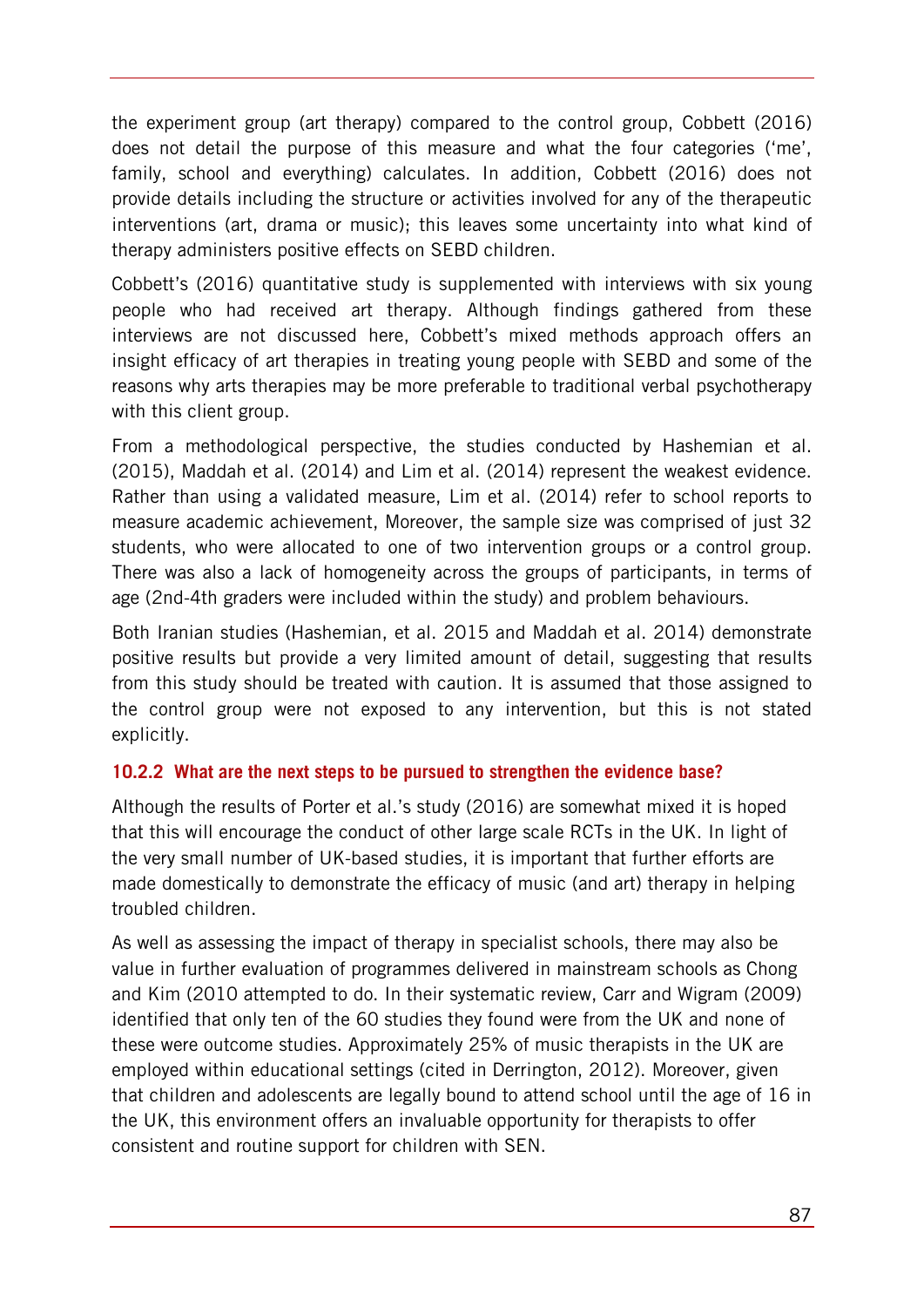Specific consideration should be given to studies which seek to evaluate long term, as well as short-term outcomes. Porter at al. (2016) suggested that future research should seek to ascertain whether different forms of music therapy are able to produce more sustained results than the improvisation technique deployed in their RCT.

Porter et al. (2016) highlighted that future work should seek to incorporate observational work wherever possible. This was echoed by Choi et al. (2008) who recommended 'more objective measures such as hormones related with aggression' (p. 216) which could be used as a useful comparator against self-reported measures. Given the complexity of behavioural issues and the high proportion of young people suffering from multiple disorders careful selection of appropriate measures is required in future studies.

Despite the lack of statistically significant results in Rickson and Watkins' (2003) study, the consistent improvement trend across all groups as recorded by residential social workers is 'of clinical interest and merits further study.' A future study with a larger sample size and a focus on specific diagnoses would enable greater confidence in the ensuing results and their generalisability.

Although Rickson's (2006) study comparing improvisational and instructional approaches to music therapy on motor impulsivity of adolescent males with ADHD found 'no convincing evidence' (p. 100) that either form of music therapy achieved this, the results tentatively suggested that the instructional approach was slightly better at reducing restless-impulsive behaviours in the classroom. It might therefore be worthwhile to conduct a future study with a treatment group looking at 16 sessions of instructional music therapy only (as opposed to eight sessions of instructional and eight sessions of improvisational) as this longer period of time might allow students to 'internalise the containment provided by external controls… to make gains to a level where any treatment effect might become measurable' (p. 100). It should however be borne in mind that in practice, therapists apply a range of techniques to assist children and young people with ADHD; a survey of 268 music therapists in the USA revealed that 98% utilised more than one approach. Moreover in 95% of cases, other forms of treatment (typically medication) were used in conjunction with music therapy (Jackson, 2003).

Within Cobbett's study (2016), young people within the experimental group received art, music or drama therapy and yet in reporting, Cobbett does not distinguish between these different modes of therapy. Instead Cobbett reports on the impact of 'art therapies' as a general intervention without considering art, music and drama therapy as distinct and established interventions in their own right. It would be particularly beneficial to understand what individual impact they had on children with SEBD.

A larger sample (experiment and control group) size could offer Cobbett (2016) the opportunity to thoroughly explore and test for differences in young people's SDQ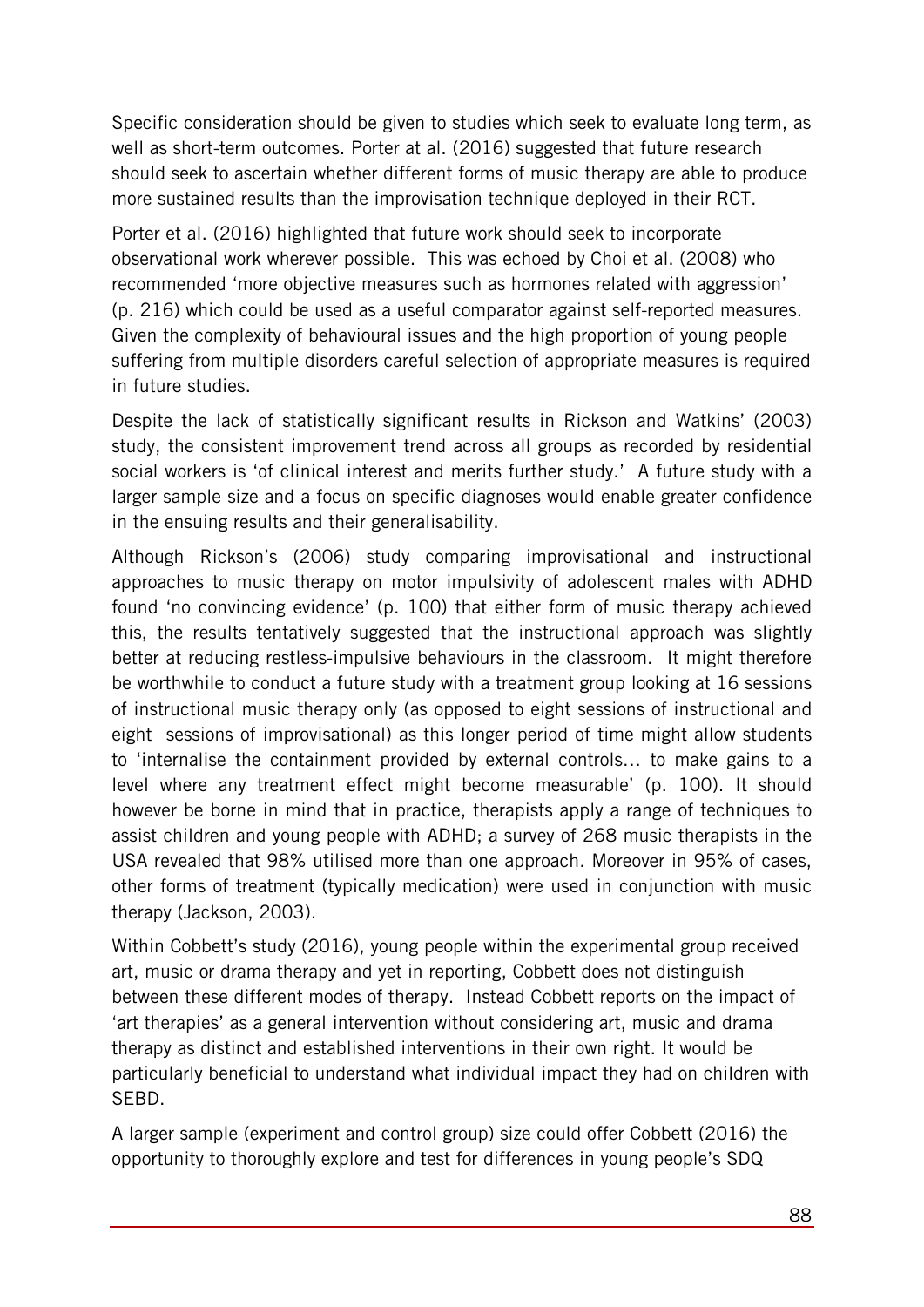scores across the three different interventions. In addition, Cobbett (2016) could take steps to randomly allocate children to the experiment and control group in order to produce more robust and generalizable findings.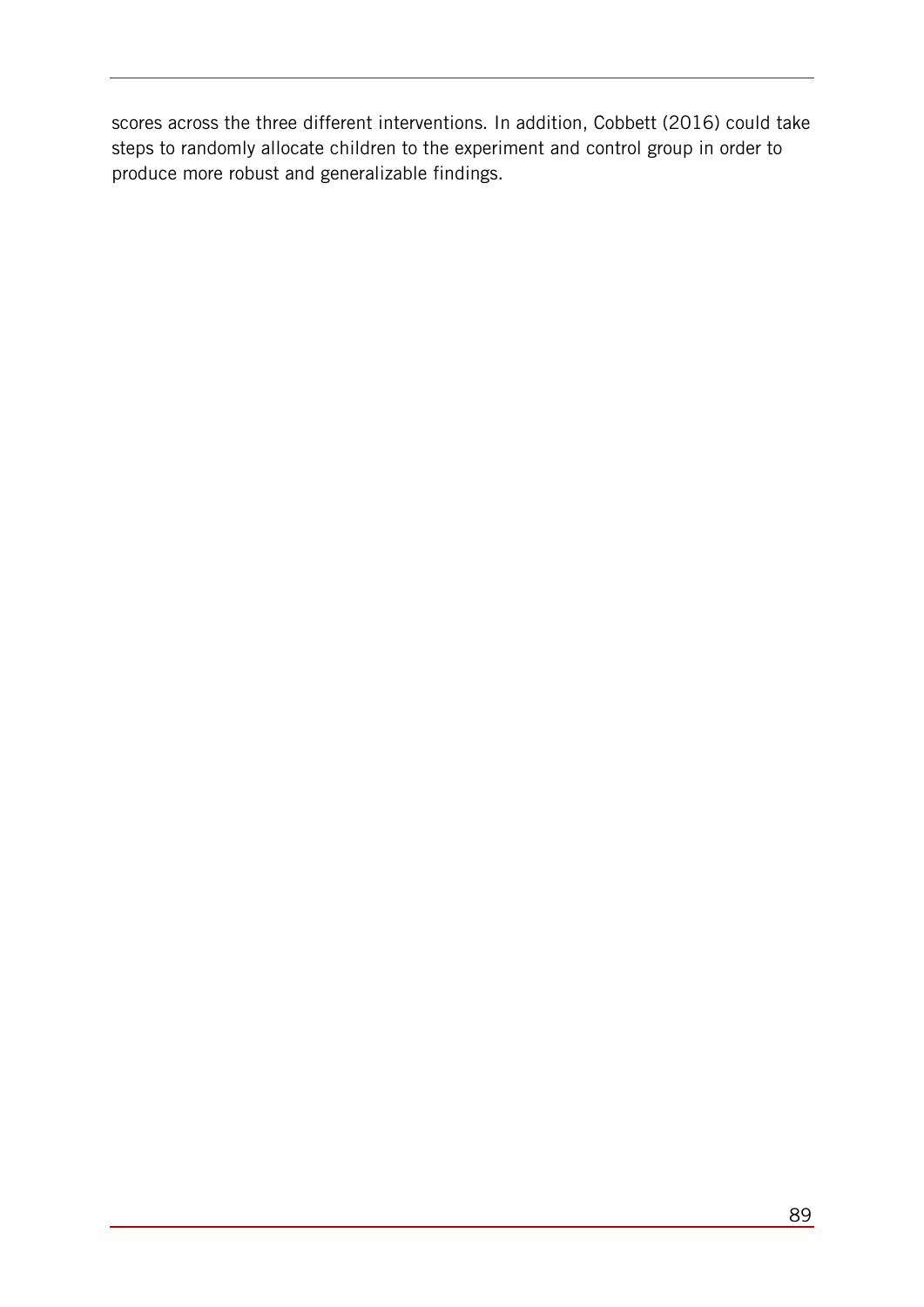| <b>Theme</b>                                                    | Study                              | Description of Therapy                    | Duration<br>of<br>Therapy                                                                                                 | Objectives                                                                                                                                                                                                                                                                                                                          | Setting                   | Interventi<br>on Design | Sample                                                                                                                                                                                                                                                                                                                                                                                                                                                                            | <b>Results</b>                                                                                                                                                                                                                                                                                                                                                                                                                                                                                                                                                                                                                                             | <b>SMS</b><br>Rating |
|-----------------------------------------------------------------|------------------------------------|-------------------------------------------|---------------------------------------------------------------------------------------------------------------------------|-------------------------------------------------------------------------------------------------------------------------------------------------------------------------------------------------------------------------------------------------------------------------------------------------------------------------------------|---------------------------|-------------------------|-----------------------------------------------------------------------------------------------------------------------------------------------------------------------------------------------------------------------------------------------------------------------------------------------------------------------------------------------------------------------------------------------------------------------------------------------------------------------------------|------------------------------------------------------------------------------------------------------------------------------------------------------------------------------------------------------------------------------------------------------------------------------------------------------------------------------------------------------------------------------------------------------------------------------------------------------------------------------------------------------------------------------------------------------------------------------------------------------------------------------------------------------------|----------------------|
| Behavioural<br>and Social<br>Interaction<br><b>Difficulties</b> | Saunders and<br>Saunders<br>(2000) | Art therapy<br>Mixed intervention methods | Children<br>attended<br>between<br>2-96 art<br>therapy<br>sessions<br>The<br>average<br>number of<br>sessions<br>was 16.8 | To explore how, over<br>the duration of<br>therapy, client-<br>therapist<br>relationships develop<br>To discern whether<br>art therapy enabled<br>adolescents to attain<br>a pre-defined set of<br>goals<br>To explore the<br>impact of art therapy<br>on the severity and<br>frequency of<br>presenting<br>behavioural<br>problems | Clinical,<br><b>US</b>    | Unknown                 | $N = 94$<br>Pre and post-test data was collected<br>for 94 clients over a 3 year period<br>$(1994-1996)$<br>Typical client was an 8 year old<br>white male.<br>Clients ranged in age from 2-16<br>years. Two-thirds of the clients were<br>male<br>Therapists identified an average of<br>3.9 child or family problems during<br>the initial interview. The most<br>frequently identified were aggression<br>and family violence, alcohol/drugs<br>and parent/child relationship. | Results indicated that between<br>initial interview and the end of<br>therapy client-therapist<br>relationships improved<br>significantly.<br>By the point of exit, the study<br>identified a statistically<br>significant reduction in<br>frequency and severity of<br>problem behaviours.<br>No statistically significant<br>correlations were found<br>between number of sessions<br>and the frequency and severity<br>of their symptoms at the close<br>of therapy<br>The majority of participants<br>(62%) had 'completely met'<br>their principle goal at the end<br>of the programme and a third<br>(31%) were reported as<br>partially meeting it. | 2                    |
| Behavioural<br>and Social<br>Interaction<br><b>Difficulties</b> | Khadar et al.<br>(2013)            | <b>Art Therapy</b><br>Painting therapy    | 12 x 40<br>minute<br>painting<br>therapy<br>sessions                                                                      | To investigate the<br>effect of painting<br>therapy with 30<br>children with                                                                                                                                                                                                                                                        | Non-<br>Clinical,<br>Iran | Unknown                 | $N = 30$<br>Boys aged 7-12 years                                                                                                                                                                                                                                                                                                                                                                                                                                                  | The results showed that the<br>experimental group showed a<br>significant reduction in<br>symptoms of ODD whilst the<br>control group demonstrated no                                                                                                                                                                                                                                                                                                                                                                                                                                                                                                      | 3                    |

#### *Table 8: Behavioural and Social Interaction Difficulties – Evidence*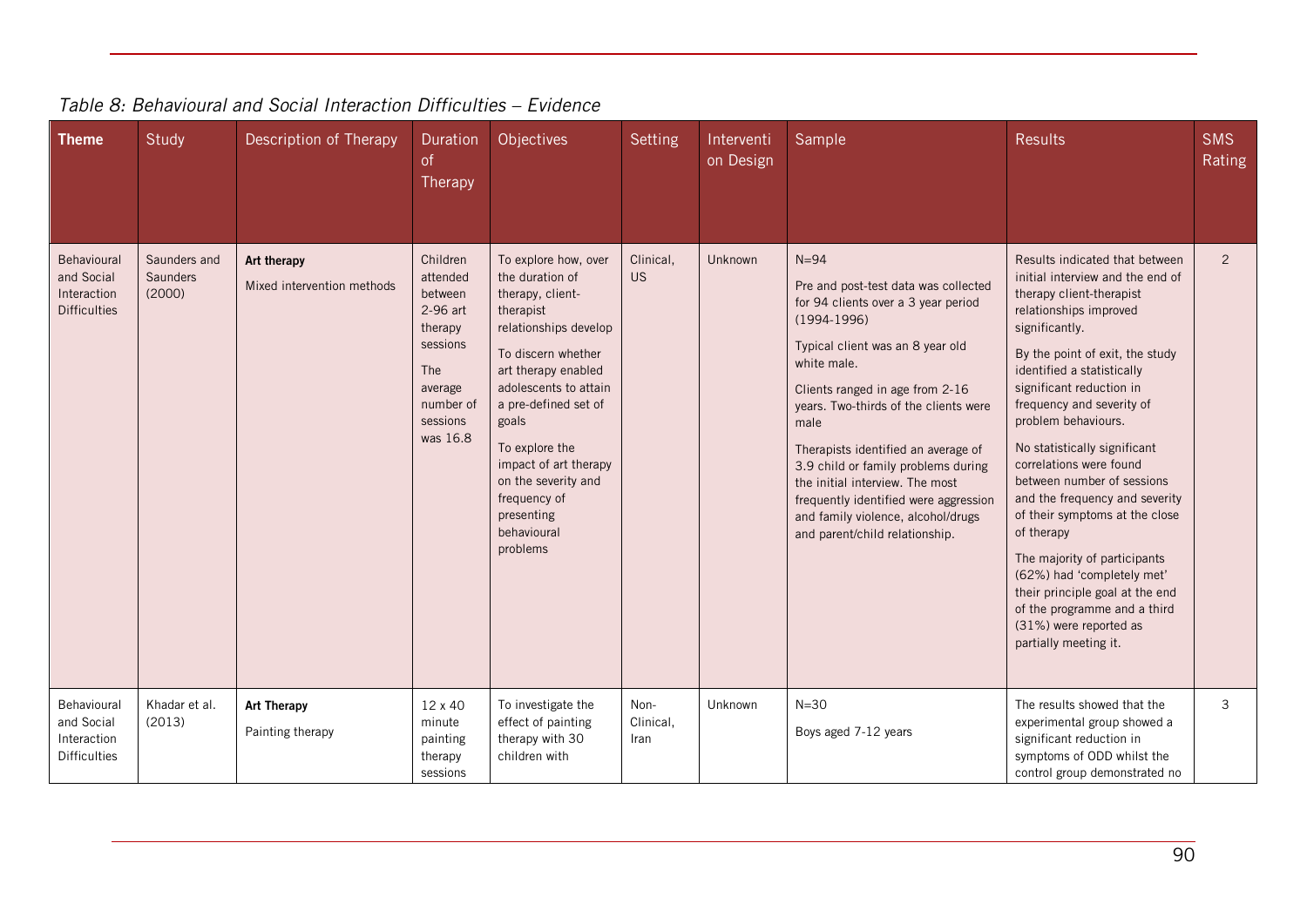|                                                                 |                                   |                                                                                                                                                                                                                                                                                                                                                                                                                                                          | twice a<br>week.                                                                                                     | symptoms of ODD                                                                                                                                                             |                           |                           |                                                                                                                                                                       | significant difference                                                                                                                                                                                                                                                                                                                                                                                                                 |                             |
|-----------------------------------------------------------------|-----------------------------------|----------------------------------------------------------------------------------------------------------------------------------------------------------------------------------------------------------------------------------------------------------------------------------------------------------------------------------------------------------------------------------------------------------------------------------------------------------|----------------------------------------------------------------------------------------------------------------------|-----------------------------------------------------------------------------------------------------------------------------------------------------------------------------|---------------------------|---------------------------|-----------------------------------------------------------------------------------------------------------------------------------------------------------------------|----------------------------------------------------------------------------------------------------------------------------------------------------------------------------------------------------------------------------------------------------------------------------------------------------------------------------------------------------------------------------------------------------------------------------------------|-----------------------------|
| Behavioural<br>and Social<br>Interaction<br><b>Difficulties</b> | Hashemian<br>and Jarahi<br>(2014) | <b>Art Therapy</b><br>Painting Therapy (no further<br>detail provided)                                                                                                                                                                                                                                                                                                                                                                                   | 12<br>painting<br>therapy<br>sessions<br>twice a<br>week for 2<br>months<br>Each<br>session<br>lasted 75<br>minutes. | To identify is<br>painting therapy<br>among a population<br>of children with<br>learning difficulties<br>leads to a reduction<br>in aggression                              | Non-<br>Clinical,<br>Iran | Group                     | $N = 20$<br>Boys and girls, aged 8-15<br>All had an IQ of 50-70.                                                                                                      | The means scores of<br>aggression in the experimental<br>and control group were<br>significantly different                                                                                                                                                                                                                                                                                                                             | $\mathbf{3}$                |
| Behavioural<br>and Social<br>Interaction<br><b>Difficulties</b> | Alavinezhad,<br>et al. (2014)     | <b>Art Therapy</b><br>Art therapy was based on the<br>cognitive-behavioural<br>approach with incorporated<br>principles from narrative<br>therapy                                                                                                                                                                                                                                                                                                        | 10 weeks<br>2 hour<br>sessions                                                                                       | To explore the<br>effects of art therapy<br>on anger and self-<br>esteem in aggressive<br>children                                                                          | Non-<br>Clinical,<br>Iran | Clinician<br>Led          | $N = 30$<br>Aged 7-11 years<br>All receiving treatment at mental<br>health centres in Shiraz                                                                          | The experimental group<br>showed significant reduction in<br>anger and improvement in self-<br>esteem, although no<br>significant difference could be<br>identified in relation to the<br>educational self-esteem<br>subscale                                                                                                                                                                                                          | $\mathcal{S}_{\mathcal{S}}$ |
| Behavioural<br>and Social<br>Interaction<br><b>Difficulties</b> | Bazargan and<br>Pakdaman<br>2016  | <b>Art Therapy</b><br>The therapist interacted with<br>subjects for the first 15<br>minutes of each session and<br>explained the session plan.<br>At the end of each session,<br>subjects discussed their work<br>and associated feelings with<br>their class for 15 minutes.<br>The topics of each session<br>were as follows: Warm Up,<br>Learning about Art Media,<br>General Topics, First<br>Childhood Memory, Family<br>Relations, Directed Mental | 6 x 1.5<br>hours<br>sessions                                                                                         | To determine the<br>effectiveness of art<br>therapy in reducing<br>internalising<br>(emotional) and<br>externalising<br>(behavioural)<br>problems among<br>adolescent girls | Non-<br>Clinical,<br>Iran | Group<br>Clinician<br>Led | $N = 60$<br>Female students attending art school<br>in Tehran, Iran between 2013 to<br>2014<br>30 girls had internalising problems<br>and 30 had externalising issues | Results of the study showed<br>between pre and post-test<br>measures, a statistically<br>significant reduction in<br>internalising problems of the<br>experimental group whilst no<br>significant change was<br>recorded in the control group.<br>However, less positively, no<br>significant change was<br>identified in relation to<br>externalising behavioural<br>issues, although the P value<br>was close to significance level. | $\mathbf{3}$                |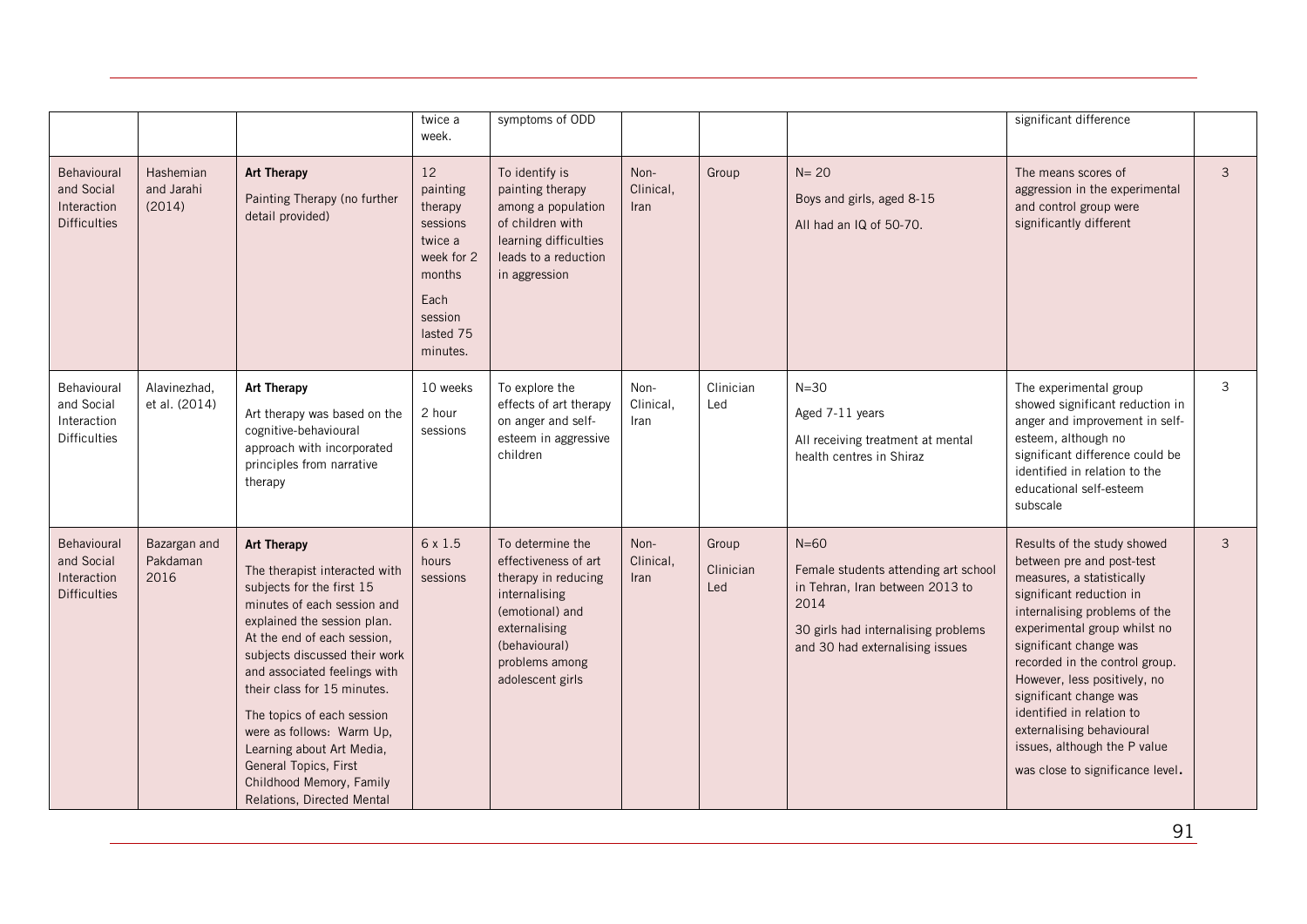|                                                                 |                         | Image, Anger Releasing                                                                                                                                                                                                                                                                                                                                                                                    |                                                                                          |                                                                                                                                                                                                                                                                                                           |                      |                                                                                                            |                                                                                                                                                                                                                                                                                                                                                                                                                                                                             |                                                                                                                                                                                                                                                                                                                                  |   |
|-----------------------------------------------------------------|-------------------------|-----------------------------------------------------------------------------------------------------------------------------------------------------------------------------------------------------------------------------------------------------------------------------------------------------------------------------------------------------------------------------------------------------------|------------------------------------------------------------------------------------------|-----------------------------------------------------------------------------------------------------------------------------------------------------------------------------------------------------------------------------------------------------------------------------------------------------------|----------------------|------------------------------------------------------------------------------------------------------------|-----------------------------------------------------------------------------------------------------------------------------------------------------------------------------------------------------------------------------------------------------------------------------------------------------------------------------------------------------------------------------------------------------------------------------------------------------------------------------|----------------------------------------------------------------------------------------------------------------------------------------------------------------------------------------------------------------------------------------------------------------------------------------------------------------------------------|---|
| Behavioural<br>and Social<br>Interaction<br><b>Difficulties</b> | Gold et al.<br>(2007)   | <b>Music Therapy</b><br>Individual music therapy<br>Improvisational (including<br>free and structured<br>improvisation)                                                                                                                                                                                                                                                                                   | Typically<br>one $x$ 45<br>minute<br>weekly<br>session<br>Delivered<br>up to 25<br>weeks | To examine whether<br>individual music<br>therapy as provided<br>in an outpatient<br>setting is an<br>effective treatment<br>for children and<br>adolescents suffering<br>from<br>psychopathology<br>To examine the<br>possible impact of<br>client variables on<br>the effectiveness of<br>music therapy | Clinical,<br>Austria | Individual                                                                                                 | $N = 136$                                                                                                                                                                                                                                                                                                                                                                                                                                                                   | No significant interaction<br>effects were identified<br>although quality of life showed<br>a tendency in favour of music<br>therapy                                                                                                                                                                                             | 2 |
| Behavioural<br>and Social<br>Interaction<br><b>Difficulties</b> | Porter et al.<br>(2011) | <b>Music Therapy</b><br>Specifically the Alvin model<br>of 'Free Improvisation' where<br>the therapist does not<br>impose any structure or rules<br>upon the client.<br>Participants were invited to<br>choose an instrument to<br>express how they were<br>feeling that day and the<br>previous week. All sessions<br>ended with a verbal or<br>musical reflection on the<br>session and a plan made for | 30 minute<br>weekly<br>sessions<br>over 12<br>weeks                                      | To examine if<br>improvisational<br>music therapy in<br>addition to<br>standardized care<br>leads to a clinically<br>significant<br>improvement in<br>communicative and<br>interpersonal skills,<br>social functioning,<br>self-esteem,<br>depression and<br>family functioning in<br>young people with   | Clinical,<br>UK      | Delivered<br>individually,<br>face-to-face<br><b>Sessions</b><br>were<br>unstructured<br>and child-<br>led | $N = 181$<br>Starting sample of 251 young people<br>aged 8-16 and their parents<br>Young people had a working<br>diagnosis of social, emotional or<br>behavioural difficulties using the<br>International Classification of<br>Disease 10 (ICD-10) Mental and<br>Behavioural disorders (F00-F99)<br>A higher proportion of young people<br>were aged over 13 (59%) and the<br>overall population was primarily<br>White (97%). This was<br>representative of the population | Communication<br>Overall, there was no<br>significant improvement in<br>communication at 13 week<br>follow up.<br>However, significant<br>improvement in<br>communication was reported<br>for children aged 13 and over<br>in their self-report. However no<br>significant difference was<br>acknowledged in guardian<br>report. | 5 |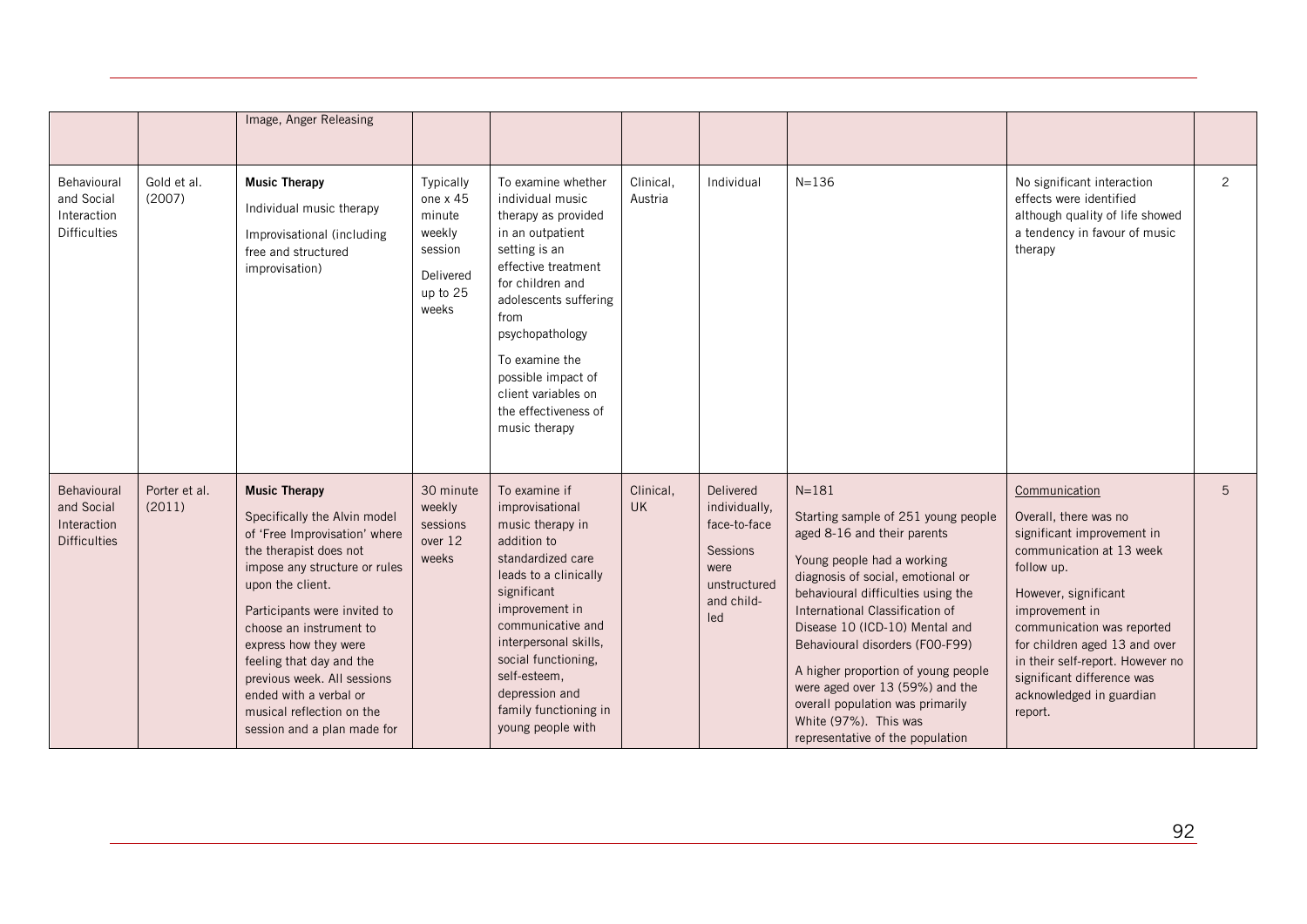<span id="page-92-0"></span>

|                                                                 |                                  | the following week                                  |                                                       | social, emotional<br>and behavioural<br>issues <sup>30</sup><br>The primary outcome<br>was improvement in<br>communication at<br>13 weeks                                                       |                                     |                        | routinely supported by clinical<br>services.<br>40% single parents                                                                                                                                                                                                                                                                                                                                                                                                                      | <b>Secondary Outcomes</b><br>Overall self-esteem was<br>significantly improved and<br>depression scores were<br>significantly lower at week 13.<br>There was no significant<br>difference in family or social<br>functioning at week 13.                                                                                                                    |                |
|-----------------------------------------------------------------|----------------------------------|-----------------------------------------------------|-------------------------------------------------------|-------------------------------------------------------------------------------------------------------------------------------------------------------------------------------------------------|-------------------------------------|------------------------|-----------------------------------------------------------------------------------------------------------------------------------------------------------------------------------------------------------------------------------------------------------------------------------------------------------------------------------------------------------------------------------------------------------------------------------------------------------------------------------------|-------------------------------------------------------------------------------------------------------------------------------------------------------------------------------------------------------------------------------------------------------------------------------------------------------------------------------------------------------------|----------------|
| Behavioural<br>and Social<br>Interaction<br><b>Difficulties</b> | Chong & Kim<br>(2010)            | <b>Education-Orientated Music</b><br><b>Therapy</b> | 16 week x<br>twice<br>weekly 50<br>minute<br>sessions | To examine how an<br>after-school<br>Education-orientated<br>Music Therapy<br>programme can<br>impact students'<br>emotional and<br>behavioural<br>problems and<br>academic<br>competency       | Non-<br>clinical                    | Group                  | $N = 89$                                                                                                                                                                                                                                                                                                                                                                                                                                                                                | Areas of social skills and<br>problem behaviour improved<br>significantly after programme<br>implementation: however,<br>there were no improvements in<br>academic competency                                                                                                                                                                               | $\overline{2}$ |
| Behavioural<br>and Social<br>Interaction<br><b>Difficulties</b> | Rickson and<br>Watkins<br>(2003) | <b>Music therapy</b>                                | 16<br>sessions of<br>30 to 45<br>minutes<br>each      | To explore whether<br>music therapy is<br>effective in<br>promoting prosocial<br>behaviours in<br>aggressive<br>adolescent boys who<br>have social.<br>emotional, and<br>learning difficulties. | Non-<br>clinical,<br>New<br>Zealand | Group<br>Clinician-led | $N=15$<br>Male participants, enrolled at a<br>special residential school in New<br>Zealand, were randomly assigned to<br>music therapy treatment groups ( $n =$<br>6, $n = 5$ ), and a waitlist control<br>group ( $n = 4$ ).<br>Significant differences identified<br>between groups for diagnosis and<br>age, with Group 1 all having<br><b>Attention Deficit Hyperactivity</b><br>Disorder (ADHD), and for age (p<br>$= 0.027$ , with Group 2 having a mean<br>age 1.38 years older. | No significant treatment<br>effects identified.<br>Results suggested that a music<br>therapy programme promoting<br>autonomy and creativity may<br>help adolescents to interact<br>more appropriately with others<br>in a residential villa setting,<br>but might also lead to a<br>temporary mild increase in<br>disruptive behaviour in the<br>classroom. | $\mathbf{3}$   |

l  $30$  The study also aimed to assess the cost-effectiveness of intervention and an economic evaluation was also included within the study. We have not included details of this element of the research as part of this review.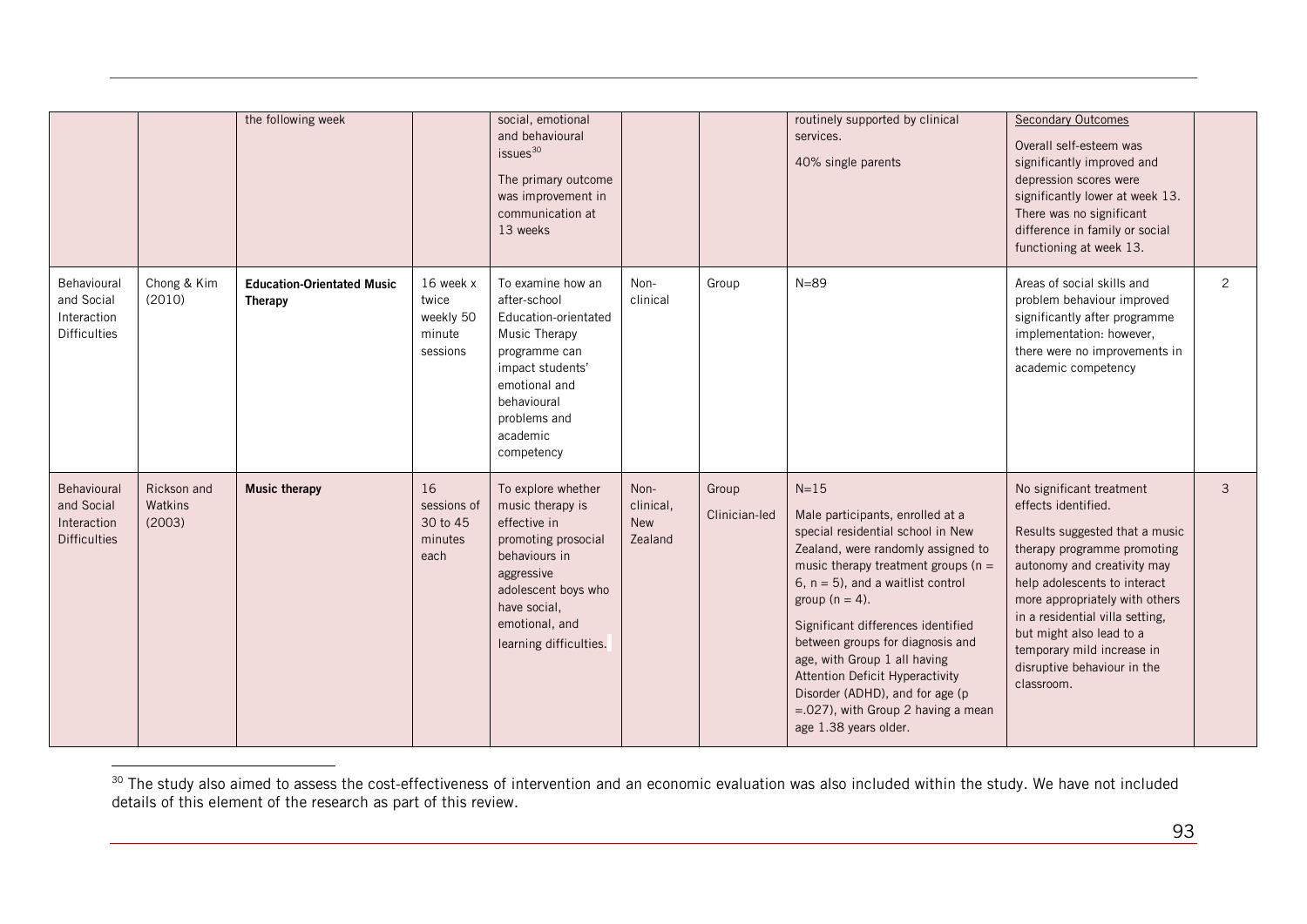| Behavioural<br>and Social<br>Interaction<br><b>Difficulties</b> | Rickson<br>(2006)           | <b>Music Therapy</b><br>Instructional music therapy<br>sessions: students playing on<br>percussion instruments in a<br>highly structured and<br>repetitive format. Therapists<br>gave direct verbal<br>instruction, and feedback on<br>errors and good behaviour<br>too improve responses.<br>Improvisation music<br>sessions: therapist allowed<br>children to choose the<br>instrument, style, mood or<br>theme for the group<br>improvisation. Role of<br>therapist was ti support and<br>challenge clients musically,<br>so verbal input was minimal<br>and the approach was non-<br>directive. | 10 weeks                                                            | To compare the<br>impact of<br>instructional and<br>improvisational<br>music therapy<br>approaches on the<br>level of motor<br>impulsivity displayed<br>by adolescent boys<br>with ADHD | Non<br>clinical                      | Group.<br>Taught and<br>child led. | N= 13 boys with ADHD                                                                                                                                                                                                                                                                                                                                                    | No statistical differences were<br>found between two modes of<br>music therapy as measured by<br>a Synchronised Tapping Task<br>(STT) or the Conners' Rating<br>Scales.                                        | 3              |
|-----------------------------------------------------------------|-----------------------------|-----------------------------------------------------------------------------------------------------------------------------------------------------------------------------------------------------------------------------------------------------------------------------------------------------------------------------------------------------------------------------------------------------------------------------------------------------------------------------------------------------------------------------------------------------------------------------------------------------|---------------------------------------------------------------------|-----------------------------------------------------------------------------------------------------------------------------------------------------------------------------------------|--------------------------------------|------------------------------------|-------------------------------------------------------------------------------------------------------------------------------------------------------------------------------------------------------------------------------------------------------------------------------------------------------------------------------------------------------------------------|----------------------------------------------------------------------------------------------------------------------------------------------------------------------------------------------------------------|----------------|
| Behavioural<br>and Social<br>Interaction<br><b>Difficulties</b> | Choi, Lee and<br>Lee (2008) | <b>Music therapy</b>                                                                                                                                                                                                                                                                                                                                                                                                                                                                                                                                                                                | 50<br>minutes<br>twice a<br>week for<br>15<br>consecutiv<br>e weeks | To explore whether<br>group music therapy<br>reduces aggression<br>and improves self-<br>esteem in children<br>with highly<br>aggressive behaviour                                      | Non-<br>clinician,<br>South<br>Korea | Group<br>Clinician-led             | $N = 48$<br>Participants, aged between ten and<br>twelve, were recruited from a social<br>welfare centre's after-school<br>programme and a primary school in<br>South Korea.<br>They scored above 60T on the<br>Korean version of the Child<br>Behaviour Checklist (K-CBCL) and<br>could understand the content of the<br>questionnaires and experimental<br>schedules. | Results indicated that children<br>in the music intervention group<br>showed greater improvement in<br>self-esteem and aggressive<br>behaviour post-treatment<br>compared to children in the<br>control group. | $\overline{4}$ |
| Behavioural<br>and Social<br>Interaction                        | Cobbett<br>(2016)           | A combined 'arts therapy'<br>programme comprised<br>mainly of music therapy, but                                                                                                                                                                                                                                                                                                                                                                                                                                                                                                                    | Unknown                                                             | To investigate the<br>efficacy of school                                                                                                                                                | Non-<br>Clinical.                    | Individual,<br>child-              | $N=52$<br>Experiment group received art                                                                                                                                                                                                                                                                                                                                 | SDQ results showed a<br>significant difference in<br>improvement of levels of SEBD                                                                                                                             | 3              |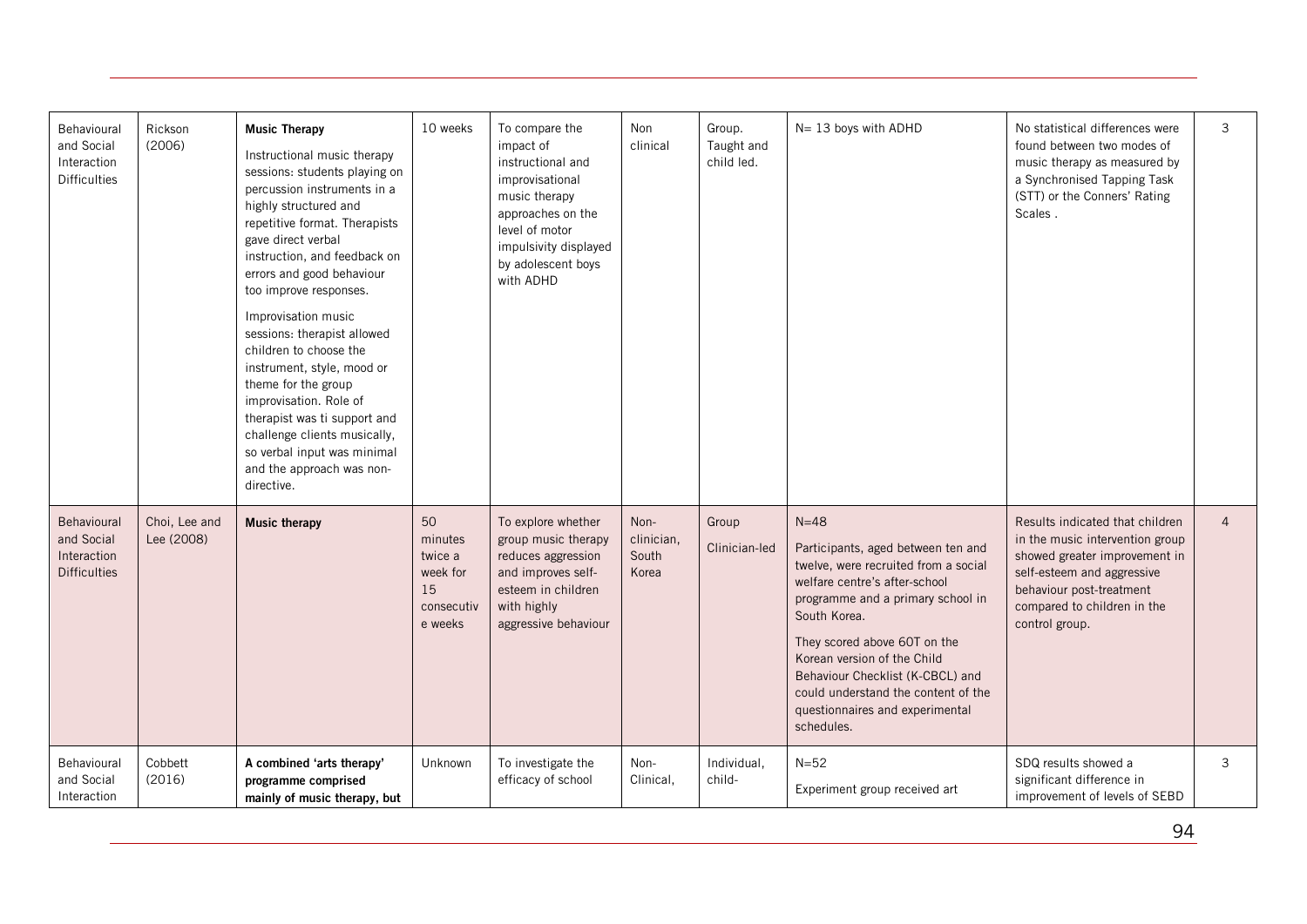| <b>Difficulties</b>                                             |                                             | also drama and art therapy<br>Description of therapies were<br>not provided, other than<br>interventions were informed<br>by psychodynamic and<br>attachment theory.                                                          |                                                   | based arts therapies                                                                                                                                                                                           | $\overline{\mathsf{U}}$ K    | centred                                 | therapy. (music, art or drama) N=29<br>Control group: young people on a<br>waiting list for an arts therapy. | compared to the control group<br>across all measures with<br>emotional and conduct<br>difficulties showing a large<br>effect. |              |
|-----------------------------------------------------------------|---------------------------------------------|-------------------------------------------------------------------------------------------------------------------------------------------------------------------------------------------------------------------------------|---------------------------------------------------|----------------------------------------------------------------------------------------------------------------------------------------------------------------------------------------------------------------|------------------------------|-----------------------------------------|--------------------------------------------------------------------------------------------------------------|-------------------------------------------------------------------------------------------------------------------------------|--------------|
| Behavioural<br>and Social<br>Interaction<br><b>Difficulties</b> | Lim et al.<br>(2014)                        | <b>Music Therapy</b><br>Piano instruction vs. music<br>therapy incorporating piano<br>instruction                                                                                                                             | 10 weeks<br>x 30<br>minute<br>sessions            | To compare the<br>effects of piano<br>instruction with<br>music therapy<br>incorporating piano<br>instruction on<br>academic<br>achievement,<br>classroom behaviour<br>and self-esteem in<br>at-risk students. | Non-<br>clinical,<br>unknown | One-to-one                              | N=32 students with behavioural<br>issues                                                                     | There was no statistically<br>significant differences between<br>interventions.                                               | 3            |
| Behavioural<br>and Social<br>Interaction<br><b>Difficulties</b> | Hashemian,<br>Mashoogh and<br>Jarahi (2015) | <b>Music Therapy</b><br>The music therapy treatment<br>consisted of twelve 90-<br>minute semi-private sessions<br>with<br>a week apart; the sessions<br>were held in four classes<br>with a group size of 7<br>students each. | 12 x 90<br>minute<br>music<br>therapy<br>sessions | To investigate<br>whether music<br>therapy can reduce<br>aggression in<br>adolescents with<br>visual impairments                                                                                               | Non-<br>clinical,<br>Iran    | Group music<br>therapy,<br>clinical led | Teenagers with visual impairments                                                                            | Music therapy intervention was<br>shown to significantly reduce<br>aggression                                                 | 3            |
| Behavioural<br>and Social<br>Interaction<br><b>Difficulties</b> | Maddah et al.<br>(2014)                     | <b>Music Therapy</b>                                                                                                                                                                                                          | 8 x weekly<br>music<br>therapy<br>sessions        | To investigate<br>whether music<br>therapy can reduce<br>aggression among<br>pre-schoolers                                                                                                                     | Non-<br>clinical,<br>Iran    | Unknown                                 | N=30 pre-school boys and girls                                                                               | Music therapy intervention was<br>shown to significantly reduce<br>aggression                                                 | $\mathbf{3}$ |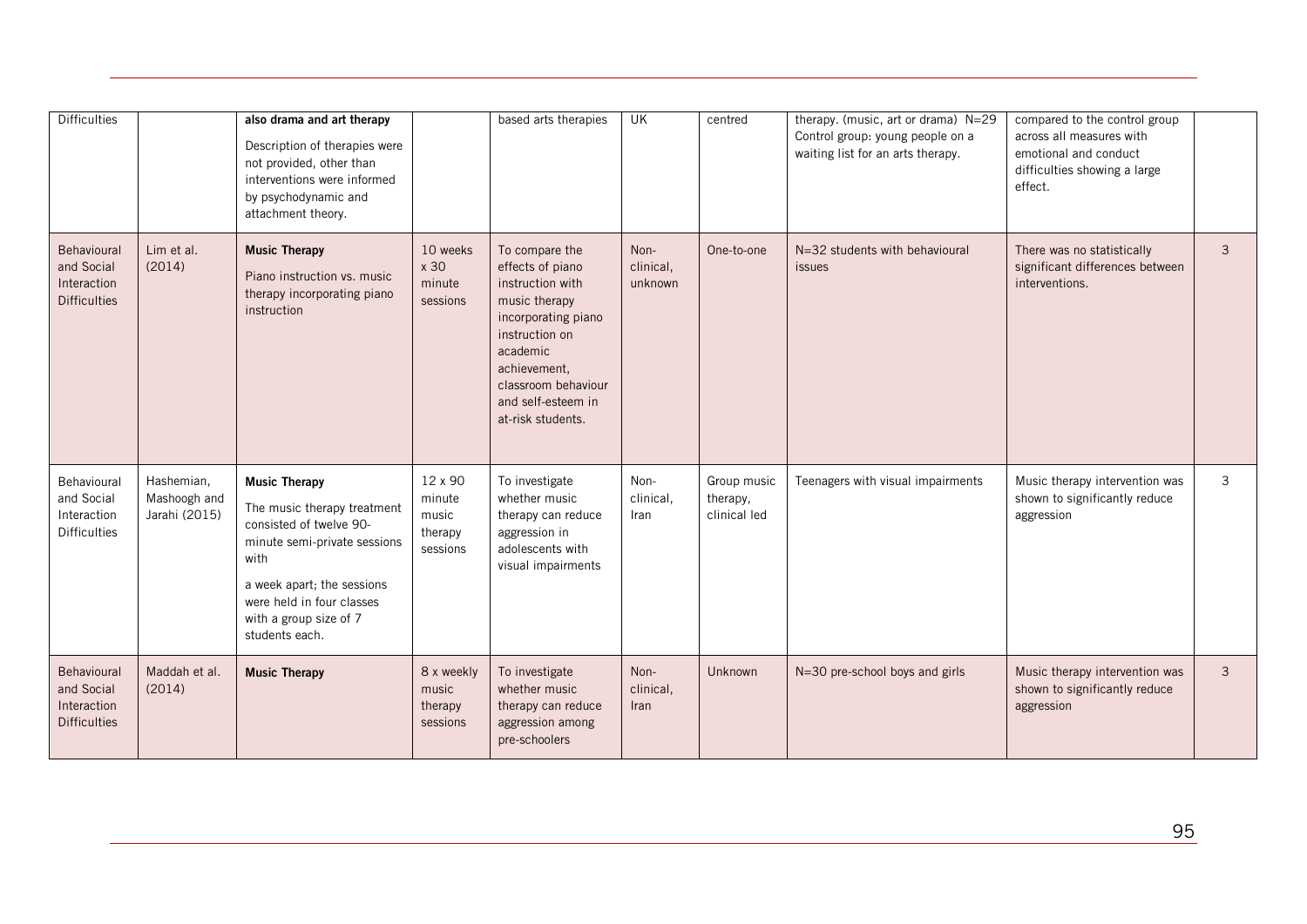# **11 Review of Evidence: Special Educational Needs (SEN)**

According to the Department for Education (DfE) $31$ , children and adolescents with Special Educational Needs (SEN) are those with difficulties or disabilities that affect their ability to learn, particularly in relation to their:

- behaviour or ability to socialise, for example they struggle to make friends
- reading and writing, for example because they have dyslexia
- ability to understand things
- concentration levels, for example because they have ADHD
- physical ability<sup>[32](#page-95-1)</sup> (DfE)

This chapter has been divided into two sub-sections. The first explores SEN more broadly, whilst the second subsection describes evidence relating specifically to Autism Spectrum Disorder (ASD) which has been a particular focus for music therapists.

This condition is comprised of the five diagnoses of the pervasive developmental disorder spectrum; Autistic Disorder, Asperger's Syndrome, Childhood Disintegrative Disorder, Rett's Disorder and Pervasive Developmental Disorder – Not Otherwise Specified. Although it is listed as a disability by special education law, ASD is not a learning disability<sup>33</sup> but neither is it appropriate to categorise ASD with behavioural issues. It is therefore discussed separately in its own discrete subsection.

### **11.1 Concentration and Learning Difficulties**

Evidence to support the benefits of art therapy for children with learning difficulties is sparse (Freilich & Shechtman, 2010) though there exists an underlying rationale that art therapy is a beneficial treatment for children and specifically for children with learning difficulties who tend to encounter greater socio-emotional difficulties than children without learning difficulties (Metzl, 2008, Freilich & Shechtman, 2010)

Quantitative evidence to support the benefits of music therapy for children with learning difficulties is also limited. Music therapy has been reported to be beneficial in the development of social skills of children with intellectual disability (cited in Duffy & Fuller, 2000). However, what is unclear is the specific role played by music in this process and there is an absence of robust research from which substantial conclusions may be drawn [\(Aldridge, 1993\)](http://onlinelibrary.wiley.com/doi/10.1046/j.1468-3148.2000.00011.x/full#b28). The findings are presented in Table 9.

### **11.1.1 The evidence from art therapy relating to concentration and learning difficulties**

The focus of **Regev and Guttmannn's study (2005)** was to understand whether freely engaging in artwork (with no therapeutic element) resulted in positive psychological

-

<span id="page-95-1"></span><span id="page-95-0"></span> $31 \text{ https://www.gov.uk/children-with-special-educational-needs/overview}$ <br> $32 \text{ As outlined in section 3.2, studies focusing on physical disability or illness fall outside the remit of}$ this review.

<span id="page-95-2"></span><sup>&</sup>lt;sup>33</sup> [https://www.understood.org/en/learning-attention-issues/getting-started/what-you-need-to-know/is](https://www.understood.org/en/learning-attention-issues/getting-started/what-you-need-to-know/is-autism-a-learning-disability)[autism-a-learning-disability](https://www.understood.org/en/learning-attention-issues/getting-started/what-you-need-to-know/is-autism-a-learning-disability)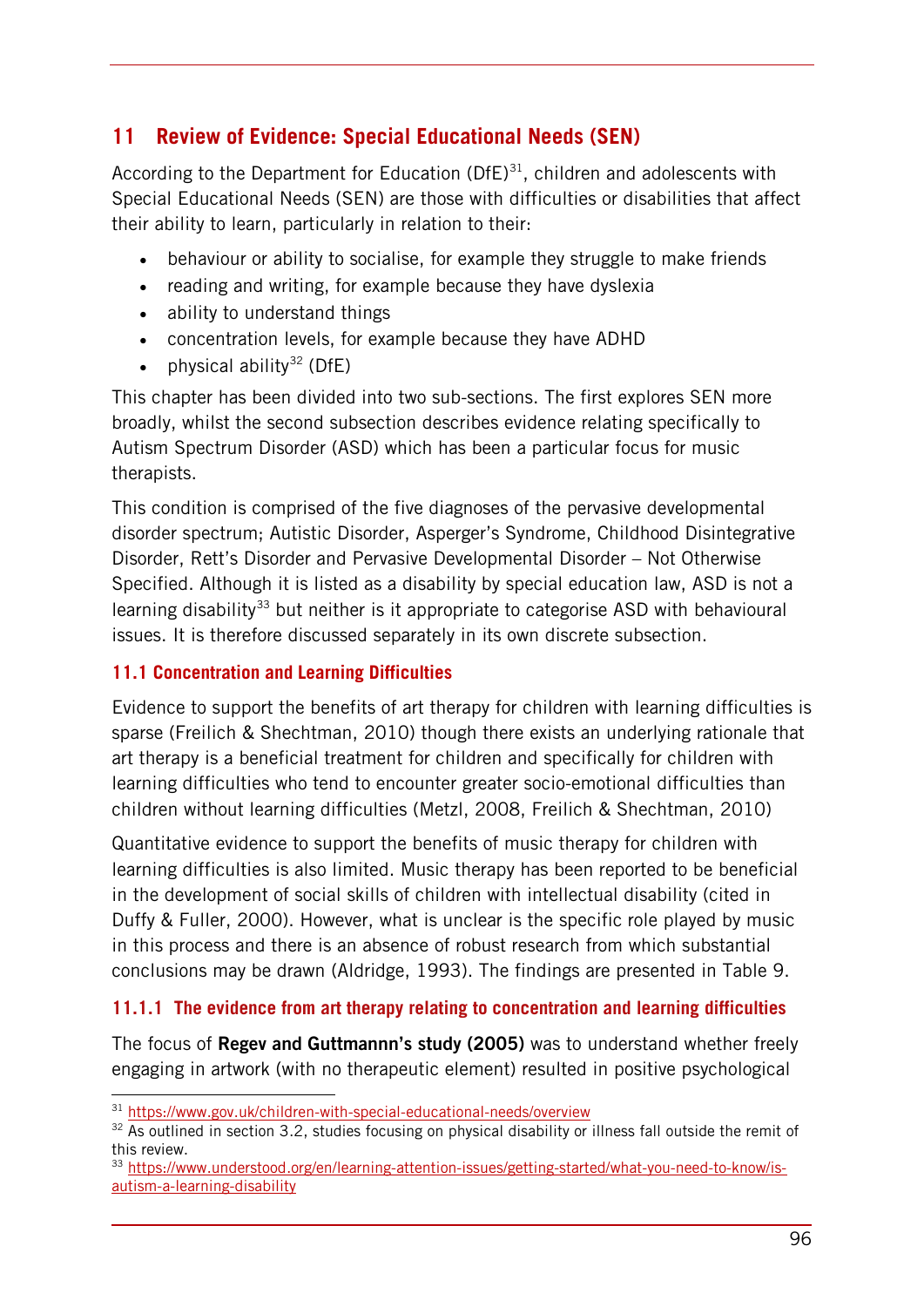benefits for children with learning disorders. In contrast to other studies within this review, Regev and Guttmann's (2005) used art therapy as one of their three control groups, alongside a games group and a non-intervention group. The focus on art therapy was therefore secondary.

Regev and Guttmann (2005) used four standardised measures to assess change; the Piers-Harris Children's Self-Concept Scale (CSCS), the Intellectual Achievement Responsibility Questionnaire (IARQ), the Children's Sense of Coherence Scale (CS) and the Loneliness and Social Dissatisfaction Questionnaire (LSDQ). They found that the art group had 'little advantage over the other experimental manipulations' (p. 309), though children in the experimental group exhibited better Coherence scores, implying that there may be 'some potential psychological benefits in the mere engagement in art activity' (p. 310). Interestingly, there was no statistically significant difference observed in scores in the four domains of coherence, selfesteem, locus of control and loneliness for children in the art therapy group; however, participants' scores in the control games group increased in self-esteem after the 25 week period. No positive impact was found for those attending art therapy.

A second Israeli study conducted by **Freilich and Shechtman (2010)** investigated the impact of art therapy on the socio-emotional and academic achievements of children with learning disabilities. Art therapy, the authors argue represents a more humanistic and emotional approach to supporting children with learning difficulties that differs from traditional methods of solely offering academic assistance. The study included 93 children representing 19 schools; all had been diagnosed with a learning disability prior to being referred to a learning centre. Forty two children received art therapy in addition to academic support and 51 received only academic assistance over a course of 22 weeks. The art therapy intervention was child-led, the therapist enabling them to select a topic and to help them to reflect on the meaningful experience. Change was captured by means of several validated measures, the Child Behaviour Checklist (CBCL) and the Teacher Evaluation Form (TRF) represented the two key tools. Academic attainment was also measured using national normative tests as well as child-therapist bonding. Outcome measures were completed at three points in time: pre and post intervention and at follow-up three months after the end of treatment.

Freilich and Shechtman (2010) identified modest effects in children's levels of adjustment in the experimental group, whose participants received art therapy as an adjunct to academic assistance in comparison to the control group which only received academic assistance. Although Freilich and Shechtman (2010) found a prepost reduction in symptoms in the treatment group relative to the control group as reported by participants, no difference was found for either group by teachers, nor were there any post-follow-up differences. Interestingly, the authors also found that the children in the control group did not perform better academically than the children in the test group; both groups improved academically but there was no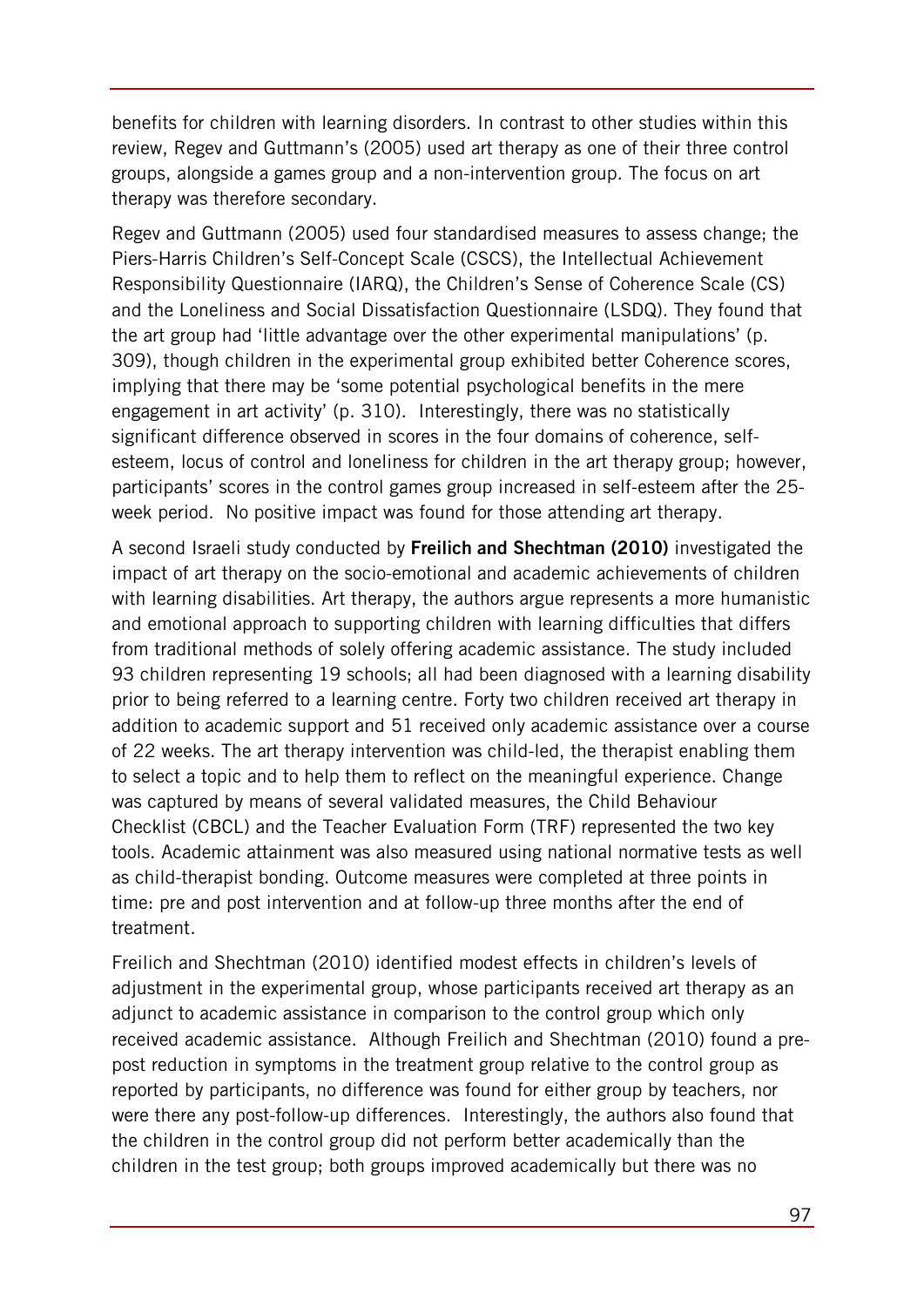significant difference between the two. This is positive in the sense that it suggests that children with learning difficulties may benefit from receiving art therapy as an adjunct to academic assistance and can contribute to improving their adjustment without impacting negatively on their academic achievement.

# **11.1.1.2 How robust is this evidence?**

Regev and Guttmann's (2005) and Freilich and Shechtman's (2010) studies are relatively robust, with random allocation in the former and no group differences for participants in the test and control group in the latter study (despite the absence of randomisation). The adjustment outcome measures used by Freilich and Shechtman (2010) the CBCL and TRF are statistically reliable and valid psychometric tests (Achenbach, Howell, McConnaughy, & Stranger, 1995). However, the relatively small number of children participating and the small number of sub-groups (e.g. 26% of the total sample had ADHD) limits a thorough analysis of the impact of art therapy on children with LDs specifically. Indeed, the relatively small sample of participants in the Regev and Guttmann's four groups (ranging from 25 to 29 participants) also acted as a limiting factor as did the lack of attempt to explore potential longer-term effect. This would be particularly worth exploring in reference to the art therapy control group, whose participants showed no change in coherence, self-esteem, locus of control and loneliness, though the authors clarify that therapeutic gains may be 'more subtle…and measureable only long after the therapy sessions are over' (p. 310).

# **11.1.1.3 What are the next steps which should be pursued to strengthen the evidence base?**

Similar to the literature exploring art therapy on children and young people with behavioural difficulties, there is a gap in our understanding of the long-term impact of art therapy on young people with learning difficulties. Even though Freilich and Shechtman's study (2010) collected follow-up data three months after the intervention, this is unlikely to enable us to fully understand the long-term impact of the treatment.

The studies of Freilich and Shechtman (2010) and Regev and Guttmann (2005) were based outside the UK so there is scope for similar studies to be replicated in the country. In Freilich and Shectman's case (2010), it would be worth replicating the study focusing on art therapy alone as opposed to art therapy as an adjunct to academic assistance. Future work should also look to integrate a greater sense of objectivity by capturing reports from parents and participants as well as the observations of therapists as different measures can yield varied results about the perceived impact of the intervention (e.g. in Freilich and Shechtman, 2010).

Whilst comparative to music therapy there is more research examining the impact of art therapy on children and young people with learning difficulties and intellectual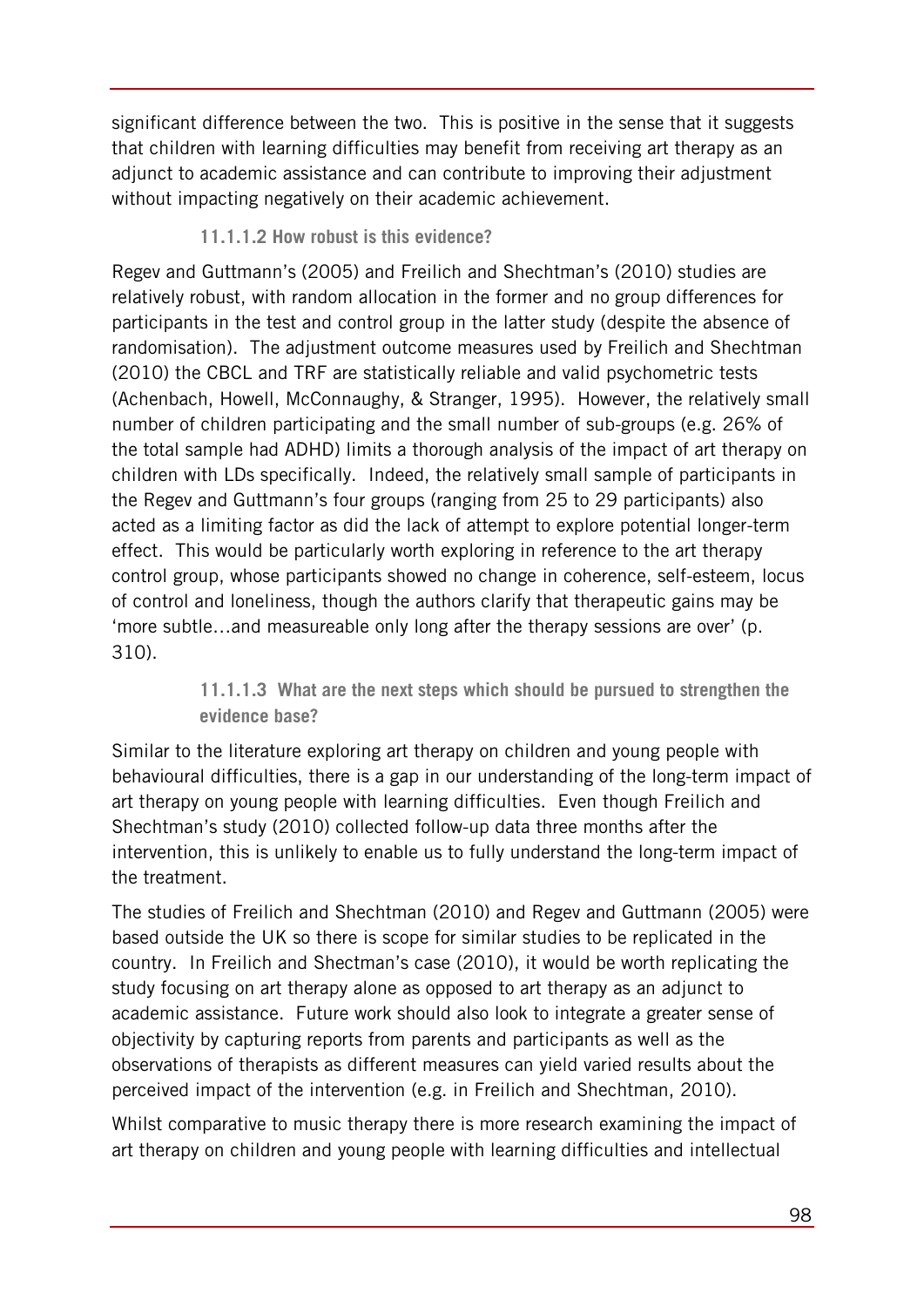disabilities, the dependent variables of interest differ between the two studies. More work needs to be undertaken to understand particular diagnoses and conditions.

# **11.1.2 The evidence from music therapy relating to concentration and learning difficulties**

**Duffy and Fuller's study (2000)** sought to assess the efficacy of a music therapy social skills group programme in the development of social skills with children with intellectual disability. Two equivalent intervention programmes were developed; a music therapy social skills group programme based on elements of a programme published by [Humpal \(1991\),](http://onlinelibrary.wiley.com/doi/10.1046/j.1468-3148.2000.00011.x/full#b10) and by way of a control, a social skills control group programme that did not incorporate any music element. Both programmes lasted eight weeks.

Children at four special schools for children with learning difficulties were randomly selected to participate in the study and allocated to either the experimental group or the control group. Across the two groups children were matched on age and intellectual ability. For the music group programme, pre-recorded music was compiled, comprising a selection of classical music and original songs. A therapeutic manual accompanied the tape, and provided teachers with detailed and explicit instructions about the procedures to be followed during each session of the programme. The non-music programme was identical to the music programme except that particular non-musical activities replaced musical elements; both interventions were run in 30 minute sessions. Both programmes were designed to develop five target social skills; initiation, turn-taking, vocalization, imitation and eye contact through means of repetition and rehearsal.

Results revealed significant improvements on target social skills were apparent across both the music and non-music conditions and no significant differences were identified between both music and non-music interventions. Therefore, the results were unable any beneficial outcomes unique to music therapy.

### **11.1.2.1 How robust is this evidence?**

Duffy and Fuller's study (2000) suggests that the music therapy component of the social skills group programme did not provide any additional benefits. We cannot conclude on the basis of one relatively small study ( $n=$  32) that music therapy offers no unique properties but this does suggest a need for more in-depth research with children with learning difficulties.

The pre and post measures were gathered by an independent researcher, assessment using a five point Likert scale devised by Pfeiffer et al. (1987) to rate the child's social skills. The test lasted five minutes. Questions should therefore be raised about the legitimacy of this somewhat limited measure to gauge children's ability. A more sophisticated tool and observation over a longer time period would be strongly recommended particularly when seeking to assess something as complex as children's social skills.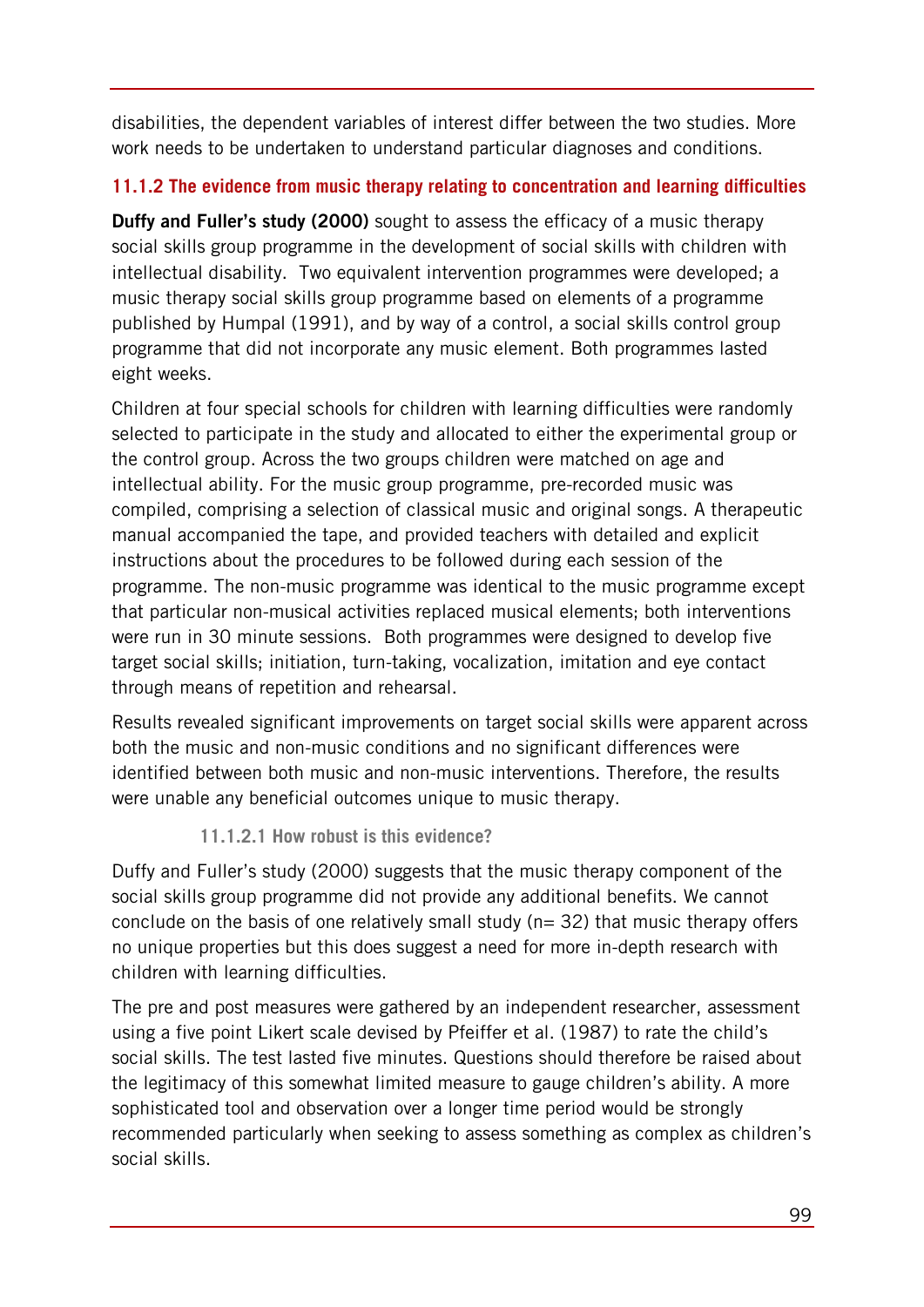**11.1.2.2 What are the next steps which should be pursued to strengthen the evidence base?**

Duffy and Fuller's study (2000) suggests that the music therapy component of the social skills group programme did not provide any additional benefits. Duffy and Fuller (2000) hypothesise that, if instead of teachers, trained music therapists were to deliver the programme then the impact might be greater. There was some indication for instance, that the experimental group showed a tendency toward being more effective with respect to the skill of imitation. This could potentially be explored in future work. Future work should also potentially include a non-treatment group so results between three groups could be triangulated, potentially shedding further light on the impact of patient-therapist relationships.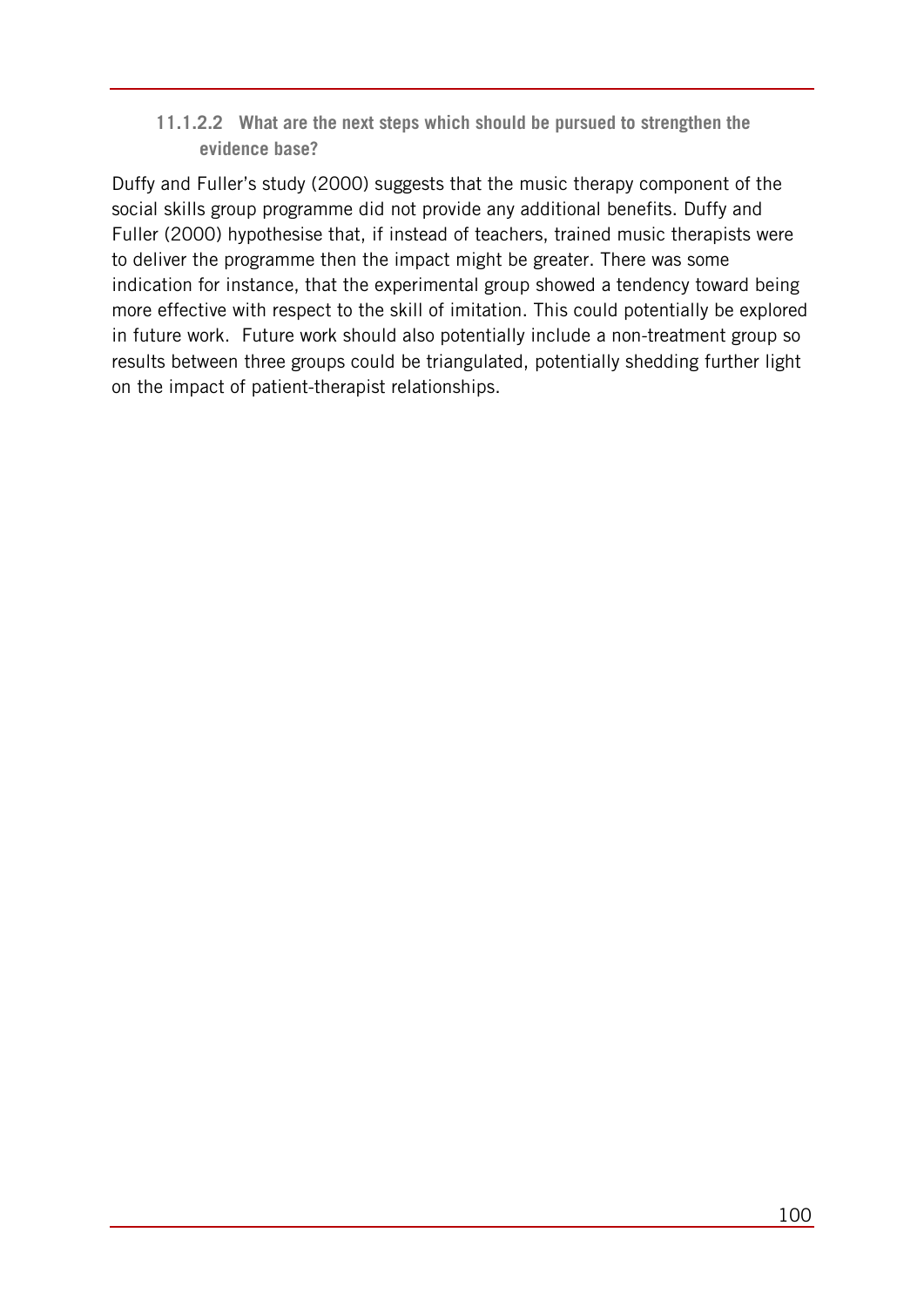| <b>Theme</b>                                         | Study                         | Description of Therapy                                                                                                                                                                                                                                                                                                                                                                                                                                    | Duration<br>of Therapy                               | Objectives                                                                                                                                                                                                                      | Setting                            | Intervention<br>Design                                                                          | Sample                                                                                                                                                                                                                                                                                                                                                                                                                                                                                                                                                                 | <b>Results</b>                                                                                                                                                                                                                                                                                                                                                                                                                                                                                                 | <b>SMS</b><br>Rating |
|------------------------------------------------------|-------------------------------|-----------------------------------------------------------------------------------------------------------------------------------------------------------------------------------------------------------------------------------------------------------------------------------------------------------------------------------------------------------------------------------------------------------------------------------------------------------|------------------------------------------------------|---------------------------------------------------------------------------------------------------------------------------------------------------------------------------------------------------------------------------------|------------------------------------|-------------------------------------------------------------------------------------------------|------------------------------------------------------------------------------------------------------------------------------------------------------------------------------------------------------------------------------------------------------------------------------------------------------------------------------------------------------------------------------------------------------------------------------------------------------------------------------------------------------------------------------------------------------------------------|----------------------------------------------------------------------------------------------------------------------------------------------------------------------------------------------------------------------------------------------------------------------------------------------------------------------------------------------------------------------------------------------------------------------------------------------------------------------------------------------------------------|----------------------|
| Concentration<br>and Learning<br><b>Difficulties</b> | Regev &<br>Guttmann<br>(2005) | Art therapy<br>The experimental group, labelled<br>'the art group', encouraged<br>children to engage in art projects<br>with no therapy aspect. One of<br>the three control groups,<br>however, was an 'art therapy'<br>group. The first half of their<br>sessions consisted of creating art<br>projects and the latter half<br>centred around a discussion, led<br>by the art therapist, where<br>participants reflected on the art<br>they had created. | 25 weekly<br>sessions.<br>each lasting<br>45 minutes | To explore<br>whether<br>engaging in art<br>has<br>psychological<br>benefits (in the<br>domains of<br>coherence, self-<br>esteem, locus of<br>control and<br>loneliness) for<br>children with<br>some learning<br>difficulties. | Non-<br>clinical,<br><b>Israel</b> | Group<br>Teacher-led<br>(The art<br>therapy control<br>group was led<br>by an art<br>therapist) | $N = 109$<br>Children were aged between 8 to<br>13 and from three schools. They<br>were randomly chosen from the<br>schools' population of third to<br>sixth graders of children with<br>learning disorders. Most were<br>formally diagnosed; the<br>remaining 23 were not diagnosed<br>but required and received special<br>help in school.<br>25 children were in the<br>experimental art group. There<br>were 3 control groups: i) games<br>group; ii) art therapy group, and<br>iii) no intervention group.<br>Children were randomly allocated<br>to their group. | The art group had better Coherence<br>scores implying that engaging in<br>art activity may lead to some<br>psychological benefit for children<br>with learning difficulties. Despite<br>this, there was little evidence that<br>participants in the art group fared<br>better than the control groups in<br>terms of self-esteem, locus of<br>control and loneliness.<br>No statistically significant<br>difference was observed in scores<br>in the four domains of participants<br>in the art therapy group. | $\mathcal{B}$        |

# *Table 9: Concentration and Learning Difficulties – Evidence*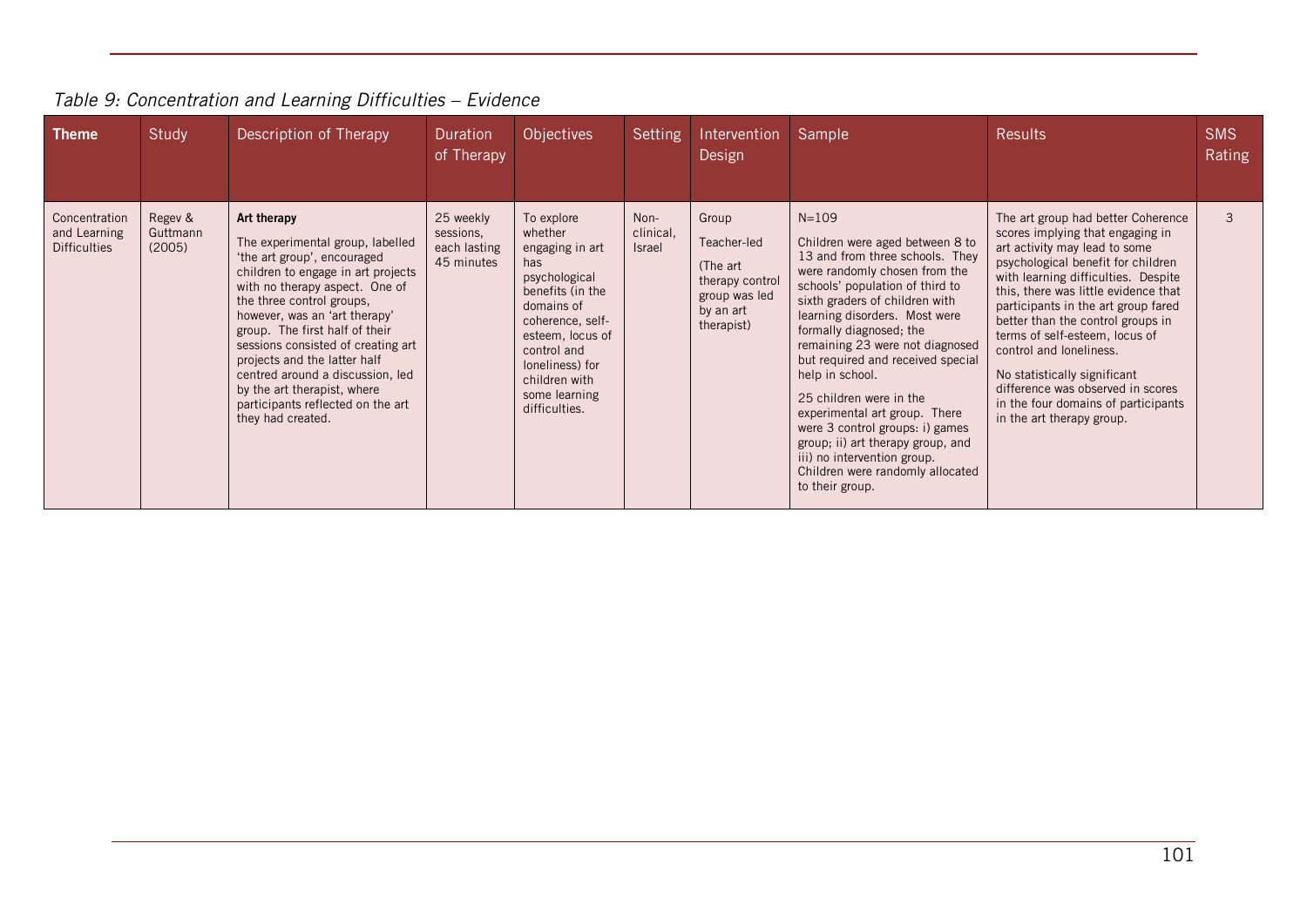| Concentration<br>and Learning<br><b>Difficulties</b> | Freilich &<br>Shechtman<br>(2010) | Art therapy<br>Art therapy as an adjunct to<br>academic assistance as opposed<br>to the effect of solely academic<br>assistance                                                                                                                                                                                                                                                                                                                                                                                                                                                | 1 hour art<br>therapy $+2$<br>hours<br>academic<br>assistance<br>for 22 weeks<br>The control<br>group<br>underwent 3<br>hours<br>academic<br>assistance<br>over the<br>same 22<br>week period | To understand<br>the impact of art<br>therapy on the<br>adjustment of<br>children with<br>learning<br>difficulties, the<br>impact of the<br>intervention on<br>academic<br>achievement and<br>the level of<br>bonding between<br>the participant<br>and therapist | Non-<br>clinical,<br>Iran                      | Individual<br>Clinical-led<br>(art therapy)<br>Teacher-led<br>(academic<br>assistance) | $N = 93$<br>42 in the experimental group; 51<br>in the control group.<br>Participants' ages ranged from<br>7to 15. All participants had<br>been identified formally as<br>having learning difficulties and<br>were referred by their school<br>personnel for assistance. 70%<br>were male. | Adjustment<br>Results indicated gains in<br>adjustment variables for the<br>experimental group. However, this<br>difference was not reported by<br>teachers, nor were there any post<br>follow-up differences,<br>Academic attainment<br>The authors found there was no<br>difference in academic attainment<br>across the two groups<br>Bonding and impression of the<br>treatment<br>Bonding and impression of the<br>treatment were actually higher in<br>the control group, though<br>participants in this group started<br>with higher scores. Some process<br>variables improved with time only<br>in the experimental group however. | 3              |
|------------------------------------------------------|-----------------------------------|--------------------------------------------------------------------------------------------------------------------------------------------------------------------------------------------------------------------------------------------------------------------------------------------------------------------------------------------------------------------------------------------------------------------------------------------------------------------------------------------------------------------------------------------------------------------------------|-----------------------------------------------------------------------------------------------------------------------------------------------------------------------------------------------|-------------------------------------------------------------------------------------------------------------------------------------------------------------------------------------------------------------------------------------------------------------------|------------------------------------------------|----------------------------------------------------------------------------------------|--------------------------------------------------------------------------------------------------------------------------------------------------------------------------------------------------------------------------------------------------------------------------------------------|---------------------------------------------------------------------------------------------------------------------------------------------------------------------------------------------------------------------------------------------------------------------------------------------------------------------------------------------------------------------------------------------------------------------------------------------------------------------------------------------------------------------------------------------------------------------------------------------------------------------------------------------|----------------|
| Concentration<br>and Learning<br><b>Difficulties</b> | Duffy and<br>Fuller<br>(2000)     | <b>Music therapy</b><br>For the music group programme,<br>a cassette tape of pre-recorded<br>music of 30 min in duration was<br>compiled, comprising a selection<br>of classical music and original<br>songs. A therapeutic manual<br>accompanied the cassette tape.<br>and provided detailed and<br>explicit instructions regarding<br>procedures to be followed during<br>each section of the programme.<br>The non-music programme was<br>identical to the music<br>programme except that particular<br>musical activities were<br>substituted for non-musical<br>elements. | 30 minute<br>group<br>sessions run<br>twice weekly<br>over an 8<br>week<br>intervention<br>period                                                                                             | To investigate<br>the effectiveness<br>of a music<br>therapy<br>programme in<br>the<br>enhancement of<br>the social skills<br>of children with<br>moderate<br>intellectual<br>disabilities                                                                        | Non-<br>Clinical,<br>Republic<br>of<br>Ireland | Group, face-to-<br>face,<br>structured                                                 | $N = 32$<br>Children aged 5-10 years in<br>attendance at four intellectual<br>disability centres<br>Children functioned in the<br>moderate range of intellectual<br>disability. Levels of functioning<br>were determined from school<br>records based on psychologists'<br>reports.        | Significant improvements on target<br>social skills were apparent across<br>both the music and non-music<br>conditions and no significant<br>differences were identified<br>between both music and non-<br>music interventions.                                                                                                                                                                                                                                                                                                                                                                                                             | $\overline{4}$ |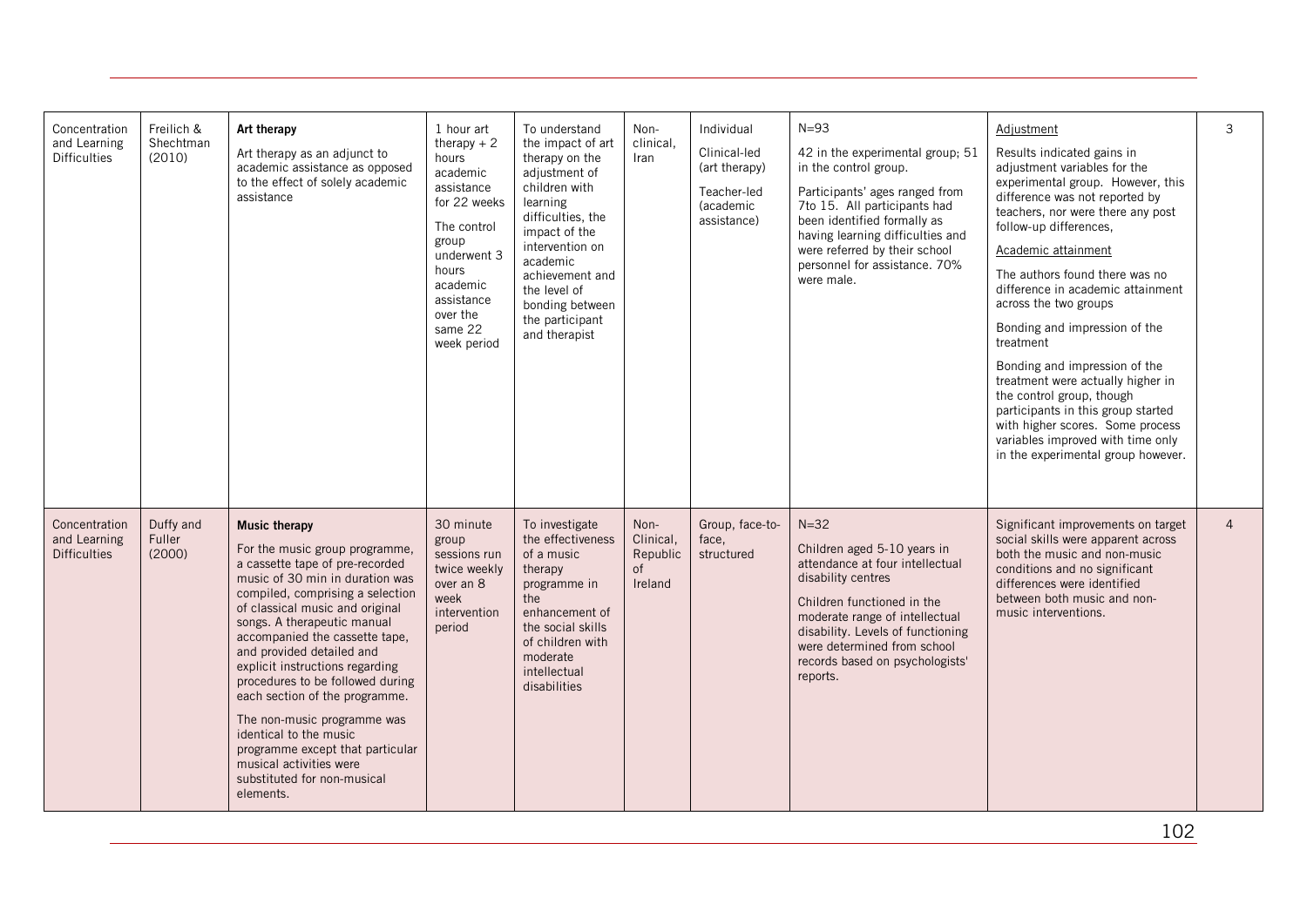#### **11.2 Children with Autistic Spectrum Disorder (ASD)**

In comparison to other subject areas covered in this review, there is a reasonable volume of quantitative evidence which explores the use of music therapy in the treatment of children and young people who have been diagnosed with Autistic Spectrum Disorder (ASD). A total of nine studies were identified.

Music therapy has become increasingly common for children with autism and has been recommended as an effective treatment in facilitating communication (Gold et al., 2010). Music is a medium that involves a complex range of expressive qualities and offers a means by which some form of communication can be established to help achieve engagement, interaction and relationships. In this way music therapy may align with some of the core problems of people with ASD (Wigram and Gold 2005).

According to the British Association for Music Therapy (BAMT, 2017):

*'…because musical participation and response does not depend on the ability to speak, music therapy is a particularly effective clinical intervention for people who have difficulty communicating verbally. Children with autism can develop emotional, social and communication skills'*

According to the *Diagnostic and Statistical Manual of Mental Disorders- 5*, in order to be diagnosed with autism, a child will usually be assessed as having [persistent](http://www.autism.org.uk/about/what-is/asd.aspx##Social)  [difficulties with social communication and social interaction](http://www.autism.org.uk/about/what-is/asd.aspx##Social) and [restricted and](http://www.autism.org.uk/about/what-is/asd.aspx##Interests)  [repetitive patterns of behaviours, activities or interests](http://www.autism.org.uk/about/what-is/asd.aspx##Interests) that can ["limit and impair](http://researchautism.net/conditions/7/autism-%28autism-spectrum-disorder%29/Diagnosis)  [everyday functioning"](http://researchautism.net/conditions/7/autism-%28autism-spectrum-disorder%29/Diagnosis). As early as 1969, quantitative research was undertaken exploring the impact of music therapy with children with ASD (Oldfield, 2006).

In comparison, there is a distinct and notable lack of literature investigating the impact of art therapy. Yet despite the paucity of statistical evidence, the use of art therapy with children and young people with ASD is seemingly an area of growing interest and practice (Martin, 2009). A slightly dated survey conducted by the American Art Therapy Association (AATA, 2013) found that 11% of respondents considered themselves to be specialised in autism (Elkins & Deaver, 2015). The most commonly used art therapy interventions include object relations, developmental approaches, developmental/behavioural approaches and psychotherapy (cited in Martin, 2009).

However, Schweizer, Knorth and Spreen (2014) were unable to identify any quantitative studies in their review of existing evidence supporting the use of art therapy with this population. Although they were able to identify case work, they conclude, 'well ordered empirical information on 'what works' in art therapy with children diagnosed with Autistic Spectrum Disorders hardly exists' (p.577). Through their analysis of clinical case descriptions they drew cautiously-worded conclusions about the efficacy of art therapy with this population. They write: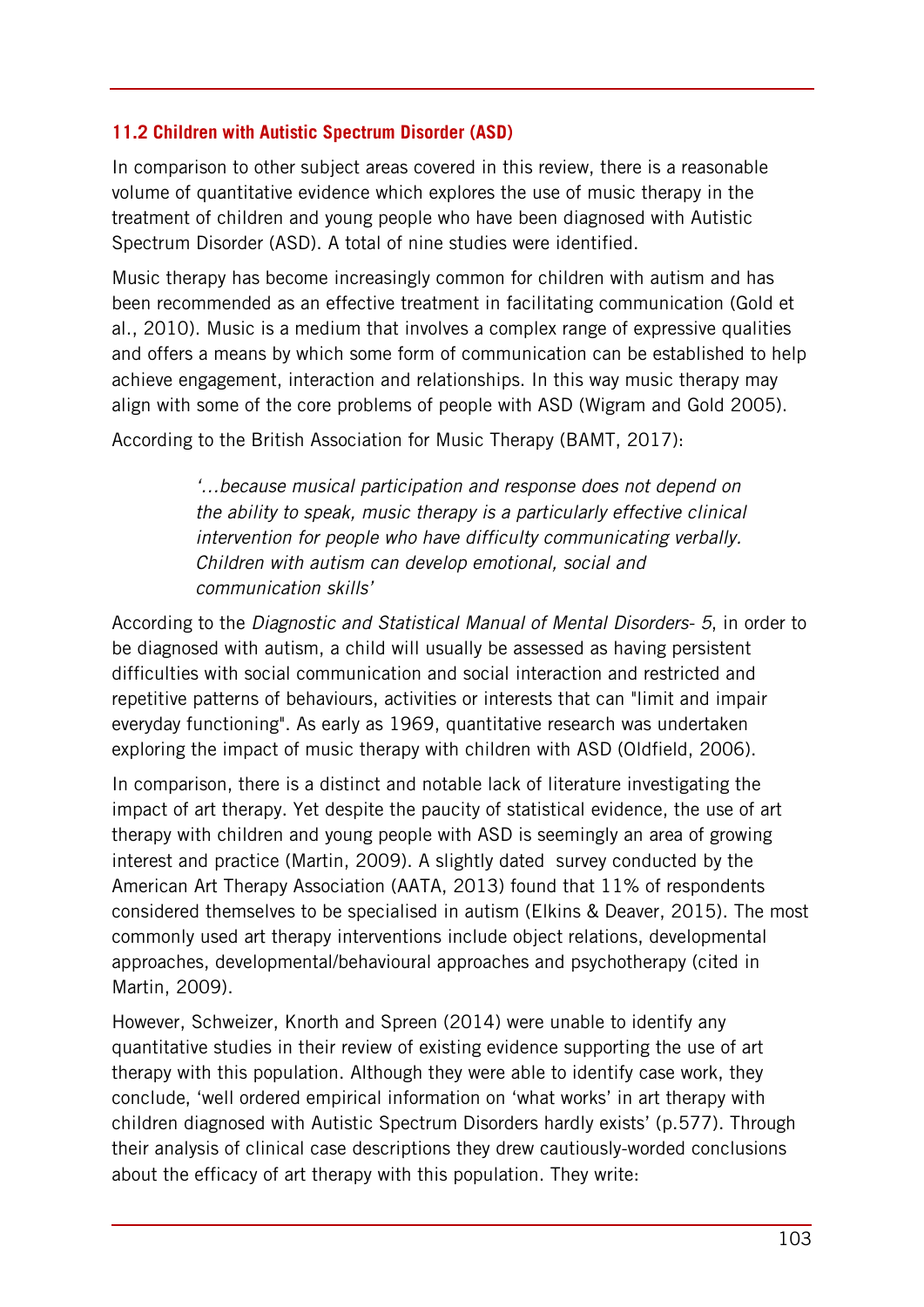*'Art therapy may add to a more flexible and relaxed attitude, a better selfimage and improved communicative and learning skills in children with ASD. Art therapy might be able to contribute in mitigating two main problem areas: social communicative problems and restricted and repetitive behaviour patterns. Typical art therapeutic elements such as sensory experience with sight and touch may improve social behaviour, flexibility and attention–abilities of autistic children.' (p.577)* 

Schweizer et al. (2014) acknowledged that the methodological quality of the studies they referred to was weak and acknowledged that there are no robust statistical studies to substantiate these hypotheses. It is unclear why so much more quantitative research has been conducted to explore the impact of music therapy with this population. As Martin (2009) writes:

*'Music therapy is a comparable profession to art therapy in both treatment emphasis and size, yet the quantity and quality of its research on autism surpasses our own.' (p.189)*

Attempts to explain this difference all seem to have fallen short of achieving a definitive answer to this question. Martin (2009) suggests that 'perhaps the status of art therapy's research on autism implies a larger identity issue within the field' but does not offer an explanation why beyond pointing out that, in contrast to music therapy which is 'better defined, referenced and included in lists of common ASD treatment's, art therapy is often listed with "alternative" therapies such as acupuncture. In turn, Schwetzer et al. (2014) write:

*'One of the reasons why there is such a shortage of research is proposed by Gilroy (2006); she suggests that art therapists get uncomfortable from empiricism and turn away from it because of the gap between the varied art therapy practices and the uniformity that is required in outcome studies. Without a certain degree of 'manualization' of art therapies it is very hard to detect common elements in practice that can explain for the difference between the more and less successful art therapeutic cases' (p.591)* 

This statement of course does not explain why in some areas, for example in relation to trauma, there is much more statistical research conducted with respect to the field of art therapy than there is relevant to music therapy. Further discourse exploring the reasons for this discrepancy is required to shed further light on the issue.

#### **11.2.1 The evidence from art therapy relating to ASD**

Despite the breadth of qualitative evidence, only one isolated quantitative study was identified which explores the efficacy of art therapy with children with ASD. **Epp (2008)** tested the hypothesis that art and group therapy is effective in improving social skills and reducing problem behaviours of children with ASD and identified some positive findings. Forty-four children with ASD took part in a local social skills programme called 'The Super Kids' that aimed to improve specific social and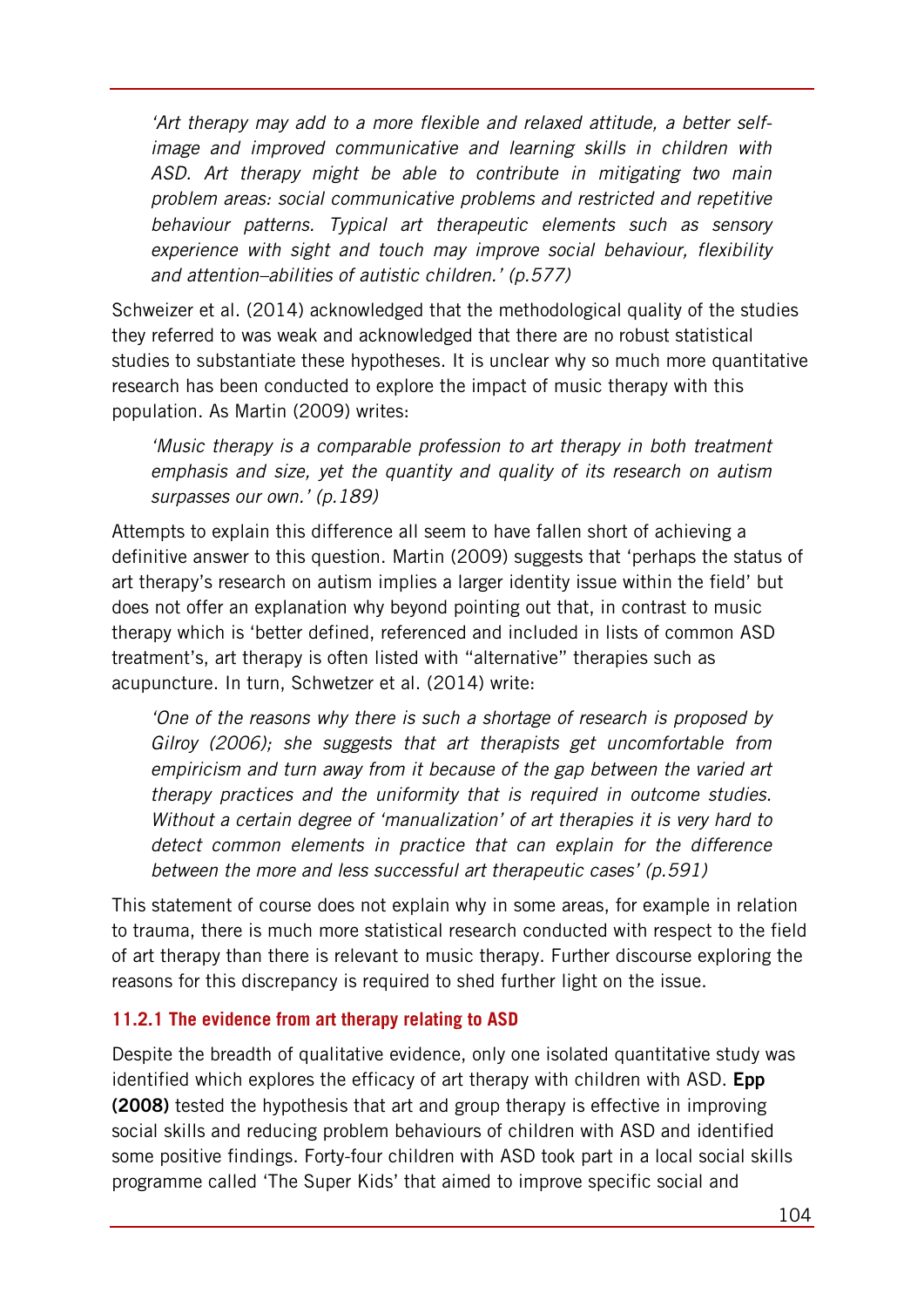behavioural skills such as compromise, conversation skills and eye contact through a therapeutic model utilising music therapy and cognitive-behaviour techniques. Children were divided into groups that met weekly for an hour.

Epp (2008) utilised pre, post-test and follow up questionnaires with parents (44) and teachers (30) to assess the impact of these after school art therapy classes from both an 'at home' and 'at school' perspective. A standardised measure, the Social Skills Rating System (SSRS) (Gresham and Elliot, 1990) was used to record change in social skills (co-operation, assertion, self-control and responsibility) and problem behaviours (externalising problems such as aggressive acts, internalising problems such as sadness and hyperactivity).

The findings showed that the participants' assertive social skills increased and problem behaviours such as internalising and hyperactivity decreased, both at home and at school. Other social skills (cooperation, self-control) and problem behaviours (externalising) showed an improvement although scores were not statistically significant.

The findings of Epp's study (2008) therefore suggest that art and group therapy can strengthen the social skills of children with ASD, and these benefits can be translated to both a school setting and at home with the family. By comparing the children's test scores on the SSRS, results show that children can make significant improvements in being assertive and reduce a range of problem behaviours.

### **11.2.1.2 How robust is this evidence?**

Epp (2008) took positive steps to strengthen the quality of the evidence by introducing an appropriate standardised measure; the SSRS is widely used and intended for children with mild disabilities in social skills. His sample size was also larger than many other studies within this review. However Epp's (2008) findings cannot account for the variability in the intervention and responses collected from parents and teachers.

Despite Epp's (2008) interest in the impact of art therapy on children with ASD, the intervention only comprised of half of the session (30min). The rest of the session involved practising communication skills in a group and allowing children to carry out any activity with a partner (free time). In addition, Epp (2008) does not detail what specific art activities the children carry out and provides just one example of how they seek to improve the social skills of children with autism. In turn, the importance of encouraging children to engage in free time with a partner straight after the art therapy work was not made clear. As a result, it is difficult to understand why art therapy would be particularly appropriate for children with autism and what part it can play in improving social skills and reducing problem behaviour.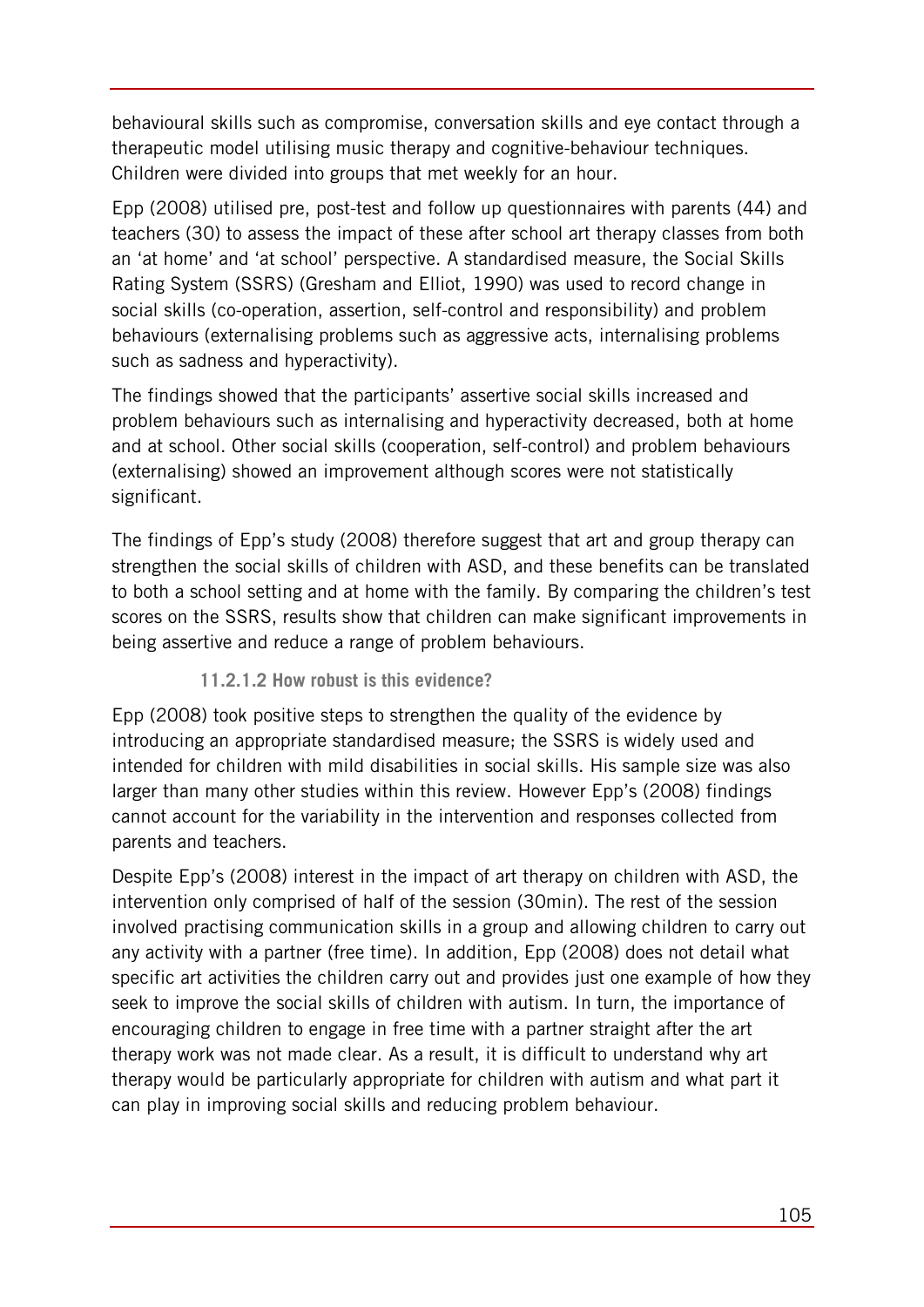#### **11.2.1.3 What are the next steps which should be pursued to strengthen the evidence base?**

Epp (2008) offered some promising results into the effectiveness of art and group therapy on children with ASD however steps can be taken to develop the study design in order to strengthen its evidence base. As Epp (2008) notes, results do not demonstrate if art and group were important ingredients to the success of the intervention and future research should better control for variables. This can be done by introducing a control group; which will involve comparing the outcomes collected from art and group therapy users with a group of children with ASD who did not receive the intervention.

Alternatively Epp (2008) could collect data at additional points in time to understand the impact over different over time. Epp (2008) could collect the same measures mid-way through the intervention (4months) or after every month to get a sense of how long children need to be engaged in the programme before they start receiving benefits.

Epp (2008) actively pursued feedback from both parents and teachers to explore the impact of art and group therapy in the home and in a school environment. However, disappointing results were not discussed in detail. Epp (2008) noted that it was not possible to compare the data because of the small number of teacher-parent pairs at both pre and post-test. A larger sample could increase the number of teacher-parent pairs for triangulation analysis to validate findings and conclusions.

### **11.2.2 The evidence from music therapy relating to ASD**

Children with ASD can present limitations in the development of the verbal language and conventional forms of non-verbal communication such as eye-contact, gesture and body language. They may also be less likely to offer the start of an interaction, taking their turn and understanding other people's feelings or emotions (Wigram & Gold 2005; Gold et al., 2010). Additionally children and young people with ASD can pose behavioural challenges to their parents or other family members.

Nine studies were identified that explore the impact of musical therapy on various core autism impairments and the studies identified can be broadly categorised into the following two themes:

- Social responsive behaviour, social skills and peer interaction; and
- Language and communication

Studies falling within these categories are discussed in turn below. Two studies (Oldfield, 2006; and Iseri, Guney, Guvenc & Sener, 2014) explore outcomes pertaining to both behaviour and language skills and they are discussed at the end of this chapter.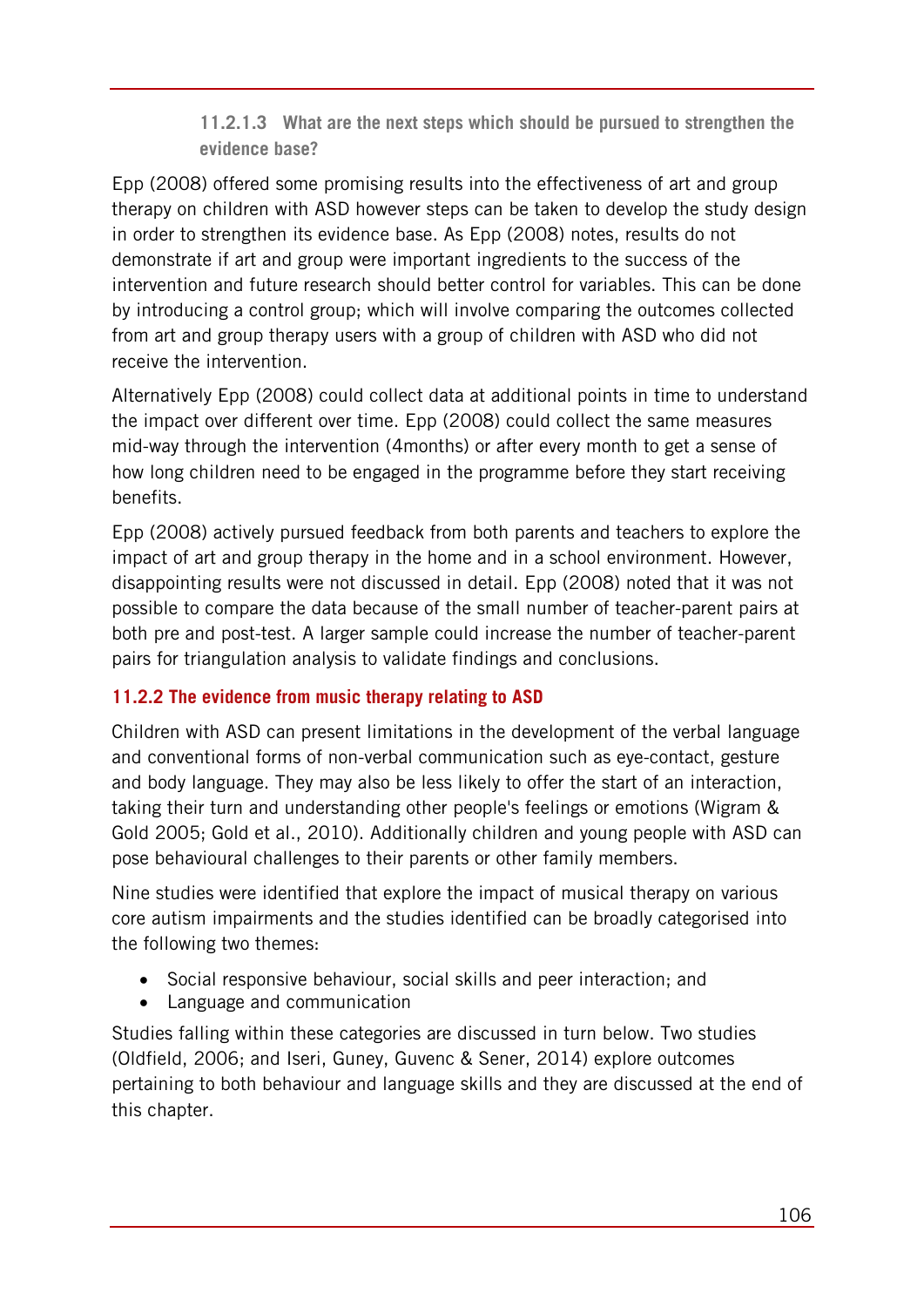#### *Social responsive behaviour, social skills and peer interaction*

**LaGasse (2014)** conducted a randomised controlled trial with seventeen children aged six to nine years, who were diagnosed with ASD. The aims of her study were twofold: to assess the impact of music on social responsive behaviour and its influence on social skills. Nine ASD children were randomly assigned to a music therapy group and eight to a no-music skills control group. Those assigned to the experimental group took part in a manualised intervention, whereby each activity was predefined including levels of support and duration of exercises. Activities involved a musical therapist playing a structured song instructing participants to follow specific actions for example to repeat rhythms, listening to peers with certain instruments and playing something for the group and sharing an instrument with a peer. Those who participated in the no-music skills group (control group) carried out similar or the same activities without music.

Children exposed to music therapy experienced significant improvements in their eye contact compared to children in the control group. The study also found that that the musical sessions were more successful in maintaining children's joint attention.

To measure the impact of music therapy on social skills La Gasse (2014) used observations to assess whether musical therapy reduced the amount of interaction between the therapists and children or sparked negative actions towards others. She was particularly interested in picking up on whether the therapy sessions prompted any active attempts by the child to hit, bite and scream or display more subtle behaviours such as avoid eye contact or push toys. LaGasse (2014) recorded social avoidant behaviours near to the beginning and at the end of musical and social skills sessions, and results showed that negative behaviours and withdrawal did not increase significantly for either group. This indicates that the children remained engaged and did not show increased resistance to the interventions over the five-week period.

**Kim, Wigram and Gold (2008)** employed a randomised controlled study with autistic children of pre-school age in two different conditions; improvisational music therapy (five children) and play sessions (five children). Results showed that improvisational music therapy was significantly more effective at facilitating joint attention behaviours and non-verbal social communication skills in children than play. In addition, the authors found significantly more frequent and lengthier events of eye contact and turn-taking in improvisational music therapy. The majority of the participants in this study, however, failed to exhibit improvement in higher levels of gestural joint attention (pointing and showing).

**Thompson, McFerran, and Gold's (2013)** exploration into the impact of family centred, home based music therapy on children with severe ASD also offers promising results into how music therapy can support the social engagement with this population of children. Twenty-three children (all who were attending a family-centred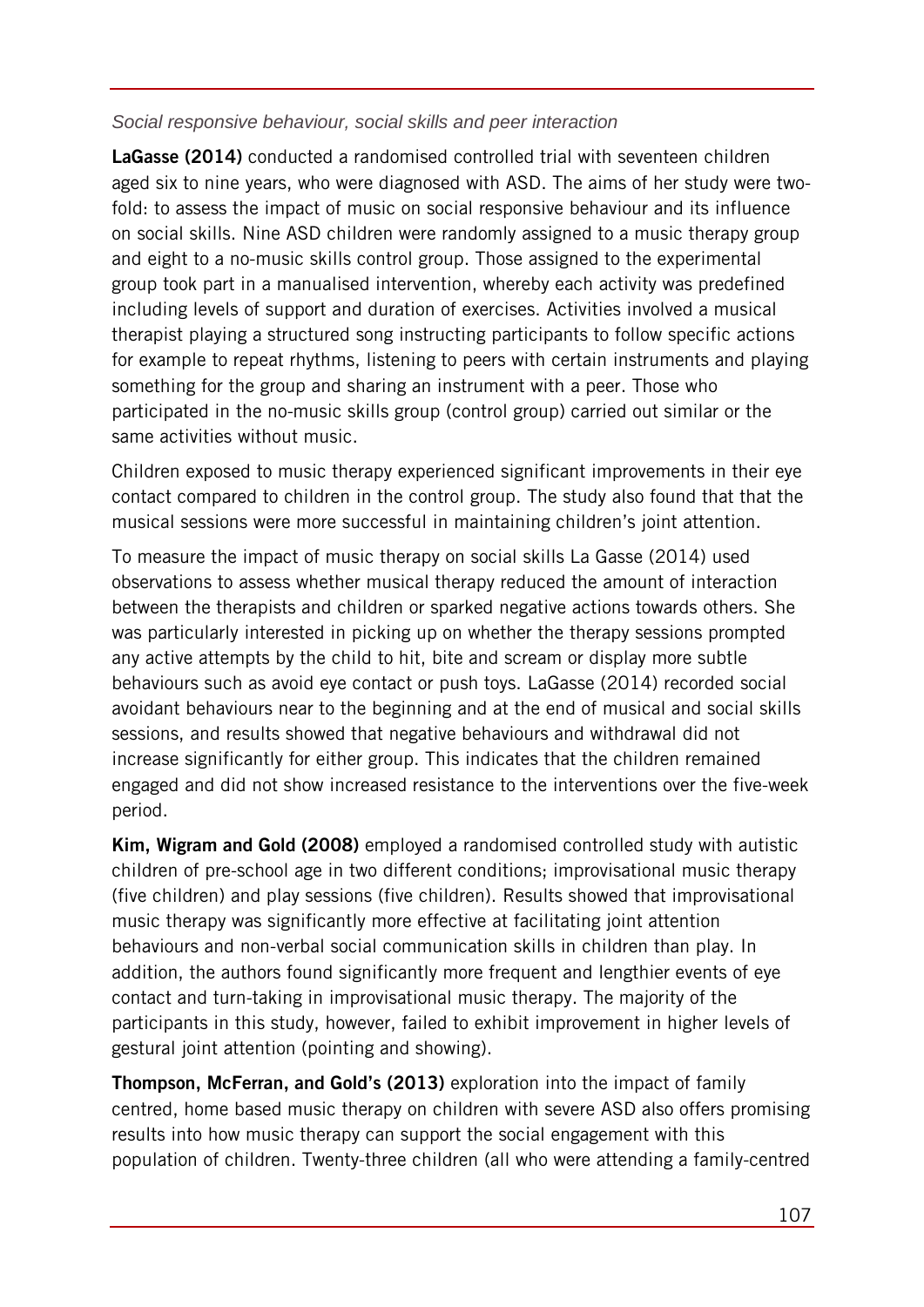early childhood intervention programme) were randomly allocated to one of two conditions: in home family centred music therapy (FCMT) which formed the experimental group or to an early intervention programme only which acted as the control group. Twelve children in the experimental group received 16 weeks of FCMT sessions in their home. FCMT sessions aimed to support the skill development of the child and the quality of the parent-child relationship. The music therapist carried out a range of activities designed to enable the parent to interact with their child in music making activities and improve the child's social communication skills. Eleven children in the control group participated in their usual early childhood intervention (ECI) programme, with similar family centred practice approaches and amounts of programme contact time per week to the experiment group. However programme contact time was low in the control group as the ECI programme focused on providing parents with skills to support their child in a natural setting.

Through a series of standardised measures, parents assessed the quality of the child's interactions in the home and community according to how well the child gave attention, entered into intentional social interaction and understood and expressed emotion. Children who received family centred music therapy sessions displayed significant improvements in shared attention, focus on faces, turn taking, response to joint attention and their interpersonal engagement with parents and therapists, compared with children in the control group. However, no significant effects of music therapy were found in relation to children's speech and language skills and parentchild relationships.

**Kim, Wigram, and Gold (2009)'s** randomised controlled study (with ten participants) compared emotional, motivational and interpersonal responsiveness in children with autism in two different conditions: improvisational music therapy and toy play sessions. Results showed that a twelve-week intervention of musical therapy led to significant increases in the frequency and duration of moments when a child and the therapist shared emotional affect (happiness or sadness) while engaged with each other. In addition, markedly more and longer events of child initiating interaction with the therapist and the child smiling or laughing occurred in music therapy sessions.

Kim et al.'s (2009) music therapy and toy play sessions were divided into two parts: undirected (child-led) and directed (therapist-led). Each child was allowed to play the way they wanted in the child-led elements of the session. Meanwhile during the therapist-led components the therapist instructed the child by gently introducing modelling and turn taking activities.

The results indicated the social timing aspects of behaviour in the children, especially in regard to expressing and matching positive emotional expression, improved consistently and more so in the music therapy sessions. Authors were unsure as to why 'musical attunement' was more effective in promoting emotional expressions than solely 'attunement' and but suggested that creating music that relates to the child's expression, interest and focus of attention may foster positive emotions.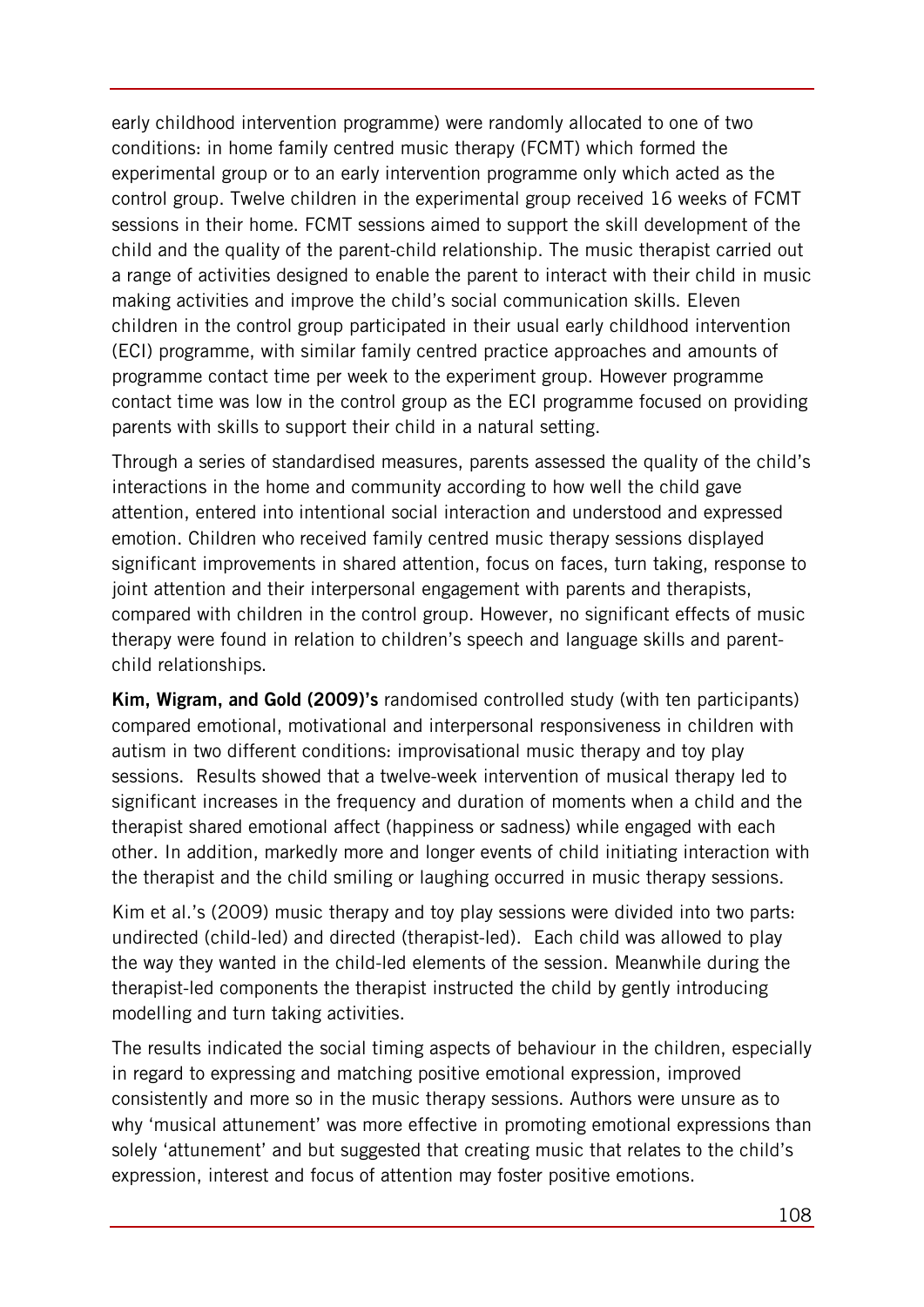**Ghasemtabar et al. (2015)** also conducted a randomised controlled trial (with 27 participants) and found that music therapy can encourage children with autism to engage and interact with their peers. Musical activities were conducted based on the Orff–Schulwerk method that involves children working in groups and listening to music, singing songs, clapping and dancing and playing a variety of instruments such as xylophone, metallophone, bells and triangle. Children in the control group received no intervention. Results showed a significant increase in social skills in the experimental group (musical therapy intervention) and paired t-test showed that the effectiveness of the music therapy sessions were persistent up to the follow-up phase undertaken two months after the intervention.

#### *Language and communication*

Research indicates that as many as 50% of children with ASD will not develop adequate speech to meet their communication needs (cited in Gaberry, 2011). Gattino, Riesgo, Longo, Leite, and Faccini (2011) along with Lim and Draper (2011) conducted randomised controlled trials to investigate the effects of music therapy in verbal, non-verbal and production of speech of children with autism and found promising but not conclusive results.

Twenty-four participants were involved in **Gattino et al.'s (2011) study**, twelve received musical therapy sessions as well as standard clinical treatment and twelve were allocated to the the control group who received standard clinical treatment only. Ten participants were diagnosed with autistic disorder, twelve with Pervasive Developmental Disorder and two with Asperger's syndrome. Blind assessors used the Childhood Autism Rating Scale (CASRS) to derive verbal, nonverbal and social communication scores pre and post intervention. Unfortunately, the CASRS scores did not show a statistical difference in the three measured outcomes in either the experimental or control group. However, as a discrete subgroup, participants with autistic disorder allocated to the experimental group showed a statistically significant improvement in non-verbal behaviours compared to their counterparts in the control group.

**Lim and Draper (2011)** incorporated musical therapy techniques into a common form of developmental speech-language training for the children with autism called Applied Behaviour Analysis Verbal Behaviour (ABA VB). Twenty-two participants were randomly assigned to three training conditions: music incorporated ABA VB (which consisted of signing and verbal instruction), speech ABA VB and no training. Their results indicated that children in speech and music groups showed significant improvements, importantly however there was no difference between the groups. IT is unclear therefore to what extent children benefited from the music therapy component.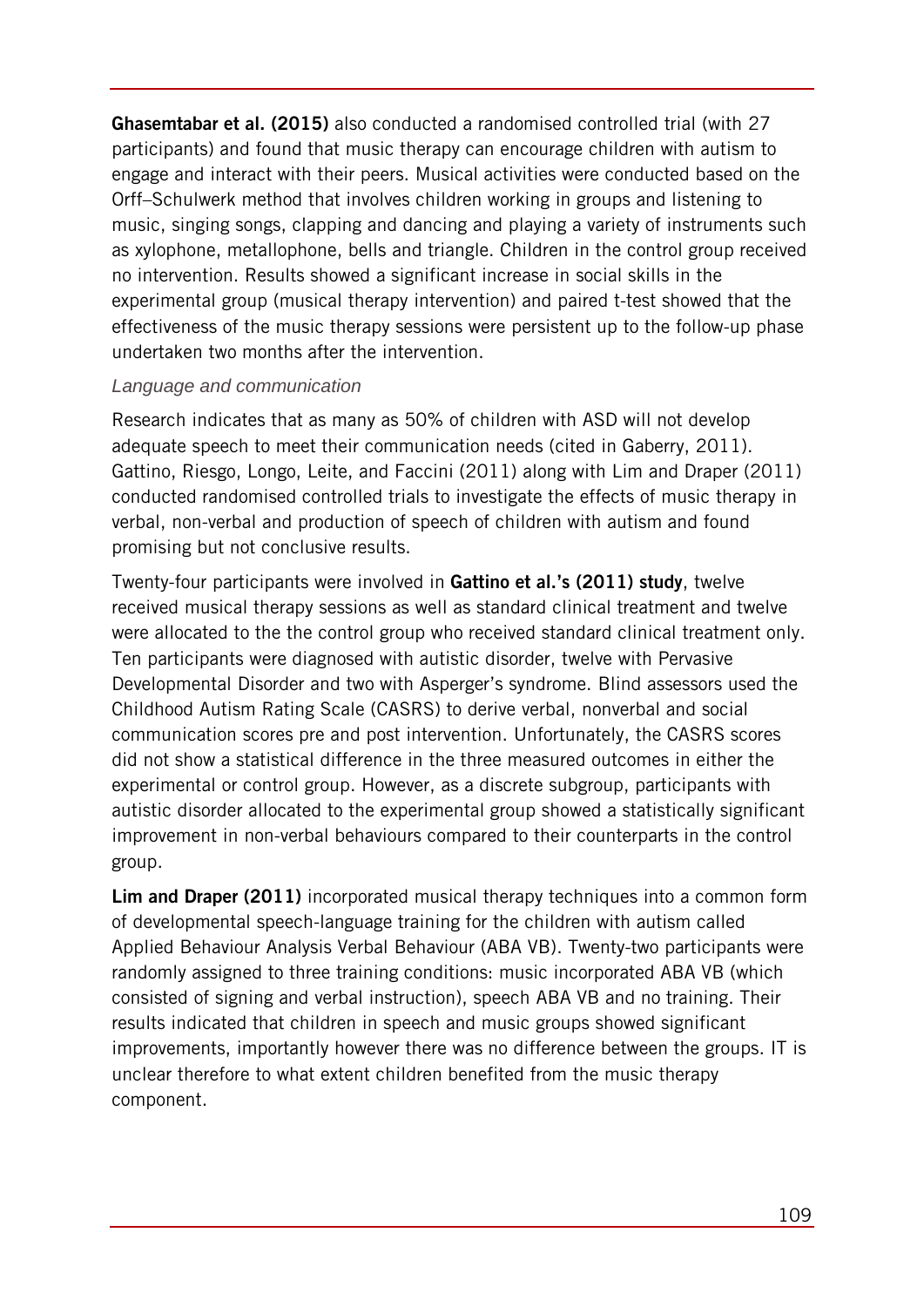#### *Social responsive behaviour, social skills and peer interaction AND language and communication*

**Oldfield (2006)** conducted a pre/post-test design to explore the impact of her music therapy approach on pre-school children delivered in a Child Development Centre in Cambridge. Unlike the other studies, she set out to understand more about the impact of her personal therapeutic style, rather than to demonstrate the efficacy of music therapy in the more general sense. Aims and objectives were set for each individual child in collaboration with their parents with the majority of goals related to communication. The small sample size  $(n=10)$  of pre-school children enabled Oldfield to identify which of the different aims and objectives were best addressed by music therapy, as well as revealing where sessions had less success.

All sessions were videotaped and analysed by a research assistant in five second intervals to ensure that small changes in behaviour were captured. Additionally, parents were interviewed, written feedback was captured after every session and they were also invited to complete a pre-post intervention measure (Parenting Stress Index). The results of this small-scale study were inconclusive; though coding of the videotaped sessions showed that four of the ten children became more engaged with therapy over the intervention period, no change or a decrease in engagement was evident for the other children. Music therapy was also not shown to be particularly successful in increasing the amount of play movement or children's vocalisations. However, two children targets for increasing spontaneous speech showed significant improvements. Negative behaviours (such as shouting) were not shown to decrease, although Oldfield suggested that this may have been a positive sign; that children could feel comfortable expressing themselves. Although nearly all (9/10) parents were positive about the therapy, only two showed statistically significant lower stress levels post-treatment.

Finally, a Turkish study, conducted in **2014 (Iseri, Guney, Guvenc & Sener)** was unique in its efforts to explore the efficiency of, and neurohormanal responses to, music therapy in children with autism. Ten children and adolescents diagnosed with ASD participated in the study and participated in music therapy sessions which were designed to promote positive change in three domains: language communication, social interaction and positive behaviours . The intervention was delivered as a single, intensive five-hour music therapy session on a monthly basis over a period of foureight months in total.

At the start and end of the intervention period, the Childhood Autism Rating Scale (CARS) was used to determine the severity of the autism and parents were interviewed to assess their child against the three domains. A blood sample was also analysed pre and post-intervention in order to monitor stress hormone levels.

The results indicate that following music therapy, there was a significant decrease in the severity of symptoms (hyperkinetic movement and repetitive behaviours) whilst increasing reciprocal social interaction and verbal communication. Parent interviews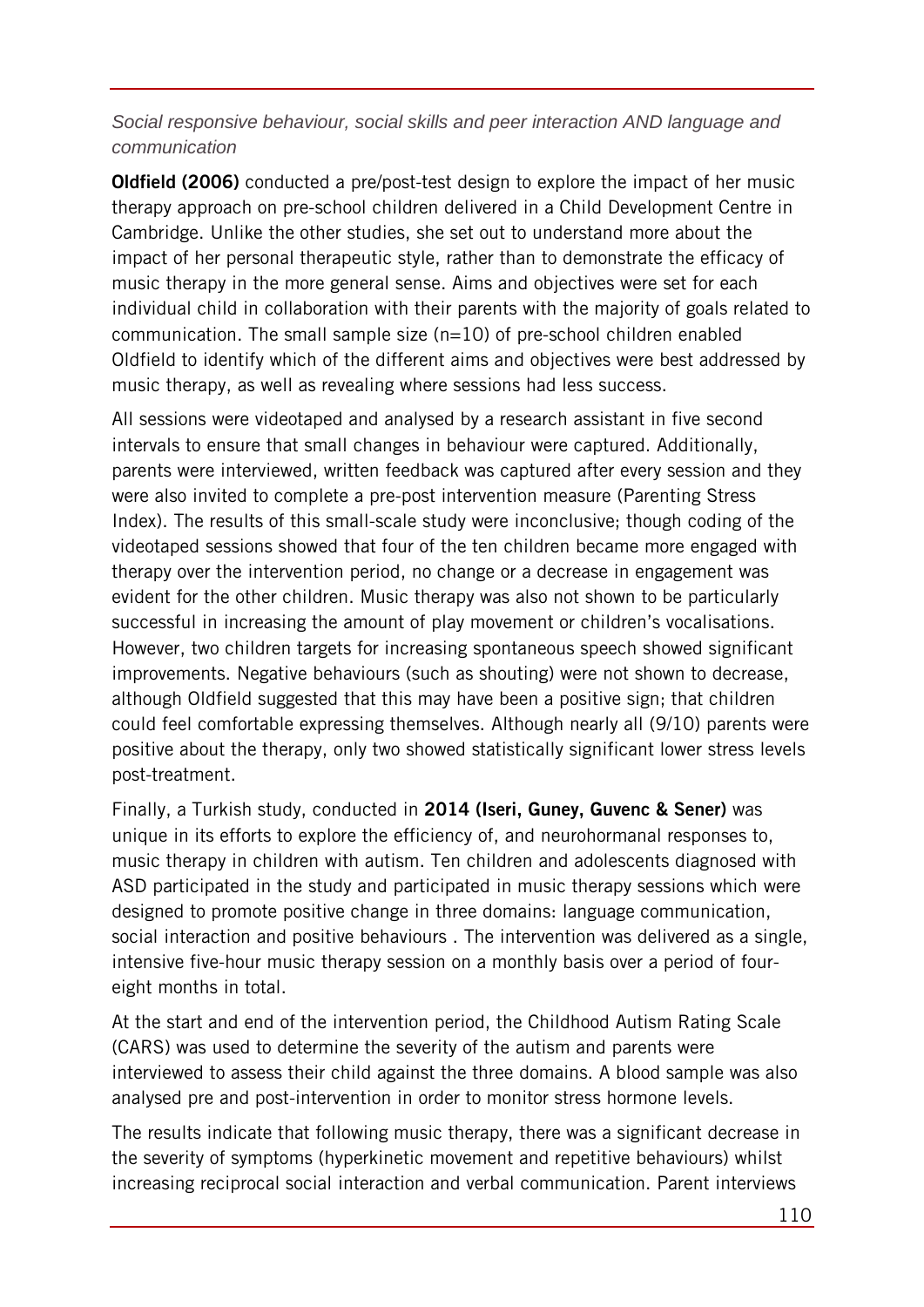also showed children to demonstrate significant improvement against the three domains following therapy. However, no hormonal change was detected.

## **11.2.5 How robust is this evidence?**

Although the results of Iseri et al (2014) and Oldfield (2006) are less conclusive, five studies found evidence suggesting that musical therapy is beneficial in improving social behaviours. Findings from this review suggest that synchronous movements during rhythmic actions and singing or making music together can facilitate a shared purpose and encourage more social responsive behaviours among children with autism. Meanwhile, results from Kim, Wigram, and Gold (2009) and Ghasemtabar et al. (2015)'s research suggest that the structure and predictability found in music can facilitate motivation and social interaction, as well as promote meaningful interpersonal responses.

The overall quality of the studies was fairly strong with most (six of the nine studies) deploying control groups and randomised allocation. The evidence from Oldfield's study (2006), the only one conducted in the UK, is limited by its sample size and diversity of outcomes. Moreover, although the coding of the video recordings was verified by a second independent assessor, Oldfield (2006) does not base the coding structure on a standardised and verified measure. The standardised measure (PSI) which was used in this study did not identify any statistically significant differences at an overall level. Iseri et al. (2014) and Lim and Draper (2011) also undertook a pre-post quasi experimental approach with no control group and a very limited sample size. However, all of the studies involved a fairly small sample size and poor retention of participants was also a common limitation in the identified RCTs.

The majority of studies examined the short -term effects of music therapy. Only two studies (LaGasse 2014, Ghasemtabar et al. 2015) took further steps in investigating the consistency of the effect of music therapy by administrating a follow-up phase with participants. Therefore, it remains largely unknown how enduring the effects of music therapy on social responsiveness and communicative skills are. Oldfield writes that in her clinical experience that two terms 'is usually enough time to enable changes to occur' (2006, p.163) but currently, there is a lack of evidence to substantiate this.

As a collective evidence base, it is hard to draw definitive conclusions from these nine studies. The variability of the interventions and outcome measures used in the studies makes it difficult to draw specific conclusions on the effects of music therapy. This is particularly true in the case of Oldfield. Her study has been included because in the strictest sense it adhered to the inclusion criteria. However, the heterogeneous nature of the sample meant that each child-parent dyad was working toward different aims within the sessions.

There was also little consensus among the studies of the duration of the music therapy condition or the activities incorporated. There was no consistency of approach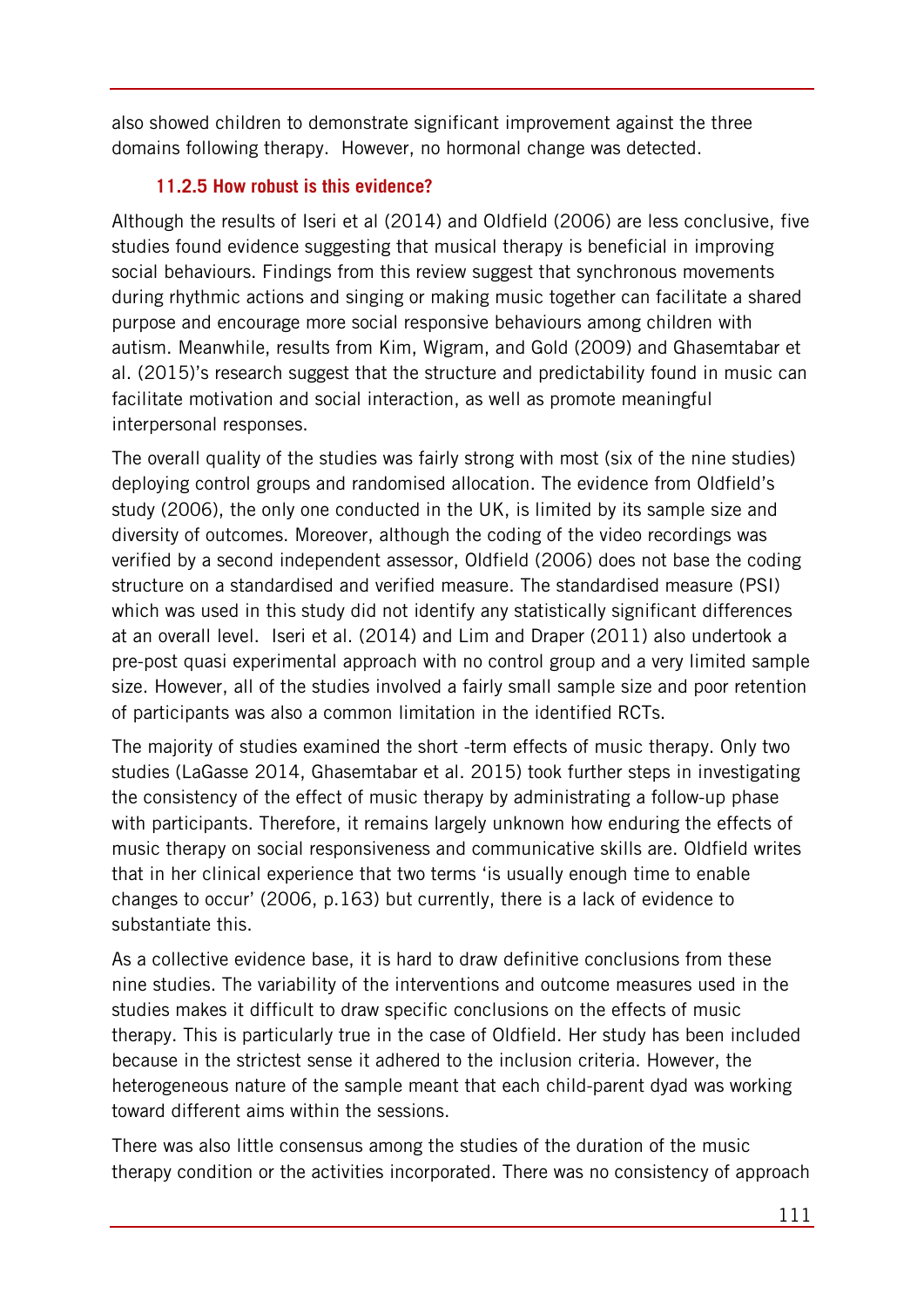with respect to duration of the music therapy condition; one intervention lasted only two weeks (Lim & Draper, 2011) whereas Iseri et al. (2014) delivered five hour music session across a four-eight month period. This may reflect different standard practices across the world and highlights the need for work to be undertaken in the UK to ensure findings are transferable to a domestic setting.

Out of the nine studies, most (7) used the Childhood Autism Rating Scale (CARS) and the DSM –IV diagnosis to screen and confirm the diagnosis of autism among participants. Meanwhile Lim and Draper (2011) used diagnoses from health care providers and Oldfield (2006) worked within a multi-disciplinary team at a child and family psychiatry unit where the children were diagnosed. Despite this effort from most authors to use standardised measures, little is included in the studies about severity of autism experienced by participants and their level of functioning. Fewer than half of the studies (Kim et al, 2009; Kim et al, 2008; Gattino et al 2011 and Iseri et al 2014) stated how participants rated on the measures they used and described the social and behavioural problems they experience*.* This missing information makes it difficult to assess how music therapy is meeting the needs of children with ASD and what mode of music therapy benefits children with ASD the most.

Furthermore, the studies do not clearly indicate which approach to music therapy serves to benefit children with ASD the most. Three studies implemented a flexible approach to the music therapy in which participants served as their own control and determined how the therapy session was conducted. Three other studies used a structured technique with therapists leading the music therapy sessions and choosing the activities. Meanwhile two studies incorporated a 'mixed method' approach to music therapy, combining elements of child-led play and therapist directed intervention. It was unclear which approach Iseri et al (2014) adopted. As such, as Gold et al., 2006 note, the effectiveness of musical therapy as an evidence based intervention is still unclear as 'interventions and study designs are heterogeneous to allow clinically meaningful and methodically strong conclusions' (Gold et al., 2006, pg3); thus a more targeted review of controlled studies in this area is required.

## **11.2.6 What are the next steps which should be pursued to strengthen the evidence base?**

As other literature reviews into this area have suggested (Accordino, Comer, Heller, 2006; Lith et al. 2003 and Gold et al. 2006), future research on music therapy for children with autism should pay close attention to sample size and the choice of research designs. Limited sample size was a common feature among the included studies and there was only light discussion of test power.

Longitudinal research is needed to examine the effects of music therapy over longer periods. Gold et al. (2006) have suggested that sustained therapeutic interventions may be more appropriate for those with ASD, given ASD is a pervasive developmental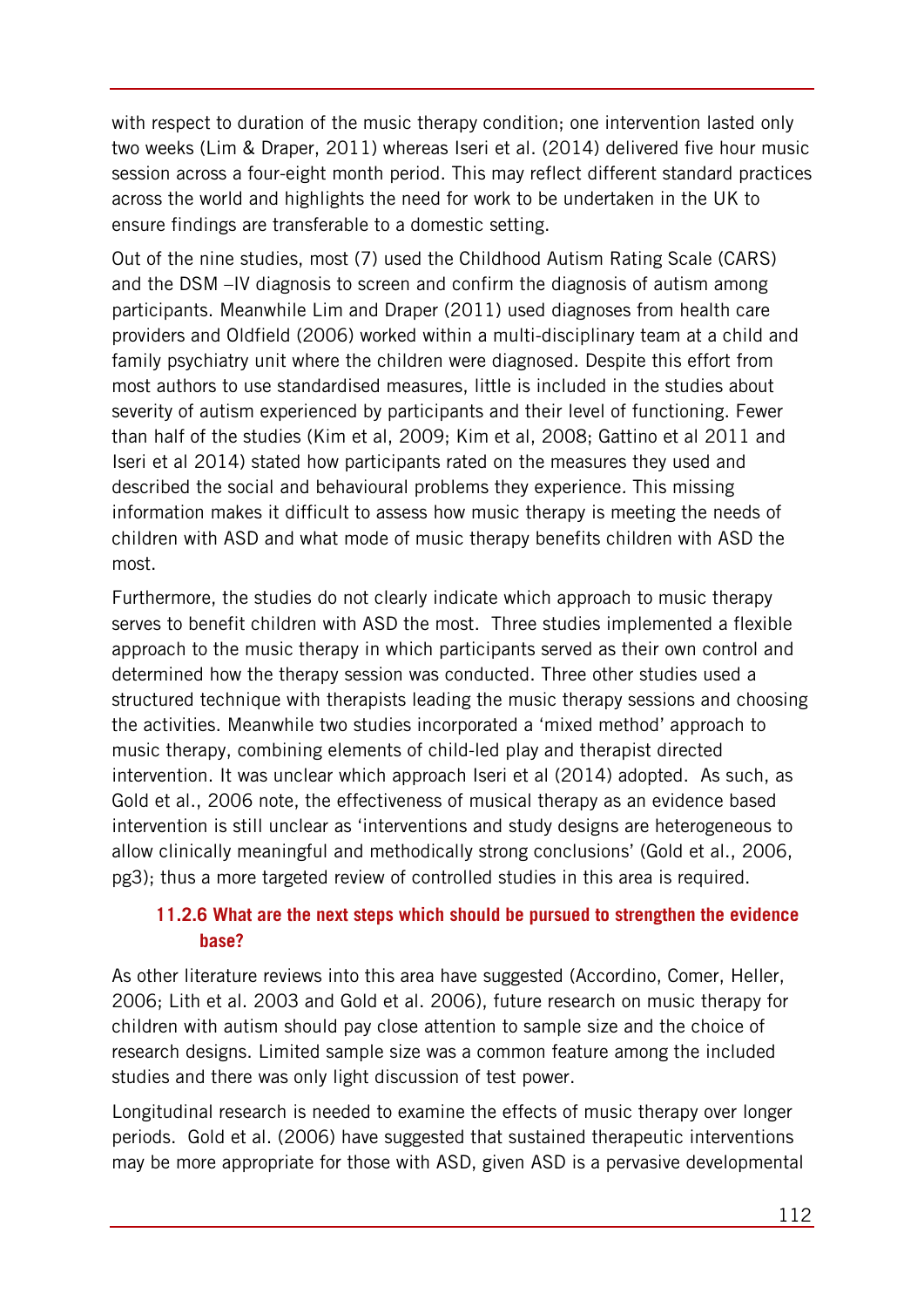disorder and the typical emergence of entrenched behaviour. He has been leading the largest international and longitudinal RCT called Time-A since 2012 (Gerettsegger et al., 2014); the results from which are eagerly awaited.

An interesting area of exploration would be to understand the value of music therapy in an education setting. Although no statistical studies could be identified in this area, recently in Australia McFerran, Thompsona and Bolgerb (2016) have demonstrated in their initial scoping exercise that within an educational setting, music therapy has greatest impact on relationship building. Their research aims to pave the way for greater work within the classroom environment, which, if adopted more widely, could help to create a positive learning environment, ultimately benefitting a greater number of children with ASD.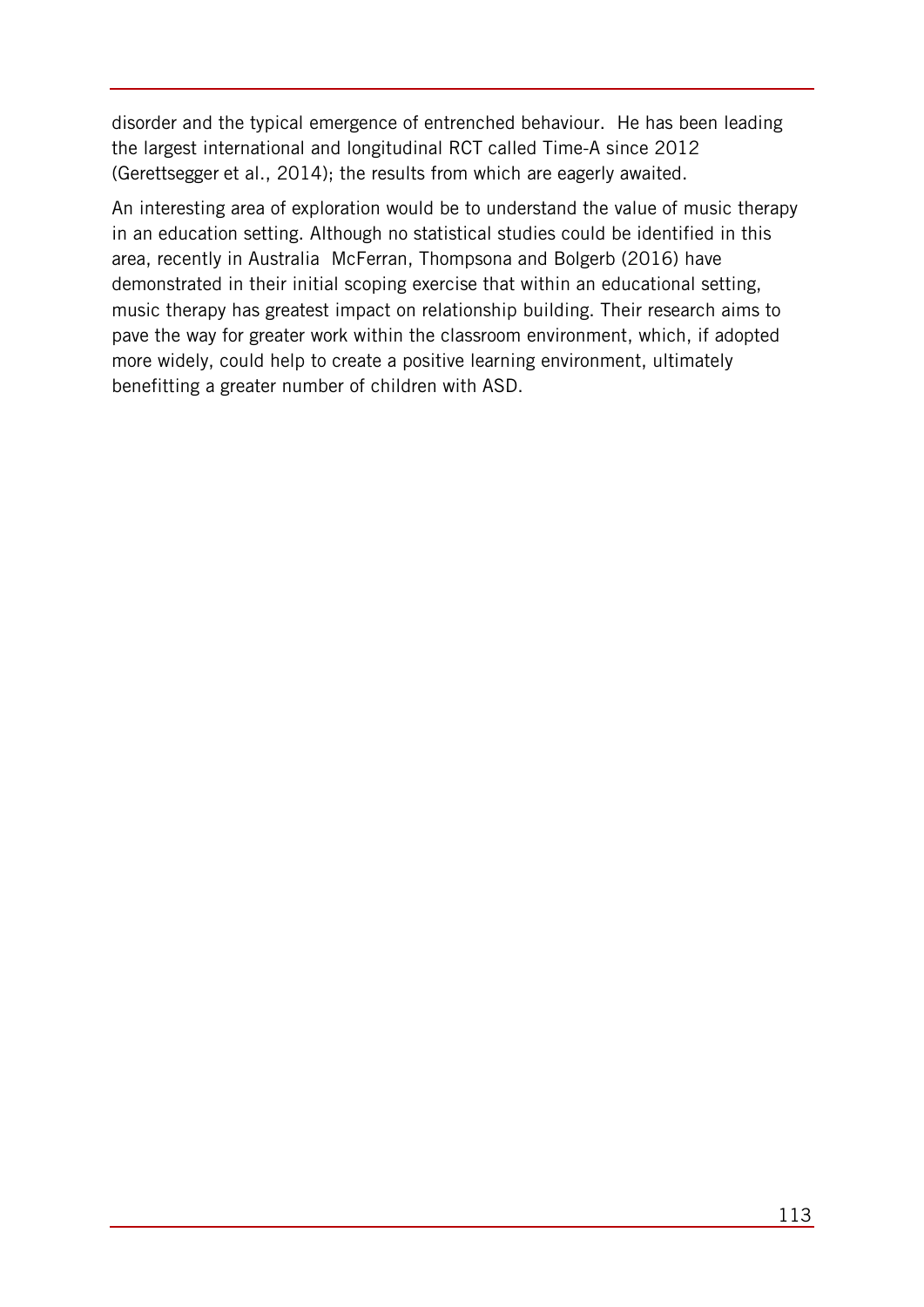| <b>Theme</b> | Study             | Description of Therapy                                                                                                                                                                                                                                                                                                                                                                                                       | Duration of<br>Therapy                                         | Objectives                                                                                                                                                                             | Setting      | Interven<br>tion<br>Design                                        | Sample                                        | <b>Results</b>                                                                                                                                                                                                                                                                                                                                                                                                                             | <b>SMS</b><br><b>Rating</b> |
|--------------|-------------------|------------------------------------------------------------------------------------------------------------------------------------------------------------------------------------------------------------------------------------------------------------------------------------------------------------------------------------------------------------------------------------------------------------------------------|----------------------------------------------------------------|----------------------------------------------------------------------------------------------------------------------------------------------------------------------------------------|--------------|-------------------------------------------------------------------|-----------------------------------------------|--------------------------------------------------------------------------------------------------------------------------------------------------------------------------------------------------------------------------------------------------------------------------------------------------------------------------------------------------------------------------------------------------------------------------------------------|-----------------------------|
| <b>ASD</b>   | Epp (2008)        | Art therapy<br>A therapeutic model to<br>improve specific social and<br>behavioural skills such as<br>compromise, conversation<br>skills and eye contact.<br>Groups meet weekly for an<br>hour and is made up of three<br>key parts:<br>(1) Conversation skills<br>(10min)<br>(2) Structured art activity<br>(30min)<br>(3) Unstructured free time<br>(20min) students can choose<br>an activity such as<br>play/create art. | Weekly during<br>school year x 1<br>hourly sessions            | To test the<br>hypothesis<br>that art and<br>group therapy<br>is effective in<br>improving<br>social skills<br>and reducing<br>problem<br>behaviours of<br>children with<br><b>ASD</b> | Clinical, US | Group and<br>combinatio<br>n of taught<br>and<br>unstructur<br>ed | N=44 primary and secondary school<br>children | Significant evidence shows<br>that both at home and at<br>school the frequency of<br>assertive social skills increased<br>and internalising behaviours,<br>hyperactivity and problem<br>behaviours decreased.<br>All other social skills<br>(cooperation, responsibility,<br>self-control) and problem<br>behaviours (internalizing,<br>hyperactivity) showed an<br>improvement, although scores<br>were not statistically<br>significant. | $\overline{2}$              |
| <b>ASD</b>   | LaGasse<br>(2014) | <b>Music therapy</b><br>Children played different<br>instruments together that<br>required taking turns and<br>listening to each other.<br>Therapist directed activities<br>facilitated different gross                                                                                                                                                                                                                      | Ten 50-minute<br>group sessions<br>over a period of<br>5 weeks | To examine<br>whether<br>musical<br>therapy group<br>sessions can<br>improve social<br>and<br>communicatio                                                                             | Clinical, US | Group and<br>taught                                               | $N = 17$                                      | Significant between group<br>differences for joint attention<br>with peers and eye gaze<br>towards persons with<br>participants who have received<br>MT demonstrating greater<br>gains.                                                                                                                                                                                                                                                    | 3                           |

# *Table 10: ASD – Evidence*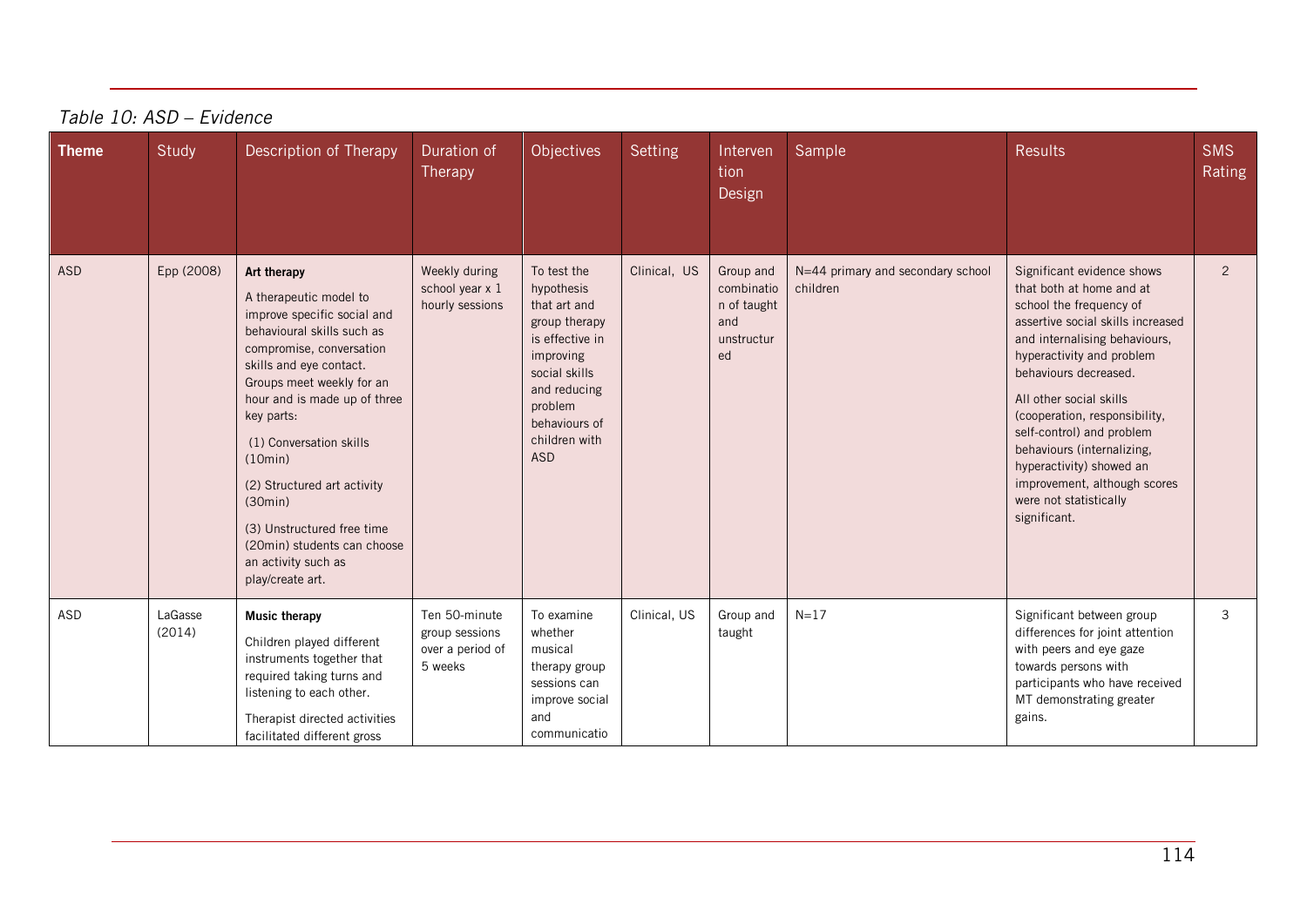|            |                              | motor movements and made<br>children share and take<br>turns.<br>The control group involved<br>structured play, same<br>activities without music.                                                                                                                                                                                             |                                                                                                                                              | n skills of<br>children ASD                                                                                                |                            |                                       |          |                                                                                                                                                                                                                                                                                                       |               |
|------------|------------------------------|-----------------------------------------------------------------------------------------------------------------------------------------------------------------------------------------------------------------------------------------------------------------------------------------------------------------------------------------------|----------------------------------------------------------------------------------------------------------------------------------------------|----------------------------------------------------------------------------------------------------------------------------|----------------------------|---------------------------------------|----------|-------------------------------------------------------------------------------------------------------------------------------------------------------------------------------------------------------------------------------------------------------------------------------------------------------|---------------|
| <b>ASD</b> | Kim et al.<br>(2008)         | <b>Music therapy</b><br>15 min undirected (child-<br>led) time where the<br>therapist supported and<br>elaborated the child's play,<br>followed by a 15 min<br>directed music therapy<br>session where the therapist<br>introduced modelling and<br>turn-taking activities within<br>the child's focus of attention<br>and range of interest. | 12 weekly<br>30min<br>improvisational<br>music therapy<br>sessions                                                                           | To explore the<br>effects of<br>improvisational<br>music therapy<br>on joint<br>attention<br>behaviours in<br>pre-children | Clinical, US               | Individual<br>and mixed<br>techniques | $N=10$   | Improvisational music therapy<br>was more effective at<br>facilitating joint attention<br>behaviours and non-verbal<br>social communication skills in<br>children than play.                                                                                                                          | $\mathbf{3}$  |
| ASD        | Ghasemtabar<br>et al. (2015) | <b>Music therapy</b><br>Musical activities were<br>conducted based on the<br>Orff-Schulwerk method with<br>the help of two music<br>therapists. Sessions involved<br>listening to music and<br>working with instruments.                                                                                                                      | Two sessions of<br>one hour a week,<br>for 45 days.                                                                                          | To identify the<br>effectiveness<br>of MT method<br>in improving<br>social skills of<br>children with<br>autism            | Non-clinical,<br>Iran      | Group and<br>child-led                | $N=27$   | Results showed a significant<br>increase in social skills' scores<br>of the experiment group and t-<br>tests showed that the<br>effectiveness of MT has been<br>persistent up to the follow-up<br>phase.                                                                                              | $\mathbf{3}$  |
| <b>ASD</b> | Gattino et al.<br>(2011)     | <b>Music therapy</b><br>Music therapist put various<br>musical instruments<br>including the keyboard and<br>tambourine on the floor/table<br>so the children could select<br>an instrument of their<br>choice.<br>The therapist observed the                                                                                                  | Four music<br>therapy<br>assessment<br>sessions (30min<br>per session) and<br>16 weekly music<br>therapy sessions<br>(30min per<br>session). | To examine<br>the effects of<br>relational<br>music therapy<br>on<br>communicatio<br>n of children<br>with autism          | Clinical,<br><b>Brazil</b> | Child led<br>and<br>Individual        | $N = 24$ | There was no clear indication<br>that music therapy is more<br>effective than clinical<br>measures. Music therapy did<br>not show any statistical<br>difference in the three<br>measured outcomes. However<br>results did a show a positive<br>statistical difference on<br>subgroup analysis of non- | $\mathcal{E}$ |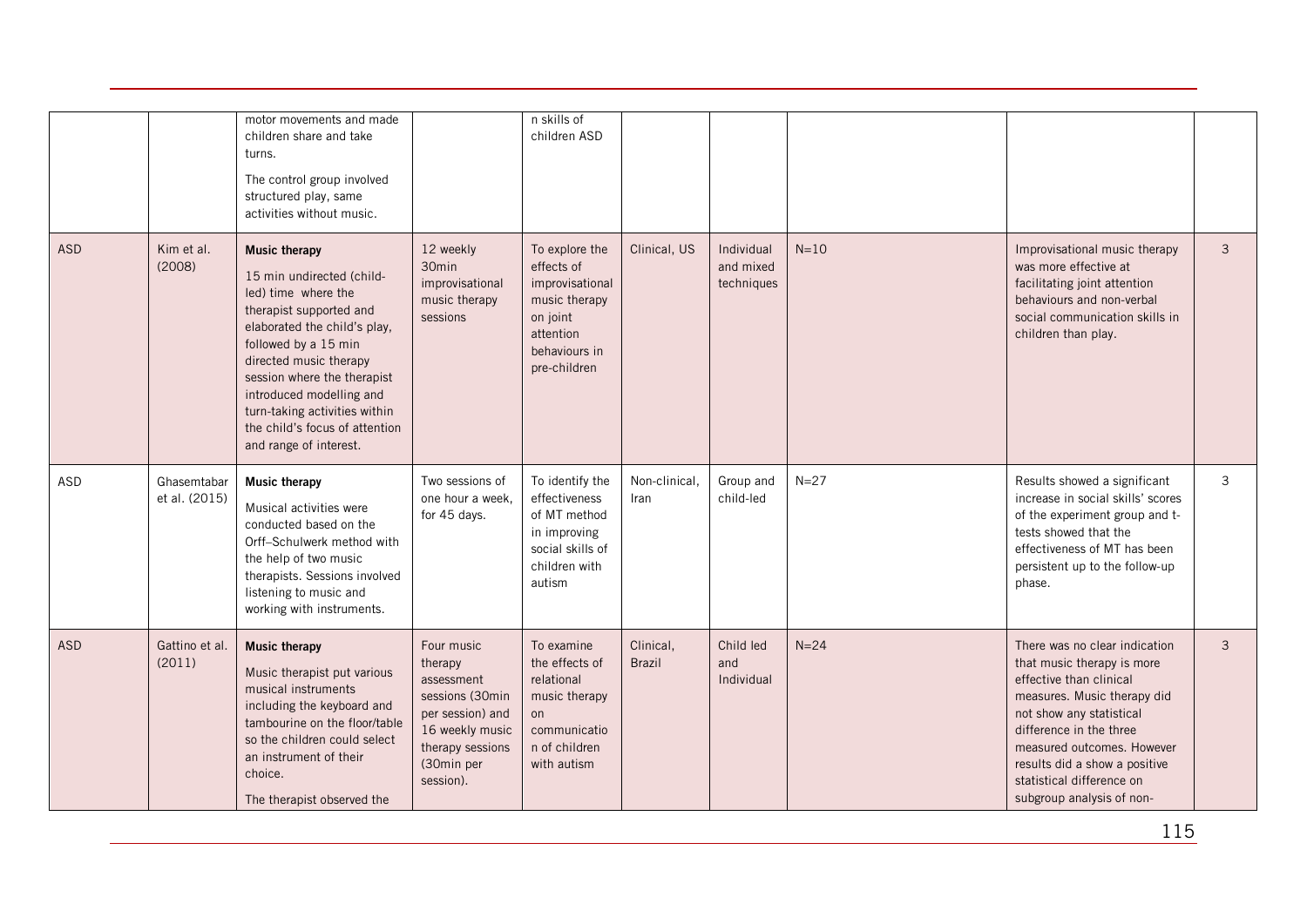|            |                             | child behaviour and then<br>starts interacting with the<br>child with the instruments.<br>Parents also interact with the<br>child with instruments.                                                                                                                                                                                                                             |                                                                                                                                                                            |                                                                                                                                                                                             |                                                        |                                            |        | verbal communication among<br>patients with autistic order                                                                                                                                                                                                               |                |
|------------|-----------------------------|---------------------------------------------------------------------------------------------------------------------------------------------------------------------------------------------------------------------------------------------------------------------------------------------------------------------------------------------------------------------------------|----------------------------------------------------------------------------------------------------------------------------------------------------------------------------|---------------------------------------------------------------------------------------------------------------------------------------------------------------------------------------------|--------------------------------------------------------|--------------------------------------------|--------|--------------------------------------------------------------------------------------------------------------------------------------------------------------------------------------------------------------------------------------------------------------------------|----------------|
| ASD        | Lim and<br>Draper<br>(2011) | <b>Music therapy</b><br>Applied Behaviour Analysis<br>Verbal Behaviour (ABA VB)<br>involves singing verbal<br>instructions. ABA VB is to be<br>used to teach simple types of<br>inter-verbal behaviour using<br>well-known and favourite<br>songs of the learner.                                                                                                               | Participants<br>received music<br>and speech<br>training a<br>minimum of 3<br>days a week for<br>2 weeks (6days).                                                          | To understand<br>whether music<br>therapy based<br>Applied<br>Behaviour<br>Analysis Verbal<br>Behaviour<br>(ABA VB)<br>encourages<br>speech<br>production in<br>children with<br><b>ASD</b> | US, Setting<br>of<br>intervention<br>not<br>specified. | Individual<br>and taught                   | $N=22$ | Music and speech training had<br>a significant effect on verbal<br>behaviour but there was no<br>significant difference between<br>control groups; i.e. the music<br>therapy element did not<br>produce superior outcomes                                                | 2              |
| <b>ASD</b> | Thompson et<br>al. (2013)   | <b>Music therapy</b><br>The study deployed a range<br>of structured and<br>unstructured activities<br>designed to address five<br>different aspects of social<br>communication: focus on<br>faces, turn taking, response<br>to joint attention and<br>initiation of joint attention.<br>Including songs,<br>improvisation with musical<br>instruments and movement<br>to music. | Children<br>received either<br>weekly 30-<br>40min sessions<br>of Family -<br>centred music<br>therapy (FCMT)<br>for 16 weeks or<br>an early<br>intervention<br>programme. | To examine if<br>children<br>receiving<br>music therapy<br>improve social<br>skills and<br>quality of<br>relationship<br>with their<br>parents.                                             | Australia,<br>Non-clinical                             | Individual,<br>Child led<br>and<br>taught, | $N=23$ | There was a significant<br>increase in interpersonal<br>engagement amongst children<br>in receipt of music therapy<br>compared with the control<br>group. Parents also perceived<br>improvement in their children's<br>social interactions in the home<br>and community. | $\overline{4}$ |
| ASD        | Kim et al.<br>(2009)        | <b>Music therapy</b><br>In both the music therapy<br>and toy therapy groups<br>sessions were divided into                                                                                                                                                                                                                                                                       | Each child had<br>toy play sessions<br>and<br>improvisational<br>music therapy                                                                                             | To examine if<br>improvisational<br>MT improves<br>emotional,<br>motivational                                                                                                               | US, Setting<br>οf<br>intervention<br>not specified     | Individual<br>and mixed<br>techniques      | $N=10$ | There were marked difference<br>between the effects of music<br>therapy and toy play sessions;<br>positive behaviours were more<br>frequent and for a longer                                                                                                             | $\mathbf{3}$   |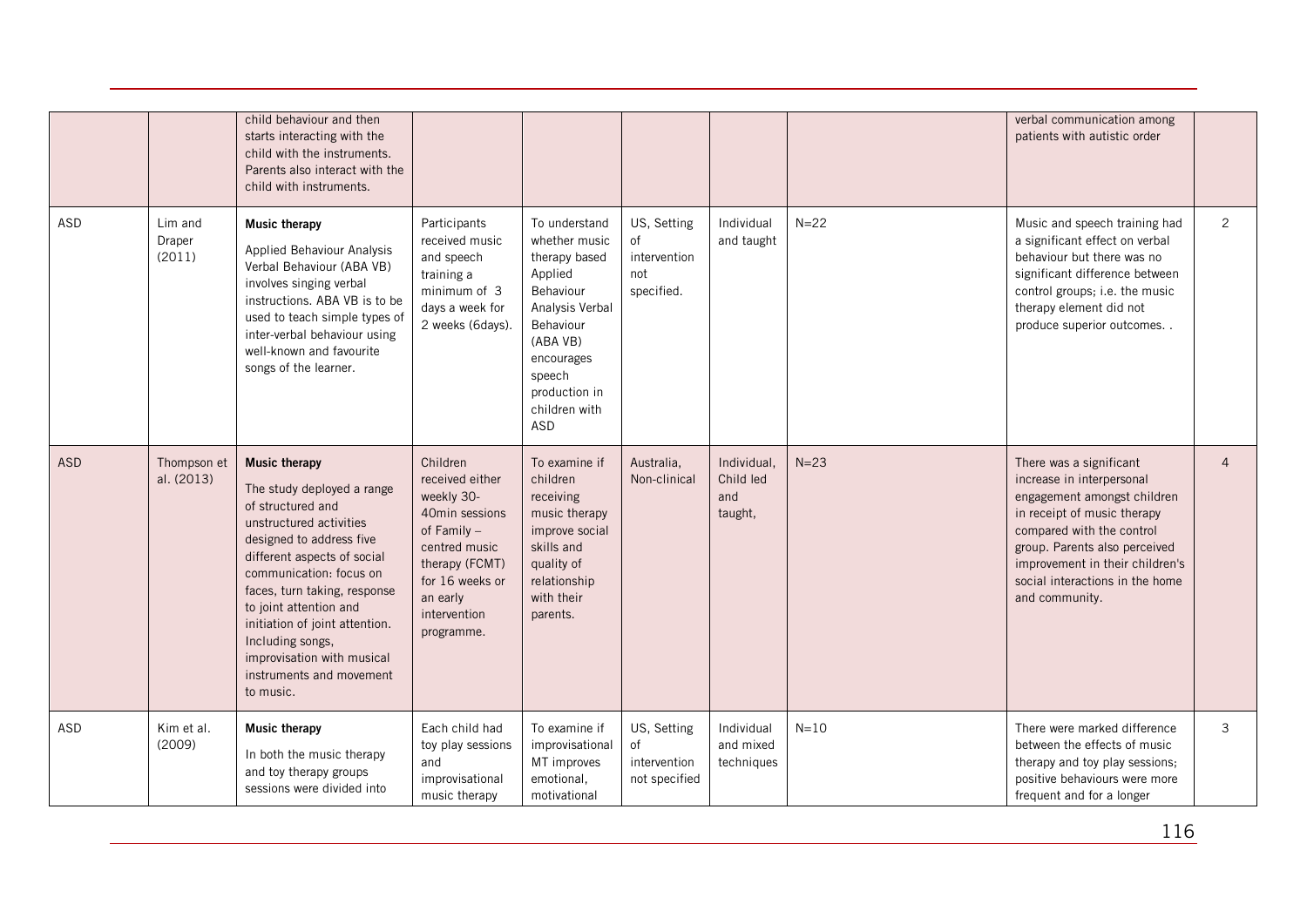|            |                      | two parts (1) child led (2)<br>therapist led.<br>In the child-led components<br>each child played as they<br>wanted. In the therapist led<br>aspect, the therapist<br>introduced modelling and<br>turn taking activities.<br>The toy play sessions<br>formulated the control group<br>and music was not used. | sessions<br>consisting of<br>four weekly<br>30min sessions<br>for $12$<br>consecutive<br>weeks, for each<br>condition. | and<br>interpersonal<br>responsiveness<br>of children<br>with ASD                                                      |                     |                                 |        | period during for those<br>exposed to music therapy.<br>Expressing and matching<br>positive emotional expression<br>(social timing behaviours) also<br>improved more in MT.                                                                                                                                                       |                |
|------------|----------------------|---------------------------------------------------------------------------------------------------------------------------------------------------------------------------------------------------------------------------------------------------------------------------------------------------------------|------------------------------------------------------------------------------------------------------------------------|------------------------------------------------------------------------------------------------------------------------|---------------------|---------------------------------|--------|-----------------------------------------------------------------------------------------------------------------------------------------------------------------------------------------------------------------------------------------------------------------------------------------------------------------------------------|----------------|
| <b>ASD</b> | Oldfield<br>(2006)   | <b>Music therapy</b>                                                                                                                                                                                                                                                                                          | Each child<br>received 18-26<br>weekly therapy<br>sessions<br>(corresponding<br>to 2 terms)                            | To identify<br>optimum<br>conditions and<br>means of<br>utilising music<br>therapy as a<br>means of<br>treating ASD    | Clinical,<br>London | Individual,<br>therapist<br>led | $N=10$ | Four of the ten children<br>became more engaged with<br>therapy over the intervention<br>period but no change or a<br>decrease in engagement was<br>evidence for the other children.<br>Music therapy was not shown<br>to be successful in increasing<br>the amount of play movement<br>or children's vocalisations.              | $\overline{2}$ |
| <b>ASD</b> | Iseri et al.<br>2014 | <b>Music therapy</b><br>Live music was played using<br>specifically selected wind<br>and string instruments.<br>Children were also allowed to<br>play with the instruments<br>under supervision                                                                                                               | 1 x 5 hour music<br>therapy session<br>per month for 4-<br>8 month period                                              | To explore the<br>efficiency of<br>neuro-<br>hormonal<br>responses to,<br>music therapy<br>in children<br>with autism. | Clinical,<br>Turkey | Unknown,<br>Therapist<br>led    | $N=10$ | Music therapy decreases<br>hyperkinetic activity and<br>stereotypical-repetitive<br>behaviors while increasing<br>mutual social interaction and<br>verbal communication.<br>Autistic symptoms assessed by<br>CARS significantly decreased<br>following the therapy.<br>Music therapy had no<br>influence on hormonal<br>response. | $\overline{2}$ |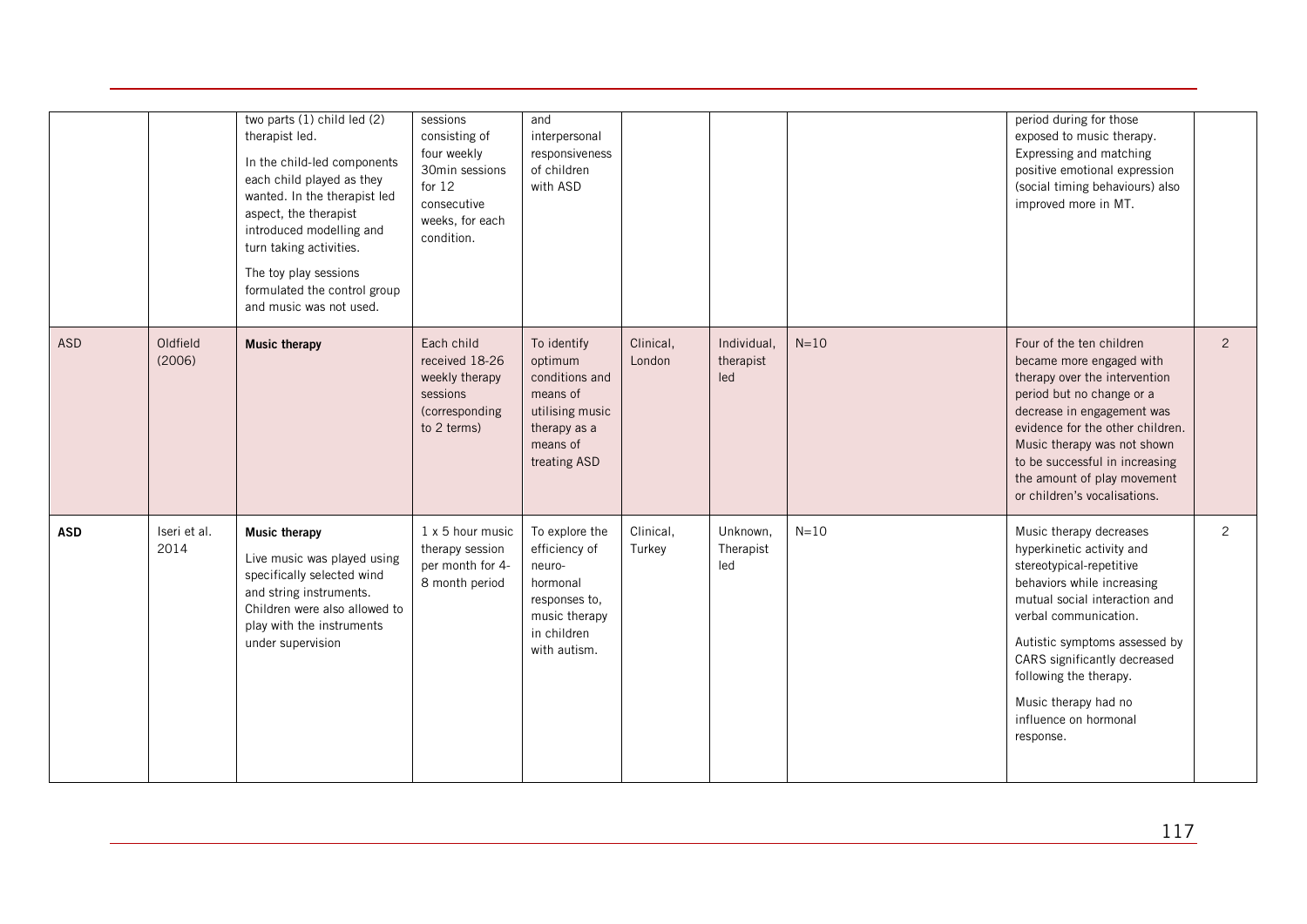# **12 Conclusions and Recommendations**

#### **12.1 Discussion**

This review presents a systematic evaluation of quantitative evidence published since 2000 which explores the efficacy of art and music therapy with vulnerable children and young people. It is evident that there is a general lack of statistically robust studies which demonstrate the impact of art and music therapy for children with the listed experiences and conditions. As set out in section 3.2, a total of ten conditions and diagnoses were included within the scope of this review, yet only 51 relevant articles could be identified that adhered to our relatively broad inclusion criteria.

Moreover, as seen throughout this review, evidence tends to be patchy and to cluster around particular topics within each discipline. To cite two examples: whilst only one article (Epp, 2008) explored the efficacy of art therapy with children with ASD, there is a comparative plethora of quantitative evidence exploring the impact of music therapy with the same population. Equally, whilst four articles were identified that examine art therapy as a treatment for trauma, none could be found that investigated the effectiveness of music therapy. This is an interesting finding given that there is qualitative evidence to support the use of both art therapy and music therapy within each of the contexts discussed in this review. Indeed, qualitative and case study work can be sourced which serves to demonstrate efficacy of music therapy and art therapy against all the conditions discussed, which makes the paucity of quantitative evidence somewhat surprising.

However we can propose some hypotheses for the lack of statistical and inconsistent evidence. First, creative therapy professionals tend to focus more on narrative rather than quantitative data and they and their agencies may not have the interest or aptitude to pursue more quantitative analysis<sup>[34](#page-117-0)</sup>. Second, the majority of music therapy and art therapy providers within the UK are small in scale with limited budgets and may struggle to fund the additional recruitment, data collection and analysis required. Third, experience in managing other studies suggests that many social care professionals struggle to direct families to a non-treatment comparison group when their mission is to provide help. Commissioners and funders have a part to play to encourage the desire for quantitative evidence and to address this lack of research capacity in a discipline that is often pursued when clients cannot or do not engage with traditional 'talking therapies'.

There is very little available literature which discusses the growth of creative therapies within the UK; although on its website BAAT asserts that art therapy is 'growing'. At the time of writing, there were 1607 full British Association of Art Therapist (BAAT)

<span id="page-117-0"></span><sup>-</sup> $34$  As discussed in the Introduction, this is not a shortcoming per se; qualitative evidence plays a crucial role in the development of our understanding of the professions. Rather, it is proposed that more quantitative investigation is undertaken to readdress the balance between statistical and qualitative work.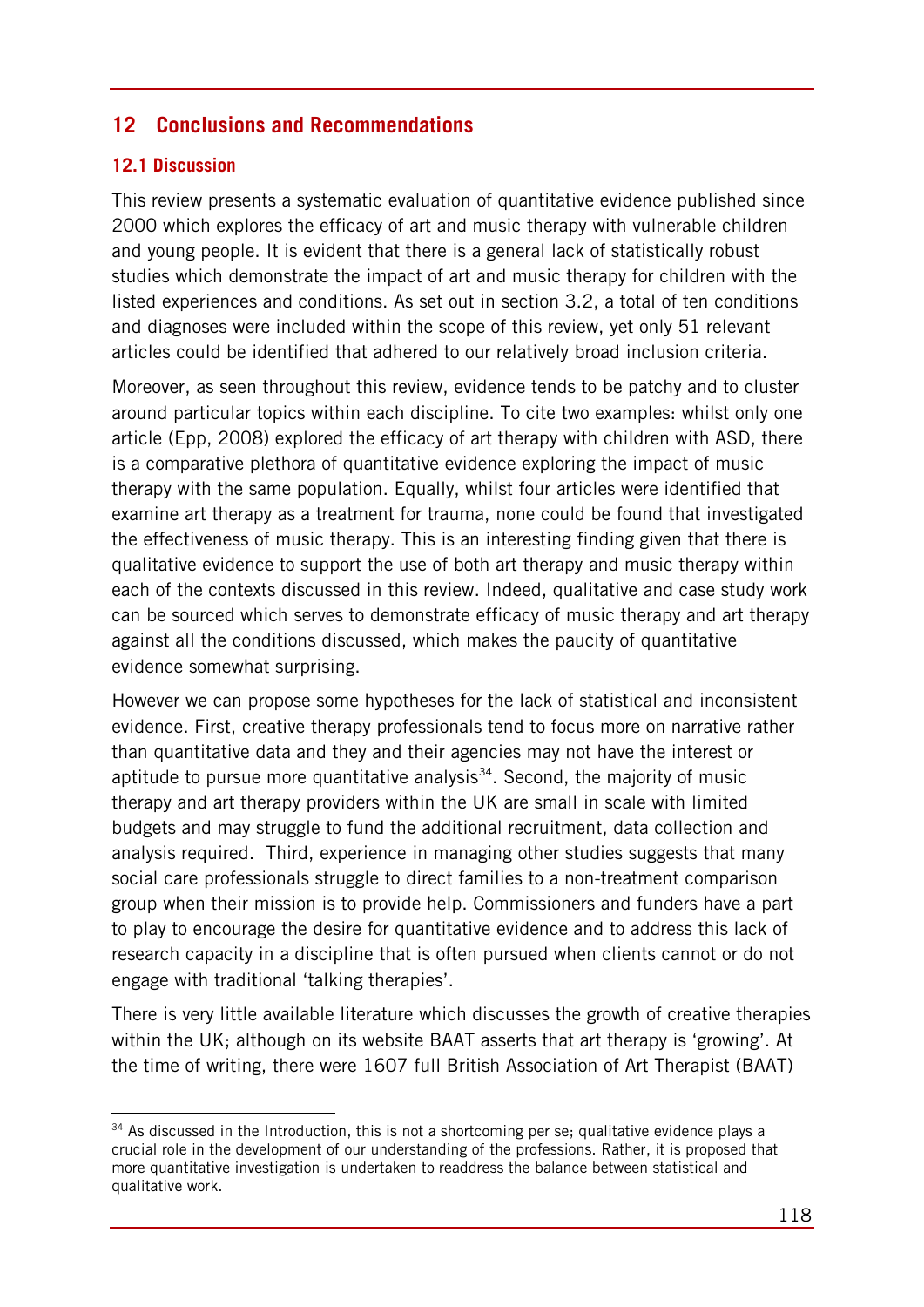members and 951 members of the British Association of Music Therapist (BAMT)<sup>[35](#page-118-0)</sup> and so the size of both professions can be understood to be relatively modest. Although difficult to substantiate it may be the case that both professions need to reach a 'critical mass' to encourage further investment in research. The situation as it stands may represent somewhat of a 'chicken and egg' scenario; there is perhaps an absence of rigorous baseline data to serve as a platform to generate wider research interest. Effectively, promising and compelling research findings are likely to encourage funding of further research. Uptake of music and art therapies is still variable within the NHS (Odell-Miller & Westacott, 2006). We note the 'clustering' of evidence around particular topics whereby exploration of a particular subject gains momentum and authors refer to and build on each other's work. Of course, it may also be the case that interest in a particular treatment area reflects policy context and/or other trends in public and clinical discourse at the time. The BAAT for instance, have promoted art therapists' work in cases of trauma and significant work is being carried out by music therapists to investigate the effectiveness and value of music therapy with older people with dementia.

It is clear that the methodological challenges discussed in Chapter 6 do not represent issues for the art or music therapist alone. Rather, most of the issues discussed present difficulties to all professionals endeavouring to conduct quantitative research with young and vulnerable populations. Yet probably more so than in other disciplines, music and art therapists advocate the use of flexible approaches, tailored to the needs of individual clients (Wigram et al. 2002) and this can create difficulties in evaluating efficacy in a systematic manner. As outlined by Buck et al (2012), 'a clear consensus on the practice and process of art psychotherapy has yet to be established' (p.2). There may also be a prevailing, and to some extent accurate view, that quantitative evaluation is unable to capture and reflect the subtle nuances of their practice; however this needs to be accompanied by a clear statement of its strengths.

Although there is a general paucity of quantitative evidence in both disciplines, it cannot go unnoticed that more statistical studies have been conducted in relation to music therapy. This review identified 37 music therapy studies, compared to 14 studies pertaining to art therapy. It is somewhat unclear as to why this might be the case. A somewhat crude analysis suggests that both professions appear to be similarly established; both 'music therapist' and 'art therapist' are HCPC protected titles and a Master's degree in both fields is required to practise. It is interesting to note that, although there are more practising art therapists in the UK, more music therapists are carrying out research.

-

<span id="page-118-0"></span><sup>&</sup>lt;sup>35</sup> Neither music nor art therapists are required to be registered with BAAT or BAMT but it is strongly recommended. It is likely that there are more therapists registered with HCPC who are not members of their respective association. HCPC were unable to provide figures for registered practitioners.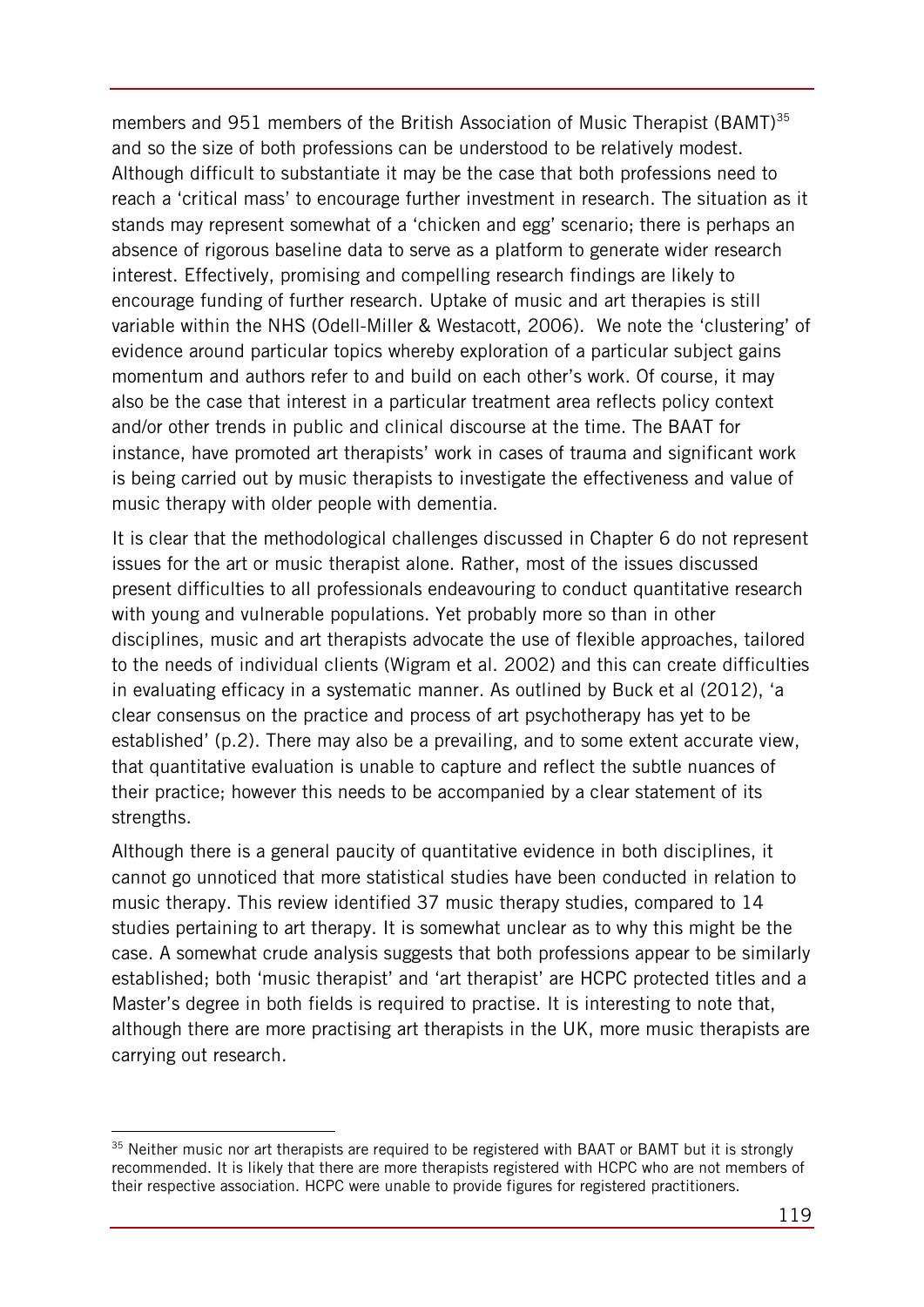Perhaps the comparative lack of evidence relating to art therapy is intertwined with the slightly less 'controlled' nature of intervention. Arguably the manner in which children act with music therapy interventions can be measured more viably than in art therapy. In music therapy for instance, the point at which the child makes contact or engages with an instrument can be recorded, along with how long the interaction lasts. A child's engagement with art therapy is potentially less defined and more challenging to monitor and measure. By extension therefore, it could also be suggested that art therapy interventions are harder to replicate, even in RCTs.

Moreover, it is worth considering that whilst art therapy requires some element of input and interaction on the part of the child, music can be both passive and interactive. In situations where children and young people are shy, nervous or distrusting of adults, perhaps music therapy may be more viable as an intervention and this could possible explain its greater presence in the literature.

It may also be the case that there are fewer art-specific tools at therapists' disposal. For example, music therapists at Coram utilise the Music Therapy Outcomes Star, art therapists primarily gather SDQ data which is general to all forms of therapy. Dalton and Krout (2006) also had some success in demonstrating the efficacy of their 'The Grief Process Scale', as a means of measuring the impact of music therapy on bereaved children. Fewer targeted measures seem to be available to art therapists; for instance questions have been raised about the reliability of the *Goodenough draw-aperson test* used in Hashemian and Jarahi's study (2014).

It is also plausible that the experience of a controversial RCT conducted in 2012 may have deterred researchers from formally investigating the impact of art therapy. The 'Matisse RCT' (Crawford et al. 2012) as it is commonly known was a high profile study, conducted over 12 months with 417 participants at a cost of approximately £928,000 (Wood, 2013). Unfortunately, the experiment, which sought to assess the impact of group art therapy as an adjunctive treatment for people with schizophrenia, revealed no advantages for art therapy over standard care. Shortly after publication, it was written that 'Art therapists internationally are now considering the nature of the wake left by the randomised control trial (RCT) known as Matisse' (Wood, 2013). The study has been heavily criticised for its design in a very public sphere; potentially discouraging others from undertaking research.

## **12.2 Conclusions**

As identified throughout this review, where evidence does exist it often has some limitations. Although some studies deployed rigorous research methodologies and large sample sizes (notably Porter et al., 2011; Lyshak-Stelzer et al., 2011; Chapman et al., 2001), some weaknesses can be observed across the evidence base:

• **Most studies did not gather follow-up data measures –** only Goldbeck & Ellerkamp (2012), Chapman et al. (2001), LaGasse (2014), Ghasemtabar et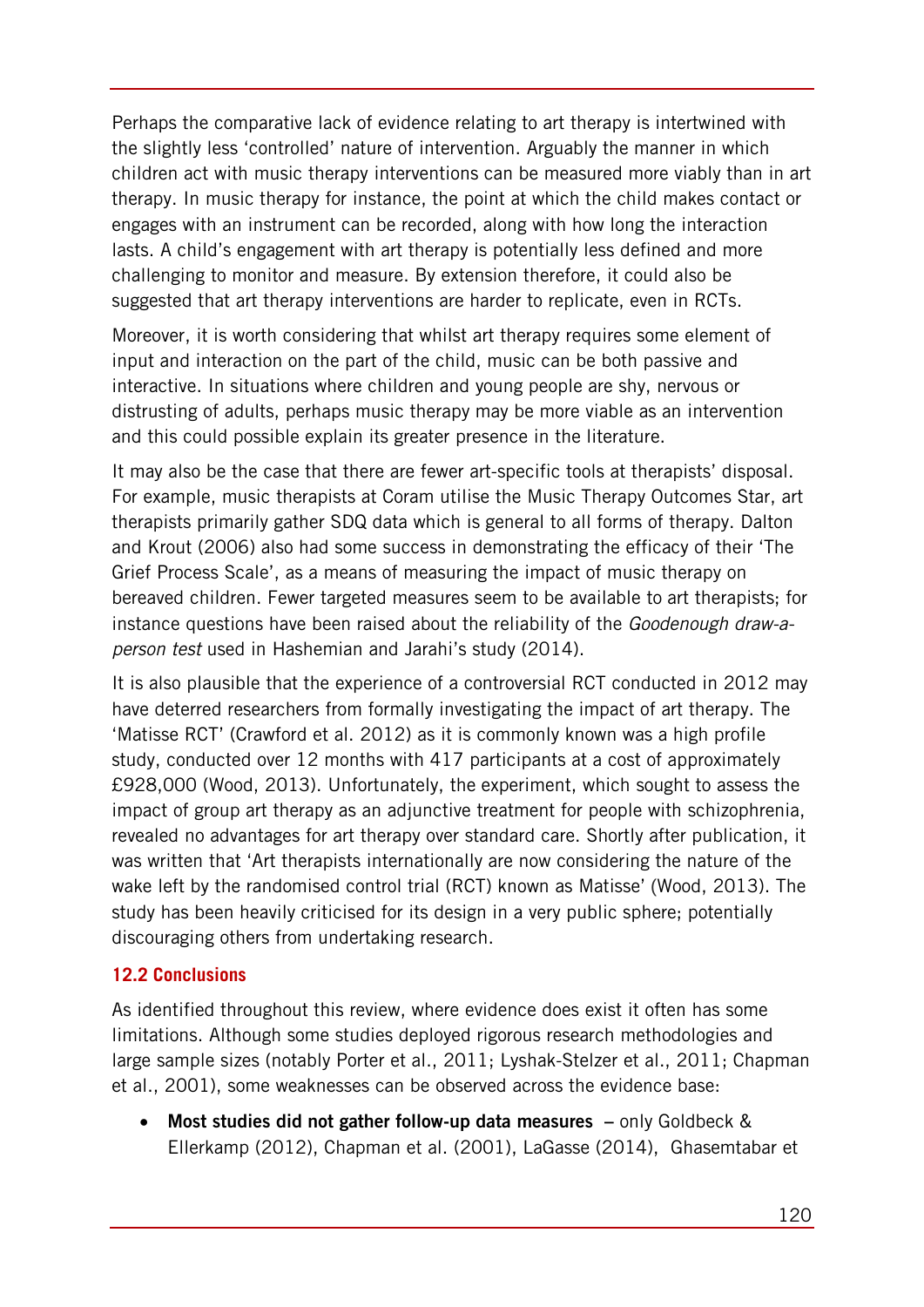al. (2015) and Vianna et al. (2011) captured long-term measures beyond the end of the intervention period

- **The sample sizes were often small** only Nicholson et al. (2008, 2010), Porter et al. (2011), Regev & Guttmann (2005) and Loewy (2013, 2015) utilised a sample size of over 100 participants
- **Most studies were conducted outside of the UK** –just Porter et al. (2011), Cobbett (2016) and Oldfield (2006) conducted studies in the UK
- **Several studies did not provide detail about the control group intervention** (Khadar et al., 2013; Alavinezhad et al., 2014; Barzargran et al., 2016; Maddah et al. 2014; Hashemian & Jarahi, 2014; Hashemian et al. 2015) **or the control group did not represent standardised homogenous treatment**  (Goldbeck & Ellerkamp 2012; Porter et al., 2016) - this therefore limits replicability but also the extent to which any change can be seen to be conclusively attributed to experimental group design
- **Several studies do not detail the nature of the intervention** (Pifalo 2006; Saunders & Saunders, 2000; Hashemian & Jarahi, 2014; Hashemian et al. 2015) – this negates efforts to draw conclusions about the strengths and weaknesses of particular modes of therapy
- **Several studies did not examine the effect of art therapy** (Pifalo 2006, Cobbett 2016) **or music therapy** (Goldbeck et al. 2012; Hilliard 2001) **in isolation but rather as an adjunctive or combination treatment** – therefore making it impossible to identify the impact of art or music therapy in isolation<sup>[36](#page-120-0)</sup>.

As such, many questions remain unanswered, notably around length of treatment. For example, can we assume that the number of treatment sessions is related to outcomes? When do diminishing returns for additional sessions set in? Does treatment duration correlate with longevity of outcome?

Additionally, it is extremely difficult from this quantitative evidence to draw conclusions about the most effective mode of therapy for particular contexts. The small pool of statistical research covering each topic suggests that it would be inappropriate to speculate if or when improvisational or more structured techniques are more beneficial. Most research has been conducted in relation to ASD and music therapy but the variety of approaches and outcomes across the seven studies still prevents identification of which approaches (and what settings) are most effective (although this issue is being addressed by Gold's ongoing Time-A project). Tellingly, Rickson's (2006) purposeful endeavour to directly compare the impact of instructional and improvisational music therapy as a treatment for ADHD was unable to confirm which approach was most effective.

<span id="page-120-0"></span><sup>-</sup><sup>36</sup> This is not a limitation of the respective studies as they did not intend to demonstrate the impact of creative therapies in isolation. However the authors' combined approaches restrict our understanding of the value of art therapy and music therapy as independent forms of treatment.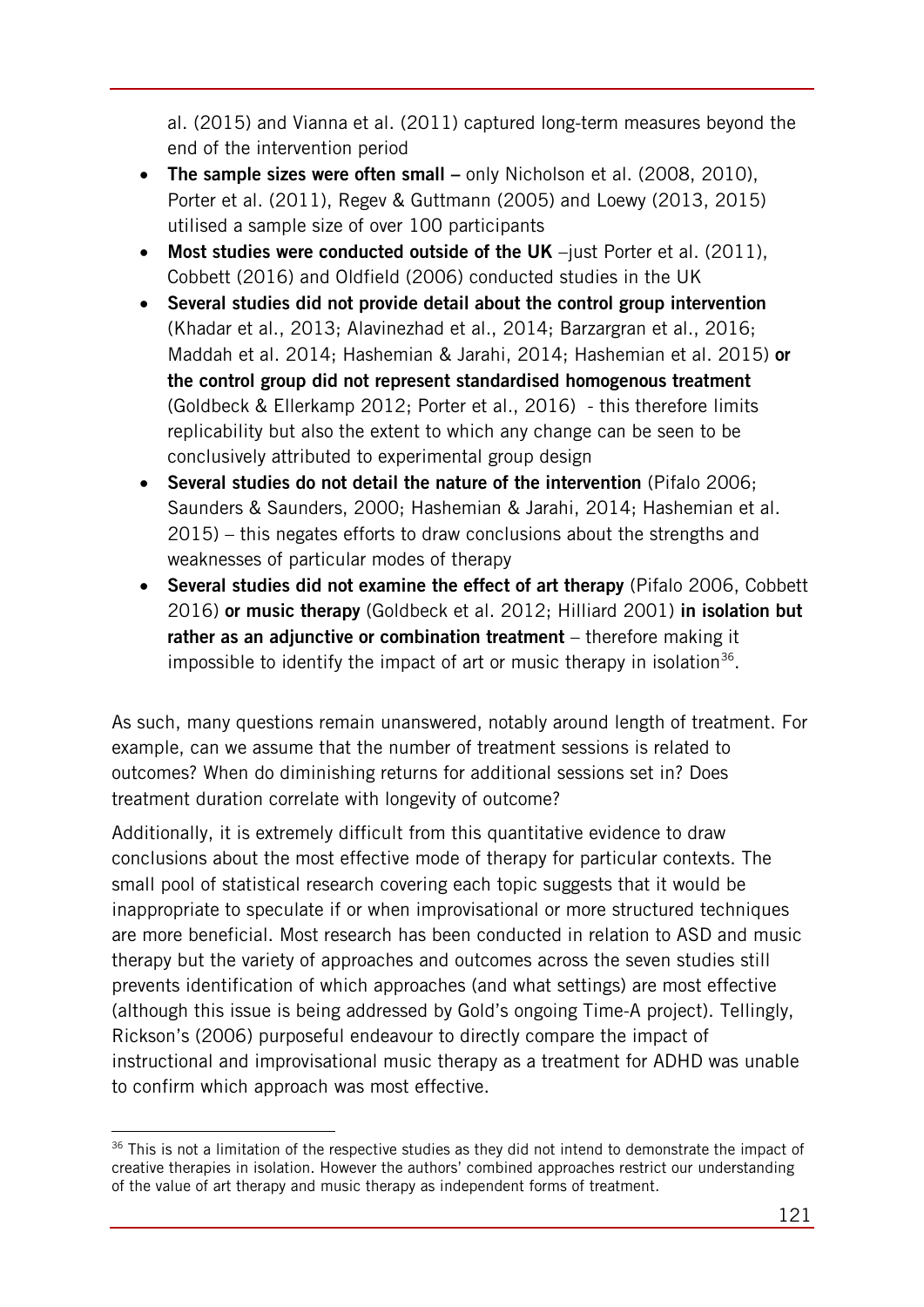## **12.2.1 Findings by discipline**

Irrespective of these issues and limitations, some helpful and insightful research has been identified in the 51 articles covered in this review which presents a somewhat inconclusive, but generally positive, overall picture. A somewhat blunt categorisation of the 49 unique studies shows that:

- **25 studies identified mainly positive findings:**
	- o **7 with respect to art therapy:** Lyshak-Stelzer et al. (2011); Pifalo (2006); Saunders & Saunders (2000); Khadar et al. (2013); Hasemian et al. (2014); Alavinezhad et al. (2014) and Epp (2008)
	- o **18 with respect to music therapy**: Vianna et al. (2011); Del Olmo et al. (2015); Loewy et al. (2013); Nicholson et al. (2008); Nicholson et al. (2010); Dalton & Krout (2005); Hilliard (2007); Chong & Kim (2010); Choi, Lee & Lee (2008); Cobett (2016); Hashemian et al. (2015); Maddah et al. (2014); LaGasse (2014); Kim et al. (2008); Thompson et al. (2013); Ghasemtabar et al. (2015); Kim et al. (2009) and Iseri et al. (2014)
- **16 studies identified mixed results:**
	- o **4 with respect to art therapy:** Lee & Peng (2017); Pretorius & Pfifer (2010); Barzargran et al. (2016) and Freilich & Schetman (2010)
	- o **12 with respect to music therapy**: Ettenberger et al. (2016); Malloch et al. (2012); Schlez et al. (2011); Techkenberg-Jansson et al. (2011); Del Olmo et al. (2010); Gattiano et al. (2011); Loewy et al. (2015); Goldbeck & Ellerkamp (2012); Hilliard (2001); Lim & Draper (2011) ; Jacobsen et al. (2014); Yang (2016) and Porter et al. (2011)
- **8 studies demonstrated little or no evidence of efficacy:** 
	- o **2 with respect to art therapy:** Chapman et al. (2001); Regev and Guttmann (2005)
	- o **6 with respect to music therapy:** Gold et al. (2007); Rickson & Watkins (2003); Rickson (2006); Lim et al. (2014); Duffy & Fuller (2008) and Oldfield (2006)

Therefore, over half (51%) of the studies discussed within this review indicate mainly positive findings which support the use of music therapy and art therapy with vulnerable children. A breakdown by discipline shows that 54% (7 of 13) of studies exploring art therapy were predominantly positive, slightly higher than the proportion of music therapy investigations 50% (18 of 36). Overall this would suggest that art therapy and music therapy are frequently an effective means of treating vulnerable children. Moreover, 'mixed' studies are also able to offer some evidence of efficacy and contribute to an overall encouraging picture. Yet it is problematic to draw many more definitive conclusions from the evidence available. There is a clear need for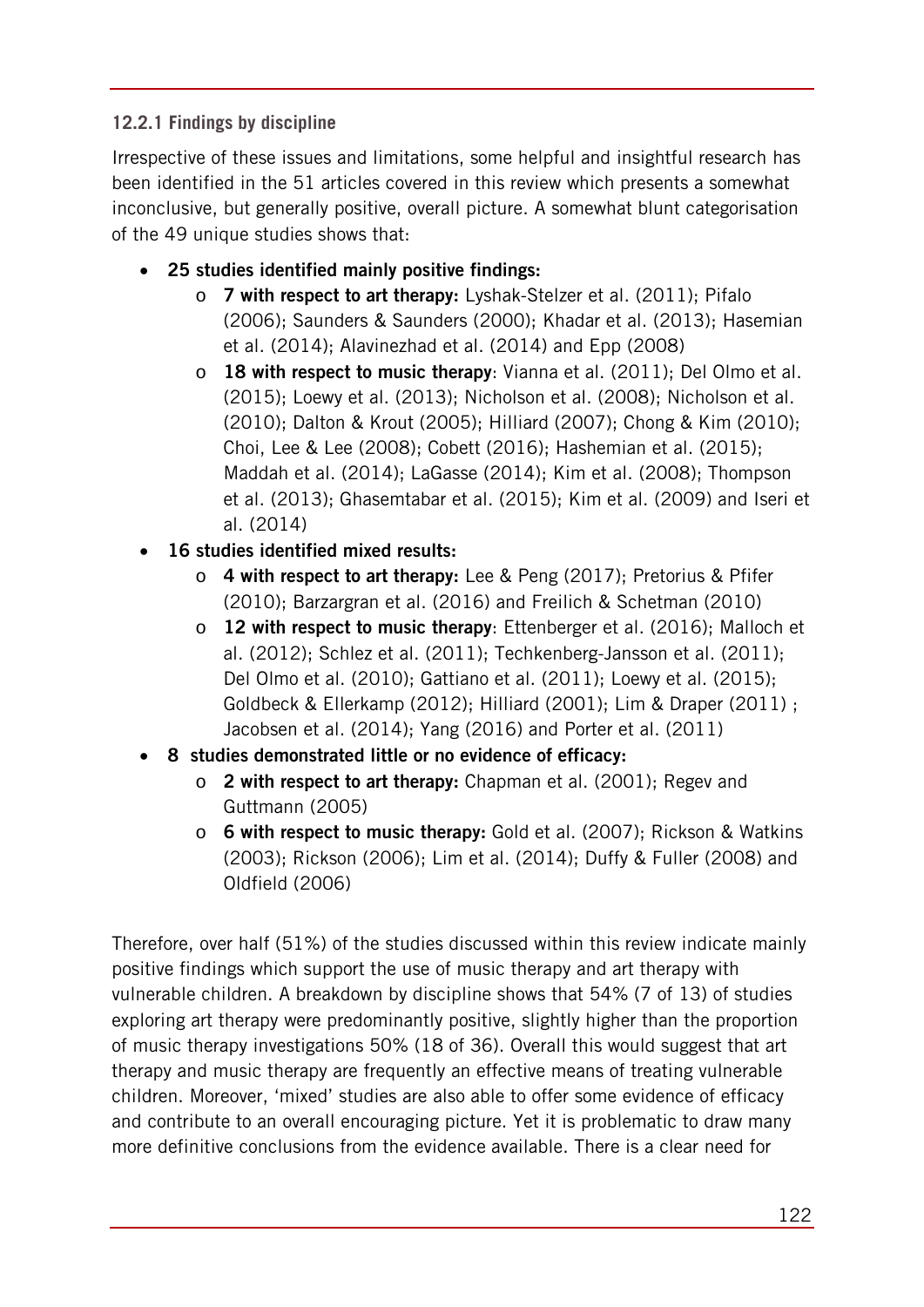further research to be undertaken to refine and shape approaches in order to generate optimum results.

As shown above, in each discipline a roughly equal proportion of studies were unable to identify positive outcomes (17% music therapy vs. 15% of art therapy). However, more research has been undertaken on the subject of music therapy. In terms of efficacy it is also not clear how art therapy and music therapy compare to other inventions such as counselling or CBT, or indeed, how they compare to each other. As an isolated example, Rita Rosner claimed in her meta-analysis, that music therapy (as demonstrated by Hilliard, 2001 and Dalton & Krout, 2006) was significantly more effective at reducing the symptoms of grief than other interventions but no other equivalent or recent analysis seems to have been undertaken. In 2000, Reynold et al.concluded 'in the few studies that have been performed, art therapy appears to be effective, but not usually more effective than standard therapy (cited in Slayton et al. 2011, p.211). A more recent meta-review of the studies published since 2000 would clearly be invaluable, as would a study of situations where clients were not able to engage with more traditional therapies.

#### **12.2.2 Findings by subject area**

On a topic-by-topic basis, it is difficult to evaluate the weight of the available evidence and reach a verdict about where music and art therapy have been shown to be most effective. This is due to the wide variability in delivery and measurement such as diversity of focus, the range of outcome tools, duration and intensity of intervention and mode of delivery. Moreover, treatment objectives tend to be highly complex and intertwined; although within this review articles have been categorised with respect to their primary outcome measure, findings and their implications are often of relevance to multiple fields of expertise.

Despite these considerations, Table 11 below provides a somewhat crude categorisation of efficacy by subject area where 'green' represents largely positive results, 'amber' represents mixed results and 'red' indicates little or no evidence of efficacy. Again, to avoid 'double-counting' Table 11 offers a classification of unique studies only; Loewy (2015) and Schreier et al. (2005) which offered re-examinations of original studies, have been excluded.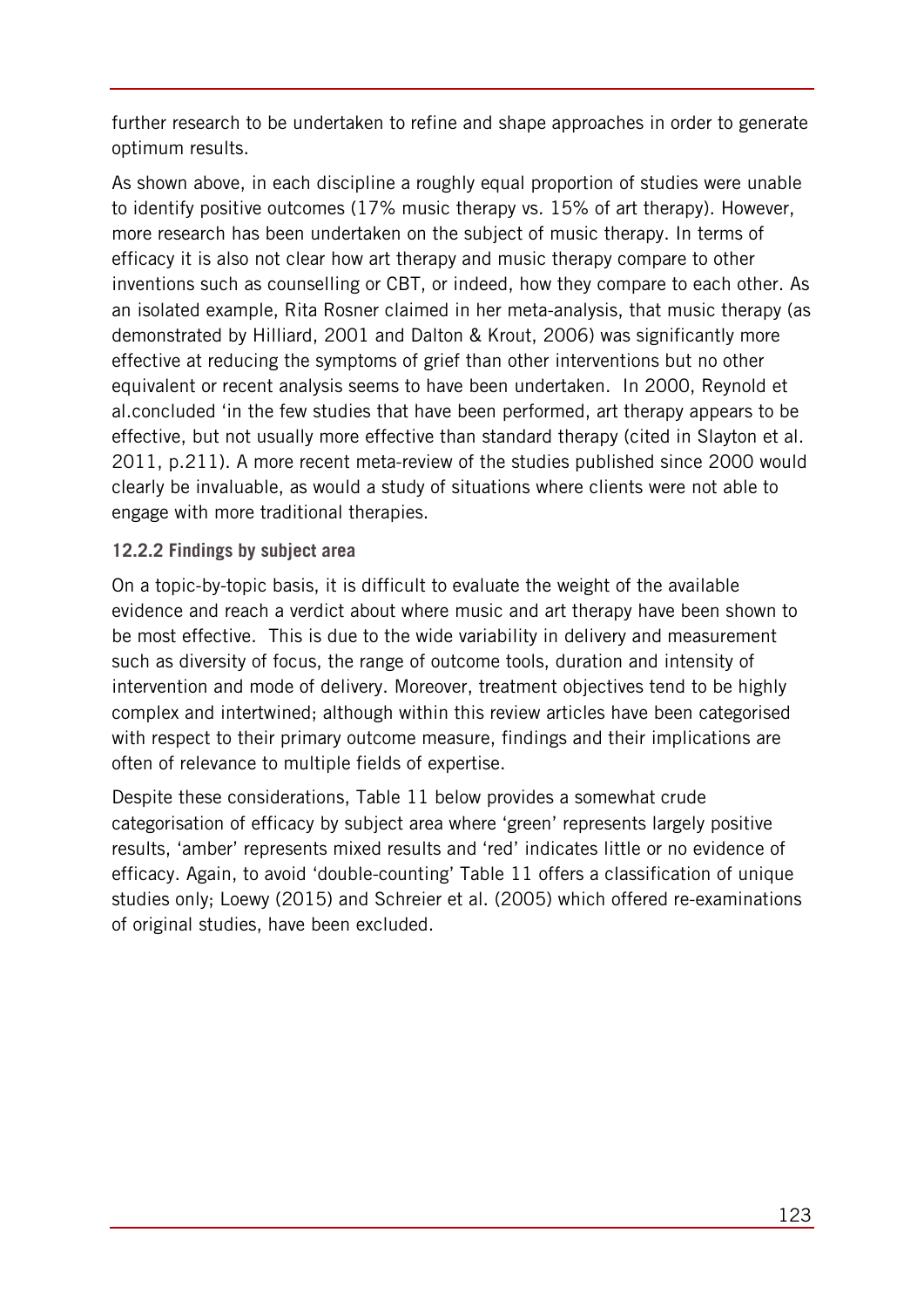|                      | <b>Art Therapy</b>                                      | <b>Music Therapy</b>                                                 |
|----------------------|---------------------------------------------------------|----------------------------------------------------------------------|
| Adoption             |                                                         |                                                                      |
|                      |                                                         | Ettenberger, Odell-Miller, Rojas Cárdenas, Serrano, Parker, & Llanos |
|                      |                                                         | (2016)                                                               |
| Attachment:          |                                                         | Schlez, Litmanovitz, Bauer, Dolfin, Regev & Arnon (2011)             |
| Infants and          |                                                         | Teckenberg-Jansson, Huotilainen, Pölkki Lipsanen & Järvenpää (2011)  |
| Children with        |                                                         | Vianna, Barbosa, Albelino & Cunha (2011)                             |
| <b>Medical</b>       |                                                         | Del Olmo, Garrido & Tarrio (2010)                                    |
| <b>Conditions or</b> |                                                         | Del Olmo, Tarrio, Garrido and Marina (2015)                          |
| <b>Health Issues</b> |                                                         | Loewy, Stewart, Dassler, Tesley & Homel (2013)                       |
|                      |                                                         | Malloch et al. (2012)                                                |
|                      |                                                         | Yang (2016)                                                          |
| Attachment:          | Lee & Peng (2017)                                       | Nicholson, Berthelsen, Abad, Williams & Bradley (2008)               |
| <b>Vulnerable</b>    |                                                         | Nicholson, Berthelsen, Abad, Williams & Bradley (2010)               |
| <b>Families</b>      |                                                         | Jacobsen, McKinney & Holck (2014)                                    |
| Anxiety              |                                                         | Goldbeck & Ellerkamp (2012)                                          |
| Grief &              |                                                         | Hilliard (2001)                                                      |
| <b>Bereavement</b>   |                                                         | Dalton & Krout (2006)                                                |
|                      |                                                         | Hilliard (2007)                                                      |
|                      | Lyshak-Stelzer, Singer, St John, & Chemtob, (2011)      |                                                                      |
| <b>Trauma</b>        | Pifalo (2006)                                           |                                                                      |
|                      | Pretorius & Pfifer (2010)                               |                                                                      |
|                      | Chapman, Morabito, Ladakakos, Schreier & Knudson (2001) |                                                                      |
|                      | Saunders & Saunders (2000)                              | Gold, Wigram, Voracek (2007)                                         |
| <b>Behavioural</b>   | Khadar, Babapour & Sabourimoghaddam (2013)              | Porter et al. (2011)                                                 |
| & Social             | Hashemian & Jarahi (2014)                               | Chong & Kim (2010)                                                   |
| <b>Interaction</b>   | Alavinezhad, Mousavi and Sohrabi (2014)                 | Rickson and Watkins (2003)                                           |
| <b>Difficulties</b>  | Bazargan & Pakdaman (2016)                              | <b>Rickson (2006)</b>                                                |
|                      |                                                         | Choi, Lee & Lee's (2008)                                             |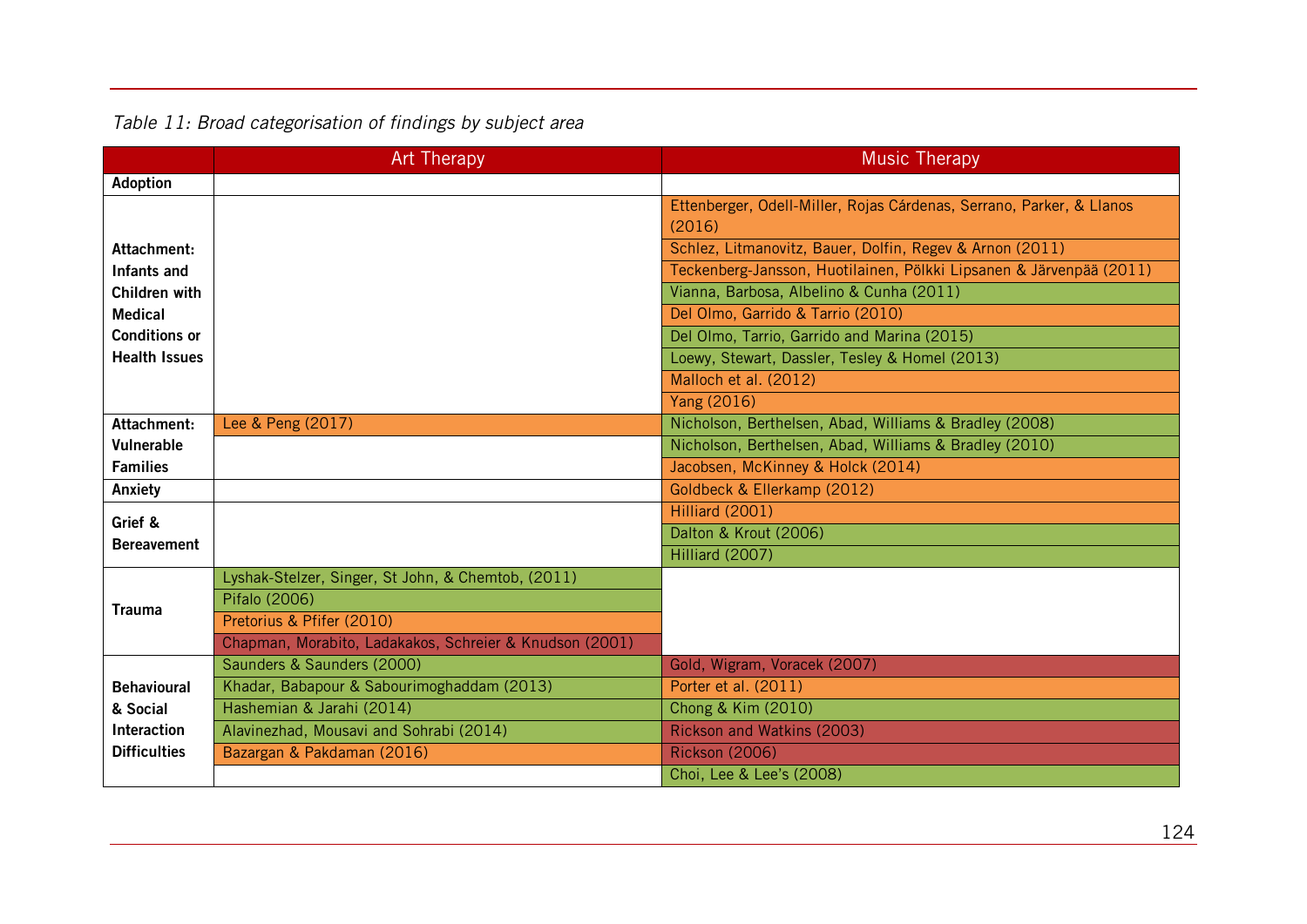|                               |                             | Cobett (2016)                                     |  |
|-------------------------------|-----------------------------|---------------------------------------------------|--|
|                               |                             | Lim, Miller and Ruiz (2014)                       |  |
|                               |                             | Hashemian, Masgoogh & Jarahi (2015)               |  |
|                               |                             | Maddah, Ebrahim & Sodagar (2014)                  |  |
| Concentration                 | Regev & Guttmann (2005)     | Duffy & Fuller (2000)                             |  |
| & Learning<br><b>Problems</b> | Freilich & Shechtman (2010) |                                                   |  |
|                               | Epp (2008)                  | LaGasse (2014)                                    |  |
|                               |                             | Kim, Wigram & Gold (2008)                         |  |
|                               |                             | Thompson, McFerran, and Gold's (2013)             |  |
|                               |                             | Kim, Wigram & Gold (2009)                         |  |
| <b>ASD</b>                    |                             | Ghasemtabar et al. (2015)                         |  |
|                               |                             | Gattino, Riesgo, Longo, Leite, and Faccini (2011) |  |
|                               |                             | Lim & Draper $(2011)$                             |  |
|                               |                             | Oldfield (2006)                                   |  |
|                               |                             | Iseri, Guney, Guvenc & Sener (2014)               |  |
| <b>TOTAL</b>                  | 13 Studies                  | 36 studies                                        |  |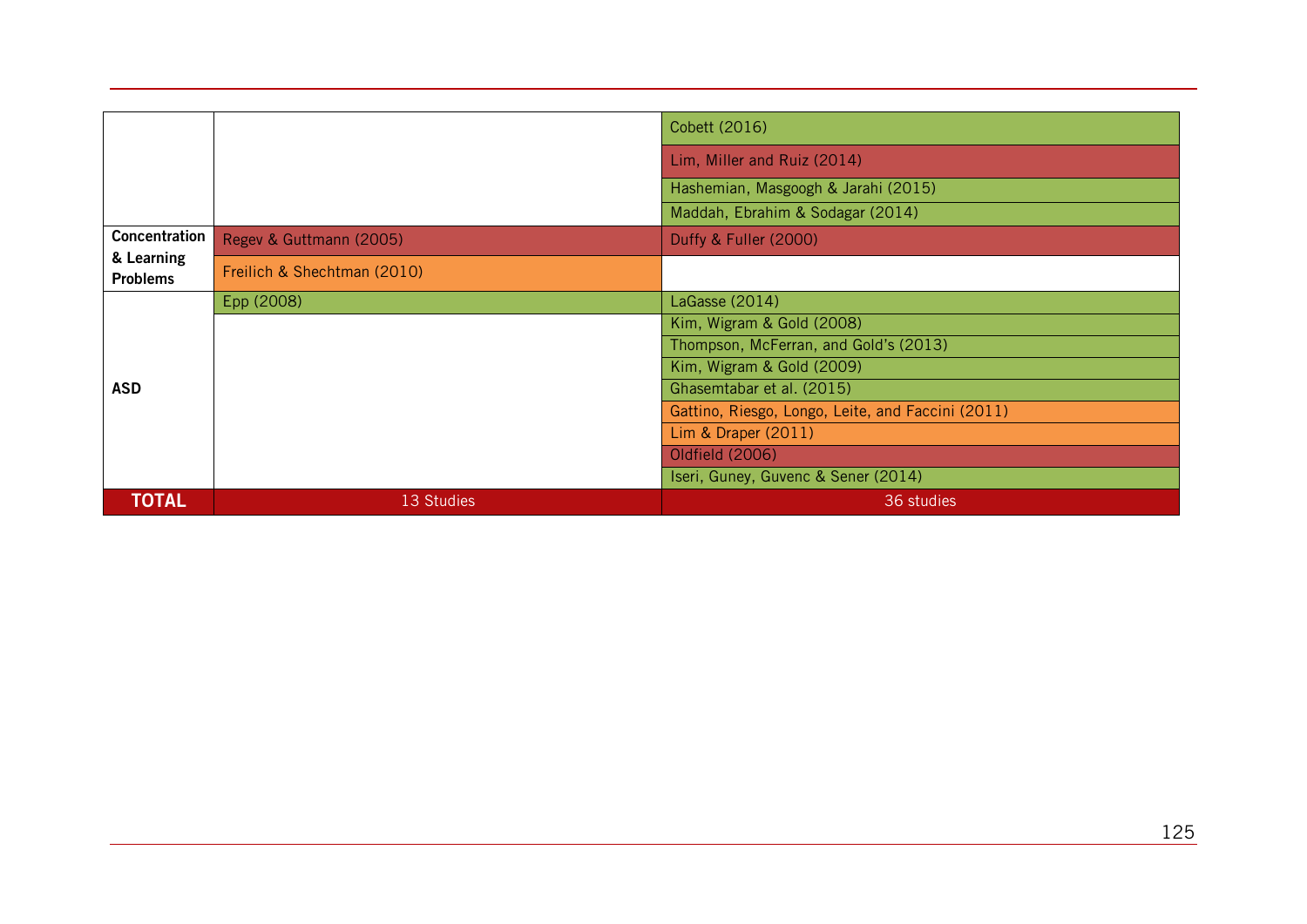Most quantitative evidence relates to music therapy and attachment with vulnerable infants (10 studies), behavioural and social interaction difficulties (10) and ASD (9 studies). Encouragingly, six of the nine studies (67%) exploring ASD demonstrate largely positive results with two identifying partially favourable results. Only Oldfield (2006) was unable to identify any notable signs of efficacy. At face value perhaps this area of interest represents the most encouraging picture in terms of the number of studies and outcomes. However, it should not be overlooked that the largest sample size was 27 participants (Ghasemtabar et al., 2015). It should also be borne in mind that ASD is an overarching condition made up of five pervasive developmental disorders and does not represent a single diagnosis. Therefore it is perhaps to be expected that more studies have been undertaken in this vast area, albeit it does not explain the comparative absence of research into art therapy.

High proportions of studies relating to attachment and behavioural and social difficulties produced (mainly) positive results. Five out of the 12 studies (41%) exploring music therapy and attachment demonstrated mainly positive findings with the remaining five studies offering more ambiguous results. Importantly however, all of these studies were able to identify positive results to a greater or lesser degree; no ASD studies fell within the 'red' category. In turn, five of the ten (50%) studies relating to behavioural issues identified positive findings. However Porter et al. (2011)'s study is arguably the most robust of all and he identified somewhat mixed findings.

Fewer studies (5) were identified that explored the impact of art therapy as a treatment for children with behavioural issues, but collectively they also showed art therapy to have a largely positive effect. Four of the five studies demonstrated largely favourable results, with only Barzargan et al. (2016) showing mixed results. That said, the unsystematised approach deployed by Saunders and Saunders' (2000) and the lack of detail provided in the Iranian studies raises serious issues about the reliability of these findings. In contrast, studies exploring the impact of music therapy with children with behavioural issues generated less positive results, but one can have greater confidence in the methodologies used by the likes of Porter et al. (2011).

Only three studies could be identified which explored the efficacy of art and music therapy with children with learning difficulties and overall the available evidence is weak. Results from all three studies were somewhat disappointing with Freilich & Shechtman (2010) and reporting somewhat inconclusive results regarding the impact of art therapy and Regev & Guttmann (2005) were unable to find any positive outcomes. Meanwhile, Duffy (2008) was unable to demonstrate any positive effect with respect to music therapy.

If the weight of evidence is to be considered in terms of quantity, no studies were identified that explored the impact of music or art therapy with populations of adopted children. In turn, just two single studies investigating music therapy was found in relation to attachment (Nicholson et al., 2008) and anxiety (Goldbeck &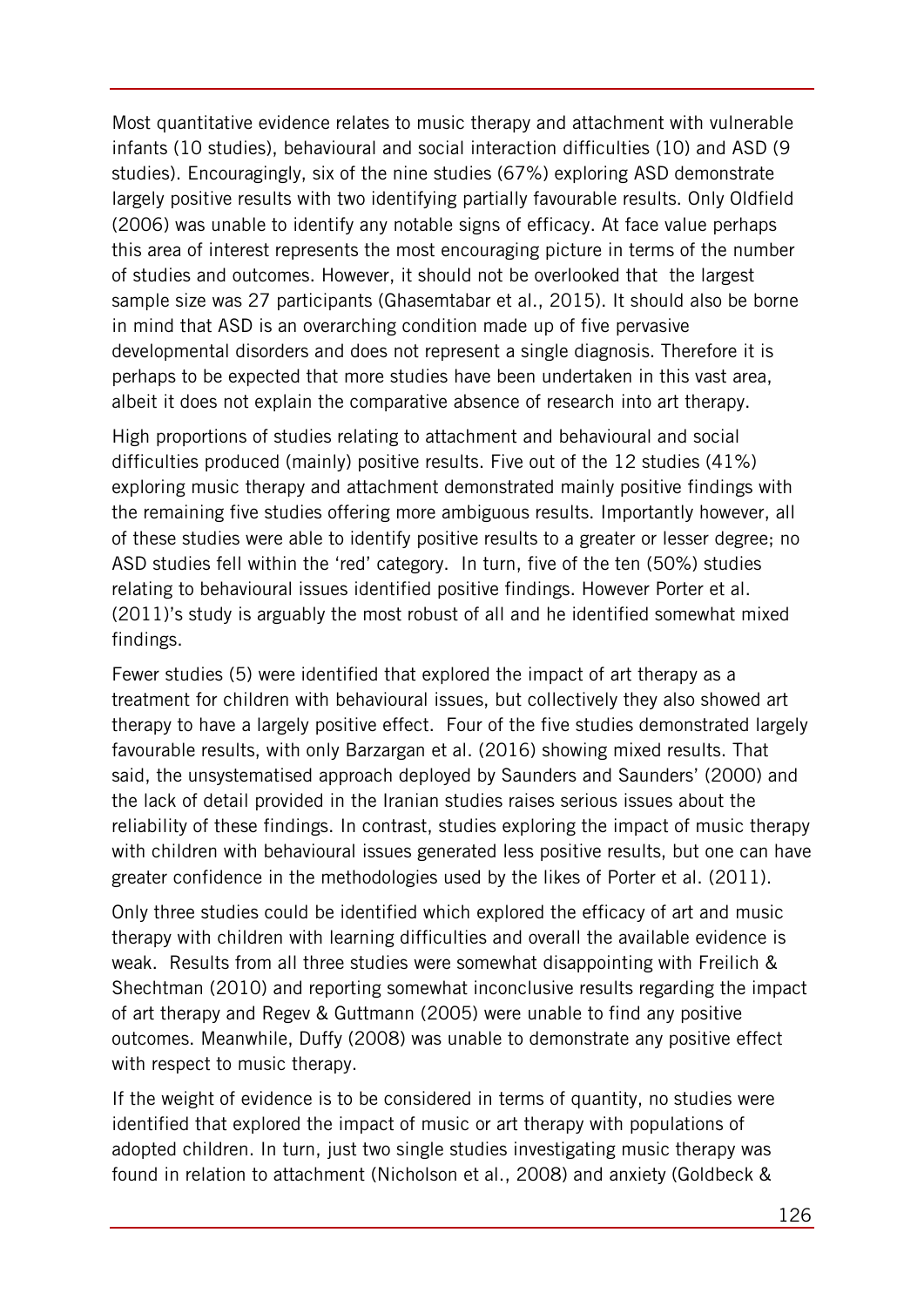Ellerkamp, 2012). Arguably therefore, these three respective areas represent the scantiest evidence bases even though Nicholson et al. (2008) was able to demonstrate positive results.

### **12.3 Recommendations**

There is need for further research to be undertaken which explores the efficacy of music and art therapies with vulnerable children. It is still unclear which types of children benefit most from art and music therapies and which are the most effective modes of delivery. Positively, in recent years, there has been increased emphasis in both disciplines on the importance of collating meaningful evidence that can be used to demonstrate efficacy. Ideally efforts should be undertaken in the UK to increase transferability of findings and the validity of the research findings within a domestic setting.

It is recommended that researchers investigate the impact of existing, wellestablished programmes. As discussed in Chapter 8, the renowned *'Sing and Grow'* programme is now run across the UK, and Essex County Council have made commendable early efforts to evaluate the impact of the intervention on participating parents and their children. The structured and standardised nature of the programme would lend itself to a relatively easy means of generating a large cross-country sample base. Moreover, the process would be relatively cost-efficient not least owing to the pre-defined nature of the intervention but also given the opportunity for pooling of the resources and materials. If providers consent, pre and post measures could be captured systematically using common measurement tools and this would facilitate comparison across regions, demographics, socio-economic factors and other subgroups which are so often hard to analyse owing to small sample size.

To facilitate such endeavours, it would be extremely beneficial for local and national networks to be established and developed to facilitate greater collaborative working and the sharing of ideas. The BAAT and the BAMT could potentially consider orchestrating events to promote and reaffirm the value of research. For instance, Nordoff-Robbins has recently published a comprehensive list of published qualitative and quantitative evidence which warrants extensive promotion to garner interest and highlight the importance of gathering evidence. Whilst from a methodological perspective RCTs arguably represent the most rigorous form of statistical research, at time of austerity, it is likely to be more challenging than ever to secure financial backing for such ventures. Therefore it is just as important for more cost-effective 'low-key' pre and post intervention measures to be captured systematically and routinely by providers as and when therapy is delivered.

Beyond capitalising on these 'quick wins', given the paucity of rigorous quantitative research, it would be advisable for organisations responsible for the provision of art and music therapy to prioritise which areas demand research most urgently. It is likely that there will be debate as to which diagnoses, populations and modes of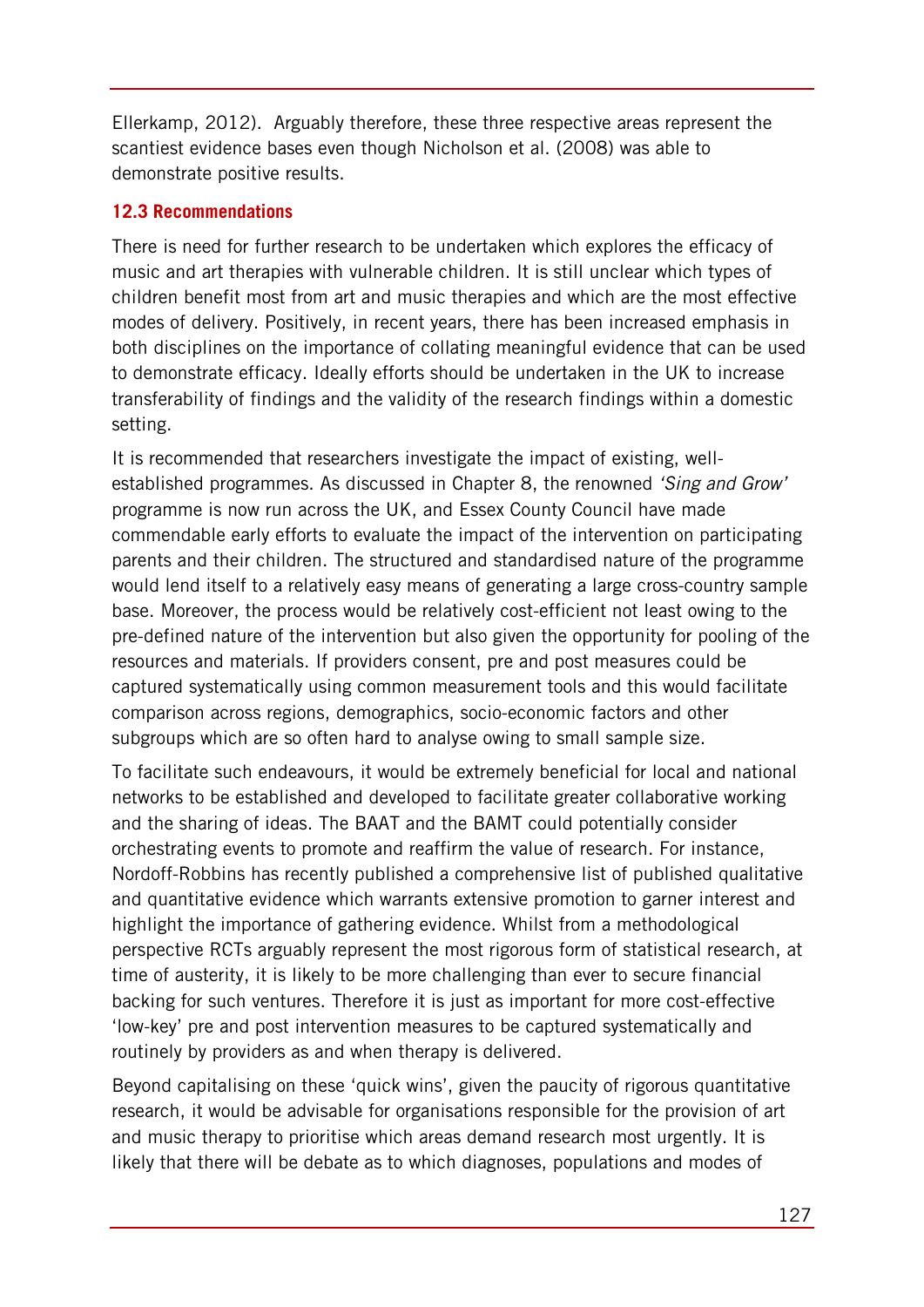therapy should have precedence and efforts to formulate a clear strategy may result in the identification of several priority areas. Nevertheless, it is probable that such discussions will generate helpful and productive discourse, ultimately beneficial to the professions as a whole.

It is also suggested that, where appropriate, mixed methodologies are utilised to offer the most comprehensive analysis. Although this review focuses solely on quantitative evidence, there is considerable value in qualitative work. It is of interest that of all the studies within this review, only three (Cobbett, 2016; Derrington, 2013; Thompson et al. 2013) incorporate qualitative elements into their work. There are many benefits to adopting a mixed method approach, but perhaps within this context one of the key advantages of conducting qualitative work is that it can offer insight into why results have been disappointing or failed to corroborate research hypotheses. It is likely that Chapman et al. (2001), Rickson & Watkins (2003), Rickson (2006) and Duffy and Fuller (2000)'s research would have benefited from qualitative follow up with parents and/or therapists to understand why their studies failed to deliver positive results. This insight could then be used to shape the hypothesis which could be tested in future research. Indeed, many of the other more positive studies included with this review also fail to discuss the proportion of participants that did not exhibit improvement. Qualitative findings could equally be helpful to explain the difference in intervention effect between different groups of people.

It is also advisable that future studies carefully consider the use of outcome measure to avoid the pitfall made by Chapman et al (2001) who retrospectively claimed that the PTSD-I was not sensitive enough to measure improvements in trauma related symptoms. On this note, Dalton & Krout (2006) should be commended in their endeavour to develop a bespoke instrument for measuring the impact of music therapy as an intervention for bereaved children. The more fitting and helpful tools available to therapists, the more likely they are to be deployed in practice.

Finally, it is vital that practitioners understand the value of research and keep up-todate with new evidence. Teaching research methods is a requirement of all arts therapy training programmes in the UK and an ability to 'assure the quality of their practice' is a standard of proficiency for all practitioners (HCPC, 2013). Organisations should seek to embed the collection of pre and post measures as standard procedure so that effective methods can develop and be implemented in potential research projects which, in relation to others, will support and shape the future of practice.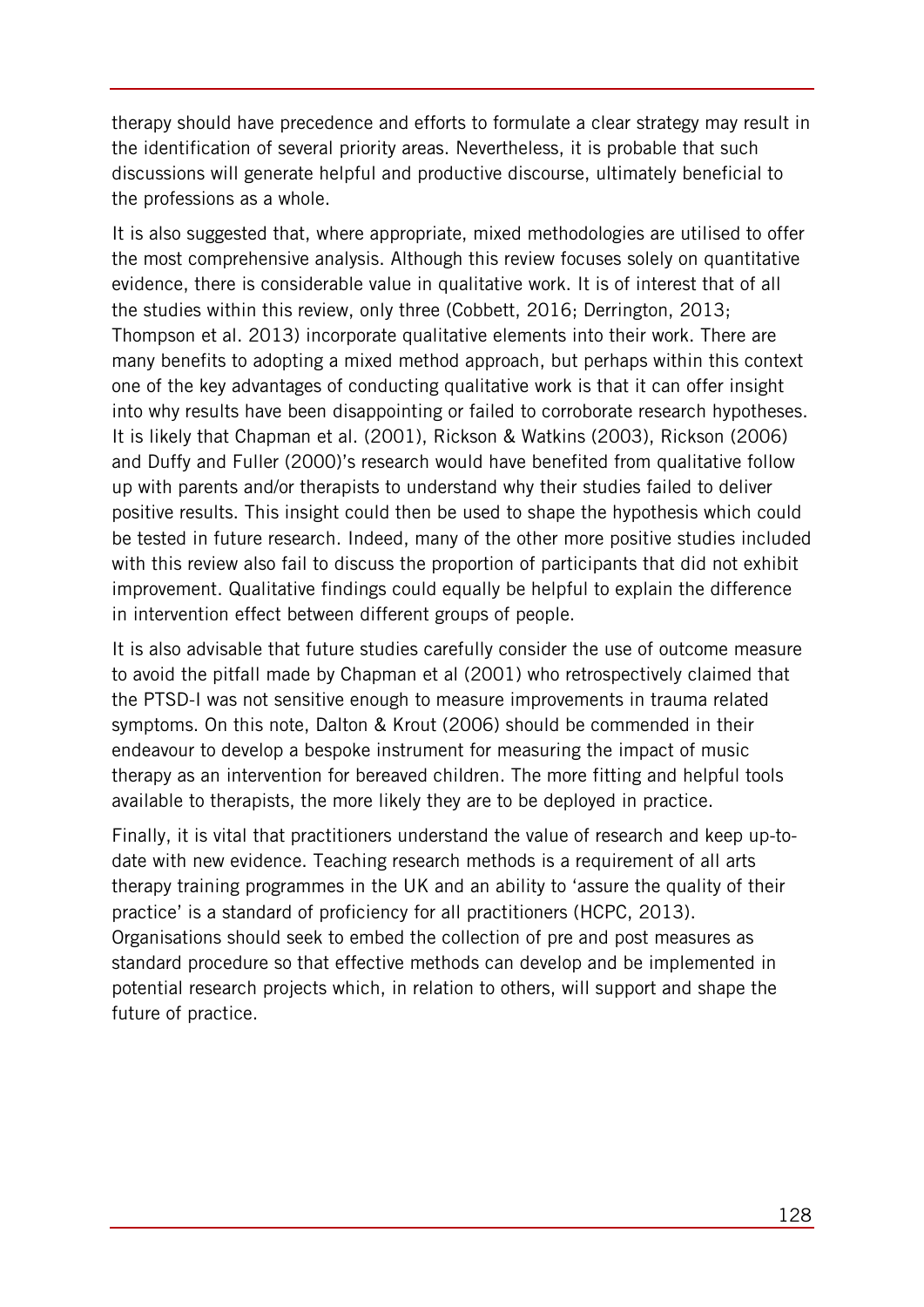# **13 Appendices**

#### **Appendix A: Overview of Scientific Maryland Scale**

The five levels on the Scientific Maryland Scale are classified by:

**Level 1**: Observed correlation between an intervention and outcomes at a single point in time. A study that only measured the impact of the service using a questionnaire at the end of the intervention would fall into this level.

**Level 2:** Temporal sequence between the intervention and the outcome clearly observed; or the presence of a comparison group that cannot be demonstrated to be comparable. A study that measured the outcomes of people who used a service before it was set up and after it finished would fit into this level.

**Level 3:** A comparison between two or more comparable units of analysis, one with and one without the intervention. A matched-area design using two locations in the UK would fit into this category if the individuals in the research and the areas themselves were comparable.

**Level 4:** Comparison between multiple units with and without the intervention, controlling for other factors or using comparison units that evidence only minor differences. A method such as propensity score matching, that used statistical techniques to ensure that the programme and comparison groups were similar would fall into this category.

**Level 5:** Random assignment and analysis of comparable units to intervention and control groups. A well conducted Randomised Controlled Trial fits into this category.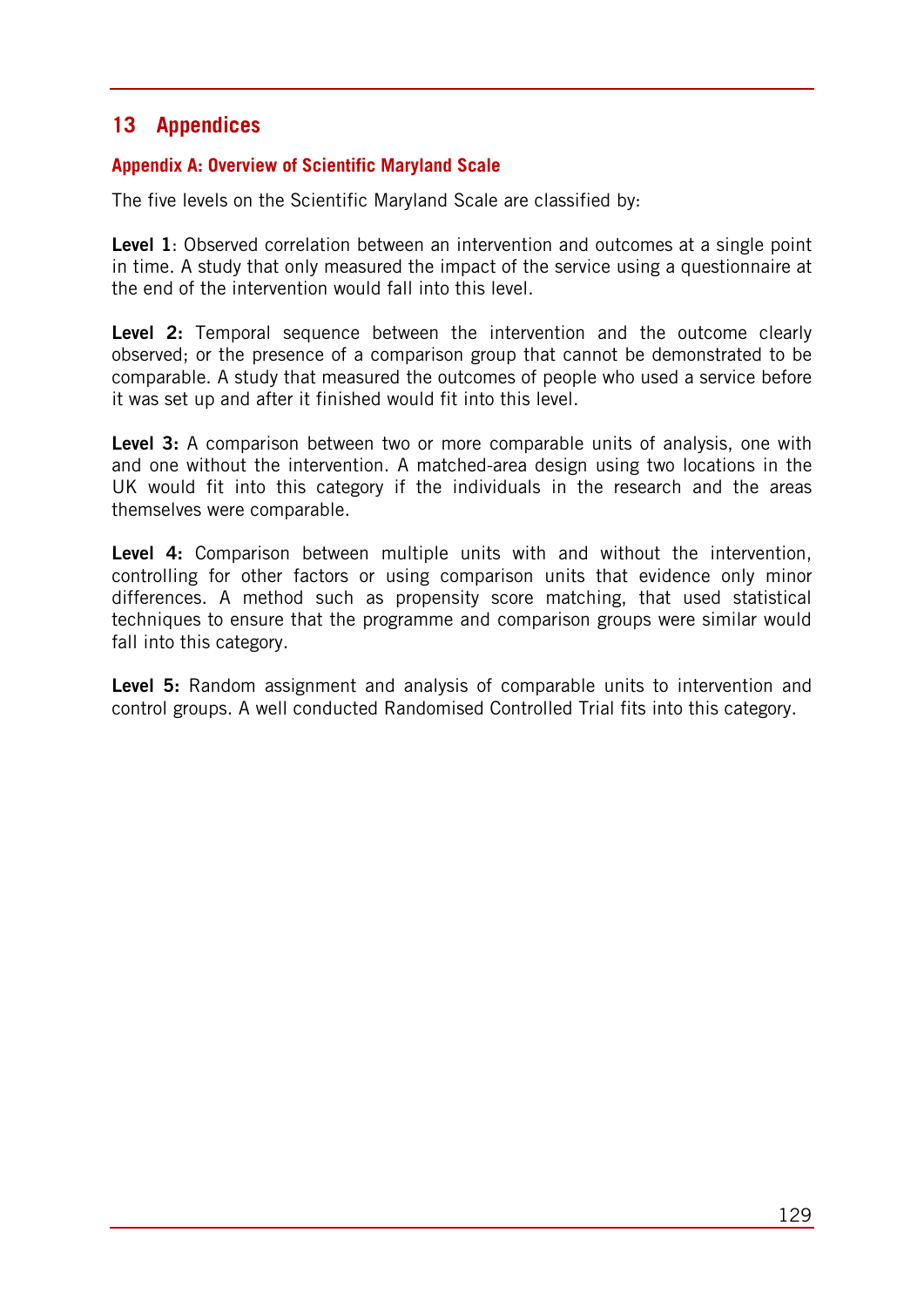# **14 Bibliography**

- Abad, V., Williams, K (2016). Early Intervention Music Therapy for Adolescent Mothers and Their Children. British Journal of Music Therapy, 20, 31-38
- Abad, V., Williams, K (2007). Early Intervention Music Therapy: Reporting on a 3 year project to address needs with at-risk families. Music Therapy Perspectives 25. 52-58
- Accordino, R., Comer, R., Heller, W. (2006). Searching for music's potential: A critical examination of research on music therapy with individuals with autism. Research in Autism Spectrum **Disorders**
- Allen, P. B. (2008). Commentary on community-based art studios: Underlying principles. *Art Therapy*, *25*(1), 11-12.
- Alavinezhad, R., Mousavi, M. & Sohrabi, N. (2014). Effects of art therapy on anger and self-esteem in aggressive children. Procedia – Social and Behavioural Sciences, 113, 111-117
- Arnon, S., Shapsa, A., Forman, L., Regev, R., Bauer, S., Litmanovitz, I., & Dolfin, T. (2006). Live music is beneficial to preterm infants in the neonatal intensive care unit environment. Birth, 33(2), 131-136.
- BAAT website [http://www.baat.org/Courses-Conferences/119/Art-Therapy-with-Adopted-Children-and-](http://www.baat.org/Courses-Conferences/119/Art-Therapy-with-Adopted-Children-and-Young-People)[Young-People](http://www.baat.org/Courses-Conferences/119/Art-Therapy-with-Adopted-Children-and-Young-People) (accessed 06.01.2017)
- BAMT website

[http://www.google.co.uk/url?sa=t&rct=j&q=&esrc=s&source=web&cd=1&ved=0ahUKEwiijJz4l4](http://www.google.co.uk/url?sa=t&rct=j&q=&esrc=s&source=web&cd=1&ved=0ahUKEwiijJz4l43SAhWEK8AKHc8XCTsQFggiMAA&url=http%3A%2F%2Fwww.bamt.org%2FPrivate%2F4965%2FLive%2FMusic%2520therapy%2520and%2520adoption.pdf&usg=AFQjCNEWYib-H0JCj-A7ypwVbif7nIGcWA) [3SAhWEK8AKHc8XCTsQFggiMAA&url=http%3A%2F%2Fwww.bamt.org%2FPrivate%2F4965](http://www.google.co.uk/url?sa=t&rct=j&q=&esrc=s&source=web&cd=1&ved=0ahUKEwiijJz4l43SAhWEK8AKHc8XCTsQFggiMAA&url=http%3A%2F%2Fwww.bamt.org%2FPrivate%2F4965%2FLive%2FMusic%2520therapy%2520and%2520adoption.pdf&usg=AFQjCNEWYib-H0JCj-A7ypwVbif7nIGcWA) %2FLive%2FMusic%2520therapy%2520and%2520adoption.pdf&usg=AFQjCNEWYib-HOJCj-[A7ypwVbif7nIGcWA](http://www.google.co.uk/url?sa=t&rct=j&q=&esrc=s&source=web&cd=1&ved=0ahUKEwiijJz4l43SAhWEK8AKHc8XCTsQFggiMAA&url=http%3A%2F%2Fwww.bamt.org%2FPrivate%2F4965%2FLive%2FMusic%2520therapy%2520and%2520adoption.pdf&usg=AFQjCNEWYib-H0JCj-A7ypwVbif7nIGcWA) (accessed 06.01.2017)

- Bazargan,Y. & Pakdaman, S. (2016). The effectiveness of art therapy on reducing internalizing and externalizing problems of female adolescents. Arch Iran Med.  $2016: 19(1): 37 - 42$ .
- Beck, J.S., Beck, A.T., Jolly, J.B and Steer, R.A. 2005. Beck Youth Inventories second edition for children and adolescents: manual. San Antonio, Texas: Harcourt Assessment
- Brady, E. & Kendall, P. (1992). Comorbidity of anxiety and depression in children and adolescents. Psychological Bulletin, 111(2), 244-255
- Brownell, M. D. (2002). Musically adapted social stories to modify behaviors in students with autism: Four case studies. Journal of music therapy, 39(2), 117-144.
- Bruscia, Kenneth E, (1987), Improvisational Models of Music Therapy,
- Buck, E., Dent-Brown, K., Parry, G. (2012). Involving parents and carers in attachment-based treatment. International Journal of Art Therapy.
- Buck, E., Dent-Brown, K., Parry, G. (2013). Exploring a dyadic approach to art psychotherapy with children and young people: A survey of British art psychotherapists. International Journal of Art Therapy 18(1)
- Buday, E. M. (1995). The effects of signed and spoken words taught with music on sign and speech imitation by children with autism. Journal of Music Therapy, 32(3), 189-202.
- Burleigh, L. & Beutler, L. (1996). A critical analysis of two creative arts therapies. The Arts In Psychotherapy, 23(5), 375-381. [http://dx.doi.org/10.1016/s0197-4556\(96\)00056-1](http://dx.doi.org/10.1016/s0197-4556(96)00056-1)
- Case, C & Dalley, T., (1990) Working with Children in Art Therapy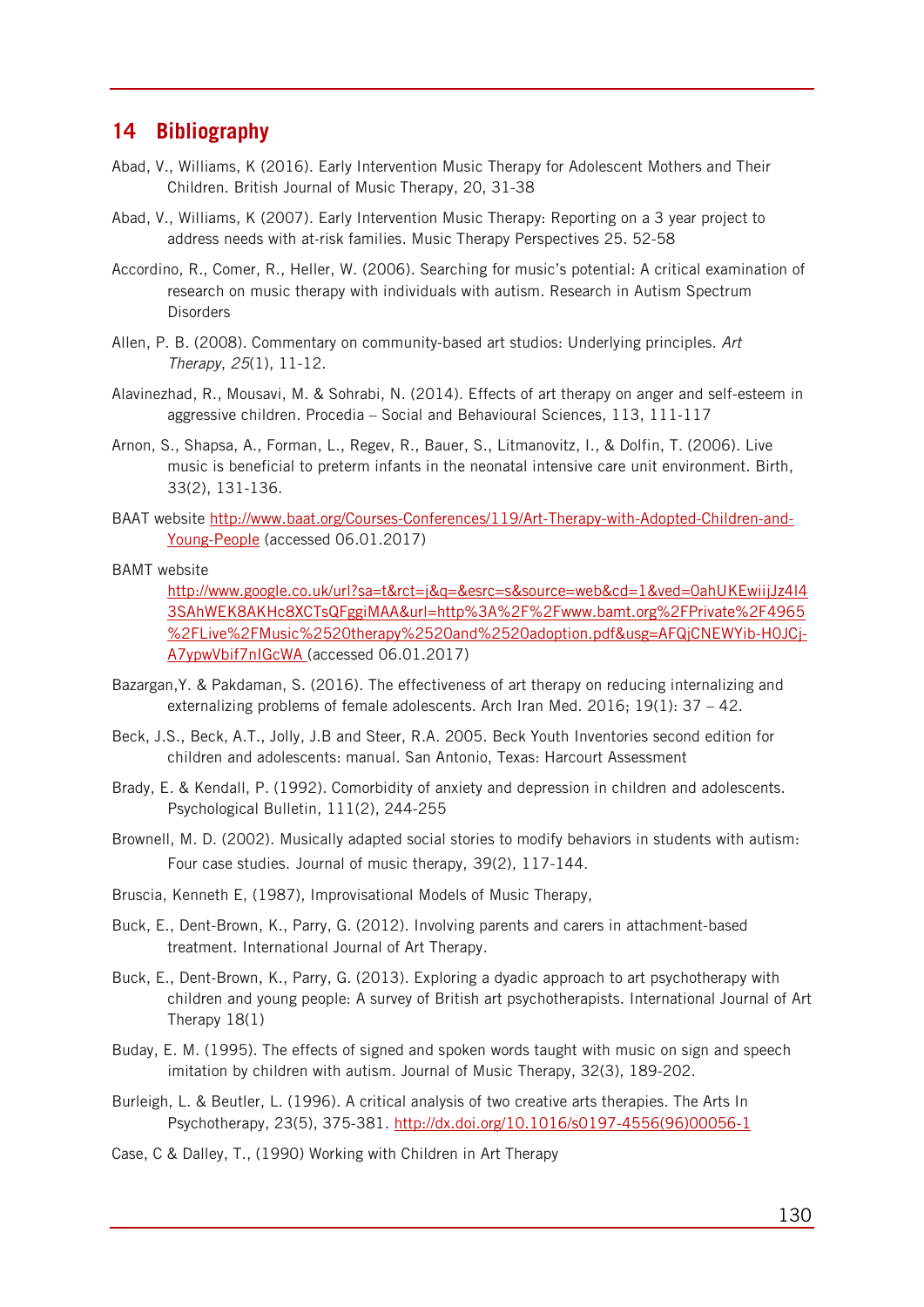- Casey, O., Gunn, M., & Odell-Miller, H. (2011). Creating evidence-based policies regarding music therapy provision.
- Chapman, L., Morabito, D., Ladakakos, C., Schreier, H., & Knudson, M. M. (2001). The effectiveness of art therapy interventions in reducing post traumatic stress disorder (PTSD) symptoms in pediatric trauma patients. Art Therapy, 18(2), 100-104.
- Chan, YH Singapore Med J 2003 Vol 44(4) : 172-174)
- Choi AN, Lee, M.S, Lim & Lee, J.S (2010). Group Music Intervention Reduces Aggression and Improves Self-Esteem in Children with Highly Aggressive Behaviour: A pilot controlled trial [Evid Based Complement Alternat Med](https://www.ncbi.nlm.nih.gov/pmc/articles/PMC2862931/) 7(2): 213–217.
- Chong, H.,Kim, S. (2010). Education-orientated Music Therapy as an after-school program for students with emotional and behavioural problems. The Arts in Psychotherapy 37 190-196
- Cobbett, S. (2016). Reaching the hard to reach: quantitative and qualitative evaluation of school-ased arts therapies with young people with social, emotional and behavioural difficulties. Emotional and Behavioural Difficulties 21(4)
- Crawford, M., Killaspy, H., Barnes, T., Barrett, B., Byford, S., Clayton, K, Dinsmore, J., Flloyd, S., HOadley, A., Johnson, T, Kalaitzaki, E., King, M., Leurent, B., Maraton, A., O'Neill, F., Osborn, D., Patterson, S., Soteriou, T., Tyrer, P,. Waller, D. (2012). Group therapy as an adjunctive treatment for people with schizophrenia: multicentre pragmatic randomised trial. BMJ 2012 344. Edition 846
- Department for Education<https://www.gov.uk/children-with-special-educational-needs/overview> (accessed 12.02.16)
- Dalton, T. & Krout, R. (2006). The Grief Song-Writing Process with Bereaved Adolescents: An Integrated Grief Model and Music Therapy Protocol
- Davis, C. (1989) The use of art therapy and group process with grieving children. Issues in Comprehensive Paediatric Nursing, 12:4, 269-280
- Del Olmo, M., Garrido, C., & Tarrío, F. (2010). Music therapy in the PICU: 0- to 6-month-old babies. Music and Medicine, 2(3), 158-166.
- Del Olmo, M., Tarrio,F., Garrido, C. & Marina P. (2015). The effects of a music therapy intervention in PICU as measured by the comfort behaviour scale. Music and Medicine 7(2) 20-24
- Derrington, P. (2012) Music Therapy for Youth at Risk: An Exploration of Clinical Practice Through Research. Unpublished doctoral thesis, Anglia Ruskin University
- Derrington. P. (2017) Derrington, P., Long, M., Oldfield, A. Odell-Miller, H., May, E. (2016) 'Music Therapy for Youth at Risk: An Investigation' (in preparation), Nordic Journal of Music Therapy Diagnostic and Statistical Manual of Mental Disorders <http://researchautism.net/conditions/7/autism-%28autism-spectrum-disorder%29/Diagnosis> (accessed 17.01.2017)
- Duffy, B. & Fuller, R. (2000). Role of music therapy in social skills development in children with moderate intellectual disability. Journal of Applied Research in Intellectual Disabilities. 13(2) 77-89
- Duncan, B. L., Miller, S. D., Wampold, B. E., & Hubble, M. A. (2010). The heart and soul of change: Delivering what works in therapy. American Psychological Association.
- Eaton, L. G., Doherty, K. L., & Widrick, R. M. (2007). A review of research and methods used to establish art therapy as an effective treatment method for traumatized children. The Arts in Psychotherapy, 34(3), 256-262.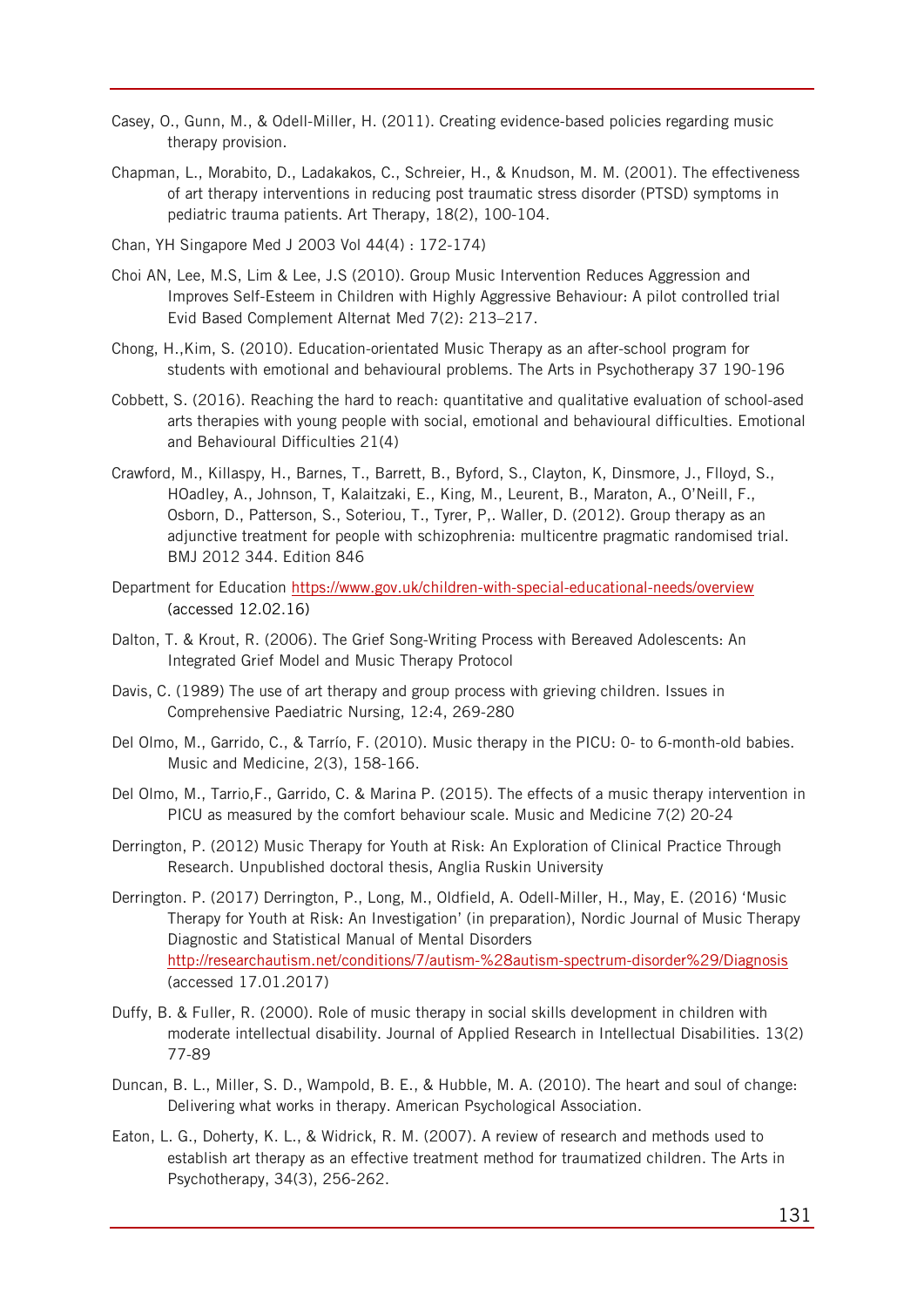- Edgerton, C. L. (1994). The effect of improvisational music therapy on the communicative behaviors of autistic children. Journal of music therapy, 31(1), 31-62.
- Edwards, J. (eds) (2011). Music Therapy and Parent-Infant Bonding.
- Edwards, J. (2011). The use of music therapy to promote attachment between parents and infants/ The Arts in Psychotherapy, 38(3), 190-195
- Elkins, D & Deaver, S. (2015) American Art Therapy Association, Inc.:2013 Membership Survey Report. Journal of the American Art Therapy Association, 32(2), 60-69
- Elmendorf, D. (2010). Minding our p's through q's: Addressing possibilities and precautions of community work through new questions. Art Therapy, 27(1), 40-43.
- Epp, K. (2008). Outcome-Based Evaluation of a Social Skills Program Using Art Therapy and Group Therapy for Children on the Autism Spectrum. Children & Schools, 30(1)
- Ettenberger, M., Rojas Cárdenas, C., Parker, M. & Odell-Miller, H. (2016): Family-centred music therapy with preterm infants and their parents in the Neonatal Intensive Care Unit (NICU) in Colombia – A mixed-methods study, Nordic Journal of Music Therapy, DOI: 10.1080/08098131.2016.1205650
- Field, T., Pickens, J., Prodromidis, M., Malphurs, J., Fox, N., Bendell, D., Yando, R., Scahnberg, S., Kuhn, C. (2000) Targeting adolescent, mothers with depressive symptoms for early intervention. Adolescence 35 (138). 381-414.
- Finnigan, E., & Starr, E. (2010). Increasing social responsiveness in a child with autism A comparison of music and non-music interventions. Autism, 14(4), 321-348.
- Foa, E., Johnson, K., Feeny, N. & Treadwell, K. (2010). The Child PTSD Symptom Scale: A Preliminary Examination of its Psychometric Properties
- Freilich, R., & Shechtman, Z. (2010). The contribution of art therapy to the social, emotional, and academic adjustment of children with learning disabilities. The Arts in Psychotherapy, 37 (2) 97-105
- Gadberry, A.L. (2011). A survey of the use of aided augmentative and alternative communication during music therapy sessions with persons with Autism Spectrum Disorders. *Journal of Music Therapy, 48*(1), 74-89.
- Gattino, G. S., Riesgo, R. D. S., Longo, D., Leite, J. C. L., & Faccini, L. S. (2011). Effects of relational music therapy on communication of children with autism: a randomised controlled study. Nordic Journal of Music Therapy, 20(2), 142-154.
- Geretsegger, M., Elefant, C., Mössler, K. A., & Gold, C. (2014). Music therapy for people with autism spectrum disorder. The Cochrane Library.
- Ghasemtabar, S. N., Hosseini, M., Fayyaz, I., Arab, S., Naghashian, H., & Poudineh, Z. (2015). Music therapy: An effective approach in improving social skills of children with autism. Advanced biomedical research, 4
- Gilroy, A. (2006). Art therapy, research and evidence-based practice. Sage.
- Gold, C., Voracek, M., & Wigram, T. (2004). Effects of music therapy for children and adolescents with psychopathology: a meta‐analysis. Journal of Child Psychology and Psychiatry, 45(6), 1054- 1063.
- Gold, C., Wigram, T., & Elefant, C. (2006). Music therapy for autistic spectrum disorder. The Cochrane Library.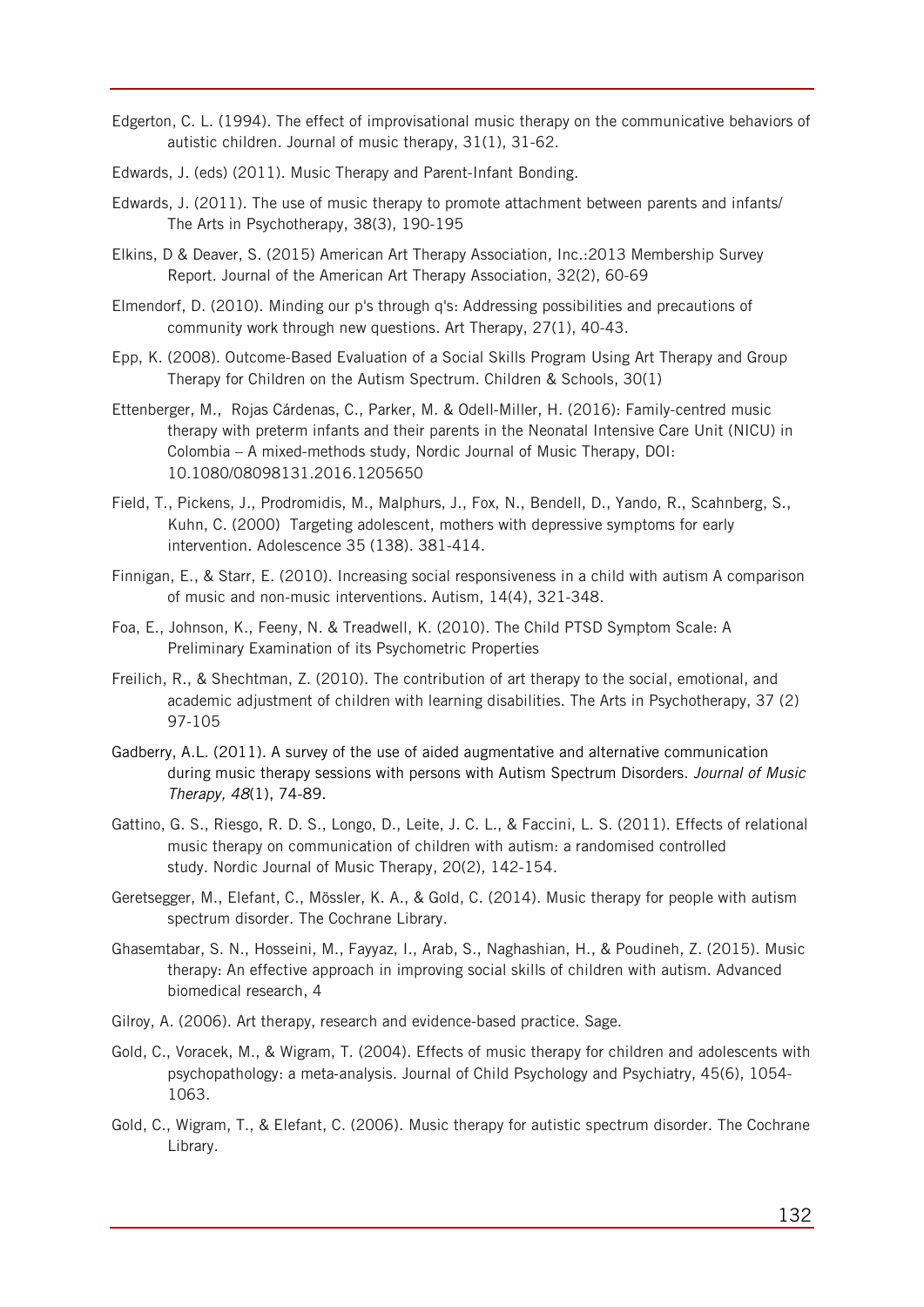- Gold, C., Wigram, T., & Voracek, M. (2007). Effectiveness of music therapy for children and adolescents with psychopathology: A quasi-experimental study. Psychotherapy Research, 17(3), 289-296.
- Gold, R., & Faust, M. (2010). Right hemisphere dysfunction and metaphor comprehension in young adults with Asperger syndrome. Journal of Autism and Developmental Disorders, 40(7), 800- 811.
- Goldbeck, L. & Ellerkamp, T. (2012). A Randomised Controlled Trial of Multimodal Music Therapy for Children with Anxiety Disorders. Journal of Music Therapy 49(4), 395-413
- Gov.uk website: Children with special education needs and disabilities (SEND) <https://www.gov.uk/children-with-special-educational-needs/overview>(accessed 17.01.2017)
- Greenwood, H. (2011). Long term individual art psychotherapy. Art for art's sake: The effect of early relational trauma. International Journal of Art Therapy, 16(1), 41-51.
- Gussak, D., & Rosal (2016). The Wiley Handbook of Art Therapy
- Hashemian, P. & Jarahi, L. (2014). Effects of Painting Therapy on Aggression in Educable Intellectually Disabled Students. Psychology 5(18) 2058-2063

Hashemian, P., Mashoogh, N., Jarahi, L. (2014). Effectiveness of Music Therapy on Aggressive Behaviour of Visually Impaired Adolescents. Journal of Behavioral and Brain Science. 96-10Health and Care Professions Council (2013) Standards of Proficiency: Arts therapists.

- Hendricks, C. B. (2001). A study of the use of music therapy techniques in a group for the treatment of adolescent depression (Doctoral dissertation, Texas Tech University).
- Hilliard, R. (2001). The effects of music therapy-based bereavement groups on mood and behaviour of grieving children: a pilot study
- Hilliard, R. (2007). The effects of Orff-Based Music Therapy and Social Work Groups on Childhood Grief Symptoms and Behaviours. Journal of Music Therapy 44 (2) 123-138.
- Hodges, J., Steele, M., Hillman, S., Henderson, K. & Kaniuk, J. (2005), 'Change and continuity in mental representations of attachment after adoption, in D. Brodinsky and J. Palacious (eds), Psychological Issues in Adoption: Research and Practice.
- Hodges, A.L., & Wilson, L.L. (2010). Effects of music therapy on preterm infants in the neonatal intensive care unit. Alternative Therapies in Health and Medicine, 16(5), 72-73.
- Imuta, K., Scarf, D., Pharo, H., Hayne, H. (2013). Drawing a close to the use of human figure drawings as a projective measure of intelligence. [PLoS One.](https://www.ncbi.nlm.nih.gov/pmc/articles/PMC3597590/); 8(3): e58991.
- Iseri, E., Guney, E., Guvenc, R. & Sener, S. (2014). Music Therapy and Hormonal Response in Autism. Gazi Medical Journal 25 (2)
- Kashani, J., Orvaschel, H. (1990). A community study of anxiety and children and adolescents. The American Journal of Psychiatry 143.3, 313-318
- Jacobsen, S., McKinney, C., Hock, U. (2014). Effects of a Dyadic Music Therapy Intervention on Parent-Child Interaction, Parent Stress, and Parent-Child Relationship in Families with Emotionally Neglected Children: A Randomised Controlled Trial. Journal of Music Therapy 51 (4) 310-332.
- Jacobsen, S., McKinney, C., (2015). A music therapy tool for assessing parent-child interaction in cases of emotional neglect. Journal of Child and Family Studies (24) 2164-2173
- Jackson, N. (2003). A survey of Music Therapy Treatment Methods and Their Role in the Treatment of Early Elementary School Children with ADHD. Journal of Music Therapy 4 (302-323).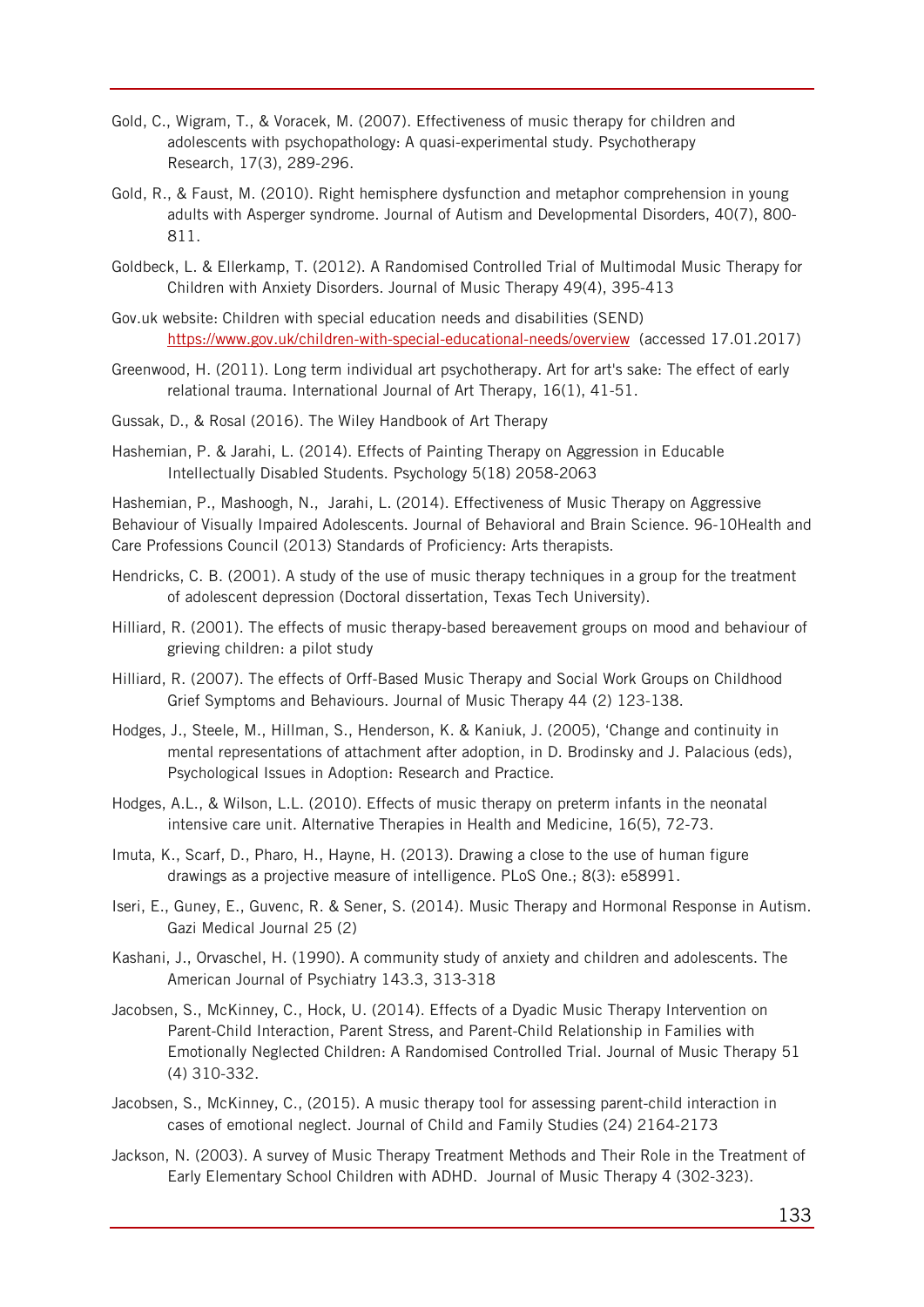- Jones, E. A., Feeley, K. M., & Takacs, J. (2007). Teaching spontaneous responses to young children with autism. Journal of Applied Behavior Analysis, 40(3), 565-570.
- Jones, P. (2005). The arts therapies: A revolution in healthcare. Psychology Press.
- Junge, M.B., & Linesch, D (1993). Our own voices: New paradigms for art therapy research. The Arts in Psychotherapy 20 (1) 61-67
- Karkou, V. (2006). Arts therapies: A research-based map of the field. Elsevier Health Sciences.
- Kearns, D. (2004). Art therapy with a child experiencing sensory integration difficulty. Art Therapy, 21(2), 95-101.
- Kern, P., & Aldridge, D. (2006). Using embedded music therapy interventions to support outdoor play of young children with autism in an inclusive community-based child care program. Journal of Music Therapy, 43(4), 270-294.
- Khadar, M., Babapour, J., & Sabourimoghaddam, H (2013). The effect of art therapy based on painting therapy in reducing symptoms of occupational defiant disorder (ODD) in elementary school boys. Procedia- Social and Behavioural Sciences, 84, 1872-1878
- Kim, J., Wigram, T., & Gold, C. (2008). The effects of improvisational music therapy on joint attention behaviors in autistic children: a randomised controlled study. Journal of autism and developmental disorders, 38(9), 1758-1766.
- Kim, J., Wigram, T., & Gold, C. (2009). Emotional, motivational and interpersonal responsiveness of children with autism in improvisational music therapy. Autism, 13(4), 389-409.
- LaGasse, A. B. (2014). Effects of a music therapy group intervention on enhancing social skills in children with autism. Journal of music therapy, 51(3), 250-275.
- Larose, M.E (1987). The use of art therapy with juvenile delinquents to enhance self-image, Journal; of the American Art Therapy Association, Volume 4, Issue 3
- Laushey, K. M., & Heflin, L. J. (2000). Enhancing social skills of kindergarten children with autism through the training of multiple peers as tutors. Journal of autism and developmental disorders, 30(3), 183-193.
- Lee, S. & Peng, M. (2017) The Effects of Group Art Therapy on Mothers of Children With Special Educational Needs, Art Therapy, 34:1, 12-19,
- Lewis, J. and Ghate, D. (2015) Adoption Support Fund Market Review and Implementation. Working Paper 1: Rapid Evidence Review: Adoptive Families' Needs and Experiences of Adoption Support Services'. London: HM Government and The Colbrooke Centre.
- Lim, H. A., & Draper, E. (2011). The effects of music therapy incorporated with applied behavior analysis verbal behavior approach for children with autism spectrum disorders. Journal of music therapy, 48(4), 532-550.
- Li, H., Miller, K., & Ruiz, S. (2014). Effects of music therapy and piano lesson on academic achievement, classroom behaviors, and self-esteem of at-risk students: A pilot study. GSTF Journal of Music, 1(1), 30-37.
- Loewy, J., K. Stewart, A.M. Dassler, et al. 2013. The effects of music therapy on vital signs, feeding, and sleep in premature infants. Pediatrics 131: 902–918.
- Loewy, J. (2015) NICU music therapy: song of kin as critical lullaby in research and practice. Annals of the New York Academy of Sciences. 178-185
- Lyshak-Stelzer, F., Singer, P., Patricia, S. J., & Chemtob, C. M. (2011). Art therapy for adolescents with posttraumatic stress disorder symptoms: A pilot study. Art Therapy, 24(4), 163-169.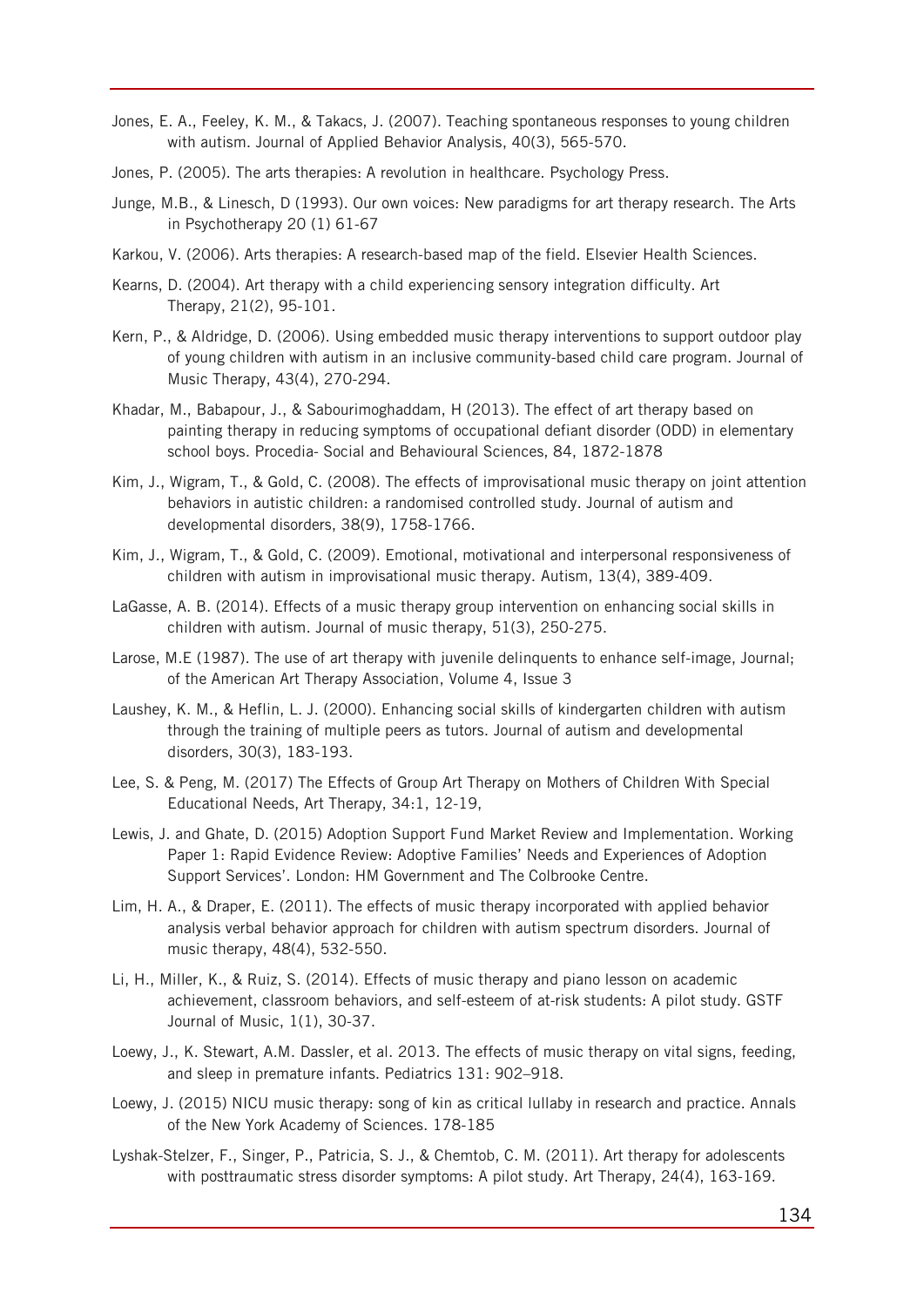- Mackenzie, J. & Hamlett, K. (2005), The Music Together Program: Addressing the needs of "well families" with young children. Australian Journal of Music Therapy 16: 43-59
- Maddah, L., Maddahi, M. & Sodagar, S. (2014). Determine the Effectiveness of Music Therapy on the Level of Aggression in Pre-schoolers. Journal of Social Issues & Humanities 2 (10)
- Malchiodi, C. (2008) Creative Interventions with Traumatized Children
- Malloch, S., Shoemark, H., Crncec, R., Newnham, C., Paul, C., Prior, M., Coward, S., Burnham, D. (2012). Music therapy with hospitalised infants — The art and science of communicative musicality. Infant Mental Health Journal, 33(4), 386-399
- Maratos, A., Gold, C., Wang, X., & Crawford, M. (2008). Music therapy for depression. The Cochrane Library.
- Marley, LS, (1984). The Use of Music with Hospitalised Infants and Toddlers: A Descriptive Study. Journal of Music Therapy 21(3) 126-132.
- Martin, N. (2009). Art therapy and autism: Overview and recommendations. Journal of the American Art Therapy Association 26(4) 187-190
- McFerran, K. (2011). Music Therapy with Bereaved Youth: Expressing Grief and Feeling Better. The Prevention Researcher 18 (3).
- McIntyre, J. (2007) Creating order out of chaos: Music therapy with adolescent boys diagnosed with a Behaviour Disorder and/or Emotional Disorder. Music Therapy Today Vol.VIII (1) 56-79.
- McNiff, S. (2004). Art heals. Shambhala Publications.
- Meltzer, H., Gatward, R., Corbin, T., Goodman, R., & Ford, T. (2003). The mental health of young people looked after by local authorities in England. London: Office for National Statistics.
- Meltzl, E. (2008). Systematic analysis of art therapy research published in Art Therapy: Journal of AATA between 1987 and 2004. The Arts in Psychotherapy 35(1) 60-73
- NICE guidelines (Feb 2014) Psychosis and schizophrenia in adults: prevention and management
- NICU funded report. Involving parents and carers in attachment-based treatment: Findings from a Delphi study to establish consensus on a dyadic approach to arts psychotherapy.
- Nicholson, J.M., Berthelsen D., Abad V., Williams K. & Bradley, J. (2008). Impact of music therapy to promote positive parenting and child development
- Nicholson, J.M., Berthelsen D., Abad V. & Williams K.. (2010). National Study of an Early Parenting Intervention: Implementation Differences on Parent and Child Outcomes. Prevention Science
- Odell-Miller, H., Hughes, P., & Westacott, M. (2006). An investigation into the effectiveness of the arts therapies for adults with continuing mental health problems. Psychotherapy Research, 16(1), 122-139.
- Oldfield, A. (2006). 'Investigating into Music Therapy for Ten Pre-School Children with Autistic Spectrum Disorder and their Parents', in Interactive Music Therapy – A Positive Approach,
- Pearson website (accessed 12.02.17) [http://www.pearsonclinical.com/education/products/100000115/social-skills-rating-system](http://www.pearsonclinical.com/education/products/100000115/social-skills-rating-system-ssrs.html#tab-details)[ssrs.html#tab-details](http://www.pearsonclinical.com/education/products/100000115/social-skills-rating-system-ssrs.html#tab-details)
- Pelletier, C. L. (2004). The effect of music on decreasing arousal due to stress: A metaanalysis. Journal of Music Therapy, 41(3), 192-214.
- Pine, Cohen, & Gurley. (1998) The risk for early-adulthood anxiety and depressive disorders in adolescents with anxiety and depressive disorders. Arch Gen Psychiatry 55(1) 56-64,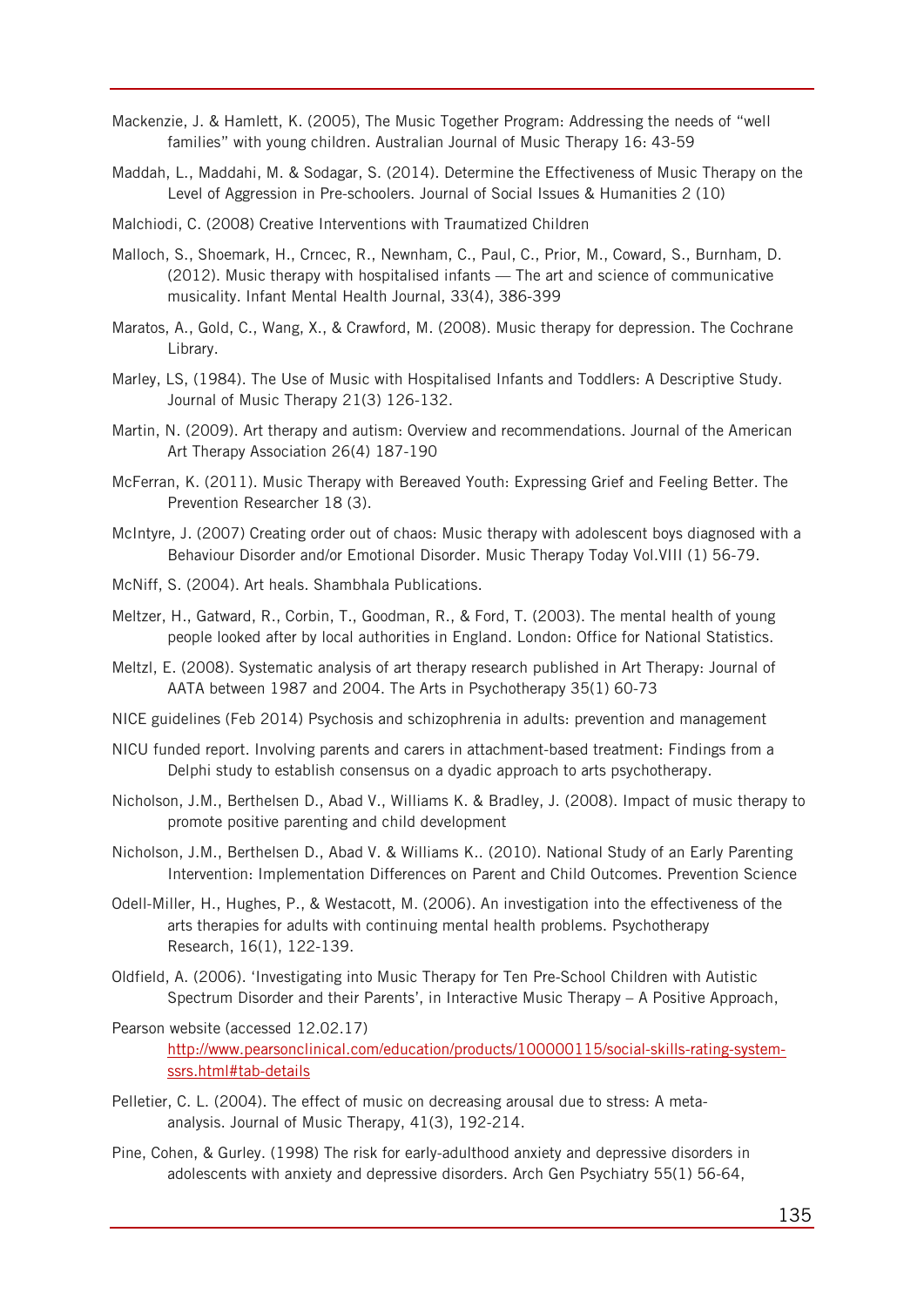- Pifalo, T. (2006). Art therapy with sexually abused children and adolescents: Extended research study. Art Therapy, 23(4), 181-185.
- Ponteri, A. K. (2001). The effect of group art therapy on depressed mothers and their children. Art Therapy, 18(3), 148-157.
- Porter, S., Holmes, V., McLaughlin, K., Lynn, F., Cardwell, C., & Braiden, H., Doran, J., & Rogan, S. (2012). Music in mind, a randomised controlled trial of music therapy for young people with behavioural and emotional problems: study protocol. Journal Of Advanced Nursing, 68(10), 2349-2358.<http://dx.doi.org/10.1111/j.1365-2648.2011.05936.x>
- Porter, S., McConnell, T., McLaughlin, K., Lynn, F., Cardwell, C., Braiden, H. J., Boylan, J. & Holmes, V. (2016). Music therapy for children and adolescents with behavioural and emotional problems: a randomised controlled trial. Journal of Child Psychology and Psychiatry.
- Politsky, Rosalie H. (1995), Acts of last resort: The analysis of offensive and controversial art in an age of cultural transition, Volume 22, Issue 2, 111-118
- Pretorius, G. & Pfeifer, N. (2010). Group art therapy with sexually abused girls. South African Journal of Psychology, 40(1), p.63-73
- Pynoos, R. S., Steinberg, A. M., & Piacentini, J. C. (1999). A developmental psychopathology model of childhood traumatic stress and intersection with anxiety disorders. Biological psychiatry, 46(11), 1542-1554.
- Regev, D. & Guttmann, J. (2005). The psychological benefits of artwork: The case of children with learning disorders. The Arts in Psychotherapy 32 302-312
- Register, D. & Hilliard, R. (2008). Using Orff-based techniques in children's bereavement groups: A cognitive-behavioural music therapy approach. The Arts in Psychotherapy 35. 162-170
- Reynolds, M. W., Nabors, L., & Quinlan, A. (2000). The effectiveness of art therapy: Does it work?. Art Therapy, 17(3), 207-213.
- Rickson, D. & Watkins, W. (2003). Music Therapy to Promote Prosocial Behaviours in Aggressive Adolescent Boys – A Pilot Study. Journal of Music Therapy (2003) 40 (4): 283-301
- Rickson, D. (2006). Instructional and Improvisational Models of Music Therapy with Adolescents who have Attention Deficit Hyperactivity Disorder (ADHD): A comparison of the effects on Motor Impulsivity. Journal of Music Therapy (2006) 43 (1) 39-62
- Robarts, J. (2006). Music therapy with sexually abused children. Clinical child psychology and psychiatry, 11(2), 249-269.
- Rogers, P. (1995). Music therapy research in Europe: A context for the qualitative/quantitative debate. British Journal of Music Therapy, 9(2), 5-12.
- Rosner, R., Kruse, J. & Hagl, M. (2010). A meta-analysis of interventions for bereaved children and adolescents. Death Studies, 34: 99-136
- Rubin, J. A. (2005). Artful therapy. John Wiley & Sons.
- Salkeld, C. (2008). Music Therapy after adoption: The role of family Music Therapy in developing secure attachment in adopted children. Chapter in A.Oldfield and C. Flower (Eds.), Music therapy with children and their families.
- Salkeld C. & Hayward, G. (2013). An evaluation of the sing and grow programme with adoptive families
- Saunders, E. J., & Saunders, J. A. (2000). Evaluating the effectiveness of art therapy through a quantitative, outcomes-focused study. The Arts in Psychotherapy, 27(2), 99-106.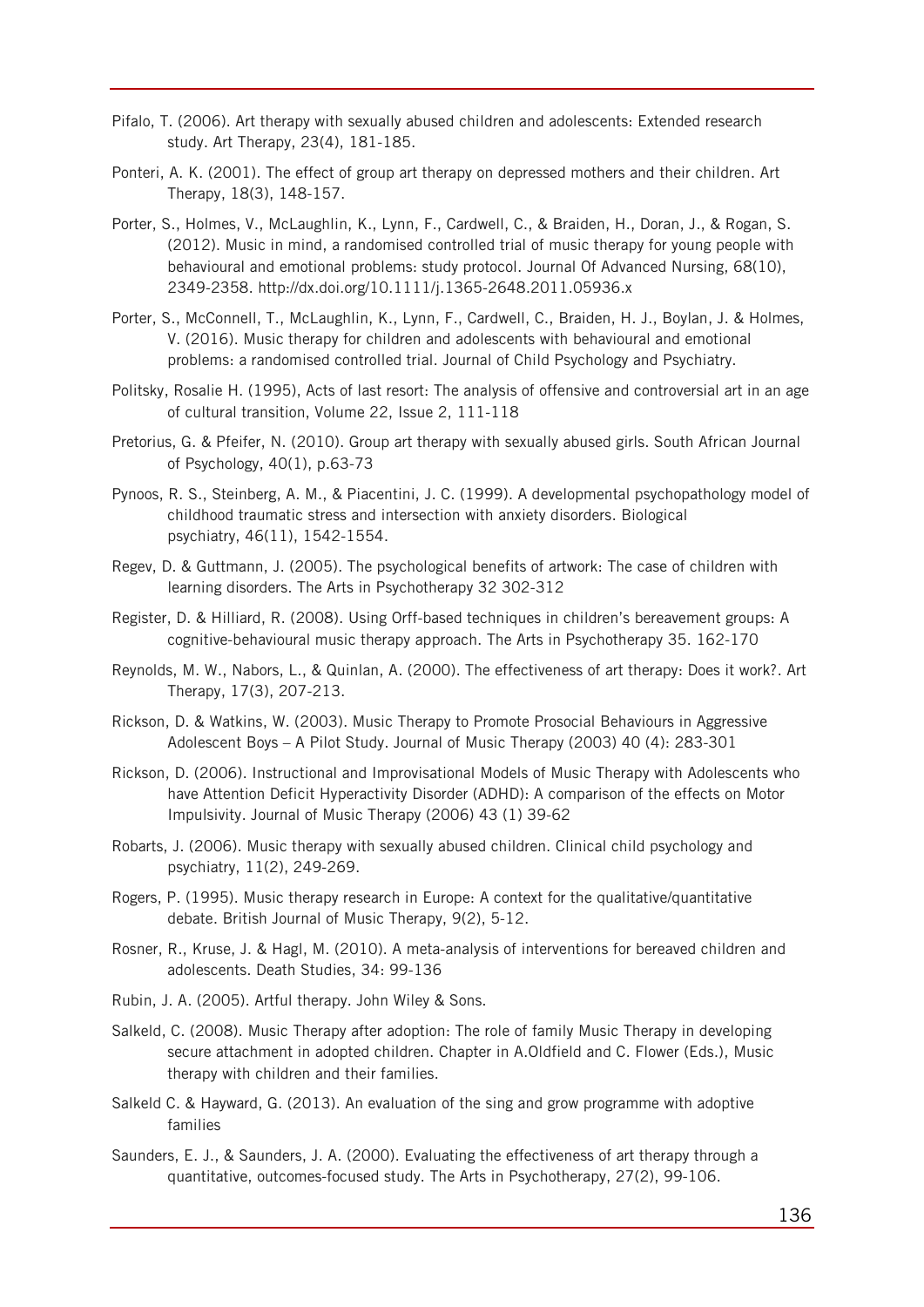- Schlez, A., Litmanovitz, I., Bauer, S., Dolfin, T., Regev, R. & Arnon, S. (2011). Combining Kangaroo Care and Live Harp Music Therapy in the Neonatal Intensive Care Unit Setting. Imaj 13. 354- 357.
- Schreier, H., Ladakakos, C., Morabito, D., Chapman & L., Knudson, M. (2005). Posttraumatic Stress Symptoms in Children after Mild to Moderate Pediatric Trauma: A Longitudinal Examination of Symptom Prevalence, Correlates, and Parent-Child Symptom Reporting. Journal of Trauma-Injury Infection & Critical Care 58 (2) 353-363
- Schwartzberg, E. & Silverman, M. (2013). Effects of music-based social stories on comprehension and generalization of social skills in children with autism spectrum disorders: A randomised effectiveness study. The Arts in Psychotherapy 40 (2013) 331-337
- Schwiezer, C., Knorth, E., Spreen, M. (2014). Art therapy with children with Autism Spectrum Disorders: A review of clinical case descriptions on 'what works'. The Arts in Psychotherpay 41(5) 577-593
- Sherman, L. W., Gottfredson, D., MacKenzie, D., Eck, J., Reuter, P., & Bushway, S. (1997). Preventing crime: What works, what doesn't, what's promising: A report to the United States Congress. Washington, DC: US Department of Justice, Office of Justice Programs.
- Shin, H.S., & Kim, J.H. (2011). Music therapy on anxiety, stress and maternal-fetal attachment in pregnant women during transvaginal ultrasound. Asian Nursing Research, 5(1), 19-27.
- Shore, A (2014). Art therapy, attachment and the divided brain. Journal of the American Art Therapy Association 31(2), 91-94
- Shore, A. (2013). The practitioner's guide to child art therapy: fostering creativity and relational growth.
- Skewes McFerran, K., Thompson, G. & Bolger, L. (2016) The impact of fostering relationships through music within a special school classroom for students with autism spectrum disorder: an action research study, Educational Action Research, 24:2, 241-259
- Slayton, S. C., D'Archer, J., & Kaplan, F. (2010). Outcome studies on the efficacy of art therapy: A review of findings. Art Therapy, 27(3), 108-118.
- Smyth, J. & Noble, J. (2012). Creative, Artistic and Expressive Therapies for PTSD. Arts & Healing, 1- 7.
- Spaniol, S. (2003). Art therapy with adults with severe mental illness. Handbook of art therapy, 268- 281
- Srinivasan, S. M., & Bhat, A. N. (2013). A review of "music and movement" therapies for children with autism: embodied interventions for multisystem development,". Frontiers in integrative neuroscience, 7.
- Standley, J.M. (2002). A meta-analysis of the efficacy of music therapy for premature infants. Journal of Pediatric Nursing, 17(2), 107-113.
- Steele, W. & Malchiodi, C. (2012). Trauma-Informed Practices With Children and Adolescents
- Stock, L., Spielhofer, T., & Gieve, M. (2016). Independent evidence review of post-adoption support interventions.
- Stuckley, H. & Nobel, J. (2010). The connection between art, healing and public health: A review of current literature. AM J Public Health, 100(2), 254-263